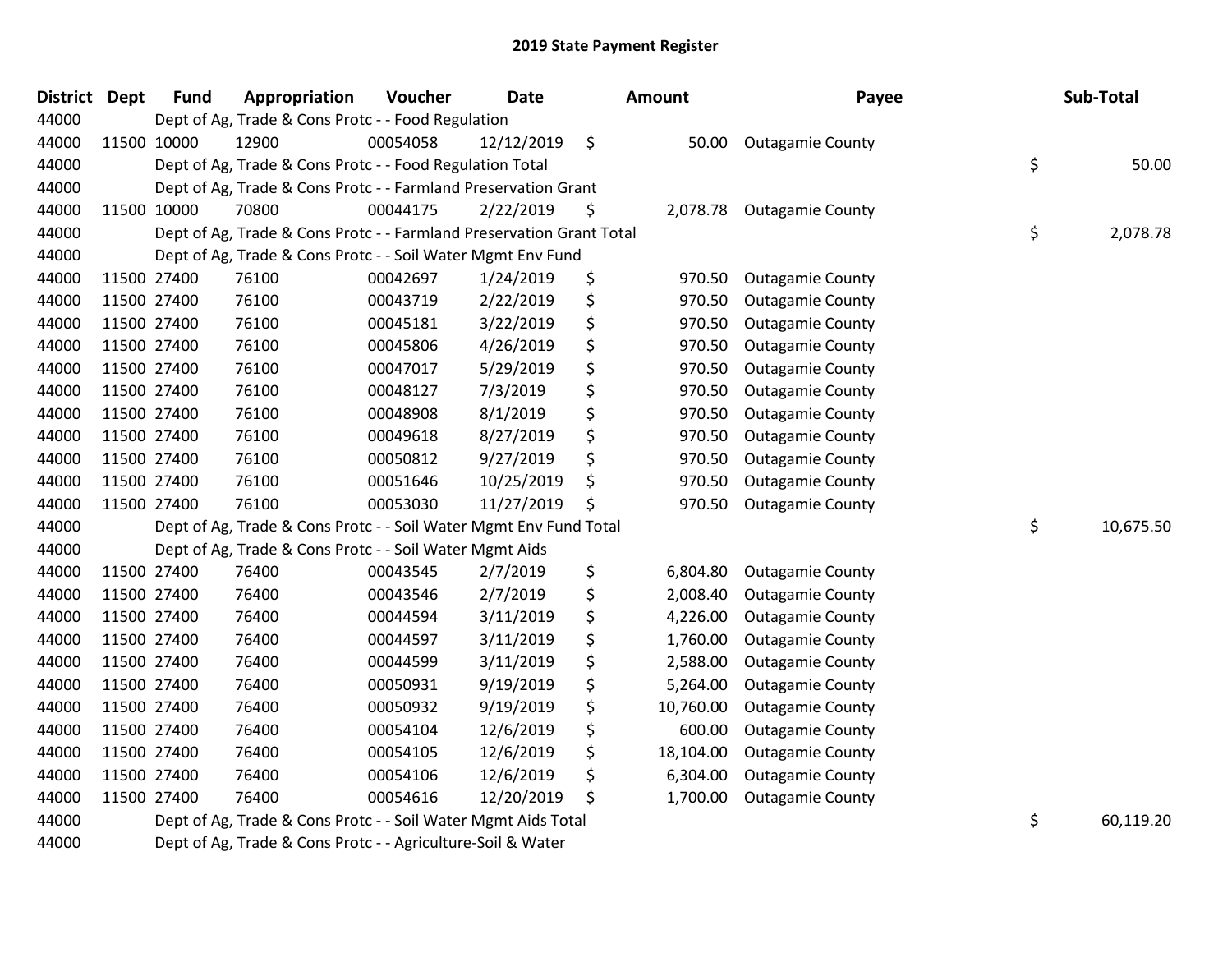| <b>District</b> | <b>Dept</b> | <b>Fund</b> | Appropriation                                                       | Voucher  | <b>Date</b> | Amount           | Payee                   | Sub-Total       |
|-----------------|-------------|-------------|---------------------------------------------------------------------|----------|-------------|------------------|-------------------------|-----------------|
| 44000           |             | 11500 36300 | <b>WE100</b>                                                        | 00044593 | 3/11/2019   | \$<br>616.00     | <b>Outagamie County</b> |                 |
| 44000           |             | 11500 36300 | <b>WE100</b>                                                        | 00044595 | 3/11/2019   | \$<br>9,100.00   | <b>Outagamie County</b> |                 |
| 44000           |             | 11500 36300 | <b>WE100</b>                                                        | 00044596 | 3/11/2019   | \$<br>15,474.49  | <b>Outagamie County</b> |                 |
| 44000           |             | 11500 36300 | <b>WE100</b>                                                        | 00044598 | 3/11/2019   | \$<br>27,196.27  | <b>Outagamie County</b> |                 |
| 44000           |             | 11500 36300 | <b>WE100</b>                                                        | 00044600 | 3/11/2019   | \$<br>9,266.50   | <b>Outagamie County</b> |                 |
| 44000           |             | 11500 36300 | <b>WE100</b>                                                        | 00050928 | 9/19/2019   | \$<br>581.88     | <b>Outagamie County</b> |                 |
| 44000           |             | 11500 36300 | <b>WE100</b>                                                        | 00050929 | 9/19/2019   | \$<br>542.50     | <b>Outagamie County</b> |                 |
| 44000           |             | 11500 36300 | <b>WE100</b>                                                        | 00050930 | 9/19/2019   | \$<br>490.00     | <b>Outagamie County</b> |                 |
| 44000           |             | 11500 36300 | <b>WE100</b>                                                        | 00054107 | 12/6/2019   | \$<br>1,124.90   | <b>Outagamie County</b> |                 |
| 44000           |             | 11500 36300 | <b>WE100</b>                                                        | 00054108 | 12/6/2019   | \$<br>320.60     | <b>Outagamie County</b> |                 |
| 44000           |             | 11500 36300 | <b>WE100</b>                                                        | 00054614 | 12/20/2019  | \$<br>12,057.13  | <b>Outagamie County</b> |                 |
| 44000           |             | 11500 36300 | <b>WE100</b>                                                        | 00054615 | 12/20/2019  | \$<br>21,000.00  | <b>Outagamie County</b> |                 |
| 44000           |             |             | Dept of Ag, Trade & Cons Protc - - Agriculture-Soil & Water Total   |          |             |                  |                         | \$<br>97,770.27 |
| 44000           |             |             | Dept of Safety & Prof Services - - General Program Operations       |          |             |                  |                         |                 |
| 44000           |             | 16500 10000 | 12100                                                               | 00029223 | 5/15/2019   | \$<br>15.00      | <b>Outagamie County</b> |                 |
| 44000           |             | 16500 10000 | 12100                                                               | 00032068 | 8/8/2019    | \$<br>10.00      | <b>Outagamie County</b> |                 |
| 44000           |             | 16500 10000 | 12100                                                               | 00032700 | 9/26/2019   | \$<br>3.75       | <b>Outagamie County</b> |                 |
| 44000           |             | 16500 10000 | 12100                                                               | 00033469 | 12/4/2019   | \$<br>37.51      | <b>Outagamie County</b> |                 |
| 44000           |             |             | Dept of Safety & Prof Services - - General Program Operations Total |          |             |                  |                         | \$<br>66.26     |
| 44000           |             |             | Dept of Natural Resources - - GPO-Federal Funds                     |          |             |                  |                         |                 |
| 44000           |             | 37000 10000 | 44100                                                               | 00302807 | 3/4/2019    | \$<br>3,289.77   | <b>Outagamie County</b> |                 |
| 44000           |             | 37000 10000 | 44100                                                               | 00302932 | 3/5/2019    | \$<br>21,200.74  | <b>Outagamie County</b> |                 |
| 44000           |             | 37000 10000 | 44100                                                               | 00327285 | 6/6/2019    | \$<br>2,558.71   | <b>Outagamie County</b> |                 |
| 44000           |             | 37000 10000 | 44100                                                               | 00327287 | 6/6/2019    | \$<br>18,642.03  | <b>Outagamie County</b> |                 |
| 44000           |             | 37000 10000 | 44100                                                               | 00350137 | 8/21/2019   | \$<br>146.21     | <b>Outagamie County</b> |                 |
| 44000           |             | 37000 10000 | 44100                                                               | 00350138 | 8/21/2019   | \$<br>1,425.57   | <b>Outagamie County</b> |                 |
| 44000           |             | 37000 10000 | 44100                                                               | 00375169 | 12/4/2019   | \$<br>146.21     | <b>Outagamie County</b> |                 |
| 44000           |             | 37000 10000 | 44100                                                               | 00375172 | 12/4/2019   | \$<br>219.32     | <b>Outagamie County</b> |                 |
| 44000           |             | 37000 10000 | 44100                                                               | 00377981 | 12/18/2019  | \$<br>4,154.08   | <b>Outagamie County</b> |                 |
| 44000           |             |             | Dept of Natural Resources - - GPO-Federal Funds Total               |          |             |                  |                         | \$<br>51,782.64 |
| 44000           |             |             | Dept of Natural Resources - - Ea - Federal Funds                    |          |             |                  |                         |                 |
| 44000           |             | 37000 10000 | 68300                                                               | 00318106 | 5/3/2019    | \$<br>49,309.66  | <b>Outagamie County</b> |                 |
| 44000           |             | 37000 10000 | 68300                                                               | 00318733 | 5/9/2019    | \$<br>139,977.41 | <b>Outagamie County</b> |                 |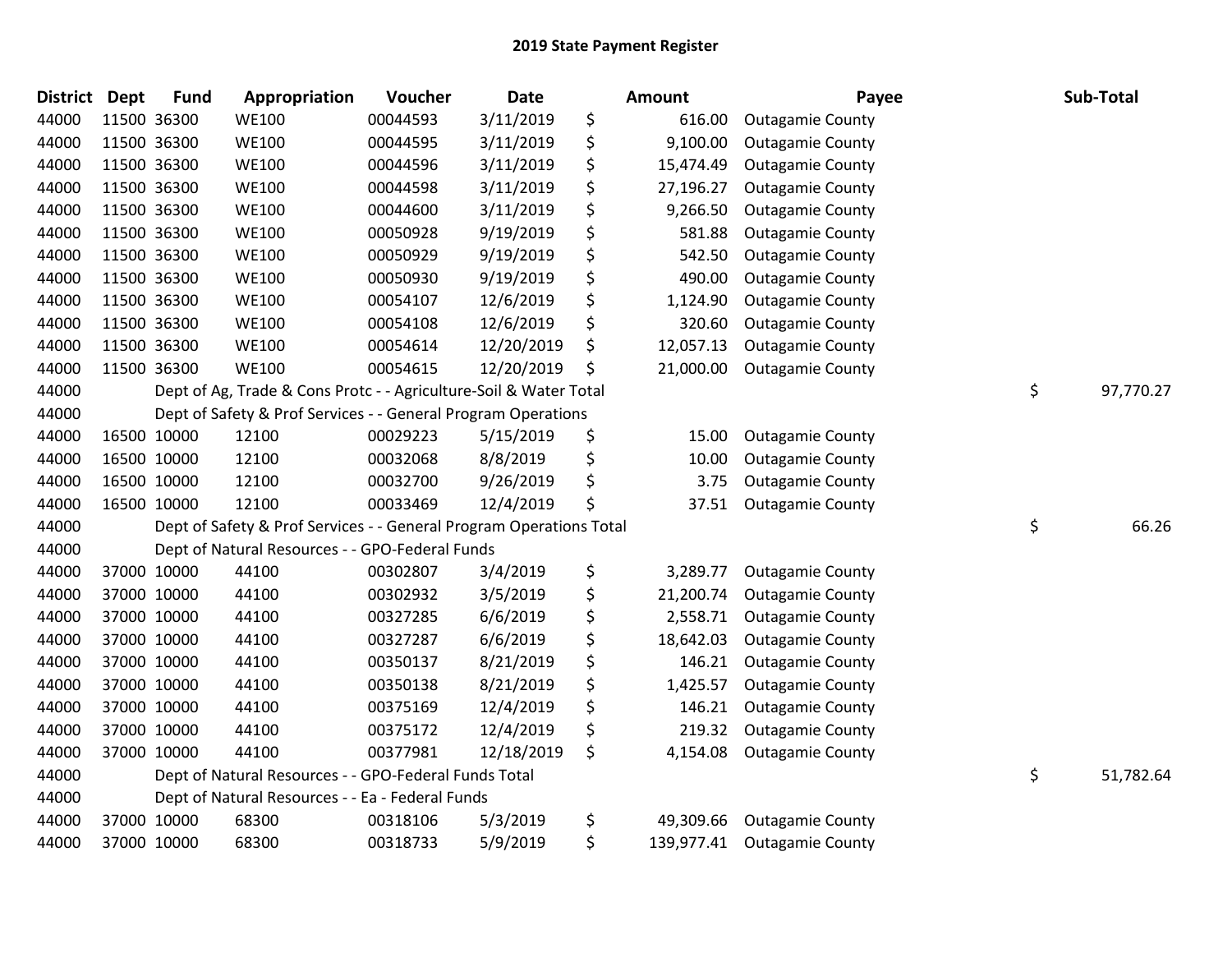| District | <b>Dept</b> | <b>Fund</b> | Appropriation                                                     | Voucher  | <b>Date</b> | Amount           | Payee                      | Sub-Total        |
|----------|-------------|-------------|-------------------------------------------------------------------|----------|-------------|------------------|----------------------------|------------------|
| 44000    | 37000 10000 |             | 68300                                                             | 00324730 | 5/28/2019   | \$<br>243,410.55 | <b>Outagamie County</b>    |                  |
| 44000    | 37000 10000 |             | 68300                                                             | 00353572 | 8/29/2019   | \$<br>92,982.90  | <b>Outagamie County</b>    |                  |
| 44000    | 37000 10000 |             | 68300                                                             | 00359488 | 9/19/2019   | \$<br>147,819.60 | <b>Outagamie County</b>    |                  |
| 44000    |             |             | Dept of Natural Resources - - Ea - Federal Funds Total            |          |             |                  |                            | \$<br>673,500.12 |
| 44000    |             |             | Dept of Natural Resources - - Gen Program Ops-State Funds         |          |             |                  |                            |                  |
| 44000    | 37000 21200 |             | 16100                                                             | 00337811 | 7/11/2019   | \$<br>10.14      | <b>Outagamie County</b>    |                  |
| 44000    | 37000 21200 |             | 16100                                                             | 00375097 | 12/4/2019   | \$<br>46.40      | <b>Outagamie County</b>    |                  |
| 44000    | 37000 21200 |             | 16100                                                             | 00375107 | 12/3/2019   | \$<br>85.00      | <b>Outagamie County</b>    |                  |
| 44000    |             |             | Dept of Natural Resources - - Gen Program Ops-State Funds Total   |          |             |                  |                            | \$<br>141.54     |
| 44000    |             |             | Dept of Natural Resources - - General Program Operations --       |          |             |                  |                            |                  |
| 44000    | 37000 21200 |             | 25400                                                             | 00315545 | 4/25/2019   | \$<br>270.00     | <b>Outagamie County</b>    |                  |
| 44000    | 37000 21200 |             | 25400                                                             | 00352336 | 8/22/2019   | \$<br>240.00     | <b>Outagamie County</b>    |                  |
| 44000    | 37000 21200 |             | 25400                                                             | 00356037 | 9/11/2019   | \$<br>360.00     | <b>Outagamie County</b>    |                  |
| 44000    |             |             | Dept of Natural Resources - - General Program Operations -- Total |          |             |                  |                            | \$<br>870.00     |
| 44000    |             |             | Dept of Natural Resources - - GPO -Federal Funds                  |          |             |                  |                            |                  |
| 44000    | 37000 21200 |             | 38100                                                             | 00307382 | 3/27/2019   | \$<br>3,913.35   | <b>Outagamie County</b>    |                  |
| 44000    |             |             | Dept of Natural Resources - - GPO -Federal Funds Total            |          |             |                  |                            | \$<br>3,913.35   |
| 44000    |             |             | Dept of Natural Resources - - Venison Processing                  |          |             |                  |                            |                  |
| 44000    | 37000 21200 |             | 54900                                                             | 00303891 | 3/28/2019   | \$               | 3,250.00 Outagamie County  |                  |
| 44000    |             |             | Dept of Natural Resources - - Venison Processing Total            |          |             |                  |                            | \$<br>3,250.00   |
| 44000    |             |             | Dept of Natural Resources - - Enf A - Boating Enforcement         |          |             |                  |                            |                  |
| 44000    | 37000 21200 |             | 55000                                                             | 00307382 | 3/27/2019   | \$<br>7,369.44   | <b>Outagamie County</b>    |                  |
| 44000    |             |             | Dept of Natural Resources - - Enf A - Boating Enforcement Total   |          |             |                  |                            | \$<br>7,369.44   |
| 44000    |             |             | Dept of Natural Resources - - Wildlife Damage Claims & Abat       |          |             |                  |                            |                  |
| 44000    | 37000 21200 |             | 55300                                                             | 00303891 | 3/28/2019   | \$<br>11,453.29  | <b>Outagamie County</b>    |                  |
| 44000    | 37000 21200 |             | 55300                                                             | 00369429 | 11/15/2019  | \$<br>21,613.88  | <b>Outagamie County</b>    |                  |
| 44000    |             |             | Dept of Natural Resources - - Wildlife Damage Claims & Abat Total |          |             |                  |                            | \$<br>33,067.17  |
| 44000    |             |             | Dept of Natural Resources - - Resaids - County Cons Aids          |          |             |                  |                            |                  |
| 44000    | 37000 21200 |             | 56300                                                             | 00297994 | 2/12/2019   | \$<br>2,401.00   | <b>Outagamie County</b>    |                  |
| 44000    | 37000 21200 |             | 56300                                                             | 00297995 | 2/12/2019   | \$<br>5,248.38   | <b>Outagamie County</b>    |                  |
| 44000    |             |             | Dept of Natural Resources - - Resaids - County Cons Aids Total    |          |             |                  |                            | \$<br>7,649.38   |
| 44000    |             |             | Dept of Natural Resources - - Ra- Snowmobile Trail Areas          |          |             |                  |                            |                  |
| 44000    | 37000 21200 |             | 57500                                                             | 00346881 | 8/8/2019    | \$               | 44,295.00 Outagamie County |                  |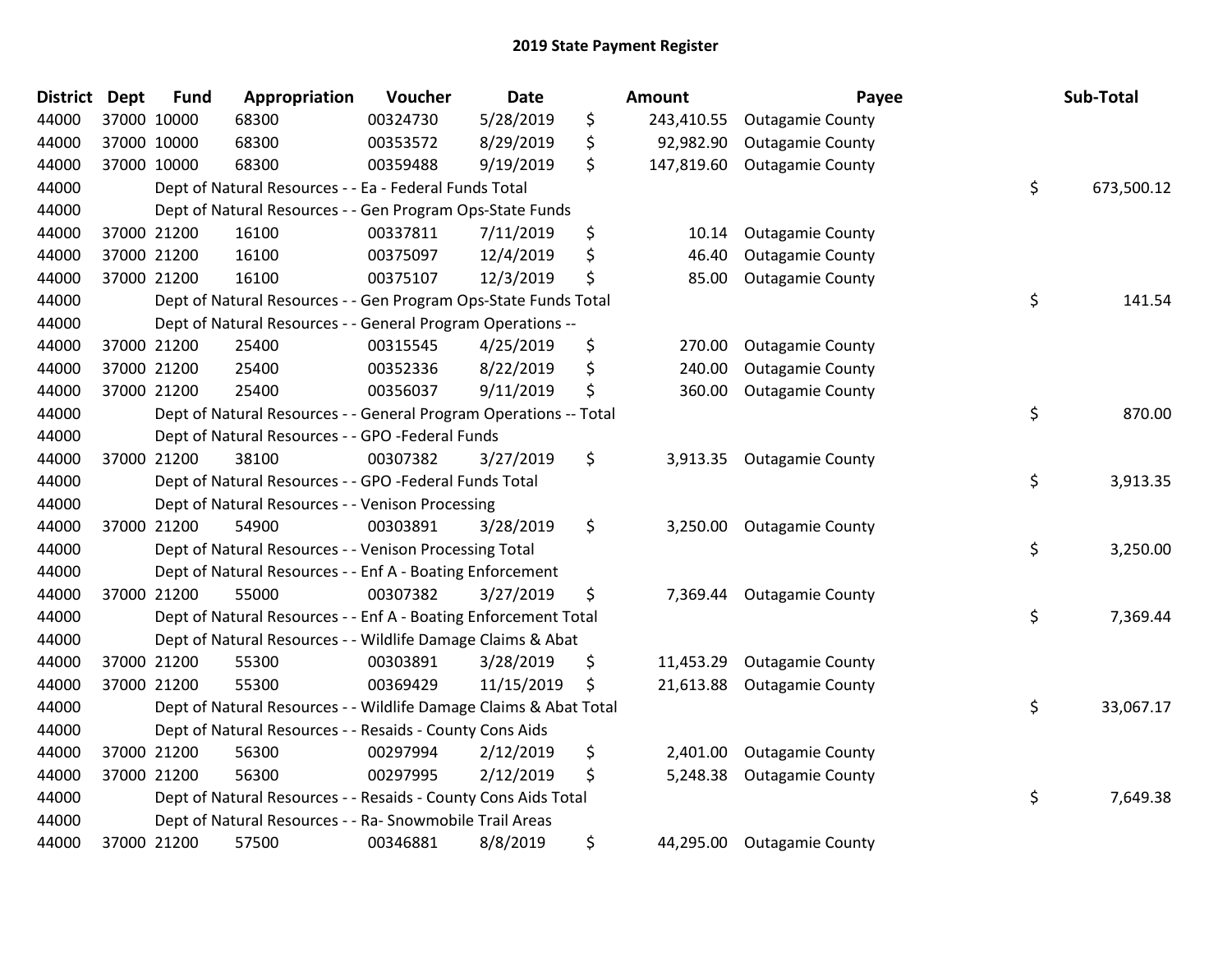| <b>District</b> | <b>Dept</b> | <b>Fund</b> | Appropriation                                                      | Voucher  | <b>Date</b> | <b>Amount</b>    | Payee                   | Sub-Total        |
|-----------------|-------------|-------------|--------------------------------------------------------------------|----------|-------------|------------------|-------------------------|------------------|
| 44000           |             | 37000 21200 | 57500                                                              | 00360171 | 10/7/2019   | \$<br>42,253.29  | <b>Outagamie County</b> |                  |
| 44000           |             | 37000 21200 | 57500                                                              | 00362535 | 10/3/2019   | \$<br>44,895.00  | <b>Outagamie County</b> |                  |
| 44000           |             |             | Dept of Natural Resources - - Ra- Snowmobile Trail Areas Total     |          |             |                  |                         | \$<br>131,443.29 |
| 44000           |             |             | Dept of Natural Resources - - GPO--State Funds                     |          |             |                  |                         |                  |
| 44000           |             | 37000 21200 | 86100                                                              | 00294783 | 2/4/2019    | \$<br>2,757.00   | <b>Outagamie County</b> |                  |
| 44000           |             | 37000 21200 | 86100                                                              | 00301133 | 2/28/2019   | \$<br>2,757.00   | <b>Outagamie County</b> |                  |
| 44000           |             | 37000 21200 | 86100                                                              | 00307664 | 4/1/2019    | \$<br>2,757.00   | <b>Outagamie County</b> |                  |
| 44000           |             | 37000 21200 | 86100                                                              | 00317323 | 5/2/2019    | \$<br>2,757.00   | <b>Outagamie County</b> |                  |
| 44000           |             | 37000 21200 | 86100                                                              | 00326270 | 6/4/2019    | \$<br>2,757.00   | <b>Outagamie County</b> |                  |
| 44000           |             | 37000 21200 | 86100                                                              | 00336646 | 7/3/2019    | \$<br>2,757.00   | <b>Outagamie County</b> |                  |
| 44000           |             | 37000 21200 | 86100                                                              | 00346156 | 8/2/2019    | \$<br>2,757.00   | <b>Outagamie County</b> |                  |
| 44000           |             | 37000 21200 | 86100                                                              | 00354121 | 9/5/2019    | \$<br>2,757.00   | <b>Outagamie County</b> |                  |
| 44000           |             | 37000 21200 | 86100                                                              | 00362301 | 10/2/2019   | \$<br>2,757.00   | <b>Outagamie County</b> |                  |
| 44000           |             | 37000 21200 | 86100                                                              | 00369377 | 11/4/2019   | \$<br>2,757.00   | <b>Outagamie County</b> |                  |
| 44000           |             | 37000 21200 | 86100                                                              | 00374800 | 11/29/2019  | \$<br>2,757.00   | <b>Outagamie County</b> |                  |
| 44000           |             | 37000 21200 | 86100                                                              | 00378048 | 12/27/2019  | \$<br>2,757.00   | <b>Outagamie County</b> |                  |
| 44000           |             |             | Dept of Natural Resources - - GPO--State Funds Total               |          |             |                  |                         | \$<br>33,084.00  |
| 44000           |             |             | Dept of Natural Resources - - GPO-Environmental Fund               |          |             |                  |                         |                  |
| 44000           |             | 37000 27400 | 46100                                                              | 00373030 | 11/25/2019  | \$<br>10.00      | <b>Outagamie County</b> |                  |
| 44000           |             |             | Dept of Natural Resources - - GPO-Environmental Fund Total         |          |             |                  |                         | \$<br>10.00      |
| 44000           |             |             | Dept of Natural Resources - - Environmental Aids; Nonpoint         |          |             |                  |                         |                  |
| 44000           |             | 37000 27400 | 66200                                                              | 00311364 | 4/16/2019   | \$<br>35,834.75  | <b>Outagamie County</b> |                  |
| 44000           |             | 37000 27400 | 66200                                                              | 00370201 | 11/6/2019   | \$<br>64,165.25  | <b>Outagamie County</b> |                  |
| 44000           |             |             | Dept of Natural Resources - - Environmental Aids; Nonpoint Total   |          |             |                  |                         | \$<br>100,000.00 |
| 44000           |             |             | Dept of Natural Resources - - Fin Asst For Responsible Units       |          |             |                  |                         |                  |
| 44000           |             | 37000 27400 | 67000                                                              | 00322681 | 5/22/2019   | \$<br>517,369.40 | <b>Outagamie County</b> |                  |
| 44000           |             |             | Dept of Natural Resources - - Fin Asst For Responsible Units Total |          |             |                  |                         | \$<br>517,369.40 |
| 44000           |             |             | Dept of Natural Resources - - Recycling Consolidation Grants       |          |             |                  |                         |                  |
| 44000           |             | 37000 27400 | 67300                                                              | 00322681 | 5/22/2019   | \$<br>51,714.18  | <b>Outagamie County</b> |                  |
| 44000           |             |             | Dept of Natural Resources - - Recycling Consolidation Grants Total |          |             |                  |                         | \$<br>51,714.18  |
| 44000           |             |             | Dept of Natural Resources - - Land Acquisition                     |          |             |                  |                         |                  |
| 44000           |             | 37000 36300 | <b>TA100</b>                                                       | 00363967 | 10/21/2019  | \$<br>30.00      | <b>Outagamie County</b> |                  |
| 44000           |             |             | Dept of Natural Resources - - Land Acquisition Total               |          |             |                  |                         | \$<br>30.00      |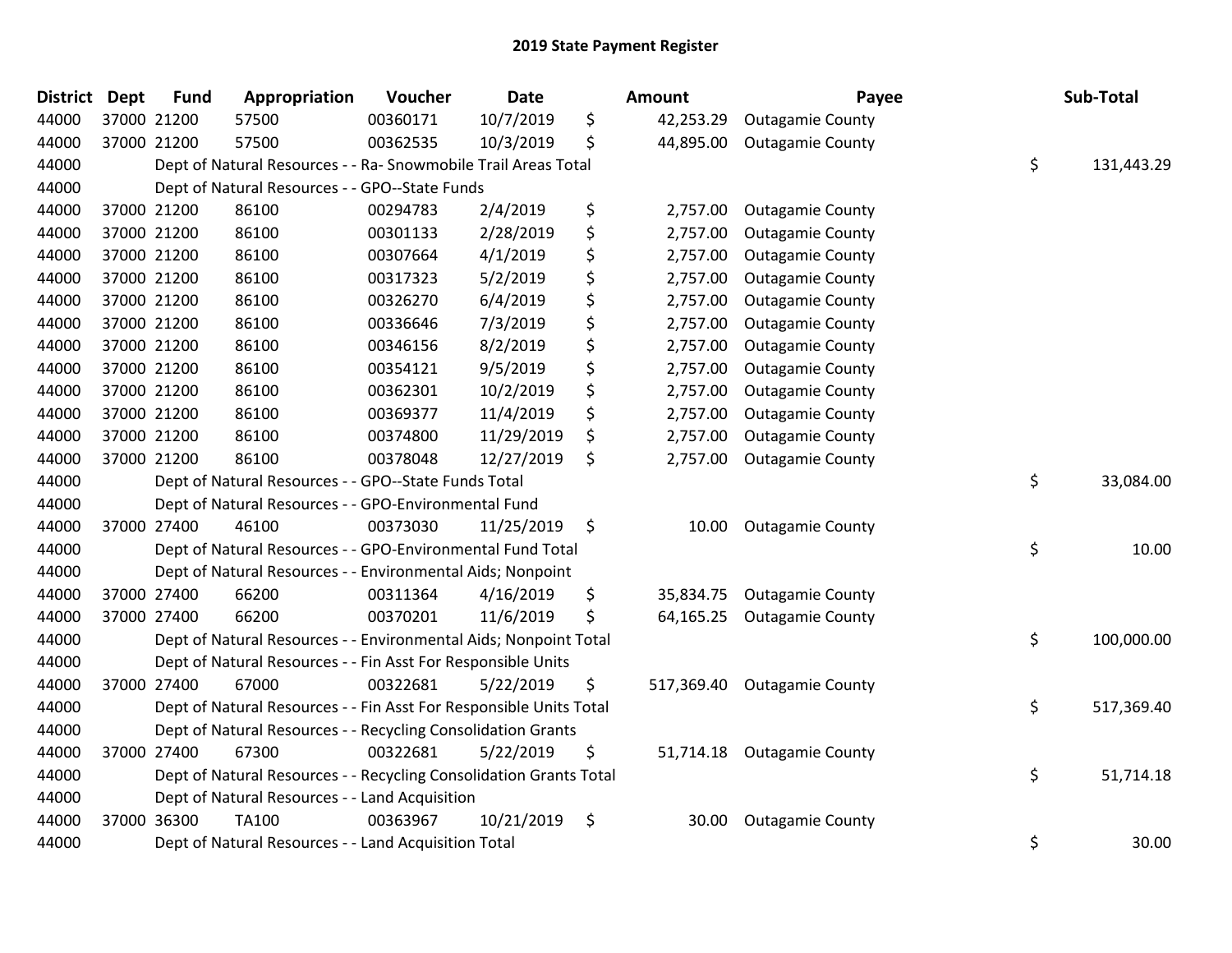| <b>District</b> | <b>Dept</b> | <b>Fund</b> | Appropriation                                            | Voucher  | <b>Date</b> | Amount             | Payee                   | Sub-Total          |
|-----------------|-------------|-------------|----------------------------------------------------------|----------|-------------|--------------------|-------------------------|--------------------|
| 44000           |             |             | Dept of Natural Resources - - Dnr-Nonpoint Source        |          |             |                    |                         |                    |
| 44000           |             | 37000 36300 | TF100                                                    | 00315066 | 4/19/2019   | \$<br>8,888.87     | <b>Outagamie County</b> |                    |
| 44000           |             | 37000 36300 | TF100                                                    | 00321165 | 5/16/2019   | \$<br>25,719.56    | <b>Outagamie County</b> |                    |
| 44000           |             | 37000 36300 | TF100                                                    | 00329997 | 6/13/2019   | \$<br>103,389.42   | <b>Outagamie County</b> |                    |
| 44000           |             | 37000 36300 | TF100                                                    | 00370201 | 11/6/2019   | \$<br>33,500.00    | <b>Outagamie County</b> |                    |
| 44000           |             | 37000 36300 | <b>TF100</b>                                             | 00377068 | 12/12/2019  | \$<br>162,812.00   | <b>Outagamie County</b> |                    |
| 44000           |             |             | Dept of Natural Resources - - Dnr-Nonpoint Source Total  |          |             |                    |                         | \$<br>334,309.85   |
| 44000           |             |             | WI Dept of Transportation - - Eldly&Disa Co/Aid Sf       |          |             |                    |                         |                    |
| 44000           |             | 39500 21100 | 16800                                                    | 00356669 | 2/28/2019   | \$<br>381,426.00   | <b>Outagamie County</b> |                    |
| 44000           |             |             | WI Dept of Transportation - - Eldly&Disa Co/Aid Sf Total |          |             |                    |                         | \$<br>381,426.00   |
| 44000           |             |             | WI Dept of Transportation - - Hwy Sfty Loc Aid Ffd       |          |             |                    |                         |                    |
| 44000           |             | 39500 21100 | 18500                                                    | 00342349 | 1/15/2019   | \$<br>19,661.52    | <b>Outagamie County</b> |                    |
| 44000           |             | 39500 21100 | 18500                                                    | 00343526 | 1/17/2019   | \$<br>14,088.28    | <b>Outagamie County</b> |                    |
| 44000           |             | 39500 21100 | 18500                                                    | 00355328 | 2/25/2019   | \$<br>8,189.47     | <b>Outagamie County</b> |                    |
| 44000           |             | 39500 21100 | 18500                                                    | 00362684 | 3/27/2019   | \$<br>11,620.80    | <b>Outagamie County</b> |                    |
| 44000           |             | 39500 21100 | 18500                                                    | 00374728 | 4/24/2019   | \$<br>9,335.25     | <b>Outagamie County</b> |                    |
| 44000           |             | 39500 21100 | 18500                                                    | 00383869 | 5/22/2019   | \$<br>9,162.77     | <b>Outagamie County</b> |                    |
| 44000           |             | 39500 21100 | 18500                                                    | 00396322 | 7/3/2019    | \$<br>6,962.55     | <b>Outagamie County</b> |                    |
| 44000           |             | 39500 21100 | 18500                                                    | 00409174 | 7/5/2019    | \$<br>2,331.25     | <b>Outagamie County</b> |                    |
| 44000           |             | 39500 21100 | 18500                                                    | 00411592 | 7/12/2019   | \$<br>5,187.71     | <b>Outagamie County</b> |                    |
| 44000           |             | 39500 21100 | 18500                                                    | 00424473 | 8/16/2019   | \$<br>4,513.00     | <b>Outagamie County</b> |                    |
| 44000           |             | 39500 21100 | 18500                                                    | 00435015 | 9/17/2019   | \$<br>11,721.26    | <b>Outagamie County</b> |                    |
| 44000           |             | 39500 21100 | 18500                                                    | 00462326 | 11/29/2019  | \$<br>5,646.31     | <b>Outagamie County</b> |                    |
| 44000           |             | 39500 21100 | 18500                                                    | 00469416 | 12/10/2019  | \$<br>18,953.03    | <b>Outagamie County</b> |                    |
| 44000           |             | 39500 21100 | 18500                                                    | 00474400 | 12/26/2019  | \$<br>10,507.39    | <b>Outagamie County</b> |                    |
| 44000           |             | 39500 21100 | 18500                                                    | 00474403 | 12/26/2019  | \$<br>7,841.10     | <b>Outagamie County</b> |                    |
| 44000           |             |             | WI Dept of Transportation - - Hwy Sfty Loc Aid Ffd Total |          |             |                    |                         | \$<br>145,721.69   |
| 44000           |             |             | WI Dept of Transportation - - Trans Aids To Co.-Sf       |          |             |                    |                         |                    |
| 44000           |             | 39500 21100 | 19000                                                    | 00335816 | 1/7/2019    | \$<br>782,518.59   | <b>Outagamie County</b> |                    |
| 44000           |             | 39500 21100 | 19000                                                    | 00401141 | 7/1/2019    | \$<br>1,565,037.18 | <b>Outagamie County</b> |                    |
| 44000           |             | 39500 21100 | 19000                                                    | 00443959 | 10/7/2019   | \$<br>782,518.61   | <b>Outagamie County</b> |                    |
| 44000           |             |             | WI Dept of Transportation - - Trans Aids To Co.-Sf Total |          |             |                    |                         | \$<br>3,130,074.38 |
| 44000           |             |             | WI Dept of Transportation - - Aero Assistance Sfd        |          |             |                    |                         |                    |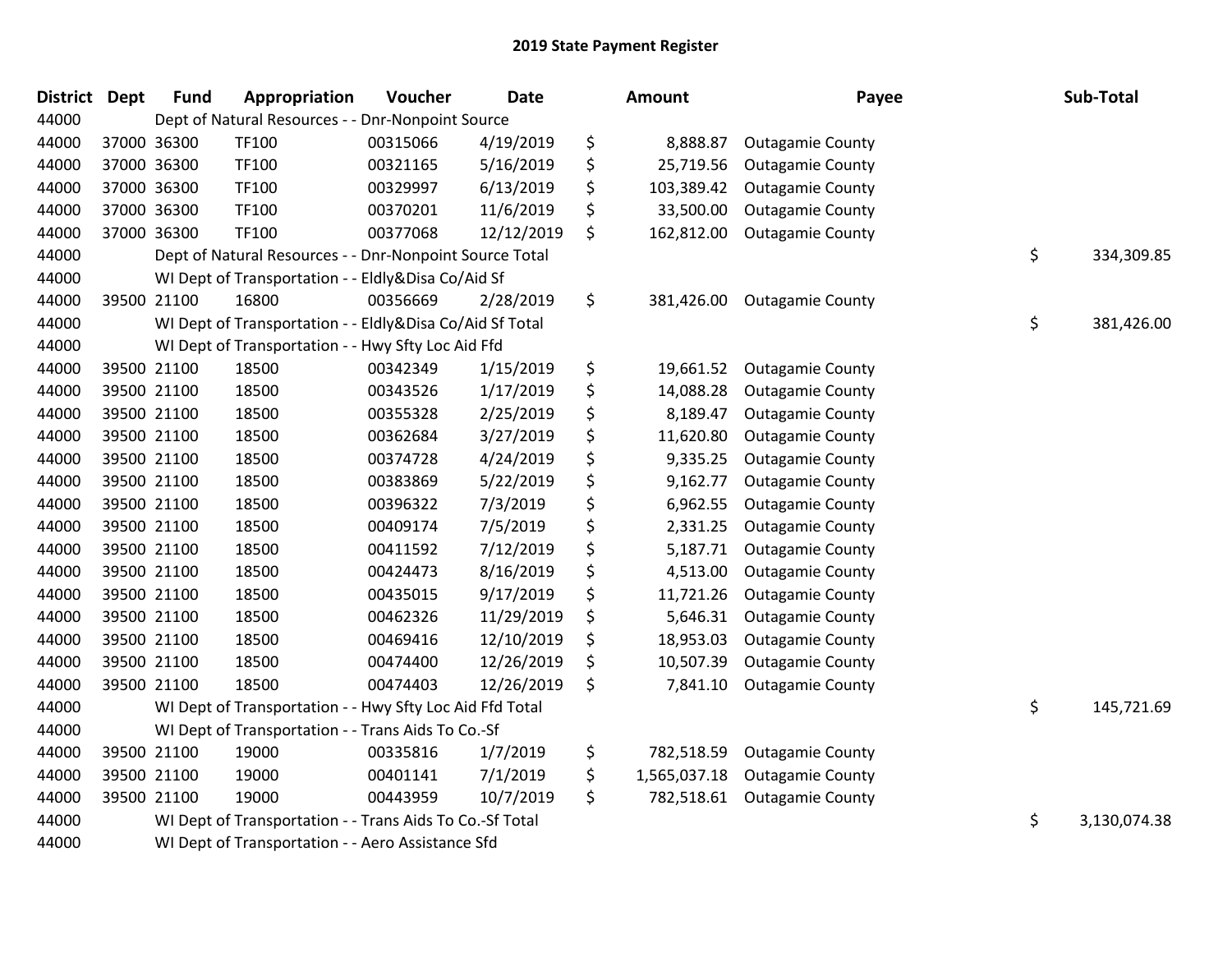| <b>District</b> | <b>Dept</b> | <b>Fund</b> | Appropriation                                            | Voucher  | <b>Date</b> | Amount           | Payee                   | Sub-Total        |
|-----------------|-------------|-------------|----------------------------------------------------------|----------|-------------|------------------|-------------------------|------------------|
| 44000           |             | 39500 21100 | 26400                                                    | 00474504 | 12/30/2019  | \$<br>2,251.72   | <b>Outagamie County</b> |                  |
| 44000           |             |             | WI Dept of Transportation - - Aero Assistance Sfd Total  |          |             |                  |                         | \$<br>2,251.72   |
| 44000           |             |             | WI Dept of Transportation - - Local Rds, Grants Sf       |          |             |                  |                         |                  |
| 44000           |             | 39500 21100 | 27000                                                    | 00464629 | 11/25/2019  | \$<br>505,000.00 | <b>Outagamie County</b> |                  |
| 44000           |             |             | WI Dept of Transportation - - Local Rds, Grants Sf Total |          |             |                  |                         | \$<br>505,000.00 |
| 44000           |             |             | WI Dept of Transportation - - Loc Rd Imp Prg St Fd       |          |             |                  |                         |                  |
| 44000           |             | 39500 21100 | 27800                                                    | 00465327 | 11/29/2019  | \$<br>6,799.98   | <b>Outagamie County</b> |                  |
| 44000           |             |             | WI Dept of Transportation - - Loc Rd Imp Prg St Fd Total |          |             |                  |                         | \$<br>6,799.98   |
| 44000           |             |             | WI Dept of Transportation - - Hwy Mgmt & Opers Sf        |          |             |                  |                         |                  |
| 44000           |             | 39500 21100 | 36500                                                    | 00341797 | 1/15/2019   | \$<br>1,053.00   | <b>Outagamie County</b> |                  |
| 44000           |             | 39500 21100 | 36500                                                    | 00349720 | 2/21/2019   | \$<br>1,053.00   | <b>Outagamie County</b> |                  |
| 44000           |             | 39500 21100 | 36500                                                    | 00371079 | 4/26/2019   | \$<br>2,106.00   | <b>Outagamie County</b> |                  |
| 44000           |             | 39500 21100 | 36500                                                    | 00382017 | 5/31/2019   | \$<br>1,053.00   | <b>Outagamie County</b> |                  |
| 44000           |             | 39500 21100 | 36500                                                    | 00388531 | 6/3/2019    | \$<br>1,053.00   | <b>Outagamie County</b> |                  |
| 44000           |             | 39500 21100 | 36500                                                    | 00411073 | 7/10/2019   | \$<br>1,053.00   | <b>Outagamie County</b> |                  |
| 44000           |             | 39500 21100 | 36500                                                    | 00434597 | 9/17/2019   | \$<br>1,053.00   | <b>Outagamie County</b> |                  |
| 44000           |             | 39500 21100 | 36500                                                    | 00449979 | 10/16/2019  | \$<br>1,053.00   | <b>Outagamie County</b> |                  |
| 44000           |             | 39500 21100 | 36500                                                    | 00465071 | 11/25/2019  | \$<br>1,053.00   | <b>Outagamie County</b> |                  |
| 44000           |             | 39500 21100 | 36500                                                    | 00475086 | 12/31/2019  | \$<br>1,053.00   | <b>Outagamie County</b> |                  |
| 44000           |             |             | WI Dept of Transportation - - Hwy Mgmt & Opers Sf Total  |          |             |                  |                         | \$<br>11,583.00  |
| 44000           |             |             | WI Dept of Transportation - - Routine Maint Sf           |          |             |                  |                         |                  |
| 44000           |             | 39500 21100 | 36800                                                    | 00340407 | 1/25/2019   | \$<br>751.00     | <b>Outagamie County</b> |                  |
| 44000           |             | 39500 21100 | 36800                                                    | 00341797 | 1/15/2019   | \$<br>374,557.75 | <b>Outagamie County</b> |                  |
| 44000           |             | 39500 21100 | 36800                                                    | 00349720 | 2/21/2019   | \$<br>238,583.23 | <b>Outagamie County</b> |                  |
| 44000           |             | 39500 21100 | 36800                                                    | 00352667 | 3/1/2019    | \$<br>751.00     | <b>Outagamie County</b> |                  |
| 44000           |             | 39500 21100 | 36800                                                    | 00359041 | 3/28/2019   | \$<br>751.00     | <b>Outagamie County</b> |                  |
| 44000           |             | 39500 21100 | 36800                                                    | 00361958 | 3/19/2019   | \$<br>129,006.74 | <b>Outagamie County</b> |                  |
| 44000           |             | 39500 21100 | 36800                                                    | 00366813 | 3/29/2019   | \$<br>401,230.79 | <b>Outagamie County</b> |                  |
| 44000           |             | 39500 21100 | 36800                                                    | 00371075 | 4/26/2019   | \$<br>10,926.45  | <b>Outagamie County</b> |                  |
| 44000           |             | 39500 21100 | 36800                                                    | 00371079 | 4/26/2019   | \$<br>573,910.98 | <b>Outagamie County</b> |                  |
| 44000           |             | 39500 21100 | 36800                                                    | 00372501 | 5/3/2019    | \$<br>751.00     | <b>Outagamie County</b> |                  |
| 44000           |             | 39500 21100 | 36800                                                    | 00382017 | 5/31/2019   | \$<br>336,955.05 | <b>Outagamie County</b> |                  |
| 44000           |             | 39500 21100 | 36800                                                    | 00383403 | 5/31/2019   | \$<br>751.00     | <b>Outagamie County</b> |                  |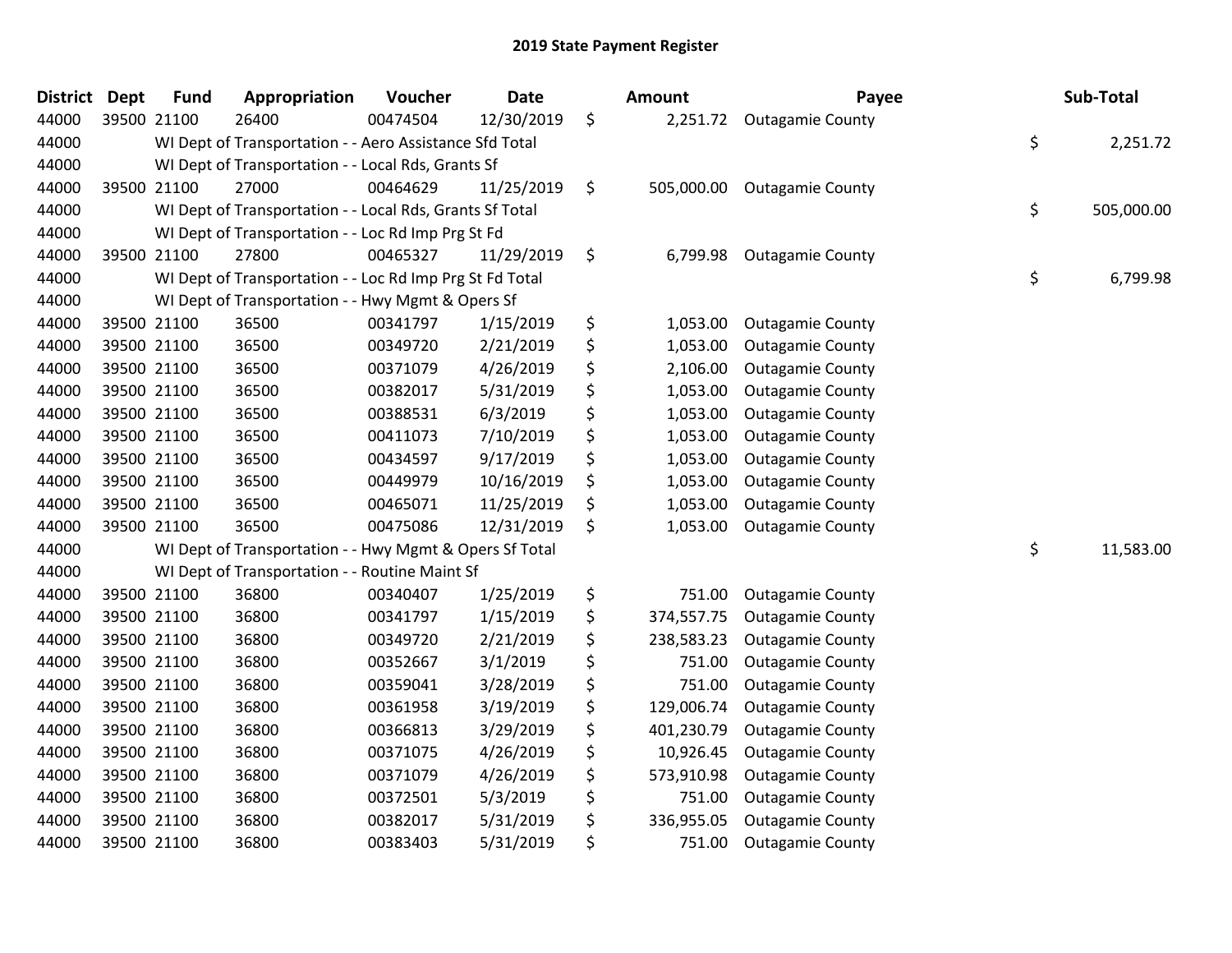| <b>District</b> | <b>Dept</b> | <b>Fund</b> | Appropriation                                                | Voucher  | <b>Date</b> | Amount           | Payee                   | Sub-Total          |
|-----------------|-------------|-------------|--------------------------------------------------------------|----------|-------------|------------------|-------------------------|--------------------|
| 44000           |             | 39500 21100 | 36800                                                        | 00388531 | 6/3/2019    | \$<br>259,742.77 | <b>Outagamie County</b> |                    |
| 44000           |             | 39500 21100 | 36800                                                        | 00393693 | 7/5/2019    | \$<br>751.00     | <b>Outagamie County</b> |                    |
| 44000           |             | 39500 21100 | 36800                                                        | 00410640 | 7/26/2019   | \$<br>751.00     | <b>Outagamie County</b> |                    |
| 44000           |             | 39500 21100 | 36800                                                        | 00411073 | 7/10/2019   | \$<br>189,221.06 | <b>Outagamie County</b> |                    |
| 44000           |             | 39500 21100 | 36800                                                        | 00418220 | 7/31/2019   | \$<br>120,397.57 | <b>Outagamie County</b> |                    |
| 44000           |             | 39500 21100 | 36800                                                        | 00422778 | 9/6/2019    | \$<br>751.00     | <b>Outagamie County</b> |                    |
| 44000           |             | 39500 21100 | 36800                                                        | 00434597 | 9/17/2019   | \$<br>143,460.45 | <b>Outagamie County</b> |                    |
| 44000           |             | 39500 21100 | 36800                                                        | 00434962 | 10/11/2019  | \$<br>751.00     | <b>Outagamie County</b> |                    |
| 44000           |             | 39500 21100 | 36800                                                        | 00449979 | 10/16/2019  | \$<br>84,784.89  | <b>Outagamie County</b> |                    |
| 44000           |             | 39500 21100 | 36800                                                        | 00451227 | 11/14/2019  | \$<br>751.00     | <b>Outagamie County</b> |                    |
| 44000           |             | 39500 21100 | 36800                                                        | 00453507 | 10/25/2019  | \$<br>85,821.41  | <b>Outagamie County</b> |                    |
| 44000           |             | 39500 21100 | 36800                                                        | 00457666 | 11/4/2019   | \$<br>1,086.35   | <b>Outagamie County</b> |                    |
| 44000           |             | 39500 21100 | 36800                                                        | 00462944 | 12/6/2019   | \$<br>751.00     | <b>Outagamie County</b> |                    |
| 44000           |             | 39500 21100 | 36800                                                        | 00465071 | 11/25/2019  | \$<br>102,043.26 | <b>Outagamie County</b> |                    |
| 44000           |             | 39500 21100 | 36800                                                        | 00475086 | 12/31/2019  | \$<br>313,495.21 | <b>Outagamie County</b> |                    |
| 44000           |             |             | WI Dept of Transportation - - Routine Maint Sf Total         |          |             |                  |                         | \$<br>3,373,484.96 |
| 44000           |             |             | WI Dept of Transportation - - Adm & Planning Sfd             |          |             |                  |                         |                    |
| 44000           |             | 39500 21100 | 36900                                                        | 00388531 | 6/3/2019    | \$<br>106.01     | <b>Outagamie County</b> |                    |
| 44000           |             |             | WI Dept of Transportation - - Adm & Planning Sfd Total       |          |             |                  |                         | \$<br>106.01       |
| 44000           |             |             | WI Dept of Transportation - - St Hwy Rehab Fed Fd            |          |             |                  |                         |                    |
| 44000           |             | 39500 21100 | 38300                                                        | 00341797 | 1/15/2019   | \$<br>1,690.94   | <b>Outagamie County</b> |                    |
| 44000           |             |             | WI Dept of Transportation - - St Hwy Rehab Fed Fd Total      |          |             |                  |                         | \$<br>1,690.94     |
| 44000           |             |             | WI Dept of Transportation - - Adm & Planning Fd Fd           |          |             |                  |                         |                    |
| 44000           |             | 39500 21100 | 38900                                                        | 00388531 | 6/3/2019    | \$<br>424.06     | <b>Outagamie County</b> |                    |
| 44000           |             |             | WI Dept of Transportation - - Adm & Planning Fd Fd Total     |          |             |                  |                         | \$<br>424.06       |
| 44000           |             |             | WI Dept of Transportation - - Transpor Safety Ff             |          |             |                  |                         |                    |
| 44000           |             | 39500 21100 | 58200                                                        | 00350322 | 2/8/2019    | \$<br>1,338.00   | <b>Outagamie County</b> |                    |
| 44000           |             | 39500 21100 | 58200                                                        | 00409207 | 7/8/2019    | \$<br>1,044.10   | <b>Outagamie County</b> |                    |
| 44000           |             |             | WI Dept of Transportation - - Transpor Safety Ff Total       |          |             |                  |                         | \$<br>2,382.10     |
| 44000           |             |             | Department of Corrections - - Corrections Contracts And Agre |          |             |                  |                         |                    |
| 44000           |             | 41000 10000 | 11400                                                        | 00263453 | 2/1/2019    | \$<br>32,160.82  | <b>Outagamie County</b> |                    |
| 44000           |             | 41000 10000 | 11400                                                        | 00270123 | 3/5/2019    | \$<br>34,518.52  | <b>Outagamie County</b> |                    |
| 44000           |             | 41000 10000 | 11400                                                        | 00276629 | 4/2/2019    | \$<br>29,099.52  | <b>Outagamie County</b> |                    |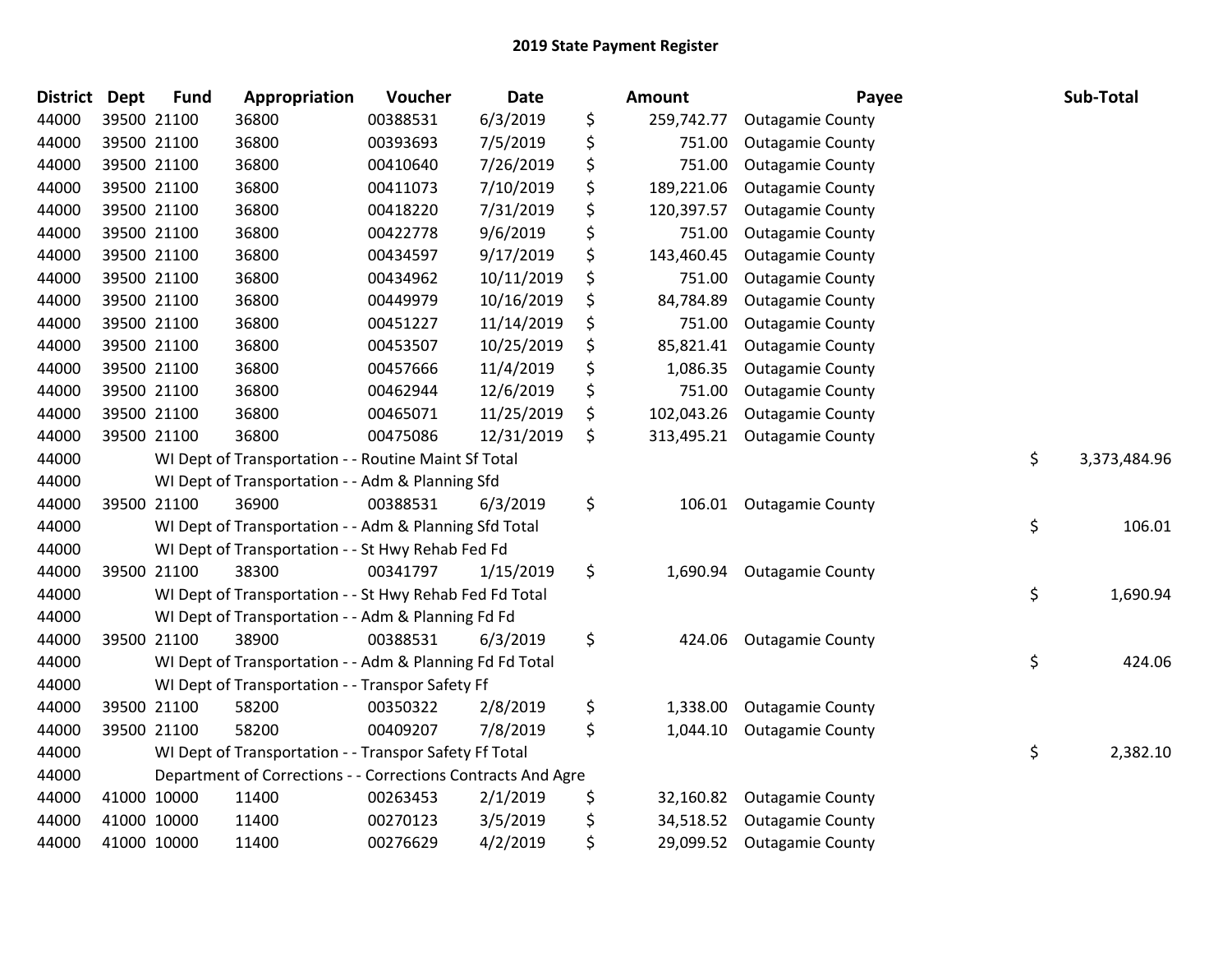| 4/30/2019<br>\$<br>44000<br>41000 10000<br>11400<br>00282848<br>32,221.74<br><b>Outagamie County</b><br>44000<br>41000 10000<br>11400<br>00287916<br>5/28/2019<br>\$<br>32,536.74<br><b>Outagamie County</b><br>\$<br>41000 10000<br>6/24/2019<br>54,190.26<br>44000<br>11400<br>00293678<br><b>Outagamie County</b><br>\$<br>41000 10000<br>44000<br>11400<br>00298137<br>7/15/2019<br>50,410.40<br><b>Outagamie County</b><br>\$<br>44000<br>41000 10000<br>11400<br>00307144<br>9/20/2019<br>102.92<br><b>Outagamie County</b><br>\$<br>44000<br>41000 10000<br>11400<br>00308050<br>9/3/2019<br>39,599.44<br><b>Outagamie County</b><br>10/11/2019<br>44000<br>41000 10000<br>11400<br>00313239<br>\$<br>2,778.84<br><b>Outagamie County</b><br>44000<br>10/3/2019<br>\$<br>41000 10000<br>11400<br>00313633<br>44,274.92<br><b>Outagamie County</b><br>10/30/2019<br>44000<br>41000 10000<br>11400<br>00320096<br>\$<br>45,810.40<br><b>Outagamie County</b><br>12/10/2019<br>44000<br>41000 10000<br>11400<br>00327774<br>\$<br>52,558.84<br><b>Outagamie County</b><br>\$<br>44000<br>Department of Corrections - - Corrections Contracts And Agre Total<br>44000<br>Department of Corrections - - Reimbursing Counties For Probation, Extended Supervision And Parole Holds<br>44000<br>41000 10000<br>11600<br>00320734<br>11/4/2019<br>\$<br>131,431.52 Outagamie County<br>\$<br>44000<br>Department of Corrections - - Reimbursing Counties For Probation, Extended Supervision And Parole Holds Total<br>Department of Corrections - - Probation, Parole And Extended<br>44000<br>44000<br>41000 10000<br>18700<br>00265041<br>3/1/2019<br>\$<br>67.20<br><b>Outagamie County</b><br>\$<br>44000<br>41000 10000<br>18700<br>00265043<br>3/1/2019<br>32.40<br><b>Outagamie County</b><br>\$<br>44000<br>18700<br>3/1/2019<br>41000 10000<br>00265047<br>6.30<br><b>Outagamie County</b><br>\$<br>44000<br>41000 10000<br>18700<br>00298079<br>7/15/2019<br>5.20<br><b>Outagamie County</b><br>\$<br>44000<br>41000 10000<br>18700<br>11/15/2019<br>24.50<br>00320147<br><b>Outagamie County</b><br>\$<br>44000<br>41000 10000<br>18700<br>00320734<br>11/4/2019<br>55,128.48<br><b>Outagamie County</b><br>\$<br>44000<br>Department of Corrections - - Probation, Parole And Extended Total<br>Department of Health Services - - State/Federal Aids<br>44000<br>\$<br>44000<br>43500 10000<br>00000<br>90911<br>5/1/2019<br>24,630.00<br><b>Outagamie County</b><br>\$<br>44000<br>43500 10000<br>00000<br>90913<br>2,374,656.00<br>6/3/2019<br><b>Outagamie County</b><br>\$<br>44000<br>43500 10000<br>00000<br>92000<br>7/1/2019<br>5,750,735.00<br><b>Outagamie County</b><br>\$<br>8/1/2019<br>44000<br>43500 10000<br>00000<br>92001<br>623,022.00<br><b>Outagamie County</b><br>\$<br>00000<br>92002<br>9/3/2019<br>44000<br>43500 10000<br>221,300.00<br><b>Outagamie County</b><br>00000<br>\$<br>44000<br>43500 10000<br>92003<br>10/1/2019<br>178,131.00<br><b>Outagamie County</b> | <b>District</b> | Dept | <b>Fund</b> | Appropriation | Voucher | Date | Amount | Payee | Sub-Total    |
|-------------------------------------------------------------------------------------------------------------------------------------------------------------------------------------------------------------------------------------------------------------------------------------------------------------------------------------------------------------------------------------------------------------------------------------------------------------------------------------------------------------------------------------------------------------------------------------------------------------------------------------------------------------------------------------------------------------------------------------------------------------------------------------------------------------------------------------------------------------------------------------------------------------------------------------------------------------------------------------------------------------------------------------------------------------------------------------------------------------------------------------------------------------------------------------------------------------------------------------------------------------------------------------------------------------------------------------------------------------------------------------------------------------------------------------------------------------------------------------------------------------------------------------------------------------------------------------------------------------------------------------------------------------------------------------------------------------------------------------------------------------------------------------------------------------------------------------------------------------------------------------------------------------------------------------------------------------------------------------------------------------------------------------------------------------------------------------------------------------------------------------------------------------------------------------------------------------------------------------------------------------------------------------------------------------------------------------------------------------------------------------------------------------------------------------------------------------------------------------------------------------------------------------------------------------------------------------------------------------------------------------------------------------------------------------------------------------------------------------------------------------------------------------------------------------------------------------------------------------------------------------------------------------------------------------------------------------------------------------------------------------|-----------------|------|-------------|---------------|---------|------|--------|-------|--------------|
|                                                                                                                                                                                                                                                                                                                                                                                                                                                                                                                                                                                                                                                                                                                                                                                                                                                                                                                                                                                                                                                                                                                                                                                                                                                                                                                                                                                                                                                                                                                                                                                                                                                                                                                                                                                                                                                                                                                                                                                                                                                                                                                                                                                                                                                                                                                                                                                                                                                                                                                                                                                                                                                                                                                                                                                                                                                                                                                                                                                                             |                 |      |             |               |         |      |        |       |              |
|                                                                                                                                                                                                                                                                                                                                                                                                                                                                                                                                                                                                                                                                                                                                                                                                                                                                                                                                                                                                                                                                                                                                                                                                                                                                                                                                                                                                                                                                                                                                                                                                                                                                                                                                                                                                                                                                                                                                                                                                                                                                                                                                                                                                                                                                                                                                                                                                                                                                                                                                                                                                                                                                                                                                                                                                                                                                                                                                                                                                             |                 |      |             |               |         |      |        |       |              |
|                                                                                                                                                                                                                                                                                                                                                                                                                                                                                                                                                                                                                                                                                                                                                                                                                                                                                                                                                                                                                                                                                                                                                                                                                                                                                                                                                                                                                                                                                                                                                                                                                                                                                                                                                                                                                                                                                                                                                                                                                                                                                                                                                                                                                                                                                                                                                                                                                                                                                                                                                                                                                                                                                                                                                                                                                                                                                                                                                                                                             |                 |      |             |               |         |      |        |       |              |
|                                                                                                                                                                                                                                                                                                                                                                                                                                                                                                                                                                                                                                                                                                                                                                                                                                                                                                                                                                                                                                                                                                                                                                                                                                                                                                                                                                                                                                                                                                                                                                                                                                                                                                                                                                                                                                                                                                                                                                                                                                                                                                                                                                                                                                                                                                                                                                                                                                                                                                                                                                                                                                                                                                                                                                                                                                                                                                                                                                                                             |                 |      |             |               |         |      |        |       |              |
|                                                                                                                                                                                                                                                                                                                                                                                                                                                                                                                                                                                                                                                                                                                                                                                                                                                                                                                                                                                                                                                                                                                                                                                                                                                                                                                                                                                                                                                                                                                                                                                                                                                                                                                                                                                                                                                                                                                                                                                                                                                                                                                                                                                                                                                                                                                                                                                                                                                                                                                                                                                                                                                                                                                                                                                                                                                                                                                                                                                                             |                 |      |             |               |         |      |        |       |              |
|                                                                                                                                                                                                                                                                                                                                                                                                                                                                                                                                                                                                                                                                                                                                                                                                                                                                                                                                                                                                                                                                                                                                                                                                                                                                                                                                                                                                                                                                                                                                                                                                                                                                                                                                                                                                                                                                                                                                                                                                                                                                                                                                                                                                                                                                                                                                                                                                                                                                                                                                                                                                                                                                                                                                                                                                                                                                                                                                                                                                             |                 |      |             |               |         |      |        |       |              |
|                                                                                                                                                                                                                                                                                                                                                                                                                                                                                                                                                                                                                                                                                                                                                                                                                                                                                                                                                                                                                                                                                                                                                                                                                                                                                                                                                                                                                                                                                                                                                                                                                                                                                                                                                                                                                                                                                                                                                                                                                                                                                                                                                                                                                                                                                                                                                                                                                                                                                                                                                                                                                                                                                                                                                                                                                                                                                                                                                                                                             |                 |      |             |               |         |      |        |       |              |
|                                                                                                                                                                                                                                                                                                                                                                                                                                                                                                                                                                                                                                                                                                                                                                                                                                                                                                                                                                                                                                                                                                                                                                                                                                                                                                                                                                                                                                                                                                                                                                                                                                                                                                                                                                                                                                                                                                                                                                                                                                                                                                                                                                                                                                                                                                                                                                                                                                                                                                                                                                                                                                                                                                                                                                                                                                                                                                                                                                                                             |                 |      |             |               |         |      |        |       |              |
|                                                                                                                                                                                                                                                                                                                                                                                                                                                                                                                                                                                                                                                                                                                                                                                                                                                                                                                                                                                                                                                                                                                                                                                                                                                                                                                                                                                                                                                                                                                                                                                                                                                                                                                                                                                                                                                                                                                                                                                                                                                                                                                                                                                                                                                                                                                                                                                                                                                                                                                                                                                                                                                                                                                                                                                                                                                                                                                                                                                                             |                 |      |             |               |         |      |        |       |              |
|                                                                                                                                                                                                                                                                                                                                                                                                                                                                                                                                                                                                                                                                                                                                                                                                                                                                                                                                                                                                                                                                                                                                                                                                                                                                                                                                                                                                                                                                                                                                                                                                                                                                                                                                                                                                                                                                                                                                                                                                                                                                                                                                                                                                                                                                                                                                                                                                                                                                                                                                                                                                                                                                                                                                                                                                                                                                                                                                                                                                             |                 |      |             |               |         |      |        |       |              |
|                                                                                                                                                                                                                                                                                                                                                                                                                                                                                                                                                                                                                                                                                                                                                                                                                                                                                                                                                                                                                                                                                                                                                                                                                                                                                                                                                                                                                                                                                                                                                                                                                                                                                                                                                                                                                                                                                                                                                                                                                                                                                                                                                                                                                                                                                                                                                                                                                                                                                                                                                                                                                                                                                                                                                                                                                                                                                                                                                                                                             |                 |      |             |               |         |      |        |       | 450,263.36   |
|                                                                                                                                                                                                                                                                                                                                                                                                                                                                                                                                                                                                                                                                                                                                                                                                                                                                                                                                                                                                                                                                                                                                                                                                                                                                                                                                                                                                                                                                                                                                                                                                                                                                                                                                                                                                                                                                                                                                                                                                                                                                                                                                                                                                                                                                                                                                                                                                                                                                                                                                                                                                                                                                                                                                                                                                                                                                                                                                                                                                             |                 |      |             |               |         |      |        |       |              |
|                                                                                                                                                                                                                                                                                                                                                                                                                                                                                                                                                                                                                                                                                                                                                                                                                                                                                                                                                                                                                                                                                                                                                                                                                                                                                                                                                                                                                                                                                                                                                                                                                                                                                                                                                                                                                                                                                                                                                                                                                                                                                                                                                                                                                                                                                                                                                                                                                                                                                                                                                                                                                                                                                                                                                                                                                                                                                                                                                                                                             |                 |      |             |               |         |      |        |       |              |
|                                                                                                                                                                                                                                                                                                                                                                                                                                                                                                                                                                                                                                                                                                                                                                                                                                                                                                                                                                                                                                                                                                                                                                                                                                                                                                                                                                                                                                                                                                                                                                                                                                                                                                                                                                                                                                                                                                                                                                                                                                                                                                                                                                                                                                                                                                                                                                                                                                                                                                                                                                                                                                                                                                                                                                                                                                                                                                                                                                                                             |                 |      |             |               |         |      |        |       | 131,431.52   |
|                                                                                                                                                                                                                                                                                                                                                                                                                                                                                                                                                                                                                                                                                                                                                                                                                                                                                                                                                                                                                                                                                                                                                                                                                                                                                                                                                                                                                                                                                                                                                                                                                                                                                                                                                                                                                                                                                                                                                                                                                                                                                                                                                                                                                                                                                                                                                                                                                                                                                                                                                                                                                                                                                                                                                                                                                                                                                                                                                                                                             |                 |      |             |               |         |      |        |       |              |
|                                                                                                                                                                                                                                                                                                                                                                                                                                                                                                                                                                                                                                                                                                                                                                                                                                                                                                                                                                                                                                                                                                                                                                                                                                                                                                                                                                                                                                                                                                                                                                                                                                                                                                                                                                                                                                                                                                                                                                                                                                                                                                                                                                                                                                                                                                                                                                                                                                                                                                                                                                                                                                                                                                                                                                                                                                                                                                                                                                                                             |                 |      |             |               |         |      |        |       |              |
|                                                                                                                                                                                                                                                                                                                                                                                                                                                                                                                                                                                                                                                                                                                                                                                                                                                                                                                                                                                                                                                                                                                                                                                                                                                                                                                                                                                                                                                                                                                                                                                                                                                                                                                                                                                                                                                                                                                                                                                                                                                                                                                                                                                                                                                                                                                                                                                                                                                                                                                                                                                                                                                                                                                                                                                                                                                                                                                                                                                                             |                 |      |             |               |         |      |        |       |              |
|                                                                                                                                                                                                                                                                                                                                                                                                                                                                                                                                                                                                                                                                                                                                                                                                                                                                                                                                                                                                                                                                                                                                                                                                                                                                                                                                                                                                                                                                                                                                                                                                                                                                                                                                                                                                                                                                                                                                                                                                                                                                                                                                                                                                                                                                                                                                                                                                                                                                                                                                                                                                                                                                                                                                                                                                                                                                                                                                                                                                             |                 |      |             |               |         |      |        |       |              |
|                                                                                                                                                                                                                                                                                                                                                                                                                                                                                                                                                                                                                                                                                                                                                                                                                                                                                                                                                                                                                                                                                                                                                                                                                                                                                                                                                                                                                                                                                                                                                                                                                                                                                                                                                                                                                                                                                                                                                                                                                                                                                                                                                                                                                                                                                                                                                                                                                                                                                                                                                                                                                                                                                                                                                                                                                                                                                                                                                                                                             |                 |      |             |               |         |      |        |       |              |
|                                                                                                                                                                                                                                                                                                                                                                                                                                                                                                                                                                                                                                                                                                                                                                                                                                                                                                                                                                                                                                                                                                                                                                                                                                                                                                                                                                                                                                                                                                                                                                                                                                                                                                                                                                                                                                                                                                                                                                                                                                                                                                                                                                                                                                                                                                                                                                                                                                                                                                                                                                                                                                                                                                                                                                                                                                                                                                                                                                                                             |                 |      |             |               |         |      |        |       |              |
|                                                                                                                                                                                                                                                                                                                                                                                                                                                                                                                                                                                                                                                                                                                                                                                                                                                                                                                                                                                                                                                                                                                                                                                                                                                                                                                                                                                                                                                                                                                                                                                                                                                                                                                                                                                                                                                                                                                                                                                                                                                                                                                                                                                                                                                                                                                                                                                                                                                                                                                                                                                                                                                                                                                                                                                                                                                                                                                                                                                                             |                 |      |             |               |         |      |        |       |              |
|                                                                                                                                                                                                                                                                                                                                                                                                                                                                                                                                                                                                                                                                                                                                                                                                                                                                                                                                                                                                                                                                                                                                                                                                                                                                                                                                                                                                                                                                                                                                                                                                                                                                                                                                                                                                                                                                                                                                                                                                                                                                                                                                                                                                                                                                                                                                                                                                                                                                                                                                                                                                                                                                                                                                                                                                                                                                                                                                                                                                             |                 |      |             |               |         |      |        |       | 55,264.08    |
|                                                                                                                                                                                                                                                                                                                                                                                                                                                                                                                                                                                                                                                                                                                                                                                                                                                                                                                                                                                                                                                                                                                                                                                                                                                                                                                                                                                                                                                                                                                                                                                                                                                                                                                                                                                                                                                                                                                                                                                                                                                                                                                                                                                                                                                                                                                                                                                                                                                                                                                                                                                                                                                                                                                                                                                                                                                                                                                                                                                                             |                 |      |             |               |         |      |        |       |              |
|                                                                                                                                                                                                                                                                                                                                                                                                                                                                                                                                                                                                                                                                                                                                                                                                                                                                                                                                                                                                                                                                                                                                                                                                                                                                                                                                                                                                                                                                                                                                                                                                                                                                                                                                                                                                                                                                                                                                                                                                                                                                                                                                                                                                                                                                                                                                                                                                                                                                                                                                                                                                                                                                                                                                                                                                                                                                                                                                                                                                             |                 |      |             |               |         |      |        |       |              |
|                                                                                                                                                                                                                                                                                                                                                                                                                                                                                                                                                                                                                                                                                                                                                                                                                                                                                                                                                                                                                                                                                                                                                                                                                                                                                                                                                                                                                                                                                                                                                                                                                                                                                                                                                                                                                                                                                                                                                                                                                                                                                                                                                                                                                                                                                                                                                                                                                                                                                                                                                                                                                                                                                                                                                                                                                                                                                                                                                                                                             |                 |      |             |               |         |      |        |       |              |
|                                                                                                                                                                                                                                                                                                                                                                                                                                                                                                                                                                                                                                                                                                                                                                                                                                                                                                                                                                                                                                                                                                                                                                                                                                                                                                                                                                                                                                                                                                                                                                                                                                                                                                                                                                                                                                                                                                                                                                                                                                                                                                                                                                                                                                                                                                                                                                                                                                                                                                                                                                                                                                                                                                                                                                                                                                                                                                                                                                                                             |                 |      |             |               |         |      |        |       |              |
|                                                                                                                                                                                                                                                                                                                                                                                                                                                                                                                                                                                                                                                                                                                                                                                                                                                                                                                                                                                                                                                                                                                                                                                                                                                                                                                                                                                                                                                                                                                                                                                                                                                                                                                                                                                                                                                                                                                                                                                                                                                                                                                                                                                                                                                                                                                                                                                                                                                                                                                                                                                                                                                                                                                                                                                                                                                                                                                                                                                                             |                 |      |             |               |         |      |        |       |              |
|                                                                                                                                                                                                                                                                                                                                                                                                                                                                                                                                                                                                                                                                                                                                                                                                                                                                                                                                                                                                                                                                                                                                                                                                                                                                                                                                                                                                                                                                                                                                                                                                                                                                                                                                                                                                                                                                                                                                                                                                                                                                                                                                                                                                                                                                                                                                                                                                                                                                                                                                                                                                                                                                                                                                                                                                                                                                                                                                                                                                             |                 |      |             |               |         |      |        |       |              |
|                                                                                                                                                                                                                                                                                                                                                                                                                                                                                                                                                                                                                                                                                                                                                                                                                                                                                                                                                                                                                                                                                                                                                                                                                                                                                                                                                                                                                                                                                                                                                                                                                                                                                                                                                                                                                                                                                                                                                                                                                                                                                                                                                                                                                                                                                                                                                                                                                                                                                                                                                                                                                                                                                                                                                                                                                                                                                                                                                                                                             |                 |      |             |               |         |      |        |       |              |
| \$<br>44000<br>00000<br>92004<br>11/1/2019<br>1,100.00<br>43500 10000<br><b>Outagamie County</b>                                                                                                                                                                                                                                                                                                                                                                                                                                                                                                                                                                                                                                                                                                                                                                                                                                                                                                                                                                                                                                                                                                                                                                                                                                                                                                                                                                                                                                                                                                                                                                                                                                                                                                                                                                                                                                                                                                                                                                                                                                                                                                                                                                                                                                                                                                                                                                                                                                                                                                                                                                                                                                                                                                                                                                                                                                                                                                            |                 |      |             |               |         |      |        |       |              |
| \$<br>44000<br>Department of Health Services - - State/Federal Aids Total                                                                                                                                                                                                                                                                                                                                                                                                                                                                                                                                                                                                                                                                                                                                                                                                                                                                                                                                                                                                                                                                                                                                                                                                                                                                                                                                                                                                                                                                                                                                                                                                                                                                                                                                                                                                                                                                                                                                                                                                                                                                                                                                                                                                                                                                                                                                                                                                                                                                                                                                                                                                                                                                                                                                                                                                                                                                                                                                   |                 |      |             |               |         |      |        |       | 9,173,574.00 |
| Department of Health Services - - Public Health Dispensaries And<br>44000                                                                                                                                                                                                                                                                                                                                                                                                                                                                                                                                                                                                                                                                                                                                                                                                                                                                                                                                                                                                                                                                                                                                                                                                                                                                                                                                                                                                                                                                                                                                                                                                                                                                                                                                                                                                                                                                                                                                                                                                                                                                                                                                                                                                                                                                                                                                                                                                                                                                                                                                                                                                                                                                                                                                                                                                                                                                                                                                   |                 |      |             |               |         |      |        |       |              |
| \$<br>44000<br>43500 10000<br>10700<br>00269478<br>3/15/2019<br>269.27<br><b>Outagamie County</b>                                                                                                                                                                                                                                                                                                                                                                                                                                                                                                                                                                                                                                                                                                                                                                                                                                                                                                                                                                                                                                                                                                                                                                                                                                                                                                                                                                                                                                                                                                                                                                                                                                                                                                                                                                                                                                                                                                                                                                                                                                                                                                                                                                                                                                                                                                                                                                                                                                                                                                                                                                                                                                                                                                                                                                                                                                                                                                           |                 |      |             |               |         |      |        |       |              |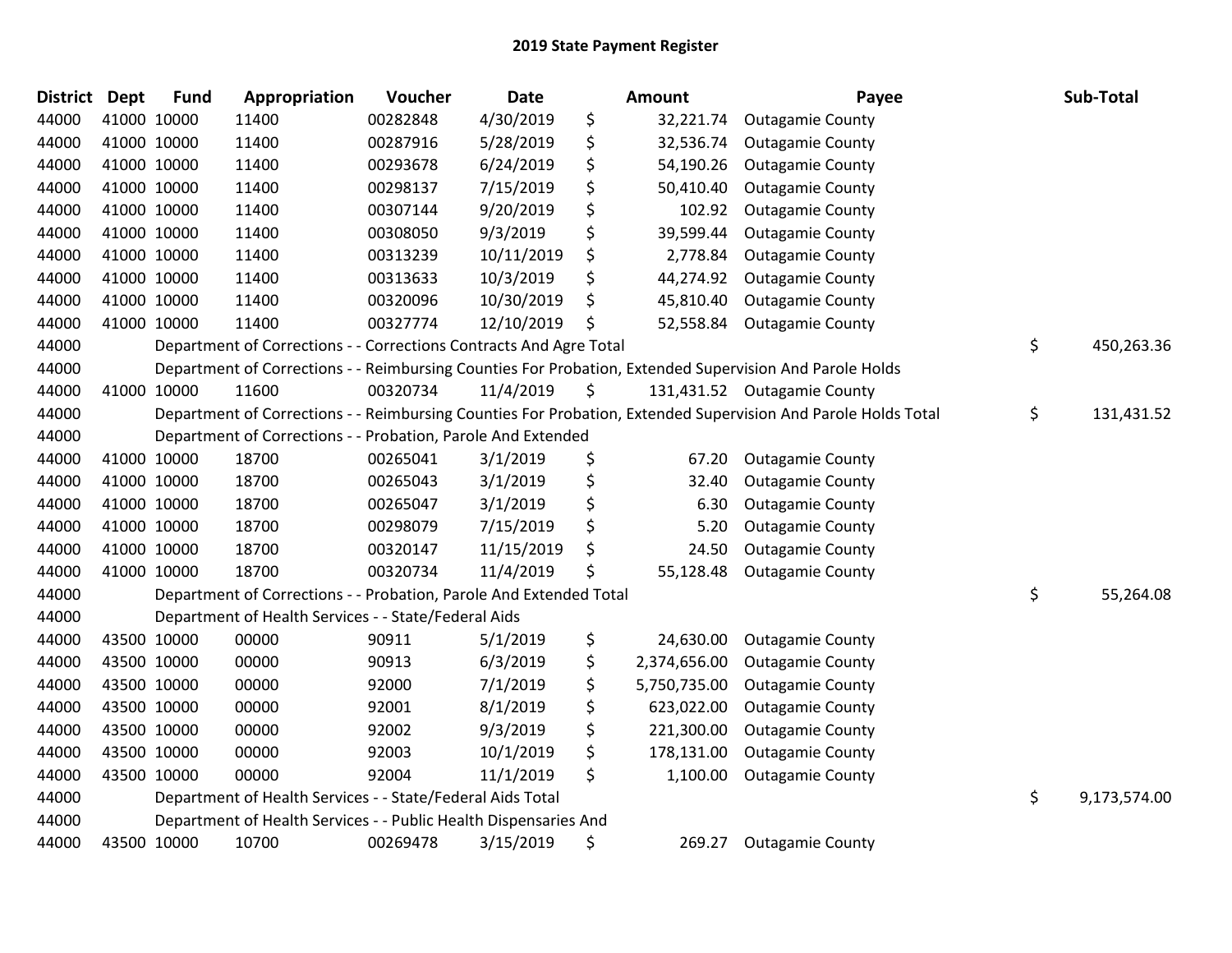| <b>District</b> | <b>Dept</b> | <b>Fund</b> | Appropriation                                                          | Voucher  | <b>Date</b> | Amount |          | Payee                   | Sub-Total      |
|-----------------|-------------|-------------|------------------------------------------------------------------------|----------|-------------|--------|----------|-------------------------|----------------|
| 44000           |             |             | Department of Health Services - - Public Health Dispensaries And Total |          |             |        |          |                         | \$<br>269.27   |
| 44000           |             |             | Department of Health Services - - Federal Wic Operations               |          |             |        |          |                         |                |
| 44000           | 43500 10000 |             | 14800                                                                  | 00266555 | 2/27/2019   | \$     | 130.00   | <b>Outagamie County</b> |                |
| 44000           | 43500 10000 |             | 14800                                                                  | 00267853 | 3/7/2019    | \$     | 87.50    | <b>Outagamie County</b> |                |
| 44000           | 43500 10000 |             | 14800                                                                  | 00293187 | 7/1/2019    | \$     | 128.75   | <b>Outagamie County</b> |                |
| 44000           | 43500 10000 |             | 14800                                                                  | 00298169 | 7/19/2019   | \$     | 115.00   | <b>Outagamie County</b> |                |
| 44000           | 43500 10000 |             | 14800                                                                  | 00311360 | 9/20/2019   | \$     | 132.04   | <b>Outagamie County</b> |                |
| 44000           | 43500 10000 |             | 14800                                                                  | 00317170 | 10/16/2019  | \$     | 283.50   | <b>Outagamie County</b> |                |
| 44000           | 43500 10000 |             | 14800                                                                  | 00331037 | 12/19/2019  | \$     | 374.12   | <b>Outagamie County</b> |                |
| 44000           |             |             | Department of Health Services - - Federal Wic Operations Total         |          |             |        |          |                         | \$<br>1,250.91 |
| 44000           |             |             | Department of Health Services - - Federal Projects Operations          |          |             |        |          |                         |                |
| 44000           | 43500 10000 |             | 14900                                                                  | 00255591 | 1/7/2019    | \$     | 400.00   | <b>Outagamie County</b> |                |
| 44000           | 43500 10000 |             | 14900                                                                  | 00265472 | 2/22/2019   | \$     | 1,000.00 | <b>Outagamie County</b> |                |
| 44000           | 43500 10000 |             | 14900                                                                  | 00286910 | 6/14/2019   | \$     | 403.33   | <b>Outagamie County</b> |                |
| 44000           | 43500 10000 |             | 14900                                                                  | 00290976 | 6/18/2019   | \$     | 1,200.00 | <b>Outagamie County</b> |                |
| 44000           | 43500 10000 |             | 14900                                                                  | 00308048 | 9/5/2019    | \$     | 400.00   | <b>Outagamie County</b> |                |
| 44000           |             | 43500 10000 | 14900                                                                  | 00324595 | 11/29/2019  | \$     | 600.00   | <b>Outagamie County</b> |                |
| 44000           |             |             | Department of Health Services - - Federal Projects Operations Total    |          |             |        |          |                         | \$<br>4,003.33 |
| 44000           |             |             | Department of Health Services - - Federal Project Aids                 |          |             |        |          |                         |                |
| 44000           | 43500 10000 |             | 15000                                                                  | 00291125 | 7/5/2019    | \$     | 50.00    | <b>Outagamie County</b> |                |
| 44000           | 43500 10000 |             | 15000                                                                  | 00305311 | 9/4/2019    | \$     | 50.00    | <b>Outagamie County</b> |                |
| 44000           |             |             | Department of Health Services - - Federal Project Aids Total           |          |             |        |          |                         | \$<br>100.00   |
| 44000           |             |             | Department of Health Services - - Emergency Dispatcher Cardiopul       |          |             |        |          |                         |                |
| 44000           | 43500 10000 |             | 18500                                                                  | 00302320 | 8/23/2019   | \$     | 5,964.00 | <b>Outagamie County</b> |                |
| 44000           |             |             | Department of Health Services - - Emergency Dispatcher Cardiopul Total |          |             |        |          |                         | \$<br>5,964.00 |
| 44000           |             |             | Department of Health Services - - General Program Operations           |          |             |        |          |                         |                |
| 44000           | 43500 10000 |             | 40100                                                                  | 00261707 | 2/6/2019    | \$     | 1.50     | <b>Outagamie County</b> |                |
| 44000           | 43500 10000 |             | 40100                                                                  | 00266589 | 2/27/2019   | \$     | 1.50     | <b>Outagamie County</b> |                |
| 44000           | 43500 10000 |             | 40100                                                                  | 00274557 | 4/3/2019    | \$     | 1.50     | <b>Outagamie County</b> |                |
| 44000           | 43500 10000 |             | 40100                                                                  | 00291875 | 6/19/2019   | \$     | 1.50     | <b>Outagamie County</b> |                |
| 44000           | 43500 10000 |             | 40100                                                                  | 00293168 | 6/25/2019   | \$     | 1.00     | <b>Outagamie County</b> |                |
| 44000           |             | 43500 10000 | 40100                                                                  | 00293169 | 6/25/2019   | \$     | 15.00    | <b>Outagamie County</b> |                |
| 44000           | 43500 10000 |             | 40100                                                                  | 00310796 | 9/18/2019   | \$     | 1.50     | <b>Outagamie County</b> |                |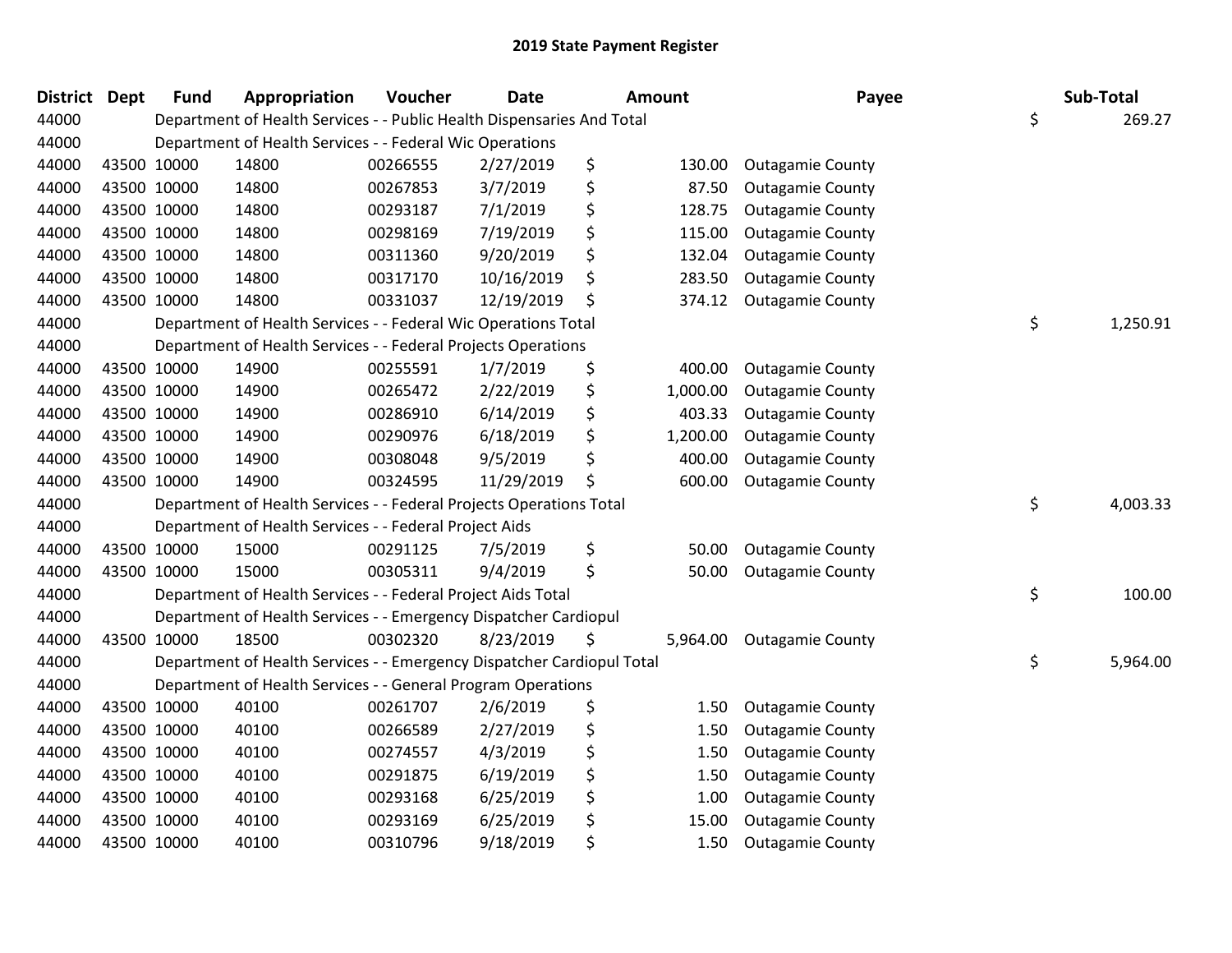| <b>District</b> | <b>Dept</b> | <b>Fund</b> | Appropriation                                                          | Voucher  | <b>Date</b> | <b>Amount</b>   | Payee                   | Sub-Total   |
|-----------------|-------------|-------------|------------------------------------------------------------------------|----------|-------------|-----------------|-------------------------|-------------|
| 44000           |             | 43500 10000 | 40100                                                                  | 00312765 | 9/25/2019   | \$<br>1.50      | <b>Outagamie County</b> |             |
| 44000           |             | 43500 10000 | 40100                                                                  | 00314512 | 10/2/2019   | \$<br>1.50      | <b>Outagamie County</b> |             |
| 44000           |             | 43500 10000 | 40100                                                                  | 00329597 | 12/11/2019  | \$<br>1.50      | <b>Outagamie County</b> |             |
| 44000           |             |             | Department of Health Services - - General Program Operations Total     |          |             |                 |                         | \$<br>28.00 |
| 44000           |             |             | Department of Health Services - - Medical Assistance State Admin       |          |             |                 |                         |             |
| 44000           |             | 43500 10000 | 44000                                                                  | 00261707 | 2/6/2019    | \$<br>1.50      | <b>Outagamie County</b> |             |
| 44000           |             | 43500 10000 | 44000                                                                  | 00266589 | 2/27/2019   | \$<br>1.50      | <b>Outagamie County</b> |             |
| 44000           |             | 43500 10000 | 44000                                                                  | 00274557 | 4/3/2019    | \$<br>1.50      | <b>Outagamie County</b> |             |
| 44000           |             | 43500 10000 | 44000                                                                  | 00291875 | 6/19/2019   | \$<br>1.50      | <b>Outagamie County</b> |             |
| 44000           |             | 43500 10000 | 44000                                                                  | 00293168 | 6/25/2019   | \$<br>1.00      | <b>Outagamie County</b> |             |
| 44000           |             | 43500 10000 | 44000                                                                  | 00293169 | 6/25/2019   | \$<br>15.00     | <b>Outagamie County</b> |             |
| 44000           |             | 43500 10000 | 44000                                                                  | 00310796 | 9/18/2019   | \$<br>1.50      | <b>Outagamie County</b> |             |
| 44000           |             | 43500 10000 | 44000                                                                  | 00312765 | 9/25/2019   | \$<br>1.50      | <b>Outagamie County</b> |             |
| 44000           |             | 43500 10000 | 44000                                                                  | 00314512 | 10/2/2019   | \$<br>1.50      | <b>Outagamie County</b> |             |
| 44000           |             | 43500 10000 | 44000                                                                  | 00329597 | 12/11/2019  | \$<br>1.50      | <b>Outagamie County</b> |             |
| 44000           |             |             | Department of Health Services - - Medical Assistance State Admin Total |          |             |                 |                         | \$<br>28.00 |
| 44000           |             |             | Dept of Children and Families - - General Program Operations           |          |             |                 |                         |             |
| 44000           |             | 43700 10000 | 10100                                                                  | 00060599 | 9/25/2019   | \$<br>55.59     | <b>Outagamie County</b> |             |
| 44000           |             |             | Dept of Children and Families - - General Program Operations Total     |          |             |                 |                         | \$<br>55.59 |
| 44000           |             |             | Dept of Children and Families - - State Foster Care And Adoption       |          |             |                 |                         |             |
| 44000           |             | 43700 10000 | 15500                                                                  | 00060599 | 9/25/2019   | \$<br>55.59     | <b>Outagamie County</b> |             |
| 44000           |             |             | Dept of Children and Families - - State Foster Care And Adoption Total |          |             |                 |                         | \$<br>55.59 |
| 44000           |             |             | Dept of Children and Families - - Services For Sex Trafficking V       |          |             |                 |                         |             |
| 44000           |             | 43700 10000 | 19000                                                                  | 00048416 | 1/22/2019   | \$<br>85,926.72 | <b>Outagamie County</b> |             |
| 44000           |             | 43700 10000 | 19000                                                                  | 00049380 | 2/22/2019   | \$<br>26,653.13 | <b>Outagamie County</b> |             |
| 44000           |             | 43700 10000 | 19000                                                                  | 00050651 | 3/22/2019   | \$<br>26,907.28 | <b>Outagamie County</b> |             |
| 44000           |             | 43700 10000 | 19000                                                                  | 00051363 | 3/14/2019   | \$<br>2,000.00  | <b>Outagamie County</b> |             |
| 44000           |             | 43700 10000 | 19000                                                                  | 00052320 | 4/22/2019   | \$<br>14,672.76 | <b>Outagamie County</b> |             |
| 44000           |             | 43700 10000 | 19000                                                                  | 00055962 | 6/21/2019   | \$<br>32,069.07 | <b>Outagamie County</b> |             |
| 44000           |             | 43700 10000 | 19000                                                                  | 00057170 | 7/19/2019   | \$<br>1,714.25  | <b>Outagamie County</b> |             |
| 44000           |             | 43700 10000 | 19000                                                                  | 00058354 | 8/21/2019   | \$<br>22,052.51 | <b>Outagamie County</b> |             |
| 44000           |             | 43700 10000 | 19000                                                                  | 00059595 | 9/20/2019   | \$<br>7,127.00  | <b>Outagamie County</b> |             |
| 44000           |             | 43700 10000 | 19000                                                                  | 00060491 | 10/18/2019  | \$<br>6,761.10  | <b>Outagamie County</b> |             |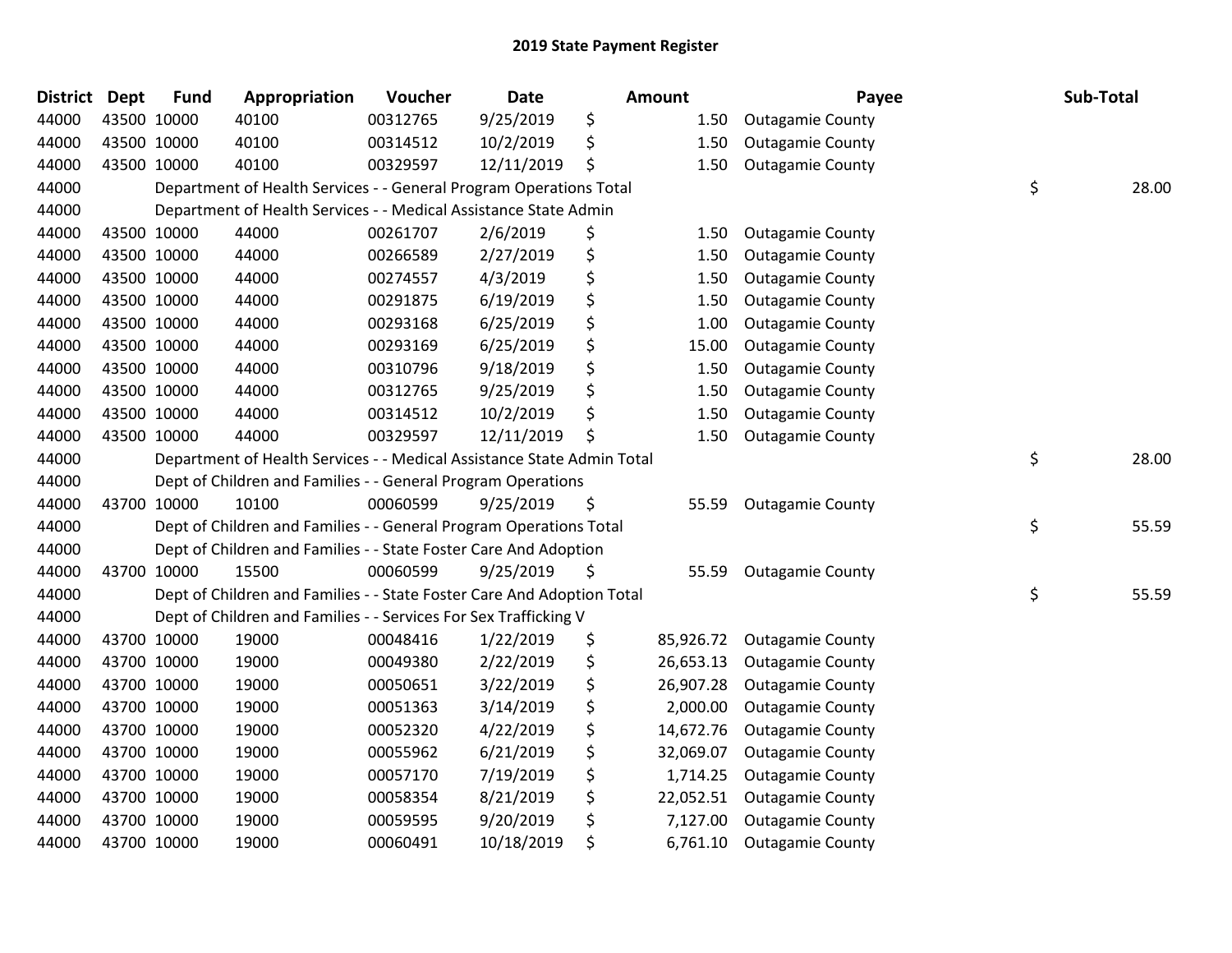| <b>District</b> | <b>Dept</b> | <b>Fund</b> | Appropriation                                                          | Voucher  | <b>Date</b> | Amount           | Payee                   | Sub-Total        |
|-----------------|-------------|-------------|------------------------------------------------------------------------|----------|-------------|------------------|-------------------------|------------------|
| 44000           |             | 43700 10000 | 19000                                                                  | 00062476 | 12/4/2019   | \$<br>9,071.10   | <b>Outagamie County</b> |                  |
| 44000           |             | 43700 10000 | 19000                                                                  | 00063383 | 12/19/2019  | \$<br>5,846.28   | <b>Outagamie County</b> |                  |
| 44000           |             |             | Dept of Children and Families - - Services For Sex Trafficking V Total |          |             |                  |                         | \$<br>240,801.20 |
| 44000           |             |             | Dept of Children and Families - - Child Care Licens & Cert Activ       |          |             |                  |                         |                  |
| 44000           |             | 43700 10000 | 22100                                                                  | 00059062 | 8/8/2019    | \$<br>21.25      | <b>Outagamie County</b> |                  |
| 44000           |             |             | Dept of Children and Families - - Child Care Licens & Cert Activ Total |          |             |                  |                         | \$<br>21.25      |
| 44000           |             |             | Dept of Children and Families - - Fees For Administrative Servic       |          |             |                  |                         |                  |
| 44000           |             | 43700 10000 | 23100                                                                  | 00049870 | 2/5/2019    | \$<br>160.00     | <b>Outagamie County</b> |                  |
| 44000           |             | 43700 10000 | 23100                                                                  | 00054490 | 4/30/2019   | \$<br>300.00     | <b>Outagamie County</b> |                  |
| 44000           |             | 43700 10000 | 23100                                                                  | 00058414 | 7/26/2019   | \$<br>410.00     | <b>Outagamie County</b> |                  |
| 44000           |             | 43700 10000 | 23100                                                                  | 00062305 | 10/31/2019  | \$<br>345.00     | <b>Outagamie County</b> |                  |
| 44000           |             |             | Dept of Children and Families - - Fees For Administrative Servic Total |          |             |                  |                         | \$<br>1,215.00   |
| 44000           |             |             | Dept of Children and Families - - General Aids                         |          |             |                  |                         |                  |
| 44000           |             | 43700 10000 | 99000                                                                  | 00048541 | 1/7/2019    | \$<br>189,796.58 | <b>Outagamie County</b> |                  |
| 44000           |             | 43700 10000 | 99000                                                                  | 00049428 | 2/1/2019    | \$<br>367,377.24 | <b>Outagamie County</b> |                  |
| 44000           |             | 43700 10000 | 99000                                                                  | 00049498 | 2/5/2019    | \$<br>174,393.13 | <b>Outagamie County</b> |                  |
| 44000           |             | 43700 10000 | 99000                                                                  | 00049665 | 2/5/2019    | \$<br>1,872.62   | <b>Outagamie County</b> |                  |
| 44000           |             | 43700 10000 | 99000                                                                  | 00049737 | 2/5/2019    | \$<br>2,512.00   | <b>Outagamie County</b> |                  |
| 44000           |             | 43700 10000 | 99000                                                                  | 00050954 | 3/6/2019    | \$<br>34,457.00  | <b>Outagamie County</b> |                  |
| 44000           |             | 43700 10000 | 99000                                                                  | 00050955 | 3/5/2019    | \$<br>575,626.06 | <b>Outagamie County</b> |                  |
| 44000           |             | 43700 10000 | 99000                                                                  | 00051133 | 3/7/2019    | \$<br>63,965.18  | <b>Outagamie County</b> |                  |
| 44000           |             | 43700 10000 | 99000                                                                  | 00051157 | 3/8/2019    | \$<br>146.61     | <b>Outagamie County</b> |                  |
| 44000           |             | 43700 10000 | 99000                                                                  | 00051789 | 3/22/2019   | \$<br>1,706.50   | <b>Outagamie County</b> |                  |
| 44000           |             | 43700 10000 | 99000                                                                  | 00052797 | 4/4/2019    | \$<br>8,926.79   | <b>Outagamie County</b> |                  |
| 44000           |             | 43700 10000 | 99000                                                                  | 00052798 | 4/4/2019    | \$<br>468,566.18 | <b>Outagamie County</b> |                  |
| 44000           |             | 43700 10000 | 99000                                                                  | 00052888 | 4/5/2019    | \$<br>2,124.00   | <b>Outagamie County</b> |                  |
| 44000           |             | 43700 10000 | 99000                                                                  | 00052889 | 4/5/2019    | \$<br>153,584.57 | <b>Outagamie County</b> |                  |
| 44000           |             | 43700 10000 | 99000                                                                  | 00052967 | 4/8/2019    | \$<br>1,811.12   | <b>Outagamie County</b> |                  |
| 44000           |             | 43700 10000 | 99000                                                                  | 00054015 | 4/30/2019   | \$<br>35,526.00  | <b>Outagamie County</b> |                  |
| 44000           |             | 43700 10000 | 99000                                                                  | 00054553 | 5/1/2019    | \$<br>26,629.18  | <b>Outagamie County</b> |                  |
| 44000           |             | 43700 10000 | 99000                                                                  | 00054596 | 5/2/2019    | \$<br>390,048.92 | <b>Outagamie County</b> |                  |
| 44000           |             | 43700 10000 | 99000                                                                  | 00054681 | 5/6/2019    | \$<br>211,620.38 | <b>Outagamie County</b> |                  |
| 44000           |             | 43700 10000 | 99000                                                                  | 00056113 | 6/5/2019    | \$<br>180,661.85 | <b>Outagamie County</b> |                  |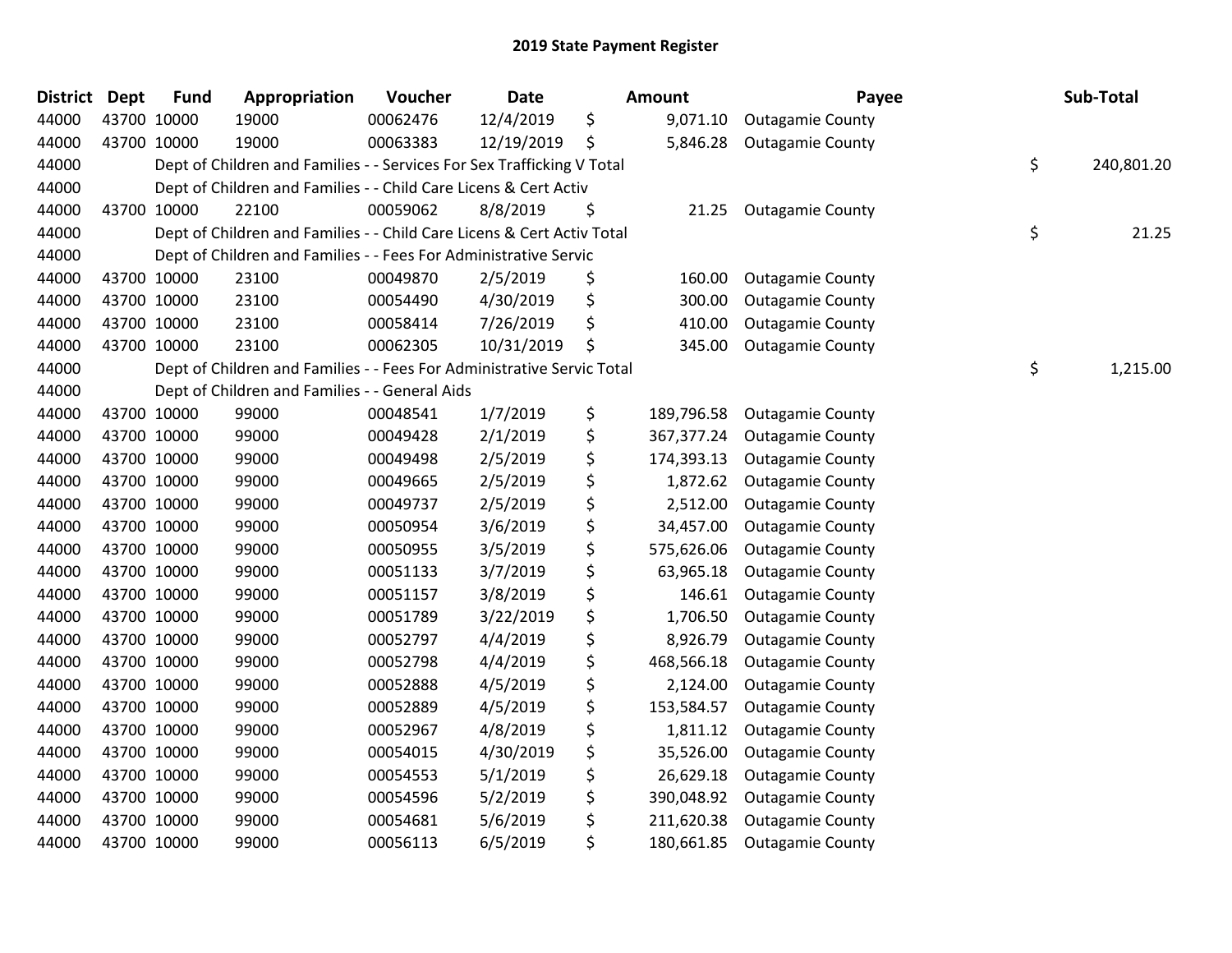| <b>District</b> | <b>Dept</b> | <b>Fund</b> | Appropriation                                        | Voucher  | <b>Date</b> | <b>Amount</b>      | Payee                   | Sub-Total          |
|-----------------|-------------|-------------|------------------------------------------------------|----------|-------------|--------------------|-------------------------|--------------------|
| 44000           |             | 43700 10000 | 99000                                                | 00056245 | 6/7/2019    | \$<br>61,429.48    | <b>Outagamie County</b> |                    |
| 44000           |             | 43700 10000 | 99000                                                | 00057261 | 7/1/2019    | \$<br>147,127.98   | <b>Outagamie County</b> |                    |
| 44000           |             | 43700 10000 | 99000                                                | 00057379 | 7/5/2019    | \$<br>204,714.04   | <b>Outagamie County</b> |                    |
| 44000           |             | 43700 10000 | 99000                                                | 00057845 | 7/16/2019   | \$<br>34,587.00    | <b>Outagamie County</b> |                    |
| 44000           |             | 43700 10000 | 99000                                                | 00058487 | 7/30/2019   | \$<br>385,362.94   | <b>Outagamie County</b> |                    |
| 44000           |             | 43700 10000 | 99000                                                | 00058608 | 8/1/2019    | \$<br>750.00       | <b>Outagamie County</b> |                    |
| 44000           |             | 43700 10000 | 99000                                                | 00058705 | 8/6/2019    | \$<br>111,703.00   | <b>Outagamie County</b> |                    |
| 44000           |             | 43700 10000 | 99000                                                | 00058791 | 8/5/2019    | \$<br>126,409.25   | <b>Outagamie County</b> |                    |
| 44000           |             | 43700 10000 | 99000                                                | 00058792 | 8/6/2019    | \$<br>66,314.68    | <b>Outagamie County</b> |                    |
| 44000           |             | 43700 10000 | 99000                                                | 00059198 | 8/16/2019   | \$<br>494.00       | <b>Outagamie County</b> |                    |
| 44000           |             | 43700 10000 | 99000                                                | 00059914 | 9/5/2019    | \$<br>255,761.20   | <b>Outagamie County</b> |                    |
| 44000           |             | 43700 10000 | 99000                                                | 00060016 | 9/11/2019   | \$<br>16,495.08    | <b>Outagamie County</b> |                    |
| 44000           |             | 43700 10000 | 99000                                                | 00060363 | 9/18/2019   | \$<br>5,030.00     | <b>Outagamie County</b> |                    |
| 44000           |             | 43700 10000 | 99000                                                | 00060465 | 9/24/2019   | \$<br>52,389.08    | <b>Outagamie County</b> |                    |
| 44000           |             | 43700 10000 | 99000                                                | 00060786 | 9/27/2019   | \$<br>6,318.00     | <b>Outagamie County</b> |                    |
| 44000           |             | 43700 10000 | 99000                                                | 00060787 | 9/27/2019   | \$<br>2,946.44     | <b>Outagamie County</b> |                    |
| 44000           |             | 43700 10000 | 99000                                                | 00061177 | 10/7/2019   | \$<br>116,069.81   | <b>Outagamie County</b> |                    |
| 44000           |             | 43700 10000 | 99000                                                | 00061986 | 10/30/2019  | \$<br>212,110.82   | <b>Outagamie County</b> |                    |
| 44000           |             | 43700 10000 | 99000                                                | 00062399 | 11/5/2019   | \$<br>1,709,834.47 | <b>Outagamie County</b> |                    |
| 44000           |             | 43700 10000 | 99000                                                | 00062400 | 11/5/2019   | \$<br>1,942.90     | <b>Outagamie County</b> |                    |
| 44000           |             | 43700 10000 | 99000                                                | 00062560 | 11/8/2019   | \$<br>219,203.39   | <b>Outagamie County</b> |                    |
| 44000           |             | 43700 10000 | 99000                                                | 00062939 | 11/18/2019  | \$<br>59,467.44    | <b>Outagamie County</b> |                    |
| 44000           |             | 43700 10000 | 99000                                                | 00063373 | 11/27/2019  | \$<br>156,898.89   | <b>Outagamie County</b> |                    |
| 44000           |             | 43700 10000 | 99000                                                | 00063569 | 12/5/2019   | \$<br>673,600.27   | <b>Outagamie County</b> |                    |
| 44000           |             | 43700 10000 | 99000                                                | 00063646 | 12/5/2019   | \$<br>3,845.87     | <b>Outagamie County</b> |                    |
| 44000           |             |             | Dept of Children and Families - - General Aids Total |          |             |                    |                         | \$<br>7,522,157.94 |
| 44000           |             |             | Dept of Workforce Development - - Ui Admin Fed       |          |             |                    |                         |                    |
| 44000           |             | 44500 10000 | 15100                                                | 00204055 | 1/3/2019    | \$<br>130.00       | <b>Outagamie County</b> |                    |
| 44000           |             | 44500 10000 | 15100                                                | 00208794 | 2/4/2019    | \$<br>165.00       | <b>Outagamie County</b> |                    |
| 44000           |             | 44500 10000 | 15100                                                | 00213495 | 3/4/2019    | \$<br>115.00       | <b>Outagamie County</b> |                    |
| 44000           |             | 44500 10000 | 15100                                                | 00218426 | 4/2/2019    | \$<br>205.00       | <b>Outagamie County</b> |                    |
| 44000           |             | 44500 10000 | 15100                                                | 00223383 | 5/2/2019    | \$<br>200.00       | <b>Outagamie County</b> |                    |
| 44000           |             | 44500 10000 | 15100                                                | 00228671 | 6/4/2019    | \$<br>140.00       | <b>Outagamie County</b> |                    |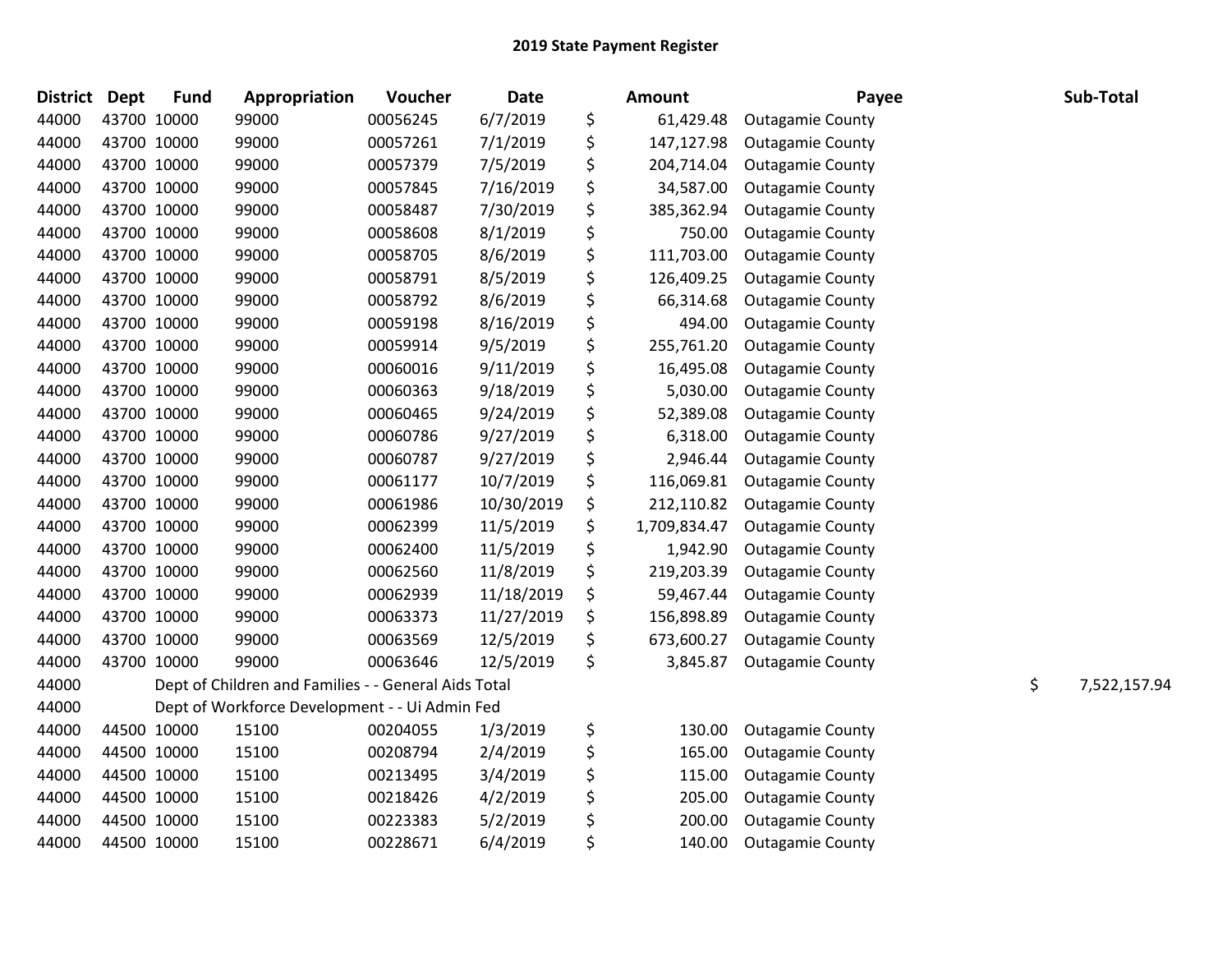| <b>District</b> | <b>Dept</b> | <b>Fund</b> | Appropriation                                                        | Voucher  | <b>Date</b> | <b>Amount</b>   | Payee                   | Sub-Total       |
|-----------------|-------------|-------------|----------------------------------------------------------------------|----------|-------------|-----------------|-------------------------|-----------------|
| 44000           |             | 44500 10000 | 15100                                                                | 00232789 | 7/1/2019    | \$<br>50.00     | <b>Outagamie County</b> |                 |
| 44000           |             | 44500 10000 | 15100                                                                | 00232792 | 7/1/2019    | \$<br>50.00     | <b>Outagamie County</b> |                 |
| 44000           |             | 44500 10000 | 15100                                                                | 00233358 | 7/2/2019    | \$<br>225.00    | <b>Outagamie County</b> |                 |
| 44000           |             | 44500 10000 | 15100                                                                | 00238727 | 8/2/2019    | \$<br>180.00    | <b>Outagamie County</b> |                 |
| 44000           |             | 44500 10000 | 15100                                                                | 00244431 | 9/4/2019    | \$<br>155.00    | <b>Outagamie County</b> |                 |
| 44000           |             | 44500 10000 | 15100                                                                | 00249268 | 10/2/2019   | \$<br>220.00    | <b>Outagamie County</b> |                 |
| 44000           |             | 44500 10000 | 15100                                                                | 00255656 | 11/4/2019   | \$<br>180.00    | <b>Outagamie County</b> |                 |
| 44000           |             | 44500 10000 | 15100                                                                | 00261217 | 12/3/2019   | \$<br>155.00    | <b>Outagamie County</b> |                 |
| 44000           |             |             | Dept of Workforce Development - - Ui Admin Fed Total                 |          |             |                 |                         | \$<br>2,170.00  |
| 44000           |             |             | Dept of Workforce Development - - Non I-B Operations State GPR       |          |             |                 |                         |                 |
| 44000           |             | 44500 10000 | 50100                                                                | 00208877 | 2/5/2019    | \$<br>21.69     | <b>Outagamie County</b> |                 |
| 44000           |             |             | Dept of Workforce Development - - Non I-B Operations State GPR Total |          |             |                 |                         | \$<br>21.69     |
| 44000           |             |             | Dept of Workforce Development - - Title Ib Aids State GPR            |          |             |                 |                         |                 |
| 44000           |             | 44500 10000 | 50900                                                                | 00207150 | 1/30/2019   | \$<br>3,184.35  | <b>Outagamie County</b> |                 |
| 44000           |             | 44500 10000 | 50900                                                                | 00208221 | 1/29/2019   | \$<br>2,502.75  | <b>Outagamie County</b> |                 |
| 44000           |             | 44500 10000 | 50900                                                                | 00212160 | 3/1/2019    | \$<br>3,088.50  | <b>Outagamie County</b> |                 |
| 44000           |             | 44500 10000 | 50900                                                                | 00217802 | 3/29/2019   | \$<br>3,152.40  | <b>Outagamie County</b> |                 |
| 44000           |             | 44500 10000 | 50900                                                                | 00221502 | 4/29/2019   | \$<br>1,927.65  | <b>Outagamie County</b> |                 |
| 44000           |             | 44500 10000 | 50900                                                                | 00226434 | 5/30/2019   | \$<br>4,366.50  | <b>Outagamie County</b> |                 |
| 44000           |             | 44500 10000 | 50900                                                                | 00232733 | 7/5/2019    | \$<br>3,024.60  | <b>Outagamie County</b> |                 |
| 44000           |             | 44500 10000 | 50900                                                                | 00237107 | 7/31/2019   | \$<br>5,218.50  | <b>Outagamie County</b> |                 |
| 44000           |             | 44500 10000 | 50900                                                                | 00243809 | 8/30/2019   | \$<br>2,513.40  | <b>Outagamie County</b> |                 |
| 44000           |             | 44500 10000 | 50900                                                                | 00246586 | 9/30/2019   | \$<br>4,036.35  | <b>Outagamie County</b> |                 |
| 44000           |             | 44500 10000 | 50900                                                                | 00251890 | 10/25/2019  | \$<br>1,735.95  | <b>Outagamie County</b> |                 |
| 44000           |             | 44500 10000 | 50900                                                                | 00257700 | 11/29/2019  | \$<br>4,068.30  | <b>Outagamie County</b> |                 |
| 44000           |             |             | Dept of Workforce Development - - Title Ib Aids State GPR Total      |          |             |                 |                         | \$<br>38,819.25 |
| 44000           |             |             | Dept of Workforce Development - - Title Ib Aids Federal Prf          |          |             |                 |                         |                 |
| 44000           |             | 44500 10000 | 54400                                                                | 00207150 | 1/30/2019   | \$<br>11,765.65 | <b>Outagamie County</b> |                 |
| 44000           |             | 44500 10000 | 54400                                                                | 00208221 | 1/29/2019   | \$<br>9,247.25  | <b>Outagamie County</b> |                 |
| 44000           |             | 44500 10000 | 54400                                                                | 00212160 | 3/1/2019    | \$<br>11,411.50 | <b>Outagamie County</b> |                 |
| 44000           |             | 44500 10000 | 54400                                                                | 00217802 | 3/29/2019   | \$<br>11,647.60 | <b>Outagamie County</b> |                 |
| 44000           |             | 44500 10000 | 54400                                                                | 00221502 | 4/29/2019   | \$<br>7,122.35  | <b>Outagamie County</b> |                 |
| 44000           |             | 44500 10000 | 54400                                                                | 00226434 | 5/30/2019   | \$<br>16,133.50 | <b>Outagamie County</b> |                 |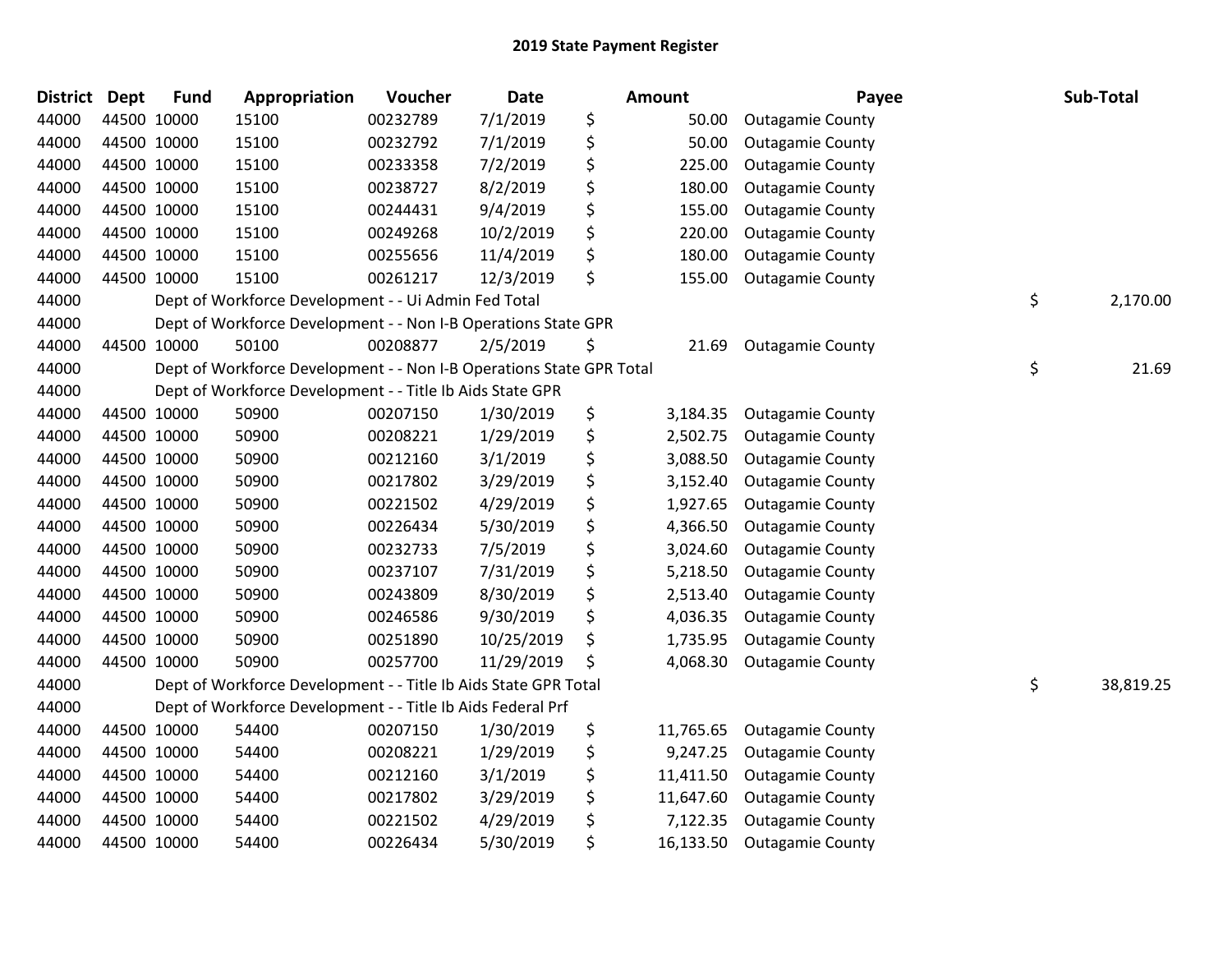| <b>District</b> | <b>Dept</b> | <b>Fund</b> | Appropriation                                                         | Voucher  | <b>Date</b> | Amount          | Payee                   | Sub-Total        |
|-----------------|-------------|-------------|-----------------------------------------------------------------------|----------|-------------|-----------------|-------------------------|------------------|
| 44000           |             | 44500 10000 | 54400                                                                 | 00232733 | 7/5/2019    | \$<br>11,175.40 | <b>Outagamie County</b> |                  |
| 44000           |             | 44500 10000 | 54400                                                                 | 00237107 | 7/31/2019   | \$<br>19,281.50 | <b>Outagamie County</b> |                  |
| 44000           |             | 44500 10000 | 54400                                                                 | 00243809 | 8/30/2019   | \$<br>9,286.60  | <b>Outagamie County</b> |                  |
| 44000           |             | 44500 10000 | 54400                                                                 | 00246586 | 9/30/2019   | \$<br>14,913.65 | <b>Outagamie County</b> |                  |
| 44000           |             | 44500 10000 | 54400                                                                 | 00251890 | 10/25/2019  | \$<br>6,414.05  | <b>Outagamie County</b> |                  |
| 44000           |             | 44500 10000 | 54400                                                                 | 00257700 | 11/29/2019  | \$<br>15,031.70 | <b>Outagamie County</b> |                  |
| 44000           |             |             | Dept of Workforce Development - - Title Ib Aids Federal Prf Total     |          |             |                 |                         | \$<br>143,430.75 |
| 44000           |             |             | Dept of Workforce Development - - Wc Ops Uninsured Emplyr Admin       |          |             |                 |                         |                  |
| 44000           |             | 44500 22700 | 17700                                                                 | 00222943 | 4/30/2019   | \$<br>80.00     | <b>Outagamie County</b> |                  |
| 44000           |             | 44500 22700 | 17700                                                                 | 00229385 | 6/7/2019    | \$<br>15.00     | <b>Outagamie County</b> |                  |
| 44000           |             | 44500 22700 | 17700                                                                 | 00229388 | 6/7/2019    | \$<br>175.00    | <b>Outagamie County</b> |                  |
| 44000           |             | 44500 22700 | 17700                                                                 | 00229389 | 6/7/2019    | \$<br>130.00    | <b>Outagamie County</b> |                  |
| 44000           |             | 44500 22700 | 17700                                                                 | 00247502 | 9/25/2019   | \$<br>10.00     | <b>Outagamie County</b> |                  |
| 44000           |             |             | Dept of Workforce Development - - Wc Ops Uninsured Emplyr Admin Total |          |             |                 |                         | \$<br>410.00     |
| 44000           |             |             | Department of Justice - - Legal Expenses                              |          |             |                 |                         |                  |
| 44000           |             | 45500 10000 | 10400                                                                 | 00059590 | 2/15/2019   | \$<br>50.00     | <b>Outagamie County</b> |                  |
| 44000           |             | 45500 10000 | 10400                                                                 | 00063712 | 5/1/2019    | \$<br>50.00     | <b>Outagamie County</b> |                  |
| 44000           |             | 45500 10000 | 10400                                                                 | 00066733 | 7/3/2019    | \$<br>50.00     | <b>Outagamie County</b> |                  |
| 44000           |             | 45500 10000 | 10400                                                                 | 00069214 | 8/23/2019   | \$<br>50.00     | <b>Outagamie County</b> |                  |
| 44000           |             | 45500 10000 | 10400                                                                 | 00074534 | 11/15/2019  | \$<br>50.00     | <b>Outagamie County</b> |                  |
| 44000           |             |             | Department of Justice - - Legal Expenses Total                        |          |             |                 |                         | \$<br>250.00     |
| 44000           |             |             | Department of Justice - - Crime Laboratories, Dna                     |          |             |                 |                         |                  |
| 44000           |             | 45500 10000 | 22100                                                                 | 00068582 | 7/19/2019   | \$<br>6,140.00  | <b>Outagamie County</b> |                  |
| 44000           |             |             | Department of Justice - - Crime Laboratories, Dna Total               |          |             |                 |                         | \$<br>6,140.00   |
| 44000           |             |             | Department of Justice - - Law Enforcement Train, Local                |          |             |                 |                         |                  |
| 44000           |             | 45500 10000 | 23100                                                                 | 00073954 | 10/31/2019  | \$<br>320.00    | <b>Outagamie County</b> |                  |
| 44000           |             | 45500 10000 | 23100                                                                 | 00073955 | 10/31/2019  | \$<br>24,800.00 | <b>Outagamie County</b> |                  |
| 44000           |             | 45500 10000 | 23100                                                                 | 00077218 | 12/23/2019  | \$<br>1,709.76  | <b>Outagamie County</b> |                  |
| 44000           |             |             | Department of Justice - - Law Enforcement Train, Local Total          |          |             |                 |                         | \$<br>26,829.76  |
| 44000           |             |             | Department of Justice - - Inter And Intra-Agency Assist               |          |             |                 |                         |                  |
| 44000           |             | 45500 10000 | 23300                                                                 | 00063320 | 4/17/2019   | \$<br>2,111.41  | <b>Outagamie County</b> |                  |
| 44000           |             | 45500 10000 | 23300                                                                 | 00069567 | 8/6/2019    | \$<br>2,525.08  | <b>Outagamie County</b> |                  |
| 44000           |             | 45500 10000 | 23300                                                                 | 00071991 | 9/25/2019   | \$<br>6,984.27  | <b>Outagamie County</b> |                  |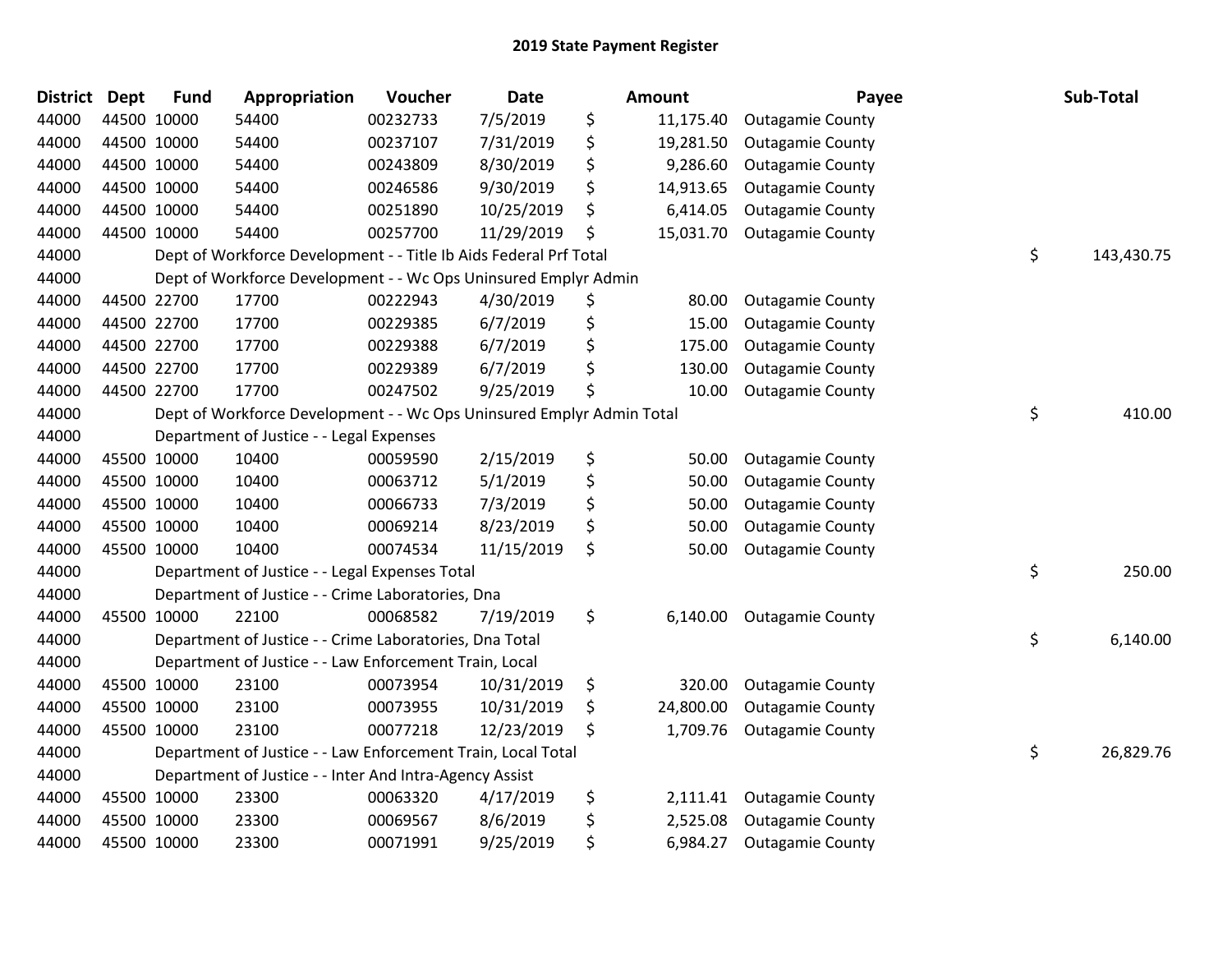| <b>District Dept</b> | <b>Fund</b> | Appropriation                                                          | Voucher  | <b>Date</b> | Amount          | Payee                     | Sub-Total        |
|----------------------|-------------|------------------------------------------------------------------------|----------|-------------|-----------------|---------------------------|------------------|
| 44000                |             | Department of Justice - - Inter And Intra-Agency Assist Total          |          |             |                 |                           | \$<br>11,620.76  |
| 44000                |             | Department of Justice - - Federal Aid, Local Assistance                |          |             |                 |                           |                  |
| 44000                | 45500 10000 | 25100                                                                  | 00073124 | 10/18/2019  | \$              | 5,888.93 Outagamie County |                  |
| 44000                |             | Department of Justice - - Federal Aid, Local Assistance Total          |          |             |                 |                           | \$<br>5,888.93   |
| 44000                |             | Department of Justice - - County-Tribal Programs, Local                |          |             |                 |                           |                  |
| 44000                | 45500 10000 | 26300                                                                  | 00058252 | 1/15/2019   | \$<br>32,928.00 | <b>Outagamie County</b>   |                  |
| 44000                |             | Department of Justice - - County-Tribal Programs, Local Total          |          |             |                 |                           | \$<br>32,928.00  |
| 44000                |             | Department of Justice - - Alt Prosecution Alcohol Drugs                |          |             |                 |                           |                  |
| 44000                | 45500 10000 | 27100                                                                  | 00059595 | 2/12/2019   | \$<br>60,462.11 | <b>Outagamie County</b>   |                  |
| 44000                | 45500 10000 | 27100                                                                  | 00065069 | 5/24/2019   | \$<br>30,687.56 | <b>Outagamie County</b>   |                  |
| 44000                | 45500 10000 | 27100                                                                  | 00069993 | 8/15/2019   | \$<br>77,151.02 | <b>Outagamie County</b>   |                  |
| 44000                | 45500 10000 | 27100                                                                  | 00076429 | 12/19/2019  | \$<br>26,432.51 | <b>Outagamie County</b>   |                  |
| 44000                |             | Department of Justice - - Alt Prosecution Alcohol Drugs Total          |          |             |                 |                           | \$<br>194,733.20 |
| 44000                |             | Department of Justice - - Internet Crimes Against Childr               |          |             |                 |                           |                  |
| 44000                | 45500 10000 | 28400                                                                  | 00065722 | 6/5/2019    | \$<br>4,606.50  | <b>Outagamie County</b>   |                  |
| 44000                | 45500 10000 | 28400                                                                  | 00070367 | 8/30/2019   | \$<br>2,340.60  | <b>Outagamie County</b>   |                  |
| 44000                | 45500 10000 | 28400                                                                  | 00076489 | 12/13/2019  | \$<br>174.00    | <b>Outagamie County</b>   |                  |
| 44000                | 45500 10000 | 28400                                                                  | 00076502 | 12/13/2019  | \$<br>7,046.70  | <b>Outagamie County</b>   |                  |
| 44000                |             | Department of Justice - - Internet Crimes Against Childr Total         |          |             |                 |                           | \$<br>14,167.80  |
| 44000                |             | Department of Justice - - Crime Victim Witness Assist                  |          |             |                 |                           |                  |
| 44000                | 45500 10000 | 53200                                                                  | 00060583 | 2/28/2019   | \$<br>57,802.24 | <b>Outagamie County</b>   |                  |
| 44000                | 45500 10000 | 53200                                                                  | 00068343 | 7/18/2019   | \$<br>60,961.78 | <b>Outagamie County</b>   |                  |
| 44000                |             | Department of Justice - - Crime Victim Witness Assist Total            |          |             |                 |                           | \$<br>118,764.02 |
| 44000                |             | Department of Military Affairs - - Emergency Response Equipment        |          |             |                 |                           |                  |
| 44000                | 46500 10000 | 30800                                                                  | 00053687 | 1/3/2019    | \$<br>8,077.05  | <b>Outagamie County</b>   |                  |
| 44000                | 46500 10000 | 30800                                                                  | 00059138 | 4/17/2019   | \$<br>1,250.47  | <b>Outagamie County</b>   |                  |
| 44000                | 46500 10000 | 30800                                                                  | 00069786 | 11/22/2019  | \$<br>7,475.13  | <b>Outagamie County</b>   |                  |
| 44000                |             | Department of Military Affairs - - Emergency Response Equipment Total  |          |             |                 |                           | \$<br>16,802.65  |
| 44000                |             | Department of Military Affairs - - Federal Aid, Local Assistance       |          |             |                 |                           |                  |
| 44000                | 46500 10000 | 34200                                                                  | 00055554 | 1/31/2019   | \$<br>49,184.18 | <b>Outagamie County</b>   |                  |
| 44000                |             | Department of Military Affairs - - Federal Aid, Local Assistance Total |          |             |                 |                           | \$<br>49,184.18  |
| 44000                |             | Department of Military Affairs - - St Emerg Response Bd Grant Pif      |          |             |                 |                           |                  |
| 44000                | 46500 27200 | 36400                                                                  | 00055490 | 1/31/2019   | \$<br>35,823.33 | <b>Outagamie County</b>   |                  |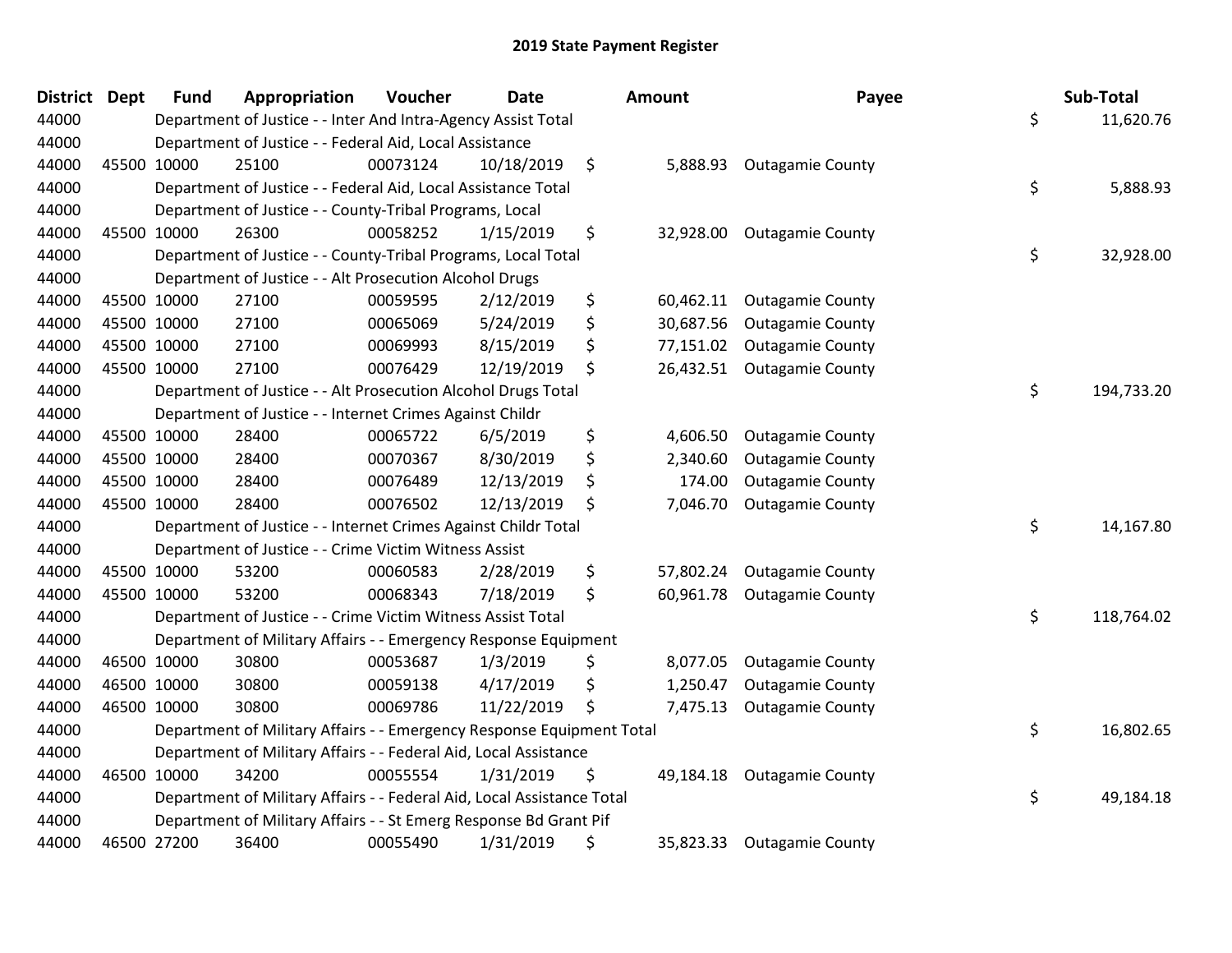| <b>District</b> | <b>Dept</b> | <b>Fund</b> | Appropriation                                                           | Voucher  | <b>Date</b> | <b>Amount</b>   | Payee                     | Sub-Total        |
|-----------------|-------------|-------------|-------------------------------------------------------------------------|----------|-------------|-----------------|---------------------------|------------------|
| 44000           |             |             | Department of Military Affairs - - St Emerg Response Bd Grant Pif Total |          |             |                 |                           | \$<br>35,823.33  |
| 44000           |             |             | Department of Veterans Affairs - - Grants To Counties                   |          |             |                 |                           |                  |
| 44000           | 48500 15200 |             | 12700                                                                   | 00060706 | 2/22/2019   | \$              | 1,300.00 Outagamie County |                  |
| 44000           |             |             | Department of Veterans Affairs - - Grants To Counties Total             |          |             |                 |                           | \$<br>1,300.00   |
| 44000           |             |             | Department of Veterans Affairs - - County Grants                        |          |             |                 |                           |                  |
| 44000           | 48500 58200 |             | 26700                                                                   | 00060706 | 2/22/2019   | \$<br>5,850.00  | <b>Outagamie County</b>   |                  |
| 44000           |             |             | Department of Veterans Affairs - - County Grants Total                  |          |             |                 |                           | \$<br>5,850.00   |
| 44000           |             |             | Department of Veterans Affairs - - County Grants                        |          |             |                 |                           |                  |
| 44000           | 48500 58300 |             | 37000                                                                   | 00060706 | 2/22/2019   | \$<br>5,850.00  | <b>Outagamie County</b>   |                  |
| 44000           |             |             | Department of Veterans Affairs - - County Grants Total                  |          |             |                 |                           | \$<br>5,850.00   |
| 44000           |             |             | Department of Administration - - Federal Aid, Local Assistance          |          |             |                 |                           |                  |
| 44000           | 50500 10000 |             | 15500                                                                   | 00096027 | 1/29/2019   | \$<br>17,799.32 | <b>Outagamie County</b>   |                  |
| 44000           |             | 50500 10000 | 15500                                                                   | 00098067 | 3/1/2019    | \$<br>8,022.97  | <b>Outagamie County</b>   |                  |
| 44000           | 50500 10000 |             | 15500                                                                   | 00099638 | 3/29/2019   | \$<br>8,734.42  | <b>Outagamie County</b>   |                  |
| 44000           | 50500 10000 |             | 15500                                                                   | 00101630 | 4/30/2019   | \$<br>10,697.09 | <b>Outagamie County</b>   |                  |
| 44000           | 50500 10000 |             | 15500                                                                   | 00103214 | 5/29/2019   | \$<br>12,960.58 | <b>Outagamie County</b>   |                  |
| 44000           | 50500 10000 |             | 15500                                                                   | 00105011 | 7/1/2019    | \$<br>14,892.92 | <b>Outagamie County</b>   |                  |
| 44000           |             | 50500 10000 | 15500                                                                   | 00106482 | 7/30/2019   | \$<br>11,058.27 | <b>Outagamie County</b>   |                  |
| 44000           | 50500 10000 |             | 15500                                                                   | 00107945 | 8/30/2019   | \$<br>4,346.13  | <b>Outagamie County</b>   |                  |
| 44000           | 50500 10000 |             | 15500                                                                   | 00110002 | 10/1/2019   | \$<br>3,977.94  | <b>Outagamie County</b>   |                  |
| 44000           |             | 50500 10000 | 15500                                                                   | 00112580 | 11/15/2019  | \$<br>9,096.18  | <b>Outagamie County</b>   |                  |
| 44000           |             | 50500 10000 | 15500                                                                   | 00113480 | 12/2/2019   | \$<br>12,964.48 | <b>Outagamie County</b>   |                  |
| 44000           | 50500 10000 |             | 15500                                                                   | 00115174 | 12/31/2019  | \$<br>15,809.32 | <b>Outagamie County</b>   |                  |
| 44000           |             |             | Department of Administration - - Federal Aid, Local Assistance Total    |          |             |                 |                           | \$<br>130,359.62 |
| 44000           |             |             | Department of Administration - - Low-Income Assistance Grants           |          |             |                 |                           |                  |
| 44000           | 50500 23500 |             | 37100                                                                   | 00096027 | 1/29/2019   | \$<br>5,789.26  | <b>Outagamie County</b>   |                  |
| 44000           |             | 50500 23500 | 37100                                                                   | 00098067 | 3/1/2019    | \$<br>8,604.89  | <b>Outagamie County</b>   |                  |
| 44000           | 50500 23500 |             | 37100                                                                   | 00099638 | 3/29/2019   | \$<br>9,345.62  | <b>Outagamie County</b>   |                  |
| 44000           |             | 50500 23500 | 37100                                                                   | 00101630 | 4/30/2019   | \$<br>7,996.27  | <b>Outagamie County</b>   |                  |
| 44000           | 50500 23500 |             | 37100                                                                   | 00103214 | 5/29/2019   | \$<br>9,103.87  | <b>Outagamie County</b>   |                  |
| 44000           | 50500 23500 |             | 37100                                                                   | 00105011 | 7/1/2019    | \$<br>3,691.24  | <b>Outagamie County</b>   |                  |
| 44000           |             | 50500 23500 | 37100                                                                   | 00106482 | 7/30/2019   | \$<br>8,069.60  | <b>Outagamie County</b>   |                  |
| 44000           | 50500 23500 |             | 37100                                                                   | 00107945 | 8/30/2019   | \$<br>9,686.07  | <b>Outagamie County</b>   |                  |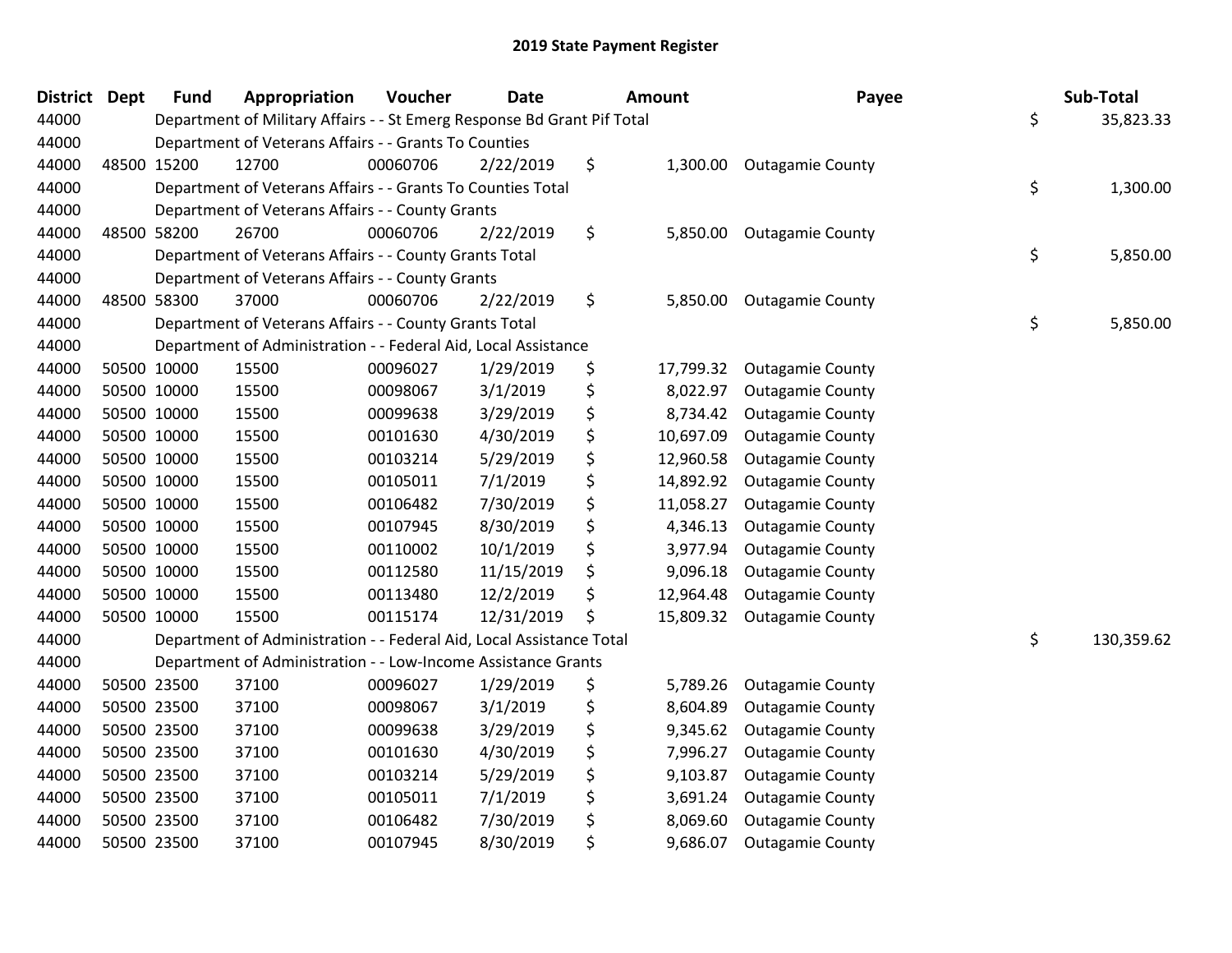| <b>District</b> | <b>Dept</b> | <b>Fund</b> | Appropriation                                                         | Voucher  | <b>Date</b> | <b>Amount</b>   | Payee                   | Sub-Total        |
|-----------------|-------------|-------------|-----------------------------------------------------------------------|----------|-------------|-----------------|-------------------------|------------------|
| 44000           |             | 50500 23500 | 37100                                                                 | 00110002 | 10/1/2019   | \$<br>11,306.65 | <b>Outagamie County</b> |                  |
| 44000           |             | 50500 23500 | 37100                                                                 | 00112580 | 11/15/2019  | \$<br>19,510.67 | <b>Outagamie County</b> |                  |
| 44000           |             | 50500 23500 | 37100                                                                 | 00113480 | 12/2/2019   | \$<br>11,663.79 | <b>Outagamie County</b> |                  |
| 44000           |             | 50500 23500 | 37100                                                                 | 00115174 | 12/31/2019  | \$<br>10,065.49 | <b>Outagamie County</b> |                  |
| 44000           |             |             | Department of Administration - - Low-Income Assistance Grants Total   |          |             |                 |                         | \$<br>114,833.42 |
| 44000           |             |             | Department of Administration - - Land Information Program; Loca       |          |             |                 |                         |                  |
| 44000           |             | 50500 26900 | 17300                                                                 | 00096899 | 2/12/2019   | \$<br>1,000.00  | <b>Outagamie County</b> |                  |
| 44000           |             | 50500 26900 | 17300                                                                 | 00101058 | 4/23/2019   | \$<br>25,000.00 | <b>Outagamie County</b> |                  |
| 44000           |             |             | Department of Administration - - Land Information Program; Loca Total |          |             |                 |                         | \$<br>26,000.00  |
| 44000           |             |             | Elections Commission - - General Program Ops, GPR                     |          |             |                 |                         |                  |
| 44000           |             | 51000 10000 | 10100                                                                 | 00002235 | 11/22/2019  | \$<br>113.88    | <b>Outagamie County</b> |                  |
| 44000           |             |             | Elections Commission - - General Program Ops, GPR Total               |          |             |                 |                         | \$<br>113.88     |
| 44000           |             |             | Public Defender Board - - Transcript, Discovery And Int               |          |             |                 |                         |                  |
| 44000           |             | 55000 10000 | 10600                                                                 | 00174922 | 1/3/2019    | \$<br>5.80      | <b>Outagamie County</b> |                  |
| 44000           |             | 55000 10000 | 10600                                                                 | 00180366 | 2/8/2019    | \$<br>68.00     | <b>Outagamie County</b> |                  |
| 44000           |             | 55000 10000 | 10600                                                                 | 00180367 | 2/8/2019    | \$<br>89.75     | <b>Outagamie County</b> |                  |
| 44000           |             | 55000 10000 | 10600                                                                 | 00186186 | 3/7/2019    | \$<br>20,930.80 | <b>Outagamie County</b> |                  |
| 44000           |             | 55000 10000 | 10600                                                                 | 00193357 | 5/3/2019    | \$<br>614.31    | <b>Outagamie County</b> |                  |
| 44000           |             | 55000 10000 | 10600                                                                 | 00193358 | 5/3/2019    | \$<br>101.60    | <b>Outagamie County</b> |                  |
| 44000           |             | 55000 10000 | 10600                                                                 | 00205948 | 7/18/2019   | \$<br>97.00     | <b>Outagamie County</b> |                  |
| 44000           |             | 55000 10000 | 10600                                                                 | 00205949 | 7/18/2019   | \$<br>15.21     | <b>Outagamie County</b> |                  |
| 44000           |             | 55000 10000 | 10600                                                                 | 00223648 | 11/25/2019  | \$<br>53.00     | <b>Outagamie County</b> |                  |
| 44000           |             | 55000 10000 | 10600                                                                 | 00223649 | 11/25/2019  | \$<br>6,368.80  | <b>Outagamie County</b> |                  |
| 44000           |             | 55000 10000 | 10600                                                                 | 00227680 | 12/23/2019  | \$<br>6,245.20  | <b>Outagamie County</b> |                  |
| 44000           |             |             | Public Defender Board - - Transcript, Discovery And Int Total         |          |             |                 |                         | \$<br>34,589.47  |
| 44000           |             |             | Department of Revenue - - Warrants and Satisfactions                  |          |             |                 |                         |                  |
| 44000           |             | 56600 10000 | 10100                                                                 | 00120232 | 1/18/2019   | \$<br>92.50     | <b>Outagamie County</b> |                  |
| 44000           |             | 56600 10000 | 10100                                                                 | 00120233 | 1/18/2019   | \$<br>210.50    | <b>Outagamie County</b> |                  |
| 44000           |             | 56600 10000 | 10100                                                                 | 00120234 | 1/18/2019   | \$<br>92.50     | <b>Outagamie County</b> |                  |
| 44000           |             | 56600 10000 | 10100                                                                 | 00121019 | 2/22/2019   | \$<br>120.00    | <b>Outagamie County</b> |                  |
| 44000           |             | 56600 10000 | 10100                                                                 | 00121020 | 2/22/2019   | \$<br>2,070.00  | <b>Outagamie County</b> |                  |
| 44000           |             | 56600 10000 | 10100                                                                 | 00121664 | 2/15/2019   | \$<br>92.50     | <b>Outagamie County</b> |                  |
| 44000           |             | 56600 10000 | 10100                                                                 | 00122876 | 3/6/2019    | \$<br>210.50    | <b>Outagamie County</b> |                  |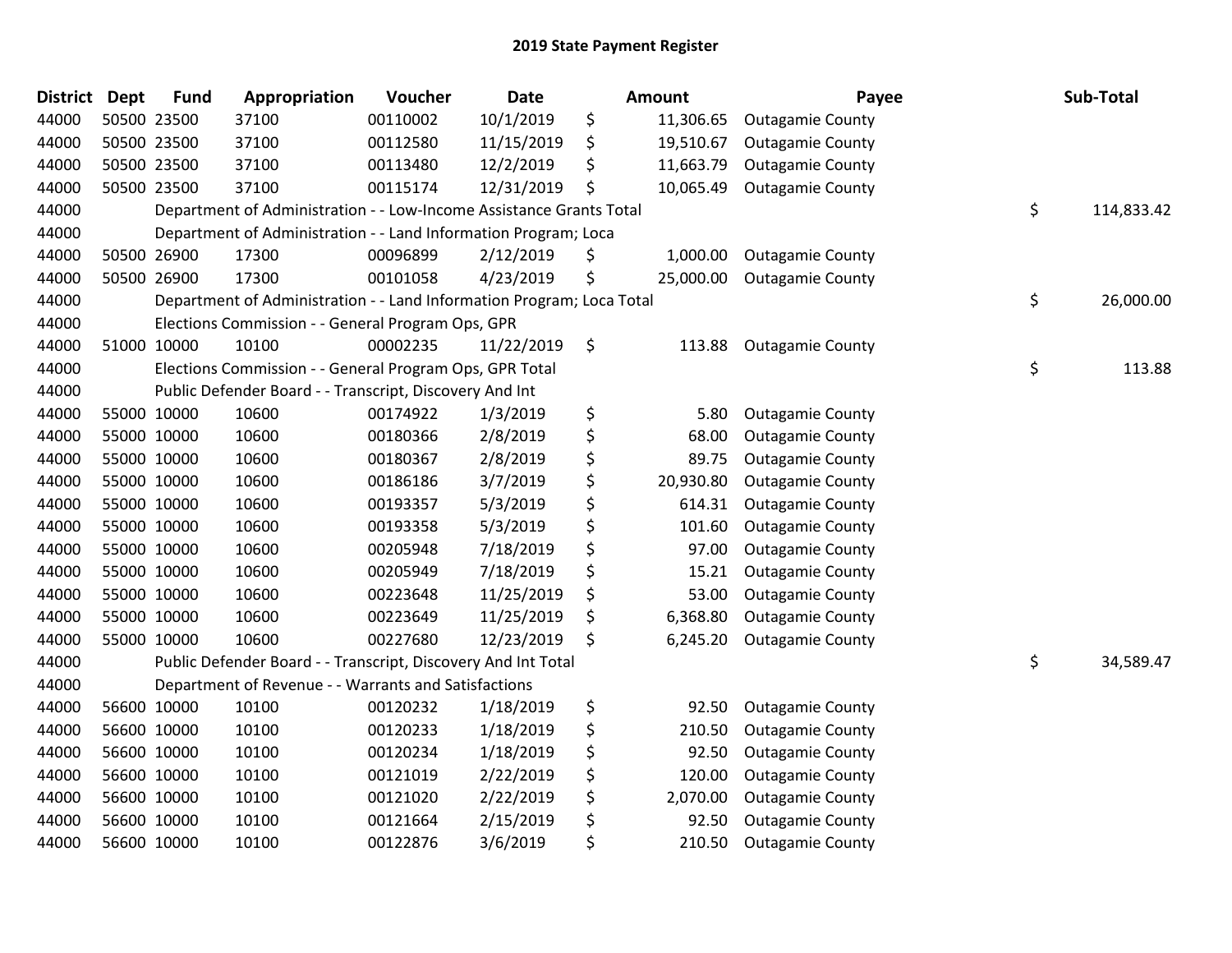| <b>District</b> | <b>Dept</b> | <b>Fund</b> | Appropriation                                                         | Voucher  | <b>Date</b> | Amount              | Payee                   | Sub-Total           |
|-----------------|-------------|-------------|-----------------------------------------------------------------------|----------|-------------|---------------------|-------------------------|---------------------|
| 44000           |             | 56600 10000 | 10100                                                                 | 00142901 | 8/14/2019   | \$<br>2,060.00      | <b>Outagamie County</b> |                     |
| 44000           |             | 56600 10000 | 10100                                                                 | 00145525 | 9/13/2019   | \$<br>210.50        | <b>Outagamie County</b> |                     |
| 44000           |             | 56600 10000 | 10100                                                                 | 00147255 | 9/27/2019   | \$<br>210.50        | <b>Outagamie County</b> |                     |
| 44000           |             | 56600 10000 | 10100                                                                 | 00147256 | 9/27/2019   | \$<br>210.50        | <b>Outagamie County</b> |                     |
| 44000           |             | 56600 10000 | 10100                                                                 | 00148261 | 10/18/2019  | \$<br>210.50        | <b>Outagamie County</b> |                     |
| 44000           |             | 56600 10000 | 10100                                                                 | 00152211 | 11/22/2019  | \$<br>210.50        | <b>Outagamie County</b> |                     |
| 44000           |             |             | Department of Revenue - - Warrants and Satisfactions Total            |          |             |                     |                         | \$<br>6,001.00      |
| 44000           |             |             | Circuit Courts - - Circuit Court Costs                                |          |             |                     |                         |                     |
| 44000           |             | 62500 10000 | 10500                                                                 | 00001248 | 1/17/2019   | \$<br>294,408.42    | <b>Outagamie County</b> |                     |
| 44000           |             | 62500 10000 | 10500                                                                 | 00001455 | 7/5/2019    | \$<br>19,431.00     | <b>Outagamie County</b> |                     |
| 44000           |             | 62500 10000 | 10500                                                                 | 00001558 | 8/1/2019    | \$<br>461,897.00    | <b>Outagamie County</b> |                     |
| 44000           |             |             | Circuit Courts - - Circuit Court Costs Total                          |          |             |                     |                         | \$<br>775,736.42    |
| 44000           |             |             | Supreme Court - - Federal Aid                                         |          |             |                     |                         |                     |
| 44000           |             | 68000 10000 | 24100                                                                 | 00007565 | 9/19/2019   | \$<br>107.10        | <b>Outagamie County</b> |                     |
| 44000           |             |             | Supreme Court - - Federal Aid Total                                   |          |             |                     |                         | \$<br>107.10        |
| 44000           |             |             | Shared Revenue and Tax Relief - - County And Municipal Aid            |          |             |                     |                         |                     |
| 44000           |             | 83500 10000 | 10500                                                                 | 00049418 | 7/22/2019   | \$<br>227,703.43    | <b>Outagamie County</b> |                     |
| 44000           | 83500 10000 |             | 10500                                                                 | 00053717 | 11/18/2019  | \$<br>1,290,319.46  | <b>Outagamie County</b> |                     |
| 44000           |             |             | Shared Revenue and Tax Relief - - County And Municipal Aid Total      |          |             |                     |                         | \$<br>1,518,022.89  |
| 44000           |             |             | Shared Revenue and Tax Relief - - Exempt Computer Aid                 |          |             |                     |                         |                     |
| 44000           |             | 83500 10000 | 10900                                                                 | 00045413 | 7/22/2019   | \$<br>521,515.16    | <b>Outagamie County</b> |                     |
| 44000           |             |             | Shared Revenue and Tax Relief - - Exempt Computer Aid Total           |          |             |                     |                         | \$<br>521,515.16    |
| 44000           |             |             | Shared Revenue and Tax Relief - - Utility Aid                         |          |             |                     |                         |                     |
| 44000           | 83500 10000 |             | 11000                                                                 | 00049418 | 7/22/2019   | \$<br>153,603.20    | <b>Outagamie County</b> |                     |
| 44000           |             | 83500 10000 | 11000                                                                 | 00053717 | 11/18/2019  | \$<br>1,104,264.44  | <b>Outagamie County</b> |                     |
| 44000           |             |             | Shared Revenue and Tax Relief - - Utility Aid Total                   |          |             |                     |                         | \$<br>1,257,867.64  |
| 44000           |             |             | Shared Revenue and Tax Relief - - Personal Property Aid               |          |             |                     |                         |                     |
| 44000           |             | 83500 10000 | 11100                                                                 | 00039936 | 5/6/2019    | \$<br>568,298.73    | <b>Outagamie County</b> |                     |
| 44000           |             |             | Shared Revenue and Tax Relief - - Personal Property Aid Total         |          |             |                     |                         | \$<br>568,298.73    |
| 44000           |             |             | Shared Revenue and Tax Relief - - School Lvy Tx/First Dollar Cr       |          |             |                     |                         |                     |
| 44000           |             | 83500 10000 | 30200                                                                 | 00045303 | 7/22/2019   | \$<br>13,057,916.55 | <b>Outagamie County</b> |                     |
| 44000           |             | 83500 10000 | 30200                                                                 | 00048186 | 7/22/2019   | \$<br>2,193,524.44  | <b>Outagamie County</b> |                     |
| 44000           |             |             | Shared Revenue and Tax Relief - - School Lvy Tx/First Dollar Cr Total |          |             |                     |                         | \$<br>15,251,440.99 |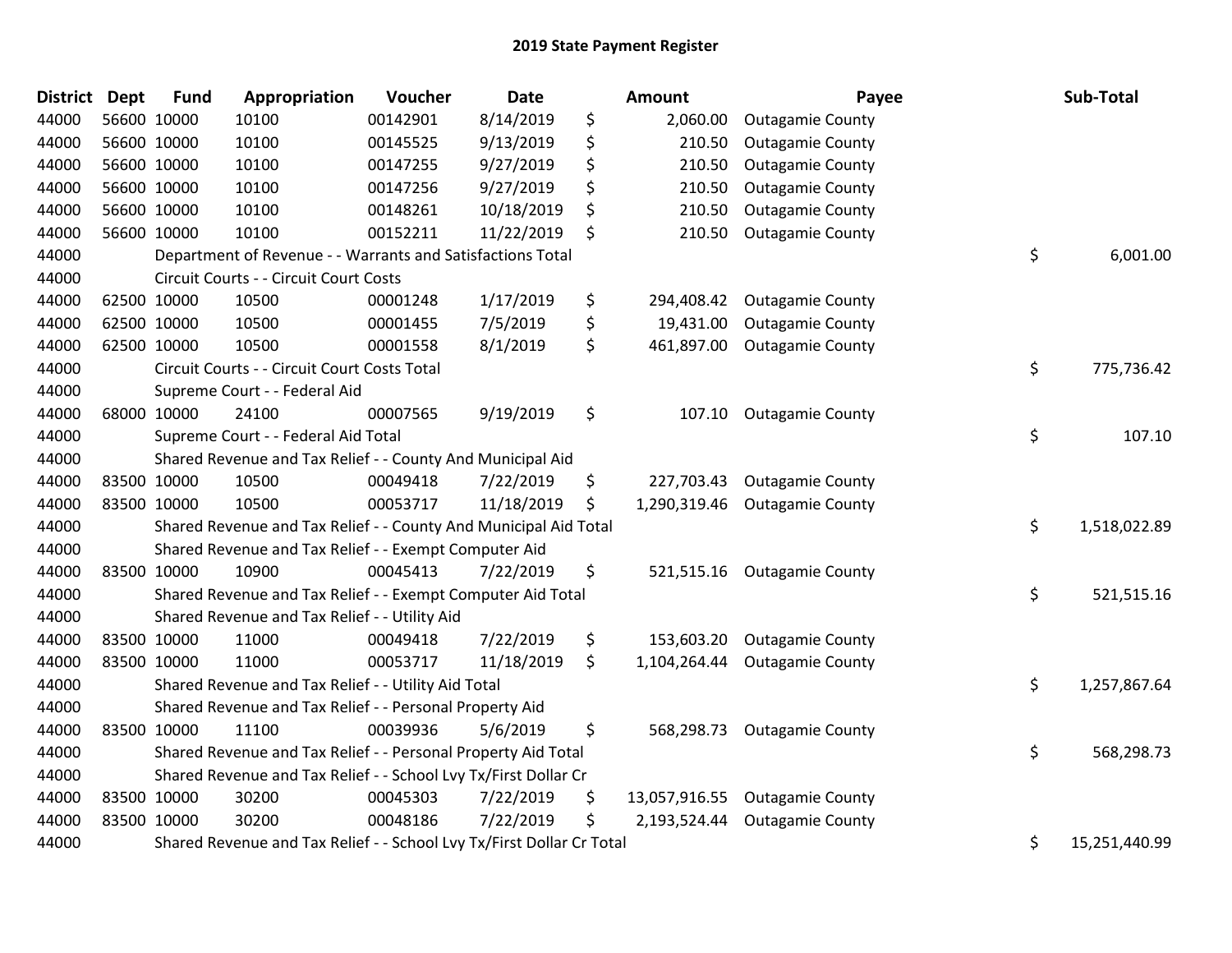| <b>District</b> | Dept | Fund        | Appropriation                                                   | <b>Voucher</b> | Date      | Amount | Payee                         | Sub-Total     |
|-----------------|------|-------------|-----------------------------------------------------------------|----------------|-----------|--------|-------------------------------|---------------|
| 44000           |      |             | Shared Revenue and Tax Relief - - Lottery & Gaming Credit       |                |           |        |                               |               |
| 44000           |      | 83500 52100 | 36300                                                           | 00038672       | 3/25/2019 |        | 4,289,685.58 Outagamie County |               |
| 44000           |      |             | Shared Revenue and Tax Relief - - Lottery & Gaming Credit Total |                |           |        |                               | 4,289,685.58  |
| 44000 Total     |      |             |                                                                 |                |           |        |                               | 52,473,248.47 |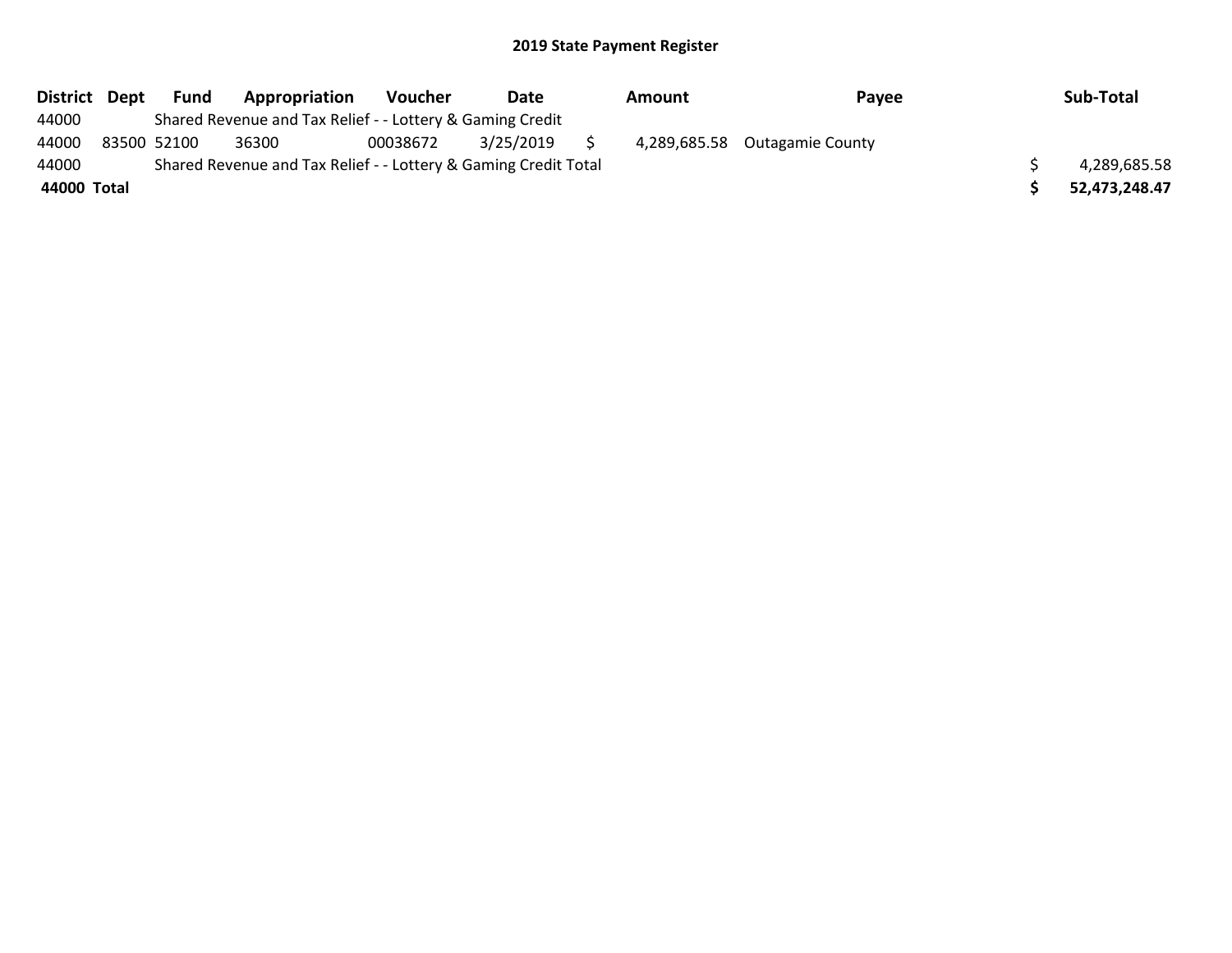| District Dept | <b>Fund</b> | Appropriation                                                                   | Voucher                 | <b>Date</b> |     | Amount | Payee                         | Sub-Total        |
|---------------|-------------|---------------------------------------------------------------------------------|-------------------------|-------------|-----|--------|-------------------------------|------------------|
| 44002         |             | Dept of Safety & Prof Services - - Fire Dues Distribution                       |                         |             |     |        |                               |                  |
| 44002         | 16500 10000 | 22500                                                                           | 00030598                | 7/16/2019   | \$  |        | 4,341.71 Town Of Black Creek  |                  |
| 44002         |             | Dept of Safety & Prof Services - - Fire Dues Distribution Total                 |                         |             |     |        |                               | \$<br>4,341.71   |
| 44002         |             | Dept of Natural Resources - - Aids In Lieu Of Taxes - Gener                     |                         |             |     |        |                               |                  |
| 44002         | 37000 10000 | 50300                                                                           | 00297508                | 2/11/2019   | \$  |        | 1,323.56 Town Of Black Creek  |                  |
| 44002         |             | Dept of Natural Resources - - Aids In Lieu Of Taxes - Gener Total               |                         |             |     |        |                               | \$<br>1,323.56   |
| 44002         |             | Dept of Natural Resources - - Resaids - Cnty Forst, Cl & Mfl                    |                         |             |     |        |                               |                  |
| 44002         | 37000 21200 | 57100                                                                           | 00332961                | 6/21/2019   | \$  |        | 539.17 Town Of Black Creek    |                  |
| 44002         |             | Dept of Natural Resources - - Resaids - Cnty Forst, CI & Mfl Total              |                         |             |     |        |                               | \$<br>539.17     |
| 44002         |             | WI Dept of Transportation - - Trns Aids To Mnc.-Sf                              |                         |             |     |        |                               |                  |
| 44002         | 39500 21100 | 19100                                                                           | 00336952                | 1/7/2019    | \$  |        | 25,580.21 Town Of Black Creek |                  |
| 44002         | 39500 21100 | 19100                                                                           | 00364266                | 4/1/2019    | \$  |        | 25,580.21 Town Of Black Creek |                  |
| 44002         | 39500 21100 | 19100                                                                           | 00402275                | 7/1/2019    | \$. |        | 25,580.21 Town Of Black Creek |                  |
| 44002         | 39500 21100 | 19100                                                                           | 00445093                | 10/7/2019   | \$  |        | 25,580.24 Town Of Black Creek |                  |
| 44002         |             | WI Dept of Transportation - - Trns Aids To Mnc.-Sf Total                        |                         |             |     |        |                               | \$<br>102,320.87 |
| 44002         |             | Department of Health Services - - Prepaid Medical Transport Reimbursement       |                         |             |     |        |                               |                  |
| 44002         | 43500 10000 | 16300                                                                           | AMBULANCE 11/18/2019 \$ |             |     |        | 2,000.00 Town Of Black Creek  |                  |
| 44002         |             | Department of Health Services - - Prepaid Medical Transport Reimbursement Total |                         |             |     |        |                               | \$<br>2,000.00   |
| 44002         |             | Elections Commission - - 2018 Hava Election Security                            |                         |             |     |        |                               |                  |
| 44002         | 51000 22000 | 18200                                                                           | 00002227                | 11/5/2019   | \$  |        | 1,200.00 Town Of Black Creek  |                  |
| 44002         |             | Elections Commission - - 2018 Hava Election Security Total                      |                         |             |     |        |                               | \$<br>1,200.00   |
| 44002         |             | Shared Revenue and Tax Relief - - County And Municipal Aid                      |                         |             |     |        |                               |                  |
| 44002         | 83500 10000 | 10500                                                                           | 00049387                | 7/22/2019   | \$  |        | 4,896.82 Town Of Black Creek  |                  |
| 44002         | 83500 10000 | 10500                                                                           | 00053686                | 11/18/2019  | -\$ |        | 25,748.64 Town Of Black Creek |                  |
| 44002         |             | Shared Revenue and Tax Relief - - County And Municipal Aid Total                |                         |             |     |        |                               | \$<br>30,645.46  |
| 44002         |             | Shared Revenue and Tax Relief - - Exempt Computer Aid                           |                         |             |     |        |                               |                  |
| 44002         | 83500 10000 | 10900                                                                           | 00046487                | 7/22/2019   | \$  |        | 110.16 Town Of Black Creek    |                  |
| 44002         |             | Shared Revenue and Tax Relief - - Exempt Computer Aid Total                     |                         |             |     |        |                               | \$<br>110.16     |
| 44002         |             | Shared Revenue and Tax Relief - - Utility Aid                                   |                         |             |     |        |                               |                  |
| 44002         | 83500 10000 | 11000                                                                           | 00049387                | 7/22/2019   | \$  | 17.20  | <b>Town Of Black Creek</b>    |                  |
| 44002         | 83500 10000 | 11000                                                                           | 00053686                | 11/18/2019  | \$  |        | 145.02 Town Of Black Creek    |                  |
| 44002         |             | Shared Revenue and Tax Relief - - Utility Aid Total                             |                         |             |     |        |                               | \$<br>162.22     |
| 44002         |             | Shared Revenue and Tax Relief - - Personal Property Aid                         |                         |             |     |        |                               |                  |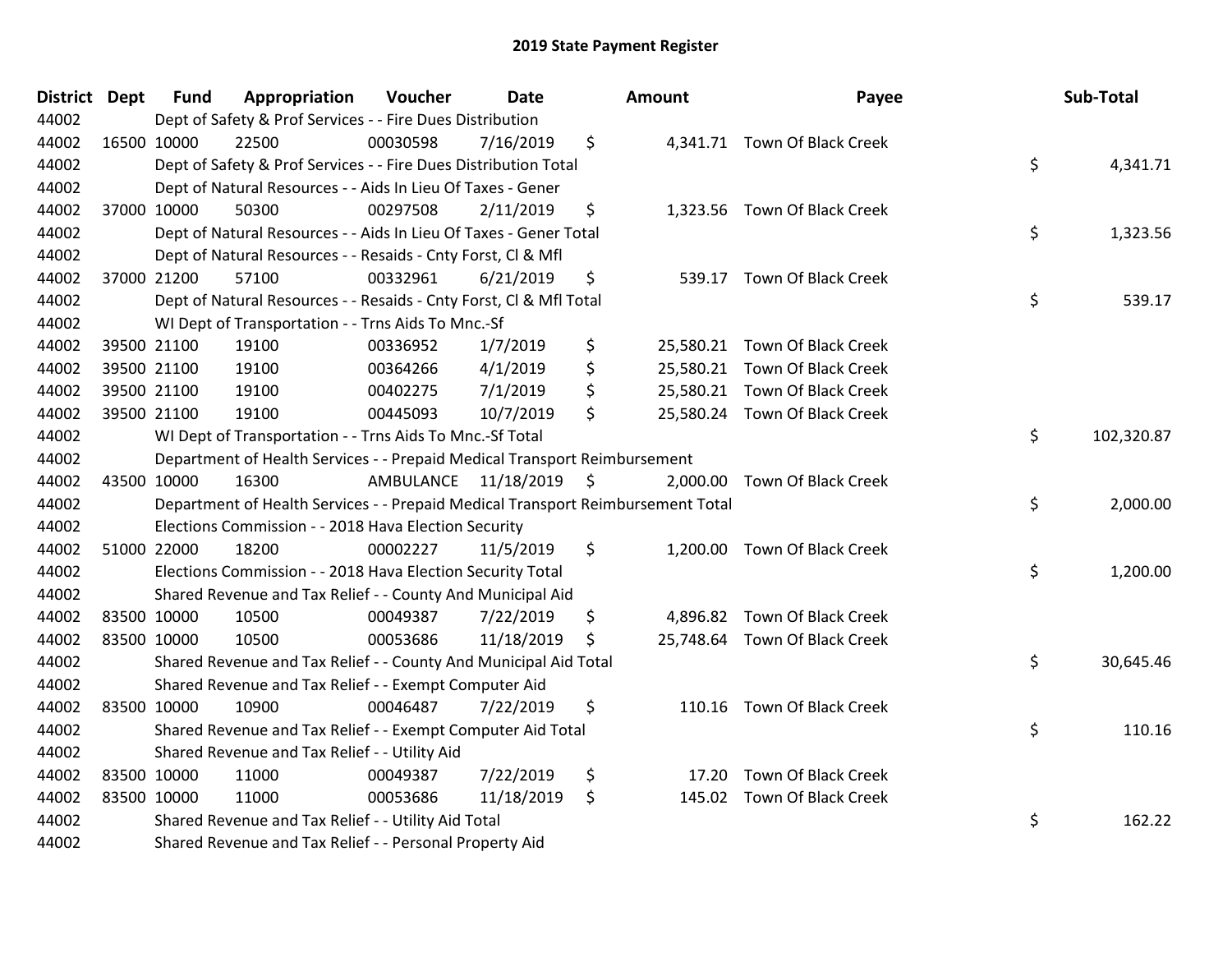| District Dept |             | Fund | <b>Appropriation</b>                                          | Voucher  | Date     |          | Amount | Payee                        | Sub-Total  |
|---------------|-------------|------|---------------------------------------------------------------|----------|----------|----------|--------|------------------------------|------------|
| 44002         | 83500 10000 |      | 11100                                                         | 00041044 | 5/6/2019 | $\sim$ 5 |        | 1,179.80 Town Of Black Creek |            |
| 44002         |             |      | Shared Revenue and Tax Relief - - Personal Property Aid Total |          |          |          |        |                              | 1.179.80   |
| 44002 Total   |             |      |                                                               |          |          |          |        |                              | 143.822.95 |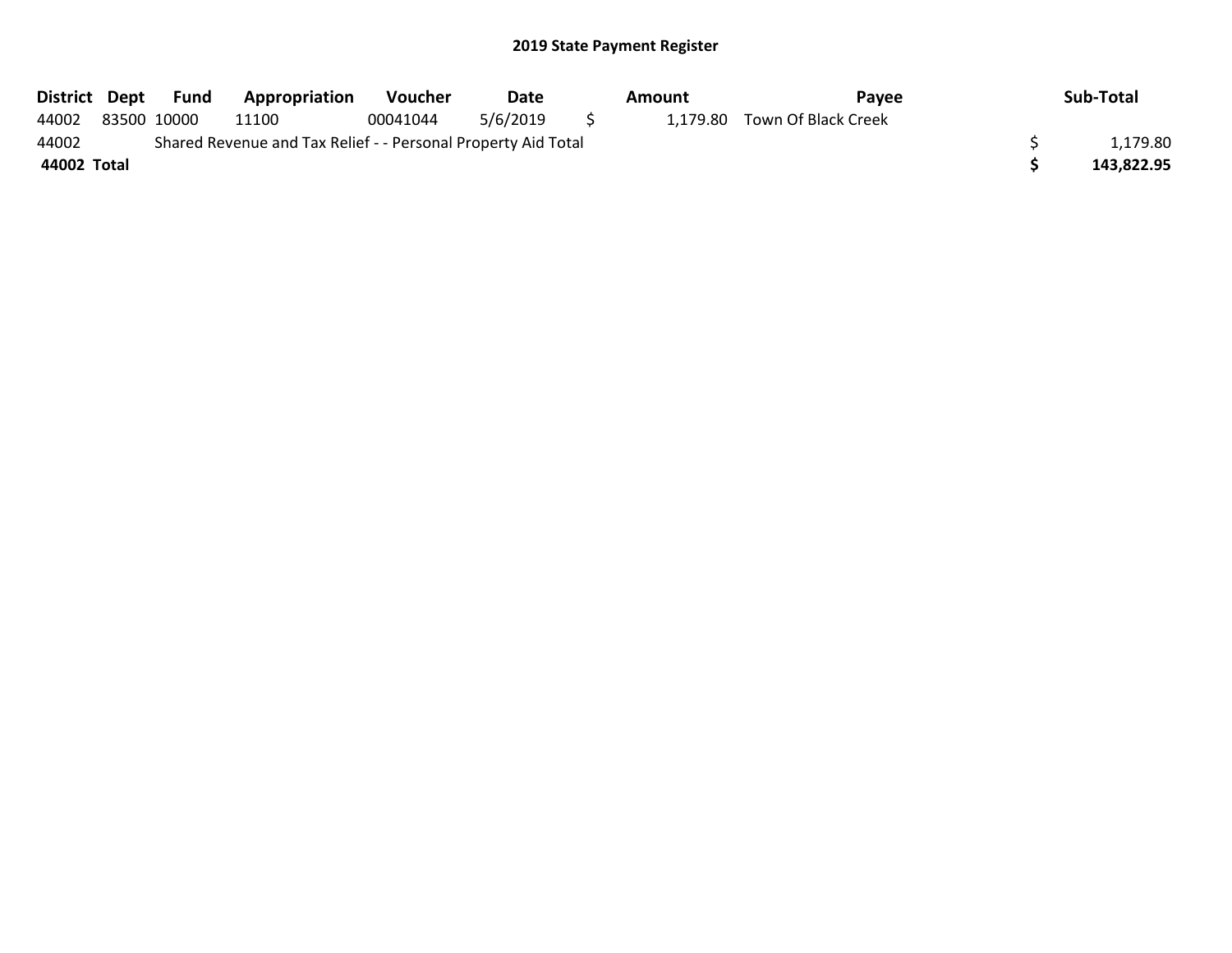| <b>District</b> | <b>Dept</b> | <b>Fund</b> | Appropriation                                                      | Voucher  | <b>Date</b> | Amount          | Payee                     | Sub-Total        |
|-----------------|-------------|-------------|--------------------------------------------------------------------|----------|-------------|-----------------|---------------------------|------------------|
| 44004           |             |             | Dept of Safety & Prof Services - - Fire Dues Distribution          |          |             |                 |                           |                  |
| 44004           |             | 16500 10000 | 22500                                                              | 00030607 | 7/16/2019   | \$              | 4,263.53 Town of Bovina   |                  |
| 44004           |             |             | Dept of Safety & Prof Services - - Fire Dues Distribution Total    |          |             |                 |                           | \$<br>4,263.53   |
| 44004           |             |             | Dept of Natural Resources - - Aids In Lieu Of Taxes - Gener        |          |             |                 |                           |                  |
| 44004           |             | 37000 10000 | 50300                                                              | 00297551 | 2/11/2019   | \$<br>7,109.95  | Town of Bovina            |                  |
| 44004           |             | 37000 10000 | 50300                                                              | 00297552 | 2/11/2019   | \$<br>2,087.11  | Town of Bovina            |                  |
| 44004           |             | 37000 10000 | 50300                                                              | 00297553 | 2/11/2019   | \$<br>10,515.03 | Town of Bovina            |                  |
| 44004           |             | 37000 10000 | 50300                                                              | 00313935 | 4/19/2019   | \$<br>228.39    | Town of Bovina            |                  |
| 44004           |             | 37000 10000 | 50300                                                              | 00313937 | 4/19/2019   | \$<br>1.20      | Town of Bovina            |                  |
| 44004           |             |             | Dept of Natural Resources - - Aids In Lieu Of Taxes - Gener Total  |          |             |                 |                           | \$<br>19,941.68  |
| 44004           |             |             | Dept of Natural Resources - - Taxes & Assessmts-Conserv Fund       |          |             |                 |                           |                  |
| 44004           |             | 37000 21200 | 16900                                                              | 00293564 | 1/25/2019   | \$<br>5.44      | Town of Bovina            |                  |
| 44004           |             |             | Dept of Natural Resources - - Taxes & Assessmts-Conserv Fund Total |          |             |                 |                           | \$<br>5.44       |
| 44004           |             |             | Dept of Natural Resources - - Resaids - Cnty Forst, CI & Mfl       |          |             |                 |                           |                  |
| 44004           |             | 37000 21200 | 57100                                                              | 00332962 | 6/21/2019   | \$<br>492.93    | Town of Bovina            |                  |
| 44004           |             |             | Dept of Natural Resources - - Resaids - Cnty Forst, Cl & Mfl Total |          |             |                 |                           | \$<br>492.93     |
| 44004           |             |             | Dept of Natural Resources - - Aids In Lieu Of Taxes - Sum S        |          |             |                 |                           |                  |
| 44004           |             | 37000 21200 | 57900                                                              | 00313936 | 4/19/2019   | \$              | 1,389.72 Town of Bovina   |                  |
| 44004           |             |             | Dept of Natural Resources - - Aids In Lieu Of Taxes - Sum S Total  |          |             |                 |                           | \$<br>1,389.72   |
| 44004           |             |             | WI Dept of Transportation - - Trns Aids To Mnc.-Sf                 |          |             |                 |                           |                  |
| 44004           |             | 39500 21100 | 19100                                                              | 00336953 | 1/7/2019    | \$              | 20,145.24 Town of Bovina  |                  |
| 44004           |             | 39500 21100 | 19100                                                              | 00364267 | 4/1/2019    | \$              | 20,145.24 Town of Bovina  |                  |
| 44004           |             | 39500 21100 | 19100                                                              | 00402276 | 7/1/2019    | \$              | 20,145.24 Town of Bovina  |                  |
| 44004           |             | 39500 21100 | 19100                                                              | 00445094 | 10/7/2019   | \$              | 20,145.25 Town of Bovina  |                  |
| 44004           |             |             | WI Dept of Transportation - - Trns Aids To Mnc.-Sf Total           |          |             |                 |                           | \$<br>80,580.97  |
| 44004           |             |             | WI Dept of Transportation - - Local Rds, Grants Sf                 |          |             |                 |                           |                  |
| 44004           |             | 39500 21100 | 27000                                                              | 00461566 | 11/14/2019  | \$              | 233,971.23 Town of Bovina |                  |
| 44004           |             |             | WI Dept of Transportation - - Local Rds, Grants Sf Total           |          |             |                 |                           | \$<br>233,971.23 |
| 44004           |             |             | Elections Commission - - 2018 Hava Election Security               |          |             |                 |                           |                  |
| 44004           |             | 51000 22000 | 18200                                                              | 00002417 | 11/13/2019  | \$<br>600.00    | Town of Bovina            |                  |
| 44004           |             |             | Elections Commission - - 2018 Hava Election Security Total         |          |             |                 |                           | \$<br>600.00     |
| 44004           |             |             | Shared Revenue and Tax Relief - - County And Municipal Aid         |          |             |                 |                           |                  |
| 44004           |             | 83500 10000 | 10500                                                              | 00049388 | 7/22/2019   | \$<br>4,752.80  | Town of Bovina            |                  |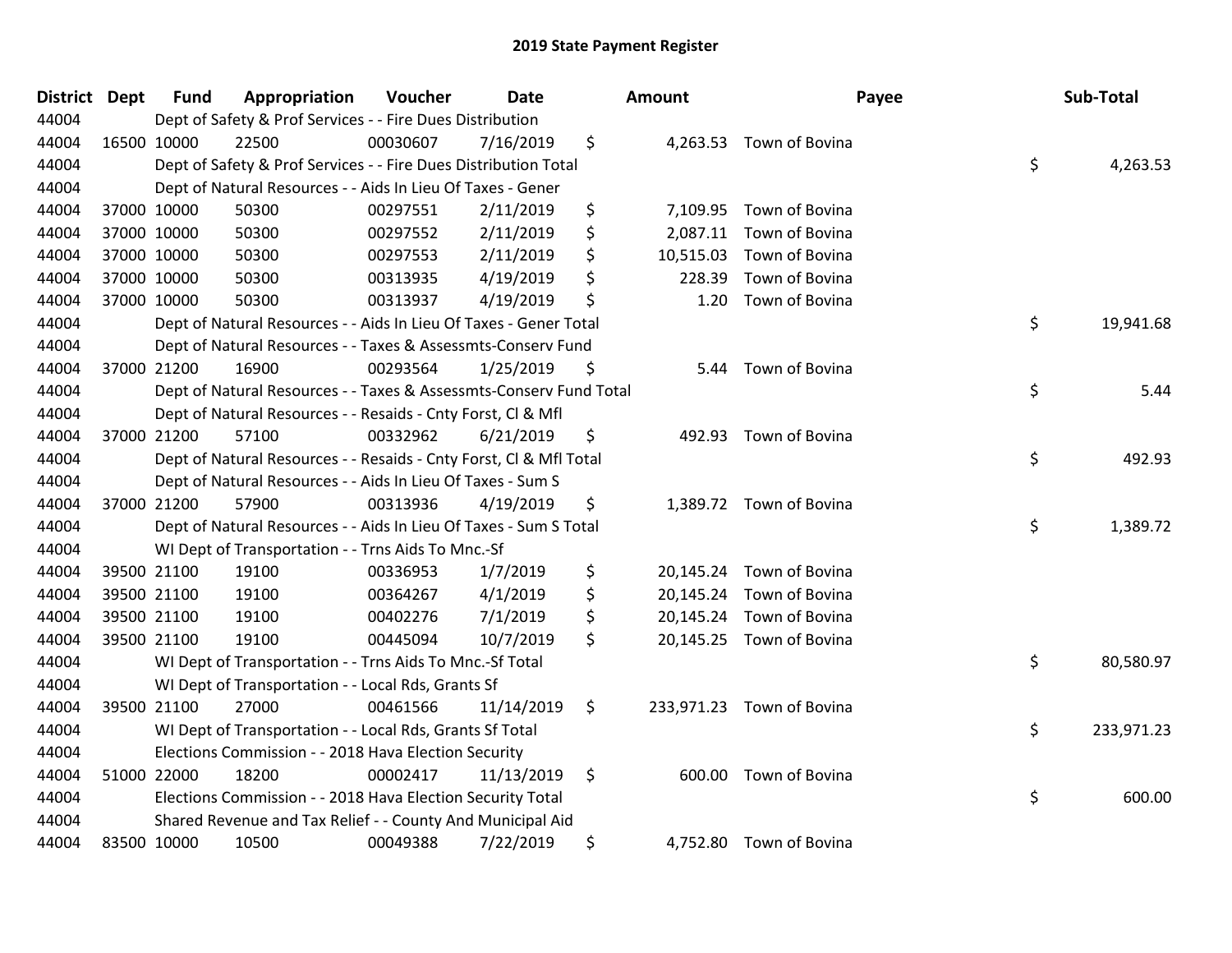| <b>District</b> | Dept | Fund        | Appropriation                                                    | <b>Voucher</b> | Date       |              | Amount    | Payee          | Sub-Total  |
|-----------------|------|-------------|------------------------------------------------------------------|----------------|------------|--------------|-----------|----------------|------------|
| 44004           |      | 83500 10000 | 10500                                                            | 00053687       | 11/18/2019 |              | 26,932.55 | Town of Bovina |            |
| 44004           |      |             | Shared Revenue and Tax Relief - - County And Municipal Aid Total |                |            |              |           |                | 31,685.35  |
| 44004           |      |             | Shared Revenue and Tax Relief - - Exempt Computer Aid            |                |            |              |           |                |            |
| 44004           |      | 83500 10000 | 10900                                                            | 00046488       | 7/22/2019  | <sub>S</sub> | 2.08      | Town of Bovina |            |
| 44004           |      |             | Shared Revenue and Tax Relief - - Exempt Computer Aid Total      |                |            |              |           |                | 2.08       |
| 44004           |      |             | Shared Revenue and Tax Relief - - Personal Property Aid          |                |            |              |           |                |            |
| 44004           |      | 83500 10000 | 11100                                                            | 00041045       | 5/6/2019   |              | 3.95      | Town of Bovina |            |
| 44004           |      |             | Shared Revenue and Tax Relief - - Personal Property Aid Total    |                |            |              |           |                | 3.95       |
| 44004 Total     |      |             |                                                                  |                |            |              |           |                | 372,936.88 |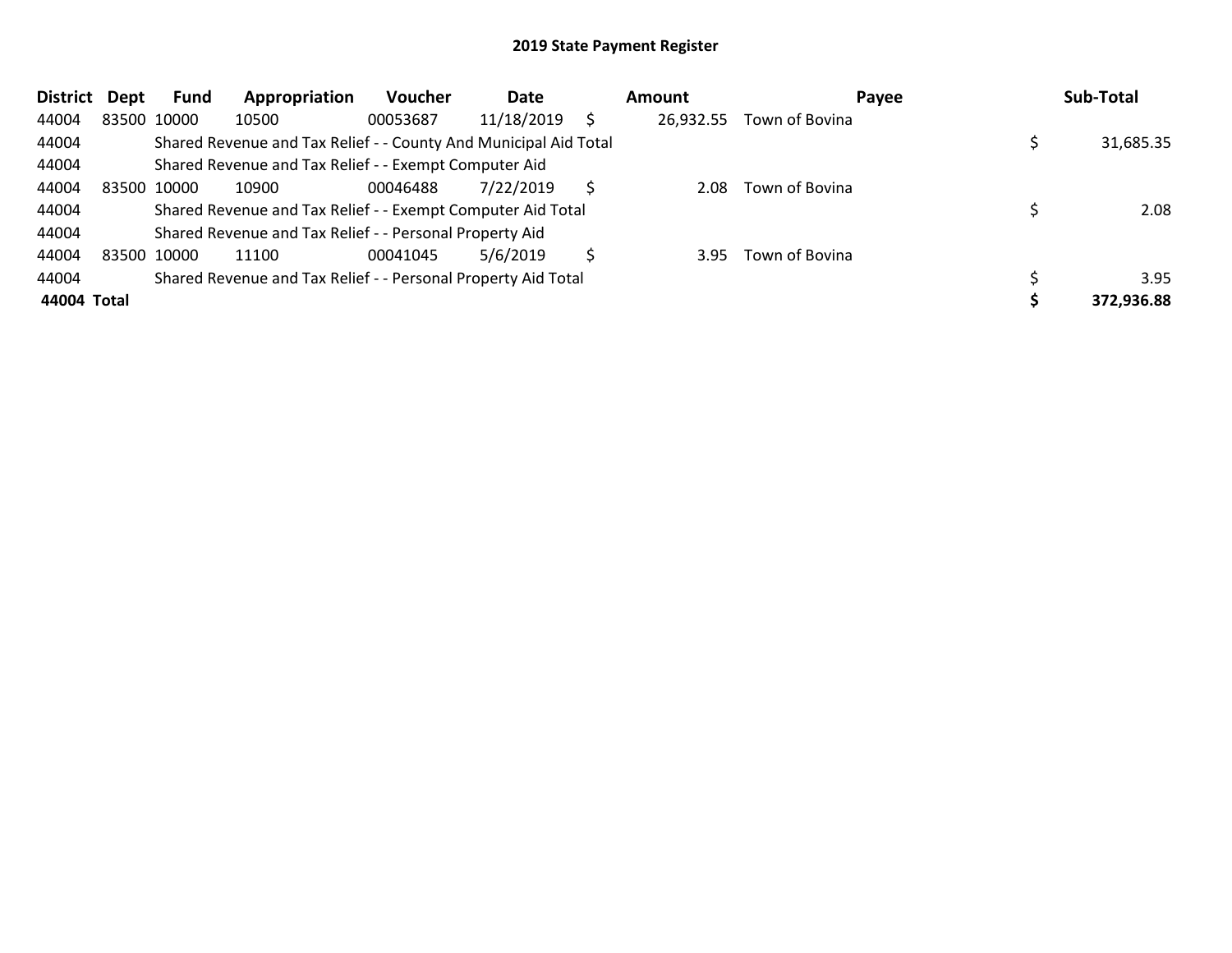| <b>District</b> | <b>Dept</b> | <b>Fund</b> | Appropriation                                                        | Voucher  | Date       | Amount      | Payee                      | Sub-Total        |
|-----------------|-------------|-------------|----------------------------------------------------------------------|----------|------------|-------------|----------------------------|------------------|
| 44006           |             |             | Dept of Safety & Prof Services - - Fire Dues Distribution            |          |            |             |                            |                  |
| 44006           | 16500 10000 |             | 22500                                                                | 00029947 | 7/12/2019  | \$          | 30,235.08 Town Of Buchanan |                  |
| 44006           |             |             | Dept of Safety & Prof Services - - Fire Dues Distribution Total      |          |            |             |                            | \$<br>30,235.08  |
| 44006           |             |             | Dept of Natural Resources - - Resaids - Cnty Forst, Cl & Mfl         |          |            |             |                            |                  |
| 44006           |             | 37000 21200 | 57100                                                                | 00332963 | 6/21/2019  | \$<br>20.13 | Town Of Buchanan           |                  |
| 44006           |             |             | Dept of Natural Resources - - Resaids - Cnty Forst, CI & Mfl Total   |          |            |             |                            | \$<br>20.13      |
| 44006           |             |             | WI Dept of Transportation - - Trns Aids To Mnc.-Sf                   |          |            |             |                            |                  |
| 44006           |             | 39500 21100 | 19100                                                                | 00336954 | 1/7/2019   | \$          | 38,853.15 Town Of Buchanan |                  |
| 44006           |             | 39500 21100 | 19100                                                                | 00364268 | 4/1/2019   | \$          | 38,853.15 Town Of Buchanan |                  |
| 44006           |             | 39500 21100 | 19100                                                                | 00402277 | 7/1/2019   | \$          | 38,853.15 Town Of Buchanan |                  |
| 44006           |             | 39500 21100 | 19100                                                                | 00445095 | 10/7/2019  | \$          | 38,853.18 Town Of Buchanan |                  |
| 44006           |             |             | WI Dept of Transportation - - Trns Aids To Mnc.-Sf Total             |          |            |             |                            | \$<br>155,412.63 |
| 44006           |             |             | Department of Administration - - Hv Trans Ln Annual Impact Fee       |          |            |             |                            |                  |
| 44006           |             | 50500 10000 | 17400                                                                | 00101098 | 5/1/2019   | \$          | 1,964.00 Town Of Buchanan  |                  |
| 44006           |             |             | Department of Administration - - Hv Trans Ln Annual Impact Fee Total |          |            |             |                            | \$<br>1,964.00   |
| 44006           |             |             | Elections Commission - - 2018 Hava Election Security                 |          |            |             |                            |                  |
| 44006           |             | 51000 22000 | 18200                                                                | 00002277 | 11/6/2019  | \$          | 600.00 Town Of Buchanan    |                  |
| 44006           |             |             | Elections Commission - - 2018 Hava Election Security Total           |          |            |             |                            | \$<br>600.00     |
| 44006           |             |             | Shared Revenue and Tax Relief - - County And Municipal Aid           |          |            |             |                            |                  |
| 44006           |             | 83500 10000 | 10500                                                                | 00049389 | 7/22/2019  | \$          | 8,481.99 Town Of Buchanan  |                  |
| 44006           | 83500 10000 |             | 10500                                                                | 00053688 | 11/18/2019 | \$          | 48,064.63 Town Of Buchanan |                  |
| 44006           |             |             | Shared Revenue and Tax Relief - - County And Municipal Aid Total     |          |            |             |                            | \$<br>56,546.62  |
| 44006           |             |             | Shared Revenue and Tax Relief - - Exempt Computer Aid                |          |            |             |                            |                  |
| 44006           |             | 83500 10000 | 10900                                                                | 00046489 | 7/22/2019  | \$          | 3,398.37 Town Of Buchanan  |                  |
| 44006           |             |             | Shared Revenue and Tax Relief - - Exempt Computer Aid Total          |          |            |             |                            | \$<br>3,398.37   |
| 44006           |             |             | Shared Revenue and Tax Relief - - Utility Aid                        |          |            |             |                            |                  |
| 44006           |             | 83500 10000 | 11000                                                                | 00049389 | 7/22/2019  | \$          | 2,325.06 Town Of Buchanan  |                  |
| 44006           | 83500 10000 |             | 11000                                                                | 00053688 | 11/18/2019 | \$          | 13,738.66 Town Of Buchanan |                  |
| 44006           |             |             | Shared Revenue and Tax Relief - - Utility Aid Total                  |          |            |             |                            | \$<br>16,063.72  |
| 44006           |             |             | Shared Revenue and Tax Relief - - Personal Property Aid              |          |            |             |                            |                  |
| 44006           | 83500 10000 |             | 11100                                                                | 00041046 | 5/6/2019   | \$          | 15,267.86 Town Of Buchanan |                  |
| 44006           |             |             | Shared Revenue and Tax Relief - - Personal Property Aid Total        |          |            |             |                            | \$<br>15,267.86  |
| 44006 Total     |             |             |                                                                      |          |            |             |                            | \$<br>279,508.41 |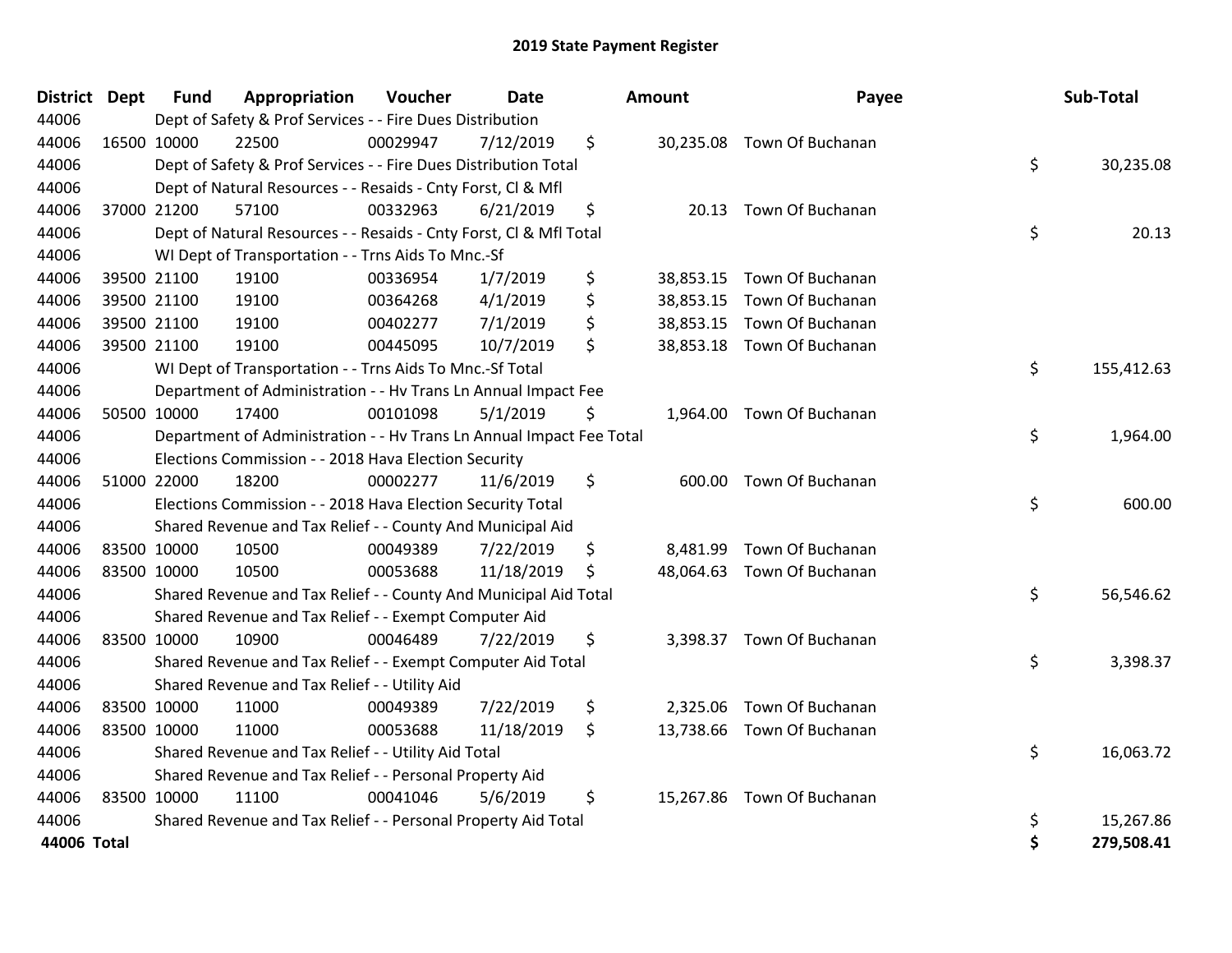| District Dept | <b>Fund</b> | Appropriation                                                      | Voucher  | <b>Date</b> |    | <b>Amount</b> | Payee                    | Sub-Total        |
|---------------|-------------|--------------------------------------------------------------------|----------|-------------|----|---------------|--------------------------|------------------|
| 44008         |             | Dept of Safety & Prof Services - - Fire Dues Distribution          |          |             |    |               |                          |                  |
| 44008         | 16500 10000 | 22500                                                              | 00030043 | 7/15/2019   | \$ |               | 17,110.00 Town Of Center |                  |
| 44008         |             | Dept of Safety & Prof Services - - Fire Dues Distribution Total    |          |             |    |               |                          | \$<br>17,110.00  |
| 44008         |             | Dept of Natural Resources - - Aids In Lieu Of Taxes - Gener        |          |             |    |               |                          |                  |
| 44008         | 37000 10000 | 50300                                                              | 00297515 | 2/11/2019   | \$ |               | 1,812.16 Town Of Center  |                  |
| 44008         |             | Dept of Natural Resources - - Aids In Lieu Of Taxes - Gener Total  |          |             |    |               |                          | \$<br>1,812.16   |
| 44008         |             | Dept of Natural Resources - - Resaids - Cnty Forst, Cl & Mfl       |          |             |    |               |                          |                  |
| 44008         | 37000 21200 | 57100                                                              | 00332964 | 6/21/2019   | \$ |               | 56.12 Town Of Center     |                  |
| 44008         |             | Dept of Natural Resources - - Resaids - Cnty Forst, Cl & Mfl Total |          |             |    |               |                          | \$<br>56.12      |
| 44008         |             | WI Dept of Transportation - - Trns Aids To Mnc.-Sf                 |          |             |    |               |                          |                  |
| 44008         | 39500 21100 | 19100                                                              | 00336955 | 1/7/2019    | \$ |               | 38,235.94 Town Of Center |                  |
| 44008         | 39500 21100 | 19100                                                              | 00364269 | 4/1/2019    | \$ |               | 38,235.94 Town Of Center |                  |
| 44008         | 39500 21100 | 19100                                                              | 00402278 | 7/1/2019    | \$ |               | 38,235.94 Town Of Center |                  |
| 44008         | 39500 21100 | 19100                                                              | 00445096 | 10/7/2019   | \$ |               | 38,235.96 Town Of Center |                  |
| 44008         |             | WI Dept of Transportation - - Trns Aids To Mnc.-Sf Total           |          |             |    |               |                          | \$<br>152,943.78 |
| 44008         |             | Elections Commission - - 2018 Hava Election Security               |          |             |    |               |                          |                  |
| 44008         | 51000 22000 | 18200                                                              | 00002868 | 11/22/2019  | \$ | 500.00        | Town Of Center           |                  |
| 44008         |             | Elections Commission - - 2018 Hava Election Security Total         |          |             |    |               |                          | \$<br>500.00     |
| 44008         |             | Shared Revenue and Tax Relief - - County And Municipal Aid         |          |             |    |               |                          |                  |
| 44008         | 83500 10000 | 10500                                                              | 00049390 | 7/22/2019   | \$ |               | 5,870.96 Town Of Center  |                  |
| 44008         | 83500 10000 | 10500                                                              | 00053689 | 11/18/2019  | S  |               | 33,268.79 Town Of Center |                  |
| 44008         |             | Shared Revenue and Tax Relief - - County And Municipal Aid Total   |          |             |    |               |                          | \$<br>39,139.75  |
| 44008         |             | Shared Revenue and Tax Relief - - Exempt Computer Aid              |          |             |    |               |                          |                  |
| 44008         | 83500 10000 | 10900                                                              | 00046490 | 7/22/2019   | \$ |               | 72.75 Town Of Center     |                  |
| 44008         |             | Shared Revenue and Tax Relief - - Exempt Computer Aid Total        |          |             |    |               |                          | \$<br>72.75      |
| 44008         |             | Shared Revenue and Tax Relief - - Utility Aid                      |          |             |    |               |                          |                  |
| 44008         | 83500 10000 | 11000                                                              | 00049390 | 7/22/2019   | \$ | 86.53         | Town Of Center           |                  |
| 44008         | 83500 10000 | 11000                                                              | 00053689 | 11/18/2019  | \$ |               | 506.92 Town Of Center    |                  |
| 44008         |             | Shared Revenue and Tax Relief - - Utility Aid Total                |          |             |    |               |                          | \$<br>593.45     |
| 44008         |             | Shared Revenue and Tax Relief - - Personal Property Aid            |          |             |    |               |                          |                  |
| 44008         | 83500 10000 | 11100                                                              | 00041047 | 5/6/2019    | \$ |               | 1,900.58 Town Of Center  |                  |
| 44008         |             | Shared Revenue and Tax Relief - - Personal Property Aid Total      |          |             |    |               |                          | \$<br>1,900.58   |
| 44008         |             | Shared Revenue and Tax Relief - - Lottery & Gaming Credit          |          |             |    |               |                          |                  |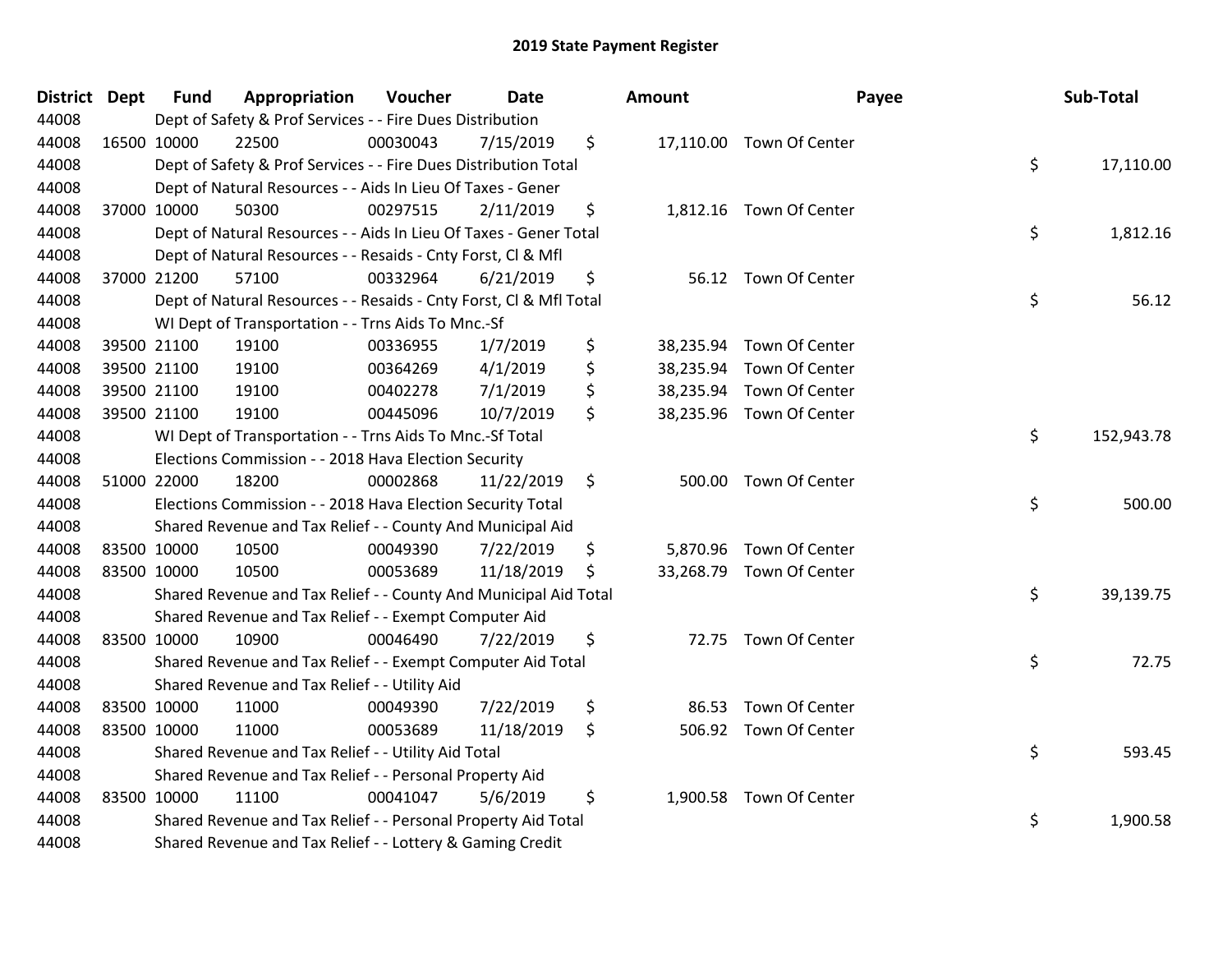|             | District Dept Fund | Appropriation                                                   | Voucher  | Date      |     | Amount | Pavee                   | Sub-Total  |
|-------------|--------------------|-----------------------------------------------------------------|----------|-----------|-----|--------|-------------------------|------------|
| 44008       | 83500 52100        | 36300                                                           | 00038413 | 3/25/2019 | - 5 |        | 1.203.72 Town Of Center |            |
| 44008       |                    | Shared Revenue and Tax Relief - - Lottery & Gaming Credit Total |          |           |     |        |                         | 1,203.72   |
| 44008 Total |                    |                                                                 |          |           |     |        |                         | 215,332.31 |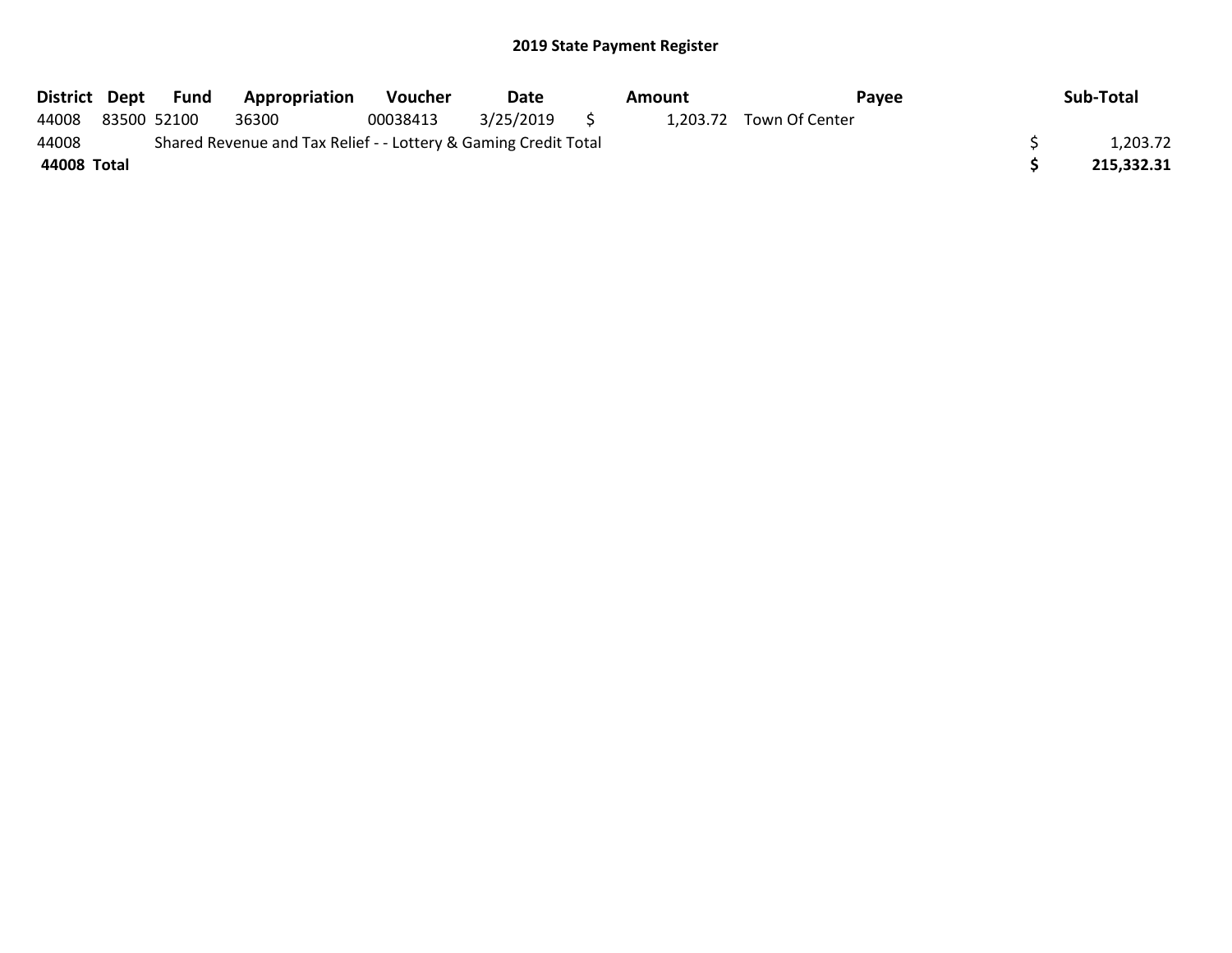| <b>District</b> | <b>Dept</b> | <b>Fund</b> | Appropriation                                                        | <b>Voucher</b> | <b>Date</b> | Amount |           | Payee                    | Sub-Total        |
|-----------------|-------------|-------------|----------------------------------------------------------------------|----------------|-------------|--------|-----------|--------------------------|------------------|
| 44010           |             |             | Dept of Safety & Prof Services - - Fire Dues Distribution            |                |             |        |           |                          |                  |
| 44010           | 16500 10000 |             | 22500                                                                | 00030690       | 7/17/2019   | \$     |           | 3,688.95 Town Of Cicero  |                  |
| 44010           |             |             | Dept of Safety & Prof Services - - Fire Dues Distribution Total      |                |             |        |           |                          | \$<br>3,688.95   |
| 44010           |             |             | Dept of Natural Resources - - Aids In Lieu Of Taxes - Gener          |                |             |        |           |                          |                  |
| 44010           |             | 37000 10000 | 50300                                                                | 00297532       | 2/11/2019   | \$     | 143.23    | Town Of Cicero           |                  |
| 44010           |             |             | Dept of Natural Resources - - Aids In Lieu Of Taxes - Gener Total    |                |             |        |           |                          | \$<br>143.23     |
| 44010           |             |             | Dept of Natural Resources - - Resaids - Cnty Forst, CI & Mfl         |                |             |        |           |                          |                  |
| 44010           |             | 37000 21200 | 57100                                                                | 00332965       | 6/21/2019   | \$     |           | 376.28 Town Of Cicero    |                  |
| 44010           |             |             | Dept of Natural Resources - - Resaids - Cnty Forst, Cl & Mfl Total   |                |             |        |           |                          | \$<br>376.28     |
| 44010           |             |             | WI Dept of Transportation - - Trns Aids To Mnc.-Sf                   |                |             |        |           |                          |                  |
| 44010           |             | 39500 21100 | 19100                                                                | 00336956       | 1/7/2019    | \$     | 28,733.69 | Town Of Cicero           |                  |
| 44010           |             | 39500 21100 | 19100                                                                | 00364270       | 4/1/2019    | \$     | 28,733.69 | Town Of Cicero           |                  |
| 44010           |             | 39500 21100 | 19100                                                                | 00402279       | 7/1/2019    | \$     | 28,733.69 | Town Of Cicero           |                  |
| 44010           | 39500 21100 |             | 19100                                                                | 00445097       | 10/7/2019   | \$     |           | 28,733.72 Town Of Cicero |                  |
| 44010           |             |             | WI Dept of Transportation - - Trns Aids To Mnc.-Sf Total             |                |             |        |           |                          | \$<br>114,934.79 |
| 44010           |             |             | Department of Administration - - Hv Trans Ln Annual Impact Fee       |                |             |        |           |                          |                  |
| 44010           |             | 50500 10000 | 17400                                                                | 00101108       | 5/1/2019    | \$     |           | 46,613.00 Town Of Cicero |                  |
| 44010           |             |             | Department of Administration - - Hv Trans Ln Annual Impact Fee Total |                |             |        |           |                          | \$<br>46,613.00  |
| 44010           |             |             | Elections Commission - - 2018 Hava Election Security                 |                |             |        |           |                          |                  |
| 44010           |             | 51000 22000 | 18200                                                                | 00002588       | 11/18/2019  | \$     | 500.00    | Town Of Cicero           |                  |
| 44010           |             |             | Elections Commission - - 2018 Hava Election Security Total           |                |             |        |           |                          | \$<br>500.00     |
| 44010           |             |             | Shared Revenue and Tax Relief - - County And Municipal Aid           |                |             |        |           |                          |                  |
| 44010           |             | 83500 10000 | 10500                                                                | 00049391       | 7/22/2019   | \$     | 8,832.07  | Town Of Cicero           |                  |
| 44010           | 83500 10000 |             | 10500                                                                | 00053690       | 11/18/2019  | \$     | 50,048.39 | Town Of Cicero           |                  |
| 44010           |             |             | Shared Revenue and Tax Relief - - County And Municipal Aid Total     |                |             |        |           |                          | \$<br>58,880.46  |
| 44010           |             |             | Shared Revenue and Tax Relief - - Exempt Computer Aid                |                |             |        |           |                          |                  |
| 44010           | 83500 10000 |             | 10900                                                                | 00046491       | 7/22/2019   | \$     | 4.16      | Town Of Cicero           |                  |
| 44010           |             |             | Shared Revenue and Tax Relief - - Exempt Computer Aid Total          |                |             |        |           |                          | \$<br>4.16       |
| 44010           |             |             | Shared Revenue and Tax Relief - - Personal Property Aid              |                |             |        |           |                          |                  |
| 44010           | 83500 10000 |             | 11100                                                                | 00041048       | 5/6/2019    | \$     | 520.06    | Town Of Cicero           |                  |
| 44010           |             |             | Shared Revenue and Tax Relief - - Personal Property Aid Total        |                |             |        |           |                          | \$<br>520.06     |
| 44010 Total     |             |             |                                                                      |                |             |        |           |                          | \$<br>225,660.93 |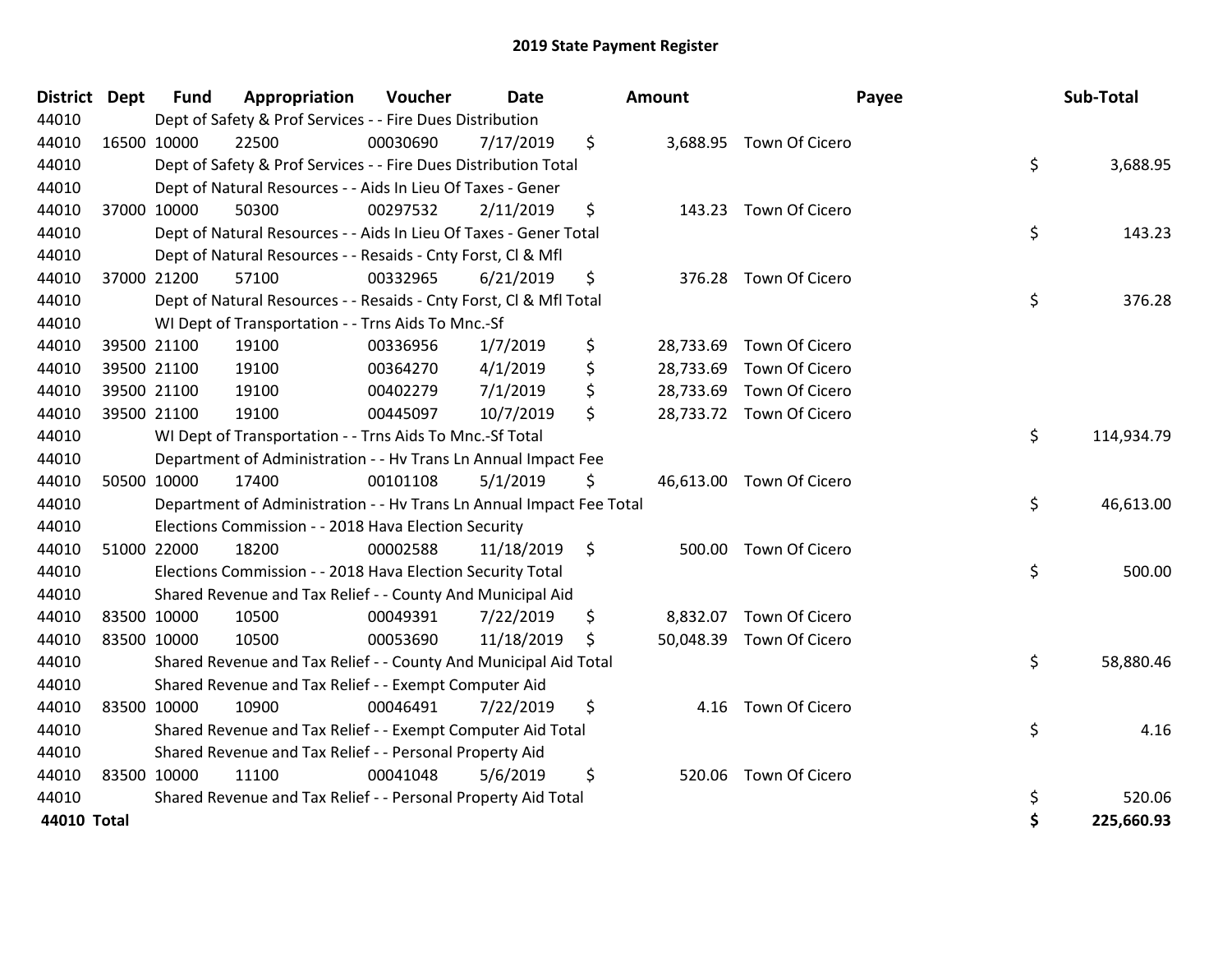| District Dept |             | <b>Fund</b> | Appropriation                                                      | Voucher  | <b>Date</b> | Amount |                        | Payee | Sub-Total  |
|---------------|-------------|-------------|--------------------------------------------------------------------|----------|-------------|--------|------------------------|-------|------------|
| 44012         |             |             | Dept of Safety & Prof Services - - Fire Dues Distribution          |          |             |        |                        |       |            |
| 44012         | 16500 10000 |             | 22500                                                              | 00030128 | 7/16/2019   | \$     | 12,103.68 Town Of Dale |       |            |
| 44012         |             |             | Dept of Safety & Prof Services - - Fire Dues Distribution Total    |          |             |        |                        | \$    | 12,103.68  |
| 44012         |             |             | Dept of Natural Resources - - Aids In Lieu Of Taxes - Gener        |          |             |        |                        |       |            |
| 44012         |             | 37000 10000 | 50300                                                              | 00314261 | 4/19/2019   | \$     | 124.17 Town Of Dale    |       |            |
| 44012         |             |             | Dept of Natural Resources - - Aids In Lieu Of Taxes - Gener Total  |          |             |        |                        | \$    | 124.17     |
| 44012         |             |             | Dept of Natural Resources - - Resaids - Cnty Forst, Cl & Mfl       |          |             |        |                        |       |            |
| 44012         |             | 37000 21200 | 57100                                                              | 00332966 | 6/21/2019   | \$     | 204.06 Town Of Dale    |       |            |
| 44012         |             |             | Dept of Natural Resources - - Resaids - Cnty Forst, Cl & Mfl Total |          |             |        |                        | \$    | 204.06     |
| 44012         |             |             | WI Dept of Transportation - - Trns Aids To Mnc.-Sf                 |          |             |        |                        |       |            |
| 44012         |             | 39500 21100 | 19100                                                              | 00336957 | 1/7/2019    | \$     | 27,592.95 Town Of Dale |       |            |
| 44012         |             | 39500 21100 | 19100                                                              | 00364271 | 4/1/2019    | \$     | 27,592.95 Town Of Dale |       |            |
| 44012         |             | 39500 21100 | 19100                                                              | 00402280 | 7/1/2019    | \$     | 27,592.95 Town Of Dale |       |            |
| 44012         |             | 39500 21100 | 19100                                                              | 00445098 | 10/7/2019   | \$     | 27,592.95 Town Of Dale |       |            |
| 44012         |             |             | WI Dept of Transportation - - Trns Aids To Mnc.-Sf Total           |          |             |        |                        | \$    | 110,371.80 |
| 44012         |             |             | WI Dept of Transportation - - Loc Rd Imp Prg St Fd                 |          |             |        |                        |       |            |
| 44012         |             | 39500 21100 | 27800                                                              | 00435068 | 9/18/2019   | \$     | 76,111.73 Town Of Dale |       |            |
| 44012         |             |             | WI Dept of Transportation - - Loc Rd Imp Prg St Fd Total           |          |             |        |                        | \$    | 76,111.73  |
| 44012         |             |             | Elections Commission - - 2018 Hava Election Security               |          |             |        |                        |       |            |
| 44012         | 51000 22000 |             | 18200                                                              | 00002900 | 11/22/2019  | \$     | 800.00 Town Of Dale    |       |            |
| 44012         |             |             | Elections Commission - - 2018 Hava Election Security Total         |          |             |        |                        | \$    | 800.00     |
| 44012         |             |             | Shared Revenue and Tax Relief - - County And Municipal Aid         |          |             |        |                        |       |            |
| 44012         |             | 83500 10000 | 10500                                                              | 00049392 | 7/22/2019   | \$     | 7,169.15 Town Of Dale  |       |            |
| 44012         |             | 83500 10000 | 10500                                                              | 00053691 | 11/18/2019  | \$     | 40,625.16 Town Of Dale |       |            |
| 44012         |             |             | Shared Revenue and Tax Relief - - County And Municipal Aid Total   |          |             |        |                        | \$    | 47,794.31  |
| 44012         |             |             | Shared Revenue and Tax Relief - - Exempt Computer Aid              |          |             |        |                        |       |            |
| 44012         |             | 83500 10000 | 10900                                                              | 00046492 | 7/22/2019   | \$     | 104.96 Town Of Dale    |       |            |
| 44012         |             |             | Shared Revenue and Tax Relief - - Exempt Computer Aid Total        |          |             |        |                        | \$    | 104.96     |
| 44012         |             |             | Shared Revenue and Tax Relief - - Utility Aid                      |          |             |        |                        |       |            |
| 44012         |             | 83500 10000 | 11000                                                              | 00049392 | 7/22/2019   | \$     | 31.67 Town Of Dale     |       |            |
| 44012         |             | 83500 10000 | 11000                                                              | 00053691 | 11/18/2019  | \$     | 185.92 Town Of Dale    |       |            |
| 44012         |             |             | Shared Revenue and Tax Relief - - Utility Aid Total                |          |             |        |                        | \$    | 217.59     |
| 44012         |             |             | Shared Revenue and Tax Relief - - Personal Property Aid            |          |             |        |                        |       |            |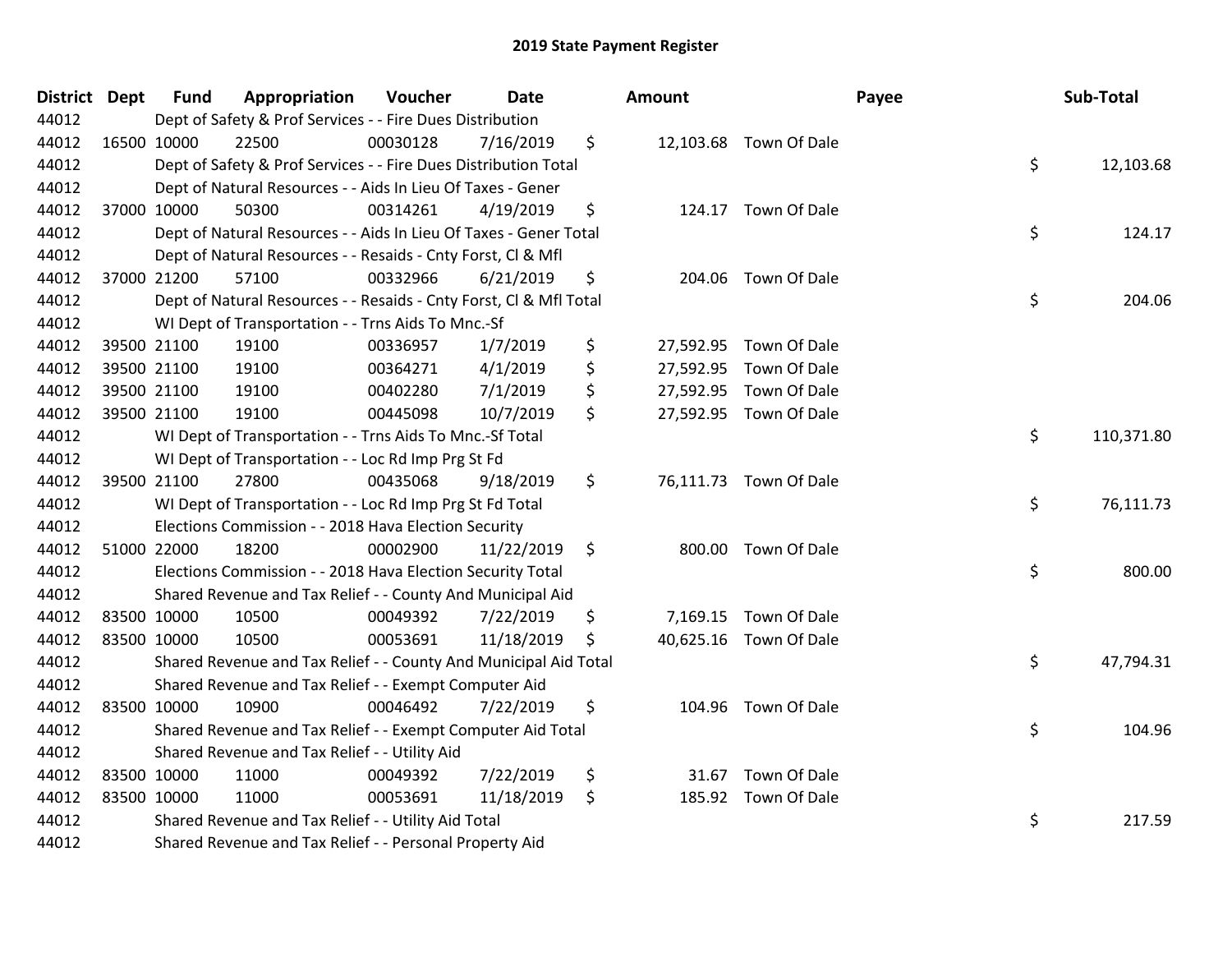| District Dept |             | Fund | <b>Appropriation</b>                                          | <b>Voucher</b> | Date     | Amount |              | Pavee | Sub-Total  |
|---------------|-------------|------|---------------------------------------------------------------|----------------|----------|--------|--------------|-------|------------|
| 44012         | 83500 10000 |      | 11100                                                         | 00041049       | 5/6/2019 | 953.59 | Town Of Dale |       |            |
| 44012         |             |      | Shared Revenue and Tax Relief - - Personal Property Aid Total |                |          |        |              |       | 953.59     |
| 44012 Total   |             |      |                                                               |                |          |        |              |       | 248,785.89 |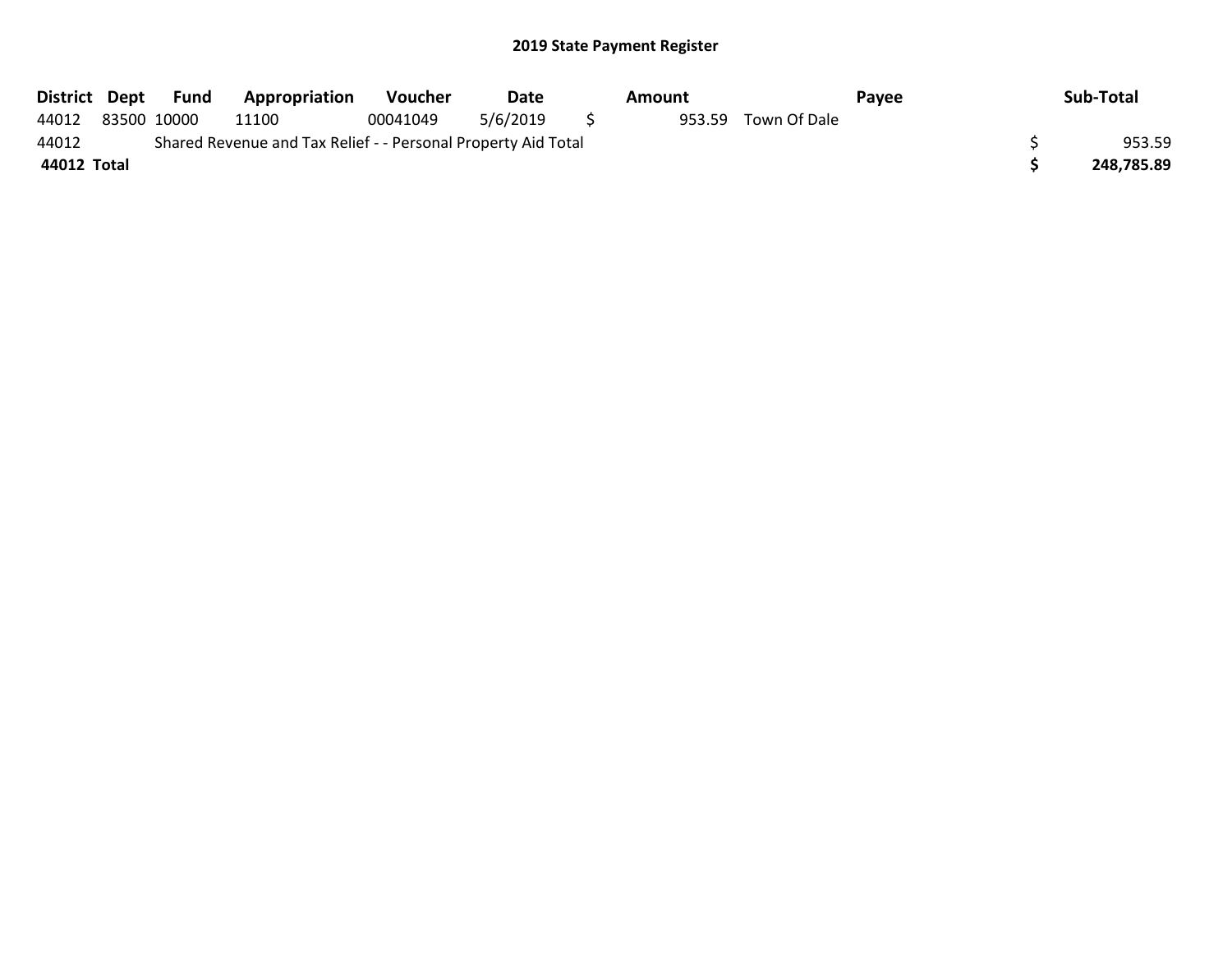| <b>District</b> | <b>Dept</b> | <b>Fund</b> | Appropriation                                                        | Voucher  | <b>Date</b> |                     | Amount   | Payee                        | Sub-Total        |
|-----------------|-------------|-------------|----------------------------------------------------------------------|----------|-------------|---------------------|----------|------------------------------|------------------|
| 44014           |             |             | Dept of Safety & Prof Services - - Fire Dues Distribution            |          |             |                     |          |                              |                  |
| 44014           | 16500 10000 |             | 22500                                                                | 00031203 | 7/17/2019   | \$                  |          | 1,731.42 Town Of Deer Creek  |                  |
| 44014           |             |             | Dept of Safety & Prof Services - - Fire Dues Distribution Total      |          |             |                     |          |                              | \$<br>1,731.42   |
| 44014           |             |             | Dept of Natural Resources - - Aids In Lieu Of Taxes - Gener          |          |             |                     |          |                              |                  |
| 44014           | 37000 10000 |             | 50300                                                                | 00297525 | 2/11/2019   | \$                  | 865.04   | Town Of Deer Creek           |                  |
| 44014           |             | 37000 10000 | 50300                                                                | 00297526 | 2/11/2019   | \$                  |          | 3,522.74 Town Of Deer Creek  |                  |
| 44014           | 37000 10000 |             | 50300                                                                | 00313652 | 4/19/2019   | \$                  |          | 1,155.62 Town Of Deer Creek  |                  |
| 44014           |             |             | Dept of Natural Resources - - Aids In Lieu Of Taxes - Gener Total    |          |             |                     |          |                              | \$<br>5,543.40   |
| 44014           |             |             | Dept of Natural Resources - - Resaids - Cnty Forst, Cl & Mfl         |          |             |                     |          |                              |                  |
| 44014           |             | 37000 21200 | 57100                                                                | 00332967 | 6/21/2019   | \$                  | 352.26   | Town Of Deer Creek           |                  |
| 44014           |             |             | Dept of Natural Resources - - Resaids - Cnty Forst, Cl & Mfl Total   |          |             |                     |          |                              | \$<br>352.26     |
| 44014           |             |             | Dept of Natural Resources - - Aids In Lieu Of Taxes - Sum S          |          |             |                     |          |                              |                  |
| 44014           |             | 37000 21200 | 57900                                                                | 00313651 | 4/19/2019   | \$                  |          | 755.12 Town Of Deer Creek    |                  |
| 44014           |             |             | Dept of Natural Resources - - Aids In Lieu Of Taxes - Sum S Total    |          |             |                     |          |                              | \$<br>755.12     |
| 44014           |             |             | WI Dept of Transportation - - Trns Aids To Mnc.-Sf                   |          |             |                     |          |                              |                  |
| 44014           |             | 39500 21100 | 19100                                                                | 00336958 | 1/7/2019    | \$                  |          | 19,697.30 Town Of Deer Creek |                  |
| 44014           |             | 39500 21100 | 19100                                                                | 00364272 | 4/1/2019    | \$                  |          | 19,697.30 Town Of Deer Creek |                  |
| 44014           |             | 39500 21100 | 19100                                                                | 00402281 | 7/1/2019    | \$                  |          | 19,697.30 Town Of Deer Creek |                  |
| 44014           | 39500 21100 |             | 19100                                                                | 00445099 | 10/7/2019   | \$                  |          | 19,697.32 Town Of Deer Creek |                  |
| 44014           |             |             | WI Dept of Transportation - - Trns Aids To Mnc.-Sf Total             |          |             |                     |          |                              | \$<br>78,789.22  |
| 44014           |             |             | Department of Administration - - Hv Trans Ln Annual Impact Fee       |          |             |                     |          |                              |                  |
| 44014           |             | 50500 10000 | 17400                                                                | 00101100 | 5/1/2019    | \$                  |          | 48,196.00 Town Of Deer Creek |                  |
| 44014           |             |             | Department of Administration - - Hv Trans Ln Annual Impact Fee Total |          |             |                     |          |                              | \$<br>48,196.00  |
| 44014           |             |             | Elections Commission - - 2018 Hava Election Security                 |          |             |                     |          |                              |                  |
| 44014           | 51000 22000 |             | 18200                                                                | 00002875 | 11/22/2019  | $\ddot{\mathsf{S}}$ |          | 600.00 Town Of Deer Creek    |                  |
| 44014           |             |             | Elections Commission - - 2018 Hava Election Security Total           |          |             |                     |          |                              | \$<br>600.00     |
| 44014           |             |             | Shared Revenue and Tax Relief - - County And Municipal Aid           |          |             |                     |          |                              |                  |
| 44014           | 83500 10000 |             | 10500                                                                | 00049393 | 7/22/2019   | \$                  | 8,585.85 | <b>Town Of Deer Creek</b>    |                  |
| 44014           | 83500 10000 |             | 10500                                                                | 00053692 | 11/18/2019  | \$                  |          | 48,653.16 Town Of Deer Creek |                  |
| 44014           |             |             | Shared Revenue and Tax Relief - - County And Municipal Aid Total     |          |             |                     |          |                              | \$<br>57,239.01  |
| 44014 Total     |             |             |                                                                      |          |             |                     |          |                              | \$<br>193,206.43 |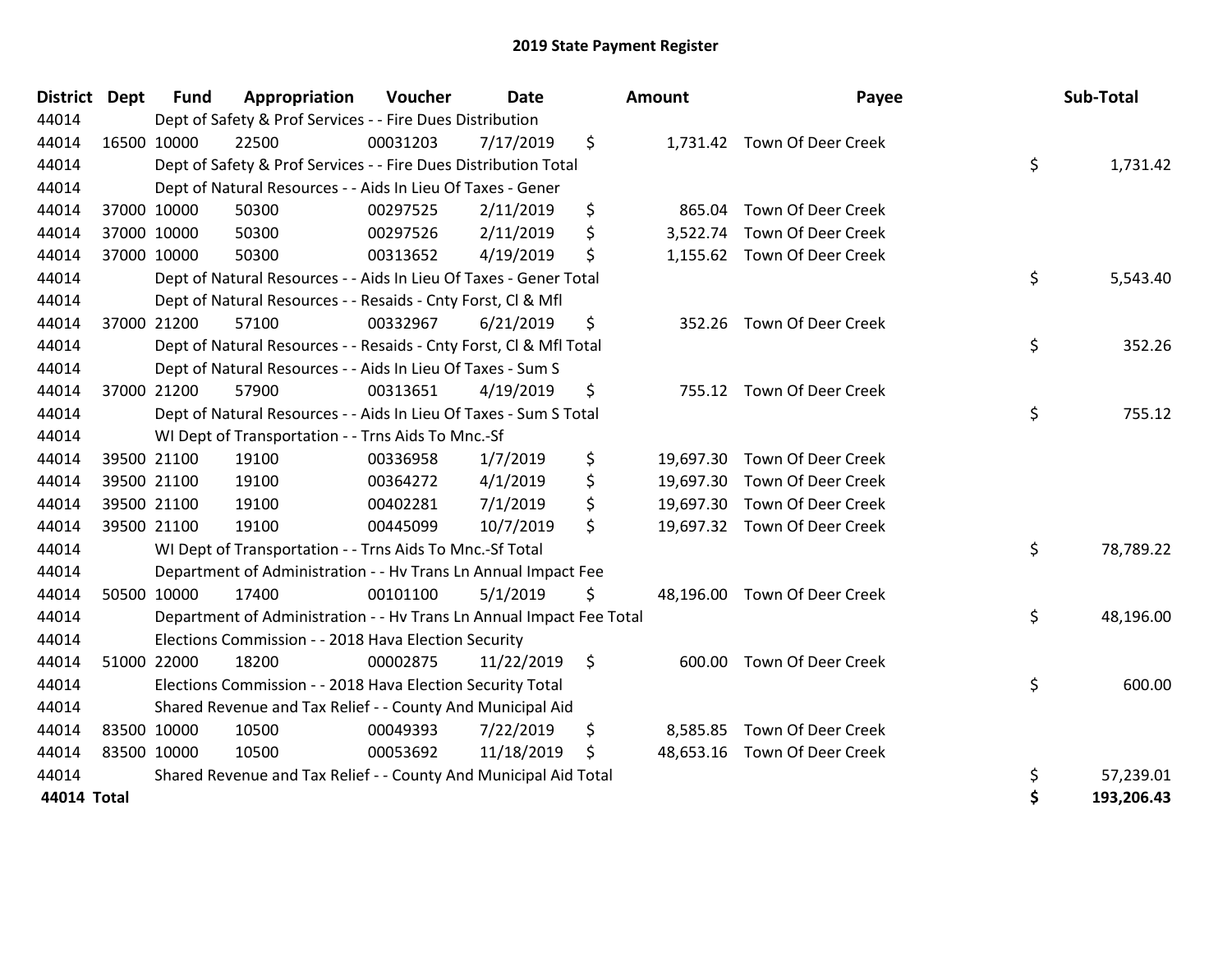| <b>District</b> | <b>Dept</b> | <b>Fund</b> | Appropriation                                                      | Voucher  | <b>Date</b> | Amount          | Payee                       | Sub-Total        |
|-----------------|-------------|-------------|--------------------------------------------------------------------|----------|-------------|-----------------|-----------------------------|------------------|
| 44016           |             |             | Dept of Safety & Prof Services - - Fire Dues Distribution          |          |             |                 |                             |                  |
| 44016           |             | 16500 10000 | 22500                                                              | 00030117 | 7/16/2019   | \$              | 12,586.22 Town Of Ellington |                  |
| 44016           |             |             | Dept of Safety & Prof Services - - Fire Dues Distribution Total    |          |             |                 |                             | \$<br>12,586.22  |
| 44016           |             |             | Dept of Natural Resources - - Resaids - Cnty Forst, CI & Mfl       |          |             |                 |                             |                  |
| 44016           |             | 37000 21200 | 57100                                                              | 00332968 | 6/21/2019   | \$              | 237.82 Town Of Ellington    |                  |
| 44016           |             |             | Dept of Natural Resources - - Resaids - Cnty Forst, Cl & Mfl Total |          |             |                 |                             | \$<br>237.82     |
| 44016           |             |             | Dept of Natural Resources - - Rec & Resource Aids, Fed             |          |             |                 |                             |                  |
| 44016           |             | 37000 21200 | 58300                                                              | 00311117 | 4/12/2019   | \$<br>1,358.06  | Town Of Ellington           |                  |
| 44016           |             |             | Dept of Natural Resources - - Rec & Resource Aids, Fed Total       |          |             |                 |                             | \$<br>1,358.06   |
| 44016           |             |             | WI Dept of Transportation - - Trns Aids To Mnc.-Sf                 |          |             |                 |                             |                  |
| 44016           |             | 39500 21100 | 19100                                                              | 00336959 | 1/7/2019    | \$<br>34,688.28 | Town Of Ellington           |                  |
| 44016           |             | 39500 21100 | 19100                                                              | 00364273 | 4/1/2019    | \$<br>34,688.28 | Town Of Ellington           |                  |
| 44016           |             | 39500 21100 | 19100                                                              | 00402282 | 7/1/2019    | \$<br>34,688.28 | Town Of Ellington           |                  |
| 44016           |             | 39500 21100 | 19100                                                              | 00445100 | 10/7/2019   | \$<br>34,688.28 | Town Of Ellington           |                  |
| 44016           |             |             | WI Dept of Transportation - - Trns Aids To Mnc.-Sf Total           |          |             |                 |                             | \$<br>138,753.12 |
| 44016           |             |             | Shared Revenue and Tax Relief - - County And Municipal Aid         |          |             |                 |                             |                  |
| 44016           |             | 83500 10000 | 10500                                                              | 00049394 | 7/22/2019   | \$<br>8,712.72  | Town Of Ellington           |                  |
| 44016           |             | 83500 10000 | 10500                                                              | 00053693 | 11/18/2019  | \$<br>49,372.09 | Town Of Ellington           |                  |
| 44016           |             |             | Shared Revenue and Tax Relief - - County And Municipal Aid Total   |          |             |                 |                             | \$<br>58,084.81  |
| 44016           |             |             | Shared Revenue and Tax Relief - - Exempt Computer Aid              |          |             |                 |                             |                  |
| 44016           |             | 83500 10000 | 10900                                                              | 00046493 | 7/22/2019   | \$<br>17.67     | Town Of Ellington           |                  |
| 44016           |             |             | Shared Revenue and Tax Relief - - Exempt Computer Aid Total        |          |             |                 |                             | \$<br>17.67      |
| 44016           |             |             | Shared Revenue and Tax Relief - - Utility Aid                      |          |             |                 |                             |                  |
| 44016           |             | 83500 10000 | 11000                                                              | 00049394 | 7/22/2019   | \$              | 1,510.62 Town Of Ellington  |                  |
| 44016           |             | 83500 10000 | 11000                                                              | 00053693 | 11/18/2019  | \$              | 8,772.48 Town Of Ellington  |                  |
| 44016           |             |             | Shared Revenue and Tax Relief - - Utility Aid Total                |          |             |                 |                             | \$<br>10,283.10  |
| 44016           |             |             | Shared Revenue and Tax Relief - - Personal Property Aid            |          |             |                 |                             |                  |
| 44016           |             | 83500 10000 | 11100                                                              | 00041050 | 5/6/2019    | \$              | 1,011.14 Town Of Ellington  |                  |
| 44016           |             |             | Shared Revenue and Tax Relief - - Personal Property Aid Total      |          |             |                 |                             | \$<br>1,011.14   |
| 44016 Total     |             |             |                                                                    |          |             |                 |                             | \$<br>222,331.94 |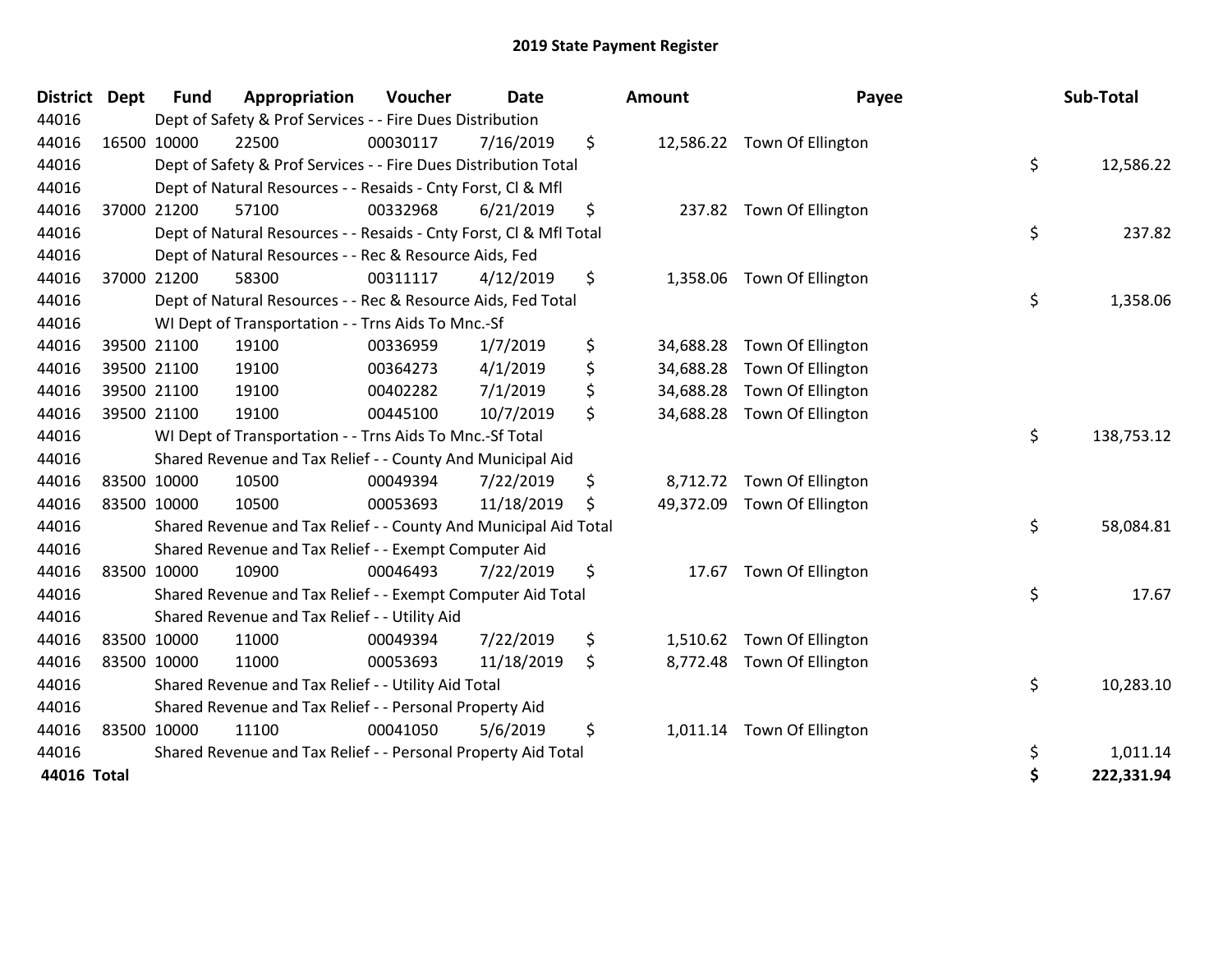| District Dept | <b>Fund</b> | Appropriation                                                        | Voucher  | <b>Date</b> | Amount          | Payee                      | Sub-Total        |
|---------------|-------------|----------------------------------------------------------------------|----------|-------------|-----------------|----------------------------|------------------|
| 44018         |             | Dept of Safety & Prof Services - - Fire Dues Distribution            |          |             |                 |                            |                  |
| 44018         | 16500 10000 | 22500                                                                | 00031757 | 7/19/2019   | \$              | 24,611.53 Town Of Freedom  |                  |
| 44018         |             | Dept of Safety & Prof Services - - Fire Dues Distribution Total      |          |             |                 |                            | \$<br>24,611.53  |
| 44018         |             | Dept of Natural Resources - - Resaids - Cnty Forst, Cl & Mfl         |          |             |                 |                            |                  |
| 44018         | 37000 21200 | 57100                                                                | 00332969 | 6/21/2019   | \$<br>6.00      | Town Of Freedom            |                  |
| 44018         |             | Dept of Natural Resources - - Resaids - Cnty Forst, CI & Mfl Total   |          |             |                 |                            | \$<br>6.00       |
| 44018         |             | WI Dept of Transportation - - Trns Aids To Mnc.-Sf                   |          |             |                 |                            |                  |
| 44018         | 39500 21100 | 19100                                                                | 00336960 | 1/7/2019    | \$<br>38,206.08 | Town Of Freedom            |                  |
| 44018         | 39500 21100 | 19100                                                                | 00364274 | 4/1/2019    | \$              | 38,206.08 Town Of Freedom  |                  |
| 44018         | 39500 21100 | 19100                                                                | 00402283 | 7/1/2019    | \$              | 38,206.08 Town Of Freedom  |                  |
| 44018         | 39500 21100 | 19100                                                                | 00445101 | 10/7/2019   | \$              | 38,206.09 Town Of Freedom  |                  |
| 44018         |             | WI Dept of Transportation - - Trns Aids To Mnc.-Sf Total             |          |             |                 |                            | \$<br>152,824.33 |
| 44018         |             | Department of Administration - - Hv Trans Ln Annual Impact Fee       |          |             |                 |                            |                  |
| 44018         | 50500 10000 | 17400                                                                | 00101109 | 5/1/2019    | \$              | 36,956.00 Town Of Freedom  |                  |
| 44018         |             | Department of Administration - - Hv Trans Ln Annual Impact Fee Total |          |             |                 |                            | \$<br>36,956.00  |
| 44018         |             | Elections Commission - - 2018 Hava Election Security                 |          |             |                 |                            |                  |
| 44018         | 51000 22000 | 18200                                                                | 00002491 | 11/13/2019  | \$<br>700.00    | Town Of Freedom            |                  |
| 44018         |             | Elections Commission - - 2018 Hava Election Security Total           |          |             |                 |                            | \$<br>700.00     |
| 44018         |             | Shared Revenue and Tax Relief - - County And Municipal Aid           |          |             |                 |                            |                  |
| 44018         | 83500 10000 | 10500                                                                | 00049395 | 7/22/2019   | \$              | 19,057.29 Town Of Freedom  |                  |
| 44018         | 83500 10000 | 10500                                                                | 00053694 | 11/18/2019  | \$              | 107,991.31 Town Of Freedom |                  |
| 44018         |             | Shared Revenue and Tax Relief - - County And Municipal Aid Total     |          |             |                 |                            | \$<br>127,048.60 |
| 44018         |             | Shared Revenue and Tax Relief - - Exempt Computer Aid                |          |             |                 |                            |                  |
| 44018         | 83500 10000 | 10900                                                                | 00046494 | 7/22/2019   | \$              | 761.78 Town Of Freedom     |                  |
| 44018         |             | Shared Revenue and Tax Relief - - Exempt Computer Aid Total          |          |             |                 |                            | \$<br>761.78     |
| 44018         |             | Shared Revenue and Tax Relief - - Utility Aid                        |          |             |                 |                            |                  |
| 44018         | 83500 10000 | 11000                                                                | 00049395 | 7/22/2019   | \$              | 8,316.72 Town Of Freedom   |                  |
| 44018         | 83500 10000 | 11000                                                                | 00053694 | 11/18/2019  | \$              | 170,665.49 Town Of Freedom |                  |
| 44018         |             | Shared Revenue and Tax Relief - - Utility Aid Total                  |          |             |                 |                            | \$<br>178,982.21 |
| 44018         |             | Shared Revenue and Tax Relief - - Personal Property Aid              |          |             |                 |                            |                  |
| 44018         | 83500 10000 | 11100                                                                | 00041051 | 5/6/2019    | \$<br>15,753.63 | Town Of Freedom            |                  |
| 44018         | 83500 10000 | 11100                                                                | 00042680 | 5/6/2019    | \$<br>14.24     | Town Of Freedom            |                  |
| 44018         |             | Shared Revenue and Tax Relief - - Personal Property Aid Total        |          |             |                 |                            | \$<br>15,767.87  |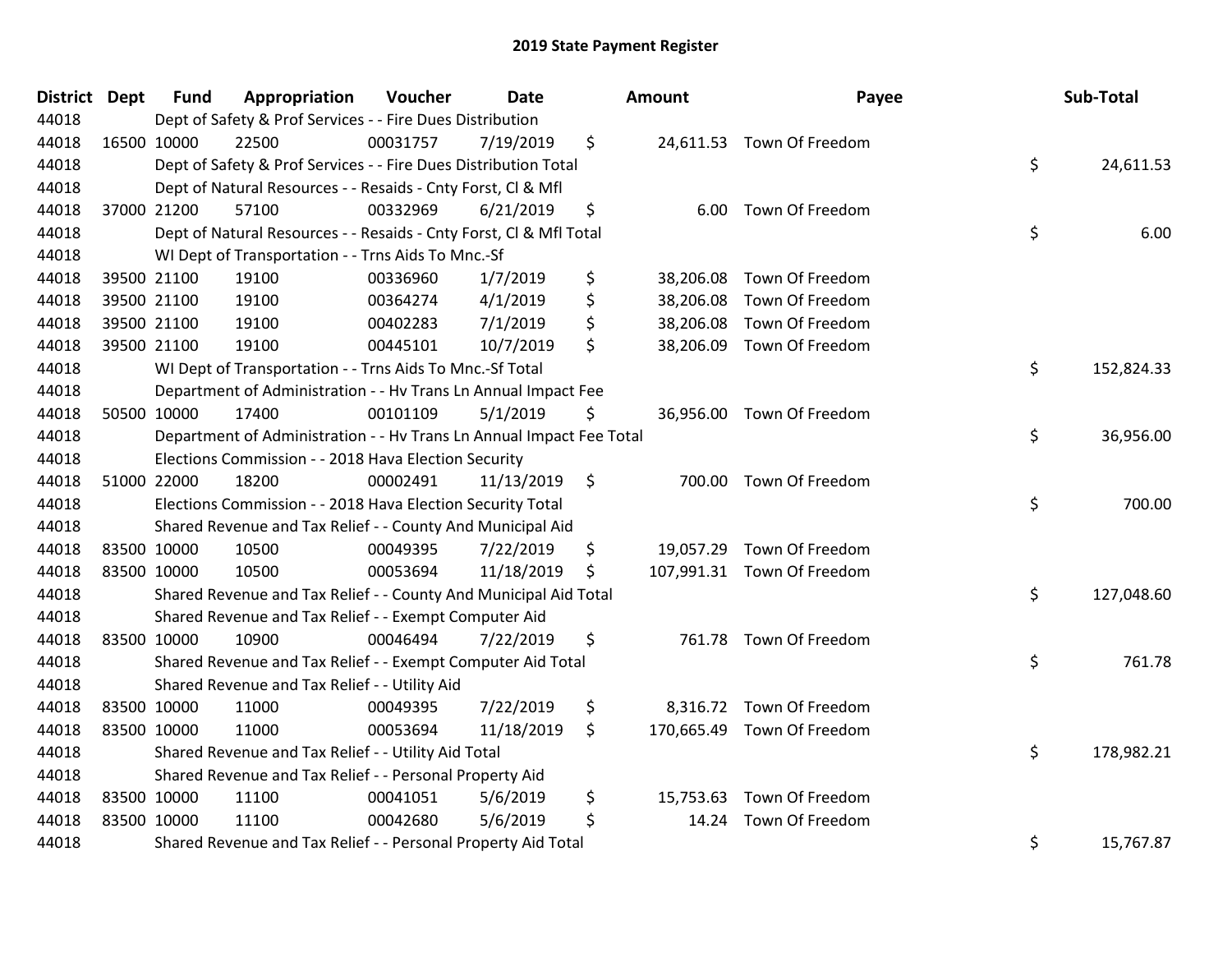| District Dept |             | Fund | Appropriation                                                   | Voucher  | Date      | Amount | Payee                    | Sub-Total  |
|---------------|-------------|------|-----------------------------------------------------------------|----------|-----------|--------|--------------------------|------------|
| 44018         |             |      | Shared Revenue and Tax Relief - - Lottery & Gaming Credit       |          |           |        |                          |            |
| 44018         | 83500 52100 |      | 36300                                                           | 00038414 | 3/21/2019 |        | 5,312.04 Town Of Freedom |            |
| 44018         |             |      | Shared Revenue and Tax Relief - - Lottery & Gaming Credit Total |          |           |        |                          | 5,312.04   |
| 44018 Total   |             |      |                                                                 |          |           |        |                          | 542,970.36 |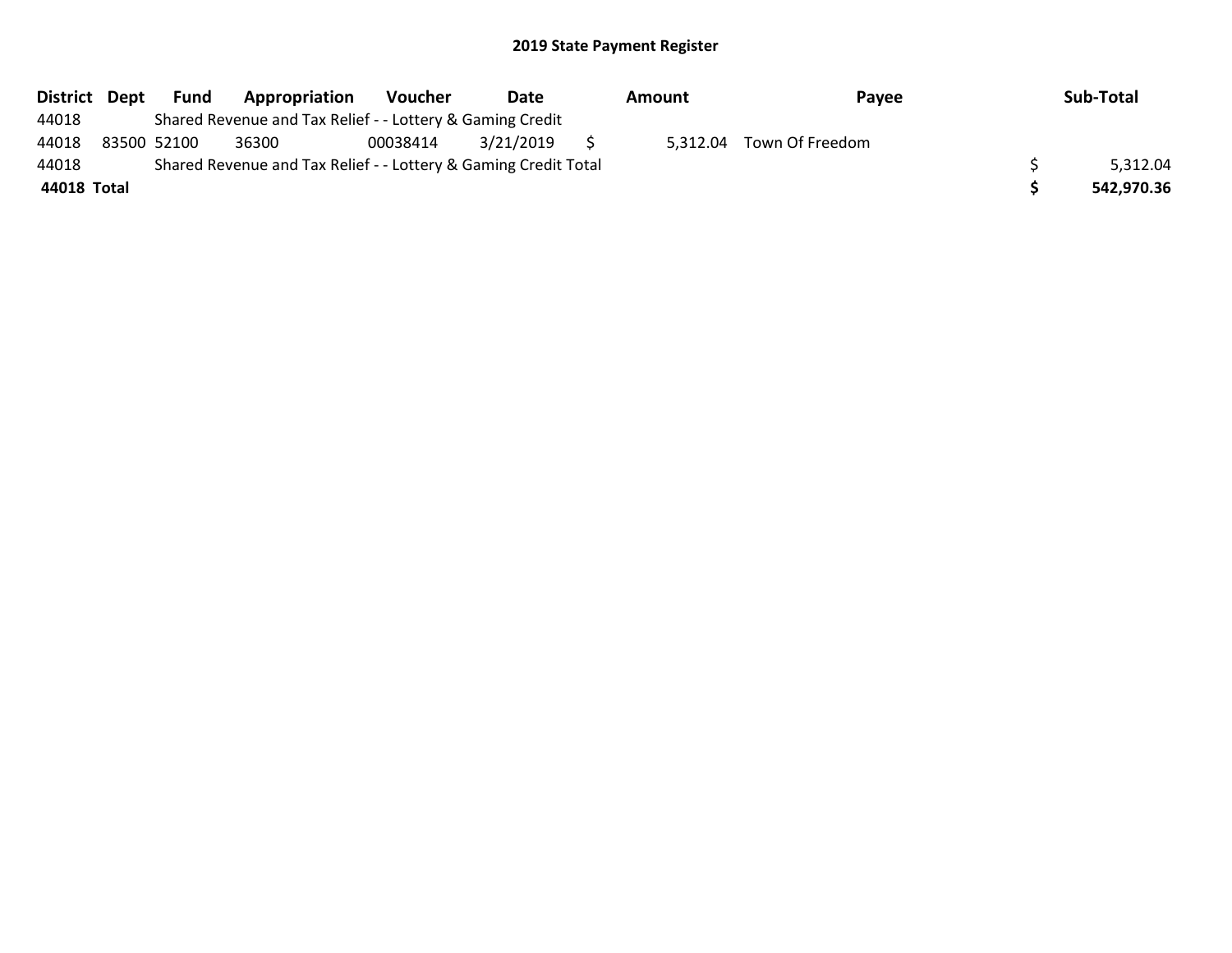| District Dept | <b>Fund</b> | Appropriation                                                      | Voucher  | Date       | Amount         | Payee                          | Sub-Total        |
|---------------|-------------|--------------------------------------------------------------------|----------|------------|----------------|--------------------------------|------------------|
| 44020         |             | Dept of Safety & Prof Services - - Fire Dues Distribution          |          |            |                |                                |                  |
| 44020         | 16500 10000 | 22500                                                              | 00029781 | 7/5/2019   | \$             | 112,832.71 Town Of Grand Chute |                  |
| 44020         |             | Dept of Safety & Prof Services - - Fire Dues Distribution Total    |          |            |                |                                | \$<br>112,832.71 |
| 44020         |             | Dept of Natural Resources - - Resaids - Cnty Forst, Cl & Mfl       |          |            |                |                                |                  |
| 44020         | 37000 21200 | 57100                                                              | 00332970 | 6/21/2019  | \$<br>38.80    | Town Of Grand Chute            |                  |
| 44020         |             | Dept of Natural Resources - - Resaids - Cnty Forst, CI & Mfl Total |          |            |                |                                | \$<br>38.80      |
| 44020         |             | WI Dept of Transportation - - Trns Aids To Mnc.-Sf                 |          |            |                |                                |                  |
| 44020         | 39500 21100 | 19100                                                              | 00336961 | 1/7/2019   | \$             | 188,427.81 Town Of Grand Chute |                  |
| 44020         | 39500 21100 | 19100                                                              | 00364275 | 4/1/2019   | \$             | 188,427.81 Town Of Grand Chute |                  |
| 44020         | 39500 21100 | 19100                                                              | 00402284 | 7/1/2019   | \$             | 188,427.81 Town Of Grand Chute |                  |
| 44020         | 39500 21100 | 19100                                                              | 00445102 | 10/7/2019  | \$             | 188,427.84 Town Of Grand Chute |                  |
| 44020         |             | WI Dept of Transportation - - Trns Aids To Mnc.-Sf Total           |          |            |                |                                | \$<br>753,711.27 |
| 44020         |             | WI Dept of Transportation - - Hwy Mgmt & Opers Sf                  |          |            |                |                                |                  |
| 44020         | 39500 21100 | 36500                                                              | 00367846 | 4/3/2019   | \$<br>242.35   | Town Of Grand Chute            |                  |
| 44020         | 39500 21100 | 36500                                                              | 00367848 | 4/3/2019   | \$<br>259.15   | Town Of Grand Chute            |                  |
| 44020         | 39500 21100 | 36500                                                              | 00367849 | 4/3/2019   | \$<br>292.75   | Town Of Grand Chute            |                  |
| 44020         | 39500 21100 | 36500                                                              | 00416265 | 7/29/2019  | \$<br>166.46   | Town Of Grand Chute            |                  |
| 44020         | 39500 21100 | 36500                                                              | 00416268 | 7/29/2019  | \$<br>259.15   | Town Of Grand Chute            |                  |
| 44020         | 39500 21100 | 36500                                                              | 00416270 | 7/29/2019  | \$<br>259.15   | Town Of Grand Chute            |                  |
| 44020         |             | WI Dept of Transportation - - Hwy Mgmt & Opers Sf Total            |          |            |                |                                | \$<br>1,479.01   |
| 44020         |             | Department of Justice - - Law Enforcement Train, Local             |          |            |                |                                |                  |
| 44020         | 45500 10000 | 23100                                                              | 00073142 | 10/17/2019 | \$             | 4,960.00 Town Of Grand Chute   |                  |
| 44020         |             | Department of Justice - - Law Enforcement Train, Local Total       |          |            |                |                                | \$<br>4,960.00   |
| 44020         |             | Department of Justice - - Federal Aid, State Operations            |          |            |                |                                |                  |
| 44020         | 45500 10000 | 24100                                                              | 00067407 | 6/26/2019  | \$<br>6,025.00 | Town Of Grand Chute            |                  |
| 44020         |             | Department of Justice - - Federal Aid, State Operations Total      |          |            |                |                                | \$<br>6,025.00   |
| 44020         |             | Department of Justice - - Federal Aid, Local Assistance            |          |            |                |                                |                  |
| 44020         | 45500 10000 | 25100                                                              | 00076753 | 12/26/2019 | \$             | 17,262.00 Town Of Grand Chute  |                  |
| 44020         |             | Department of Justice - - Federal Aid, Local Assistance Total      |          |            |                |                                | \$<br>17,262.00  |
| 44020         |             | Department of Justice - - Internet Crimes Against Childr           |          |            |                |                                |                  |
| 44020         | 45500 10000 | 28400                                                              | 00074187 | 11/12/2019 | \$             | 2,639.81 Town Of Grand Chute   |                  |
| 44020         |             | Department of Justice - - Internet Crimes Against Childr Total     |          |            |                |                                | \$<br>2,639.81   |
| 44020         |             | Elections Commission - - General Program Ops, GPR                  |          |            |                |                                |                  |

| unt                                              | Payee                                                                                                           | Sub-Total        |
|--------------------------------------------------|-----------------------------------------------------------------------------------------------------------------|------------------|
|                                                  | 12,832.71 Town Of Grand Chute                                                                                   | \$<br>112,832.71 |
| 38.80                                            | Town Of Grand Chute                                                                                             | \$<br>38.80      |
| 38,427.81<br>38,427.81<br>38,427.81<br>38,427.84 | Town Of Grand Chute<br>Town Of Grand Chute<br>Town Of Grand Chute<br>Town Of Grand Chute                        |                  |
|                                                  |                                                                                                                 | \$<br>753,711.27 |
| 242.35<br>259.15<br>292.75<br>166.46<br>259.15   | Town Of Grand Chute<br>Town Of Grand Chute<br>Town Of Grand Chute<br>Town Of Grand Chute<br>Town Of Grand Chute |                  |
| 259.15                                           | Town Of Grand Chute                                                                                             | \$<br>1,479.01   |
| 4,960.00                                         | Town Of Grand Chute                                                                                             | \$<br>4,960.00   |
|                                                  | 6,025.00 Town Of Grand Chute                                                                                    | \$<br>6,025.00   |
|                                                  | 17,262.00 Town Of Grand Chute                                                                                   | \$<br>17,262.00  |
| 2,639.81                                         | Town Of Grand Chute                                                                                             | \$<br>2,639.81   |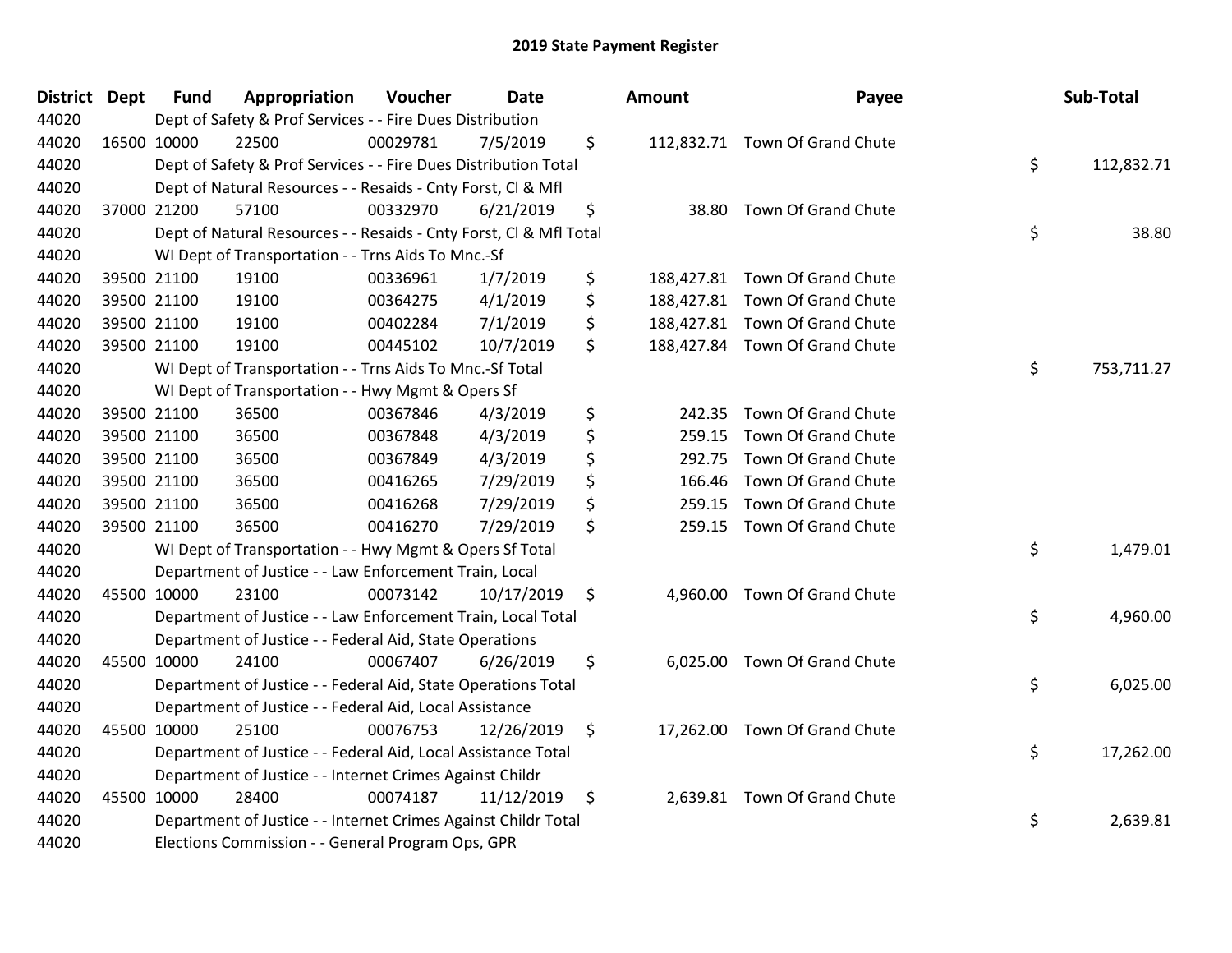| <b>District</b> | <b>Dept</b> | <b>Fund</b> | Appropriation                                                         | Voucher  | <b>Date</b> | Amount           | Payee                            | Sub-Total          |
|-----------------|-------------|-------------|-----------------------------------------------------------------------|----------|-------------|------------------|----------------------------------|--------------------|
| 44020           |             | 51000 10000 | 10100                                                                 | 00001581 | 1/25/2019   | \$<br>600.00     | Town Of Grand Chute              |                    |
| 44020           |             | 51000 10000 | 10100                                                                 | 00001908 | 6/27/2019   | \$<br>116.94     | Town Of Grand Chute              |                    |
| 44020           |             | 51000 10000 | 10100                                                                 | 00002231 | 11/8/2019   | \$<br>116.94     | Town Of Grand Chute              |                    |
| 44020           |             |             | Elections Commission - - General Program Ops, GPR Total               |          |             |                  |                                  | \$<br>833.88       |
| 44020           |             |             | Shared Revenue and Tax Relief - - County And Municipal Aid            |          |             |                  |                                  |                    |
| 44020           |             | 83500 10000 | 10500                                                                 | 00049396 | 7/22/2019   | \$<br>35,426.68  | Town Of Grand Chute              |                    |
| 44020           |             | 83500 10000 | 10500                                                                 | 00053695 | 11/18/2019  | \$<br>200,751.19 | Town Of Grand Chute              |                    |
| 44020           |             |             | Shared Revenue and Tax Relief - - County And Municipal Aid Total      |          |             |                  |                                  | \$<br>236,177.87   |
| 44020           |             |             | Shared Revenue and Tax Relief - - Exempt Computer Aid                 |          |             |                  |                                  |                    |
| 44020           |             | 83500 10000 | 10900                                                                 | 00046495 | 7/22/2019   | \$<br>106,168.29 | Town Of Grand Chute              |                    |
| 44020           |             |             | Shared Revenue and Tax Relief - - Exempt Computer Aid Total           |          |             |                  |                                  | \$<br>106,168.29   |
| 44020           |             |             | Shared Revenue and Tax Relief - - Utility Aid                         |          |             |                  |                                  |                    |
| 44020           |             | 83500 10000 | 11000                                                                 | 00049396 | 7/22/2019   | \$<br>4,985.40   | Town Of Grand Chute              |                    |
| 44020           | 83500 10000 |             | 11000                                                                 | 00053695 | 11/18/2019  | \$               | 31,100.90 Town Of Grand Chute    |                    |
| 44020           |             |             | Shared Revenue and Tax Relief - - Utility Aid Total                   |          |             |                  |                                  | \$<br>36,086.30    |
| 44020           |             |             | Shared Revenue and Tax Relief - - Personal Property Aid               |          |             |                  |                                  |                    |
| 44020           |             | 83500 10000 | 11100                                                                 | 00041052 | 5/6/2019    | \$<br>153,975.15 | Town Of Grand Chute              |                    |
| 44020           |             | 83500 10000 | 11100                                                                 | 00042681 | 5/6/2019    | \$<br>10,398.85  | Town Of Grand Chute              |                    |
| 44020           |             |             | Shared Revenue and Tax Relief - - Personal Property Aid Total         |          |             |                  |                                  | \$<br>164,374.00   |
| 44020           |             |             | Shared Revenue and Tax Relief - - School Lvy Tx/First Dollar Cr       |          |             |                  |                                  |                    |
| 44020           |             | 83500 10000 | 30200                                                                 | 00045300 | 7/22/2019   | \$               | 4,293,375.41 Town Of Grand Chute |                    |
| 44020           |             | 83500 10000 | 30200                                                                 | 00048184 | 7/22/2019   | \$<br>414,214.05 | Town Of Grand Chute              |                    |
| 44020           |             |             | Shared Revenue and Tax Relief - - School Lvy Tx/First Dollar Cr Total |          |             |                  |                                  | \$<br>4,707,589.46 |
| 44020           |             |             | Shared Revenue and Tax Relief - - Lottery & Gaming Credit             |          |             |                  |                                  |                    |
| 44020           |             | 83500 52100 | 36300                                                                 | 00038670 | 3/25/2019   | \$<br>771,539.21 | Town Of Grand Chute              |                    |
| 44020           |             |             | Shared Revenue and Tax Relief - - Lottery & Gaming Credit Total       |          |             |                  |                                  | \$<br>771,539.21   |
| 44020 Total     |             |             |                                                                       |          |             |                  |                                  | \$<br>6,921,717.61 |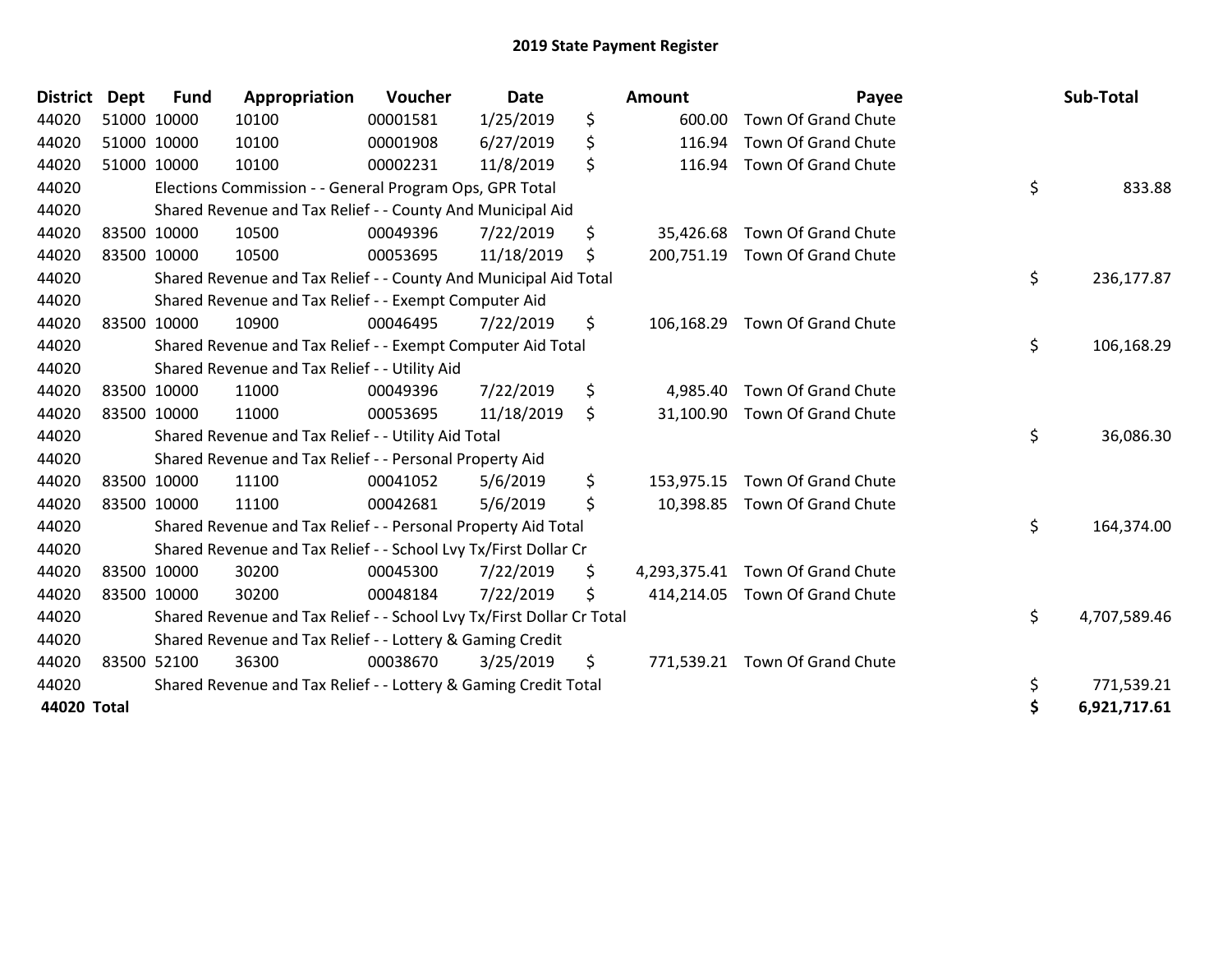| <b>District Dept</b> | <b>Fund</b> | Appropriation                                                      | Voucher  | <b>Date</b> | Amount          | Payee                          | Sub-Total        |
|----------------------|-------------|--------------------------------------------------------------------|----------|-------------|-----------------|--------------------------------|------------------|
| 44022                |             | Dept of Safety & Prof Services - - Fire Dues Distribution          |          |             |                 |                                |                  |
| 44022                | 16500 10000 | 22500                                                              | 00029871 | 7/12/2019   | \$              | 59,016.31 Greenville, Town of  |                  |
| 44022                |             | Dept of Safety & Prof Services - - Fire Dues Distribution Total    |          |             |                 |                                | \$<br>59,016.31  |
| 44022                |             | Dept of Natural Resources - - Aids In Lieu Of Taxes - Gener        |          |             |                 |                                |                  |
| 44022                | 37000 10000 | 50300                                                              | 00297607 | 2/11/2019   | \$<br>752.40    | Greenville, Town of            |                  |
| 44022                |             | Dept of Natural Resources - - Aids In Lieu Of Taxes - Gener Total  |          |             |                 |                                | \$<br>752.40     |
| 44022                |             | Dept of Natural Resources - - Taxes & Assessmts-Conserv Fund       |          |             |                 |                                |                  |
| 44022                | 37000 21200 | 16900                                                              | 00294092 | 1/30/2019   | \$<br>182.24    | Greenville, Town of            |                  |
| 44022                | 37000 21200 | 16900                                                              | 00296326 | 2/6/2019    | \$<br>24.30     | Greenville, Town of            |                  |
| 44022                |             | Dept of Natural Resources - - Taxes & Assessmts-Conserv Fund Total |          |             |                 |                                | \$<br>206.54     |
| 44022                |             | Dept of Natural Resources - - Resaids - Cnty Forst, Cl & Mfl       |          |             |                 |                                |                  |
| 44022                | 37000 21200 | 57100                                                              | 00332971 | 6/21/2019   | \$              | 116.80 Greenville, Town of     |                  |
| 44022                |             | Dept of Natural Resources - - Resaids - Cnty Forst, CI & Mfl Total |          |             |                 |                                | \$<br>116.80     |
| 44022                |             | Dept of Natural Resources - - Urban Nonpoint Source Cost-Sha       |          |             |                 |                                |                  |
| 44022                | 37000 36300 | TH100                                                              | 00341342 | 7/15/2019   | \$              | 150,000.00 Greenville, Town of |                  |
| 44022                |             | Dept of Natural Resources - - Urban Nonpoint Source Cost-Sha Total |          |             |                 |                                | \$<br>150,000.00 |
| 44022                |             | WI Dept of Transportation - - Trns Aids To Mnc.-Sf                 |          |             |                 |                                |                  |
| 44022                | 39500 21100 | 19100                                                              | 00336962 | 1/7/2019    | \$              | 62,890.42 Greenville, Town of  |                  |
| 44022                | 39500 21100 | 19100                                                              | 00364276 | 4/1/2019    | \$<br>62,890.42 | Greenville, Town of            |                  |
| 44022                | 39500 21100 | 19100                                                              | 00402285 | 7/1/2019    | \$              | 62,890.42 Greenville, Town of  |                  |
| 44022                | 39500 21100 | 19100                                                              | 00445103 | 10/7/2019   | \$              | 62,890.44 Greenville, Town of  |                  |
| 44022                |             | WI Dept of Transportation - - Trns Aids To Mnc.-Sf Total           |          |             |                 |                                | \$<br>251,561.70 |
| 44022                |             | Elections Commission - - 2018 Hava Election Security               |          |             |                 |                                |                  |
| 44022                | 51000 22000 | 18200                                                              | 00002375 | 11/14/2019  | \$<br>1,200.00  | Greenville, Town of            |                  |
| 44022                |             | Elections Commission - - 2018 Hava Election Security Total         |          |             |                 |                                | \$<br>1,200.00   |
| 44022                |             | Shared Revenue and Tax Relief - - County And Municipal Aid         |          |             |                 |                                |                  |
| 44022                | 83500 10000 | 10500                                                              | 00049397 | 7/22/2019   | \$              | 11,317.61 Greenville, Town of  |                  |
| 44022                | 83500 10000 | 10500                                                              | 00053696 | 11/18/2019  | \$              | 64,133.12 Greenville, Town of  |                  |
| 44022                |             | Shared Revenue and Tax Relief - - County And Municipal Aid Total   |          |             |                 |                                | \$<br>75,450.73  |
| 44022                |             | Shared Revenue and Tax Relief - - Exempt Computer Aid              |          |             |                 |                                |                  |
| 44022                | 83500 10000 | 10900                                                              | 00046496 | 7/22/2019   | \$              | 35,537.35 Greenville, Town of  |                  |
| 44022                |             | Shared Revenue and Tax Relief - - Exempt Computer Aid Total        |          |             |                 |                                | \$<br>35,537.35  |
| 44022                |             | Shared Revenue and Tax Relief - - Utility Aid                      |          |             |                 |                                |                  |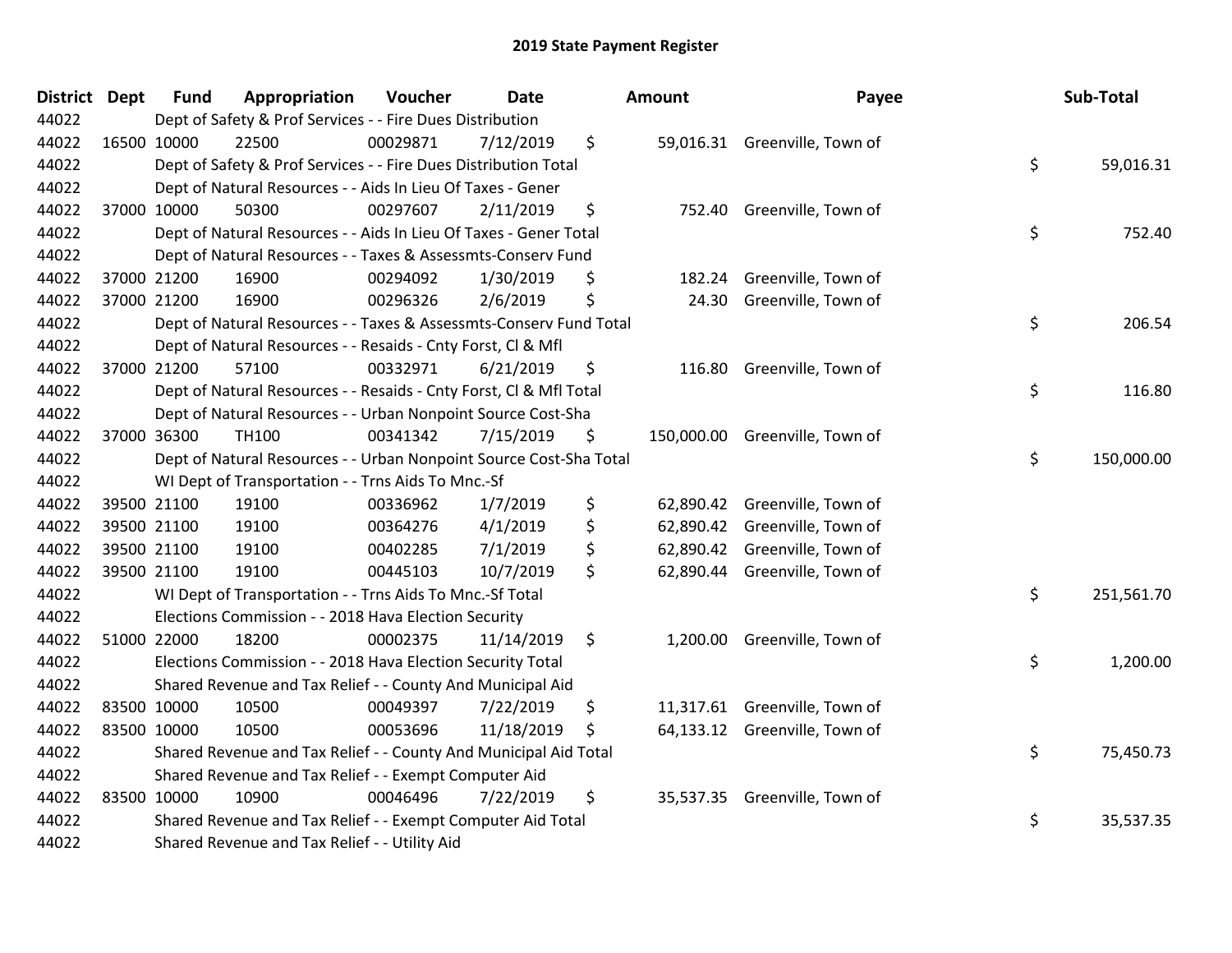| <b>District</b> | Dept | <b>Fund</b> | Appropriation                                                   | <b>Voucher</b> | Date       |    | Amount    | Payee               | Sub-Total  |
|-----------------|------|-------------|-----------------------------------------------------------------|----------------|------------|----|-----------|---------------------|------------|
| 44022           |      | 83500 10000 | 11000                                                           | 00049397       | 7/22/2019  | \$ | 1.150.32  | Greenville, Town of |            |
| 44022           |      | 83500 10000 | 11000                                                           | 00053696       | 11/18/2019 |    | 6,654.70  | Greenville, Town of |            |
| 44022           |      |             | Shared Revenue and Tax Relief - - Utility Aid Total             |                |            |    |           |                     | 7,805.02   |
| 44022           |      |             | Shared Revenue and Tax Relief - - Personal Property Aid         |                |            |    |           |                     |            |
| 44022           |      | 83500 10000 | 11100                                                           | 00041053       | 5/6/2019   |    | 40.301.72 | Greenville, Town of |            |
| 44022           |      |             | Shared Revenue and Tax Relief - - Personal Property Aid Total   |                |            |    |           |                     | 40,301.72  |
| 44022           |      |             | Shared Revenue and Tax Relief - - Lottery & Gaming Credit       |                |            |    |           |                     |            |
| 44022           |      | 83500 52100 | 36300                                                           | 00038415       | 3/25/2019  | S  | 3.886.46  | Greenville, Town of |            |
| 44022           |      |             | Shared Revenue and Tax Relief - - Lottery & Gaming Credit Total |                |            |    |           |                     | 3,886.46   |
| 44022 Total     |      |             |                                                                 |                |            |    |           |                     | 625,835.03 |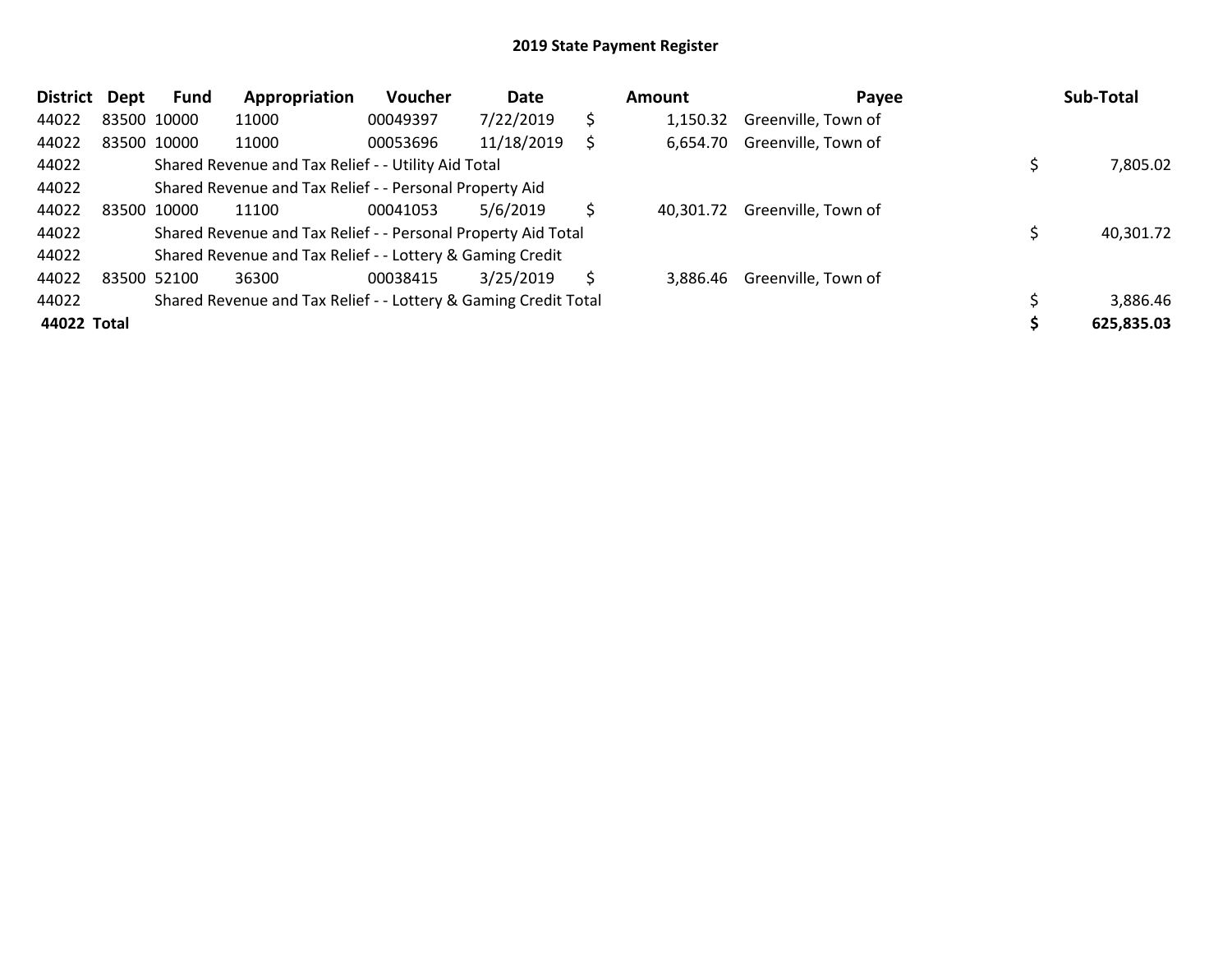| District Dept | <b>Fund</b> | Appropriation                                                      | Voucher  | <b>Date</b> | <b>Amount</b>   | Payee                      | Sub-Total       |
|---------------|-------------|--------------------------------------------------------------------|----------|-------------|-----------------|----------------------------|-----------------|
| 44024         |             | Dept of Safety & Prof Services - - Fire Dues Distribution          |          |             |                 |                            |                 |
| 44024         | 16500 10000 | 22500                                                              | 00030487 | 7/16/2019   | \$              | 5,254.90 Town Of Hortonia  |                 |
| 44024         |             | Dept of Safety & Prof Services - - Fire Dues Distribution Total    |          |             |                 |                            | \$<br>5,254.90  |
| 44024         |             | Dept of Natural Resources - - Aids In Lieu Of Taxes - Gener        |          |             |                 |                            |                 |
| 44024         | 37000 10000 | 50300                                                              | 00314889 | 4/19/2019   | \$              | 37.13 Town Of Hortonia     |                 |
| 44024         |             | Dept of Natural Resources - - Aids In Lieu Of Taxes - Gener Total  |          |             |                 |                            | \$<br>37.13     |
| 44024         |             | Dept of Natural Resources - - Resaids - Cnty Forst, Cl & Mfl       |          |             |                 |                            |                 |
| 44024         | 37000 21200 | 57100                                                              | 00332972 | 6/21/2019   | \$              | 160.73 Town Of Hortonia    |                 |
| 44024         |             | Dept of Natural Resources - - Resaids - Cnty Forst, Cl & Mfl Total |          |             |                 |                            | \$<br>160.73    |
| 44024         |             | Dept of Natural Resources - - Aids In Lieu Of Taxes - Sum S        |          |             |                 |                            |                 |
| 44024         | 37000 21200 | 57900                                                              | 00314890 | 4/19/2019   | \$<br>3.71      | Town Of Hortonia           |                 |
| 44024         |             | Dept of Natural Resources - - Aids In Lieu Of Taxes - Sum S Total  |          |             |                 |                            | \$<br>3.71      |
| 44024         |             | WI Dept of Transportation - - Trns Aids To Mnc.-Sf                 |          |             |                 |                            |                 |
| 44024         | 39500 21100 | 19100                                                              | 00336963 | 1/7/2019    | \$              | 11,992.78 Town Of Hortonia |                 |
| 44024         | 39500 21100 | 19100                                                              | 00364277 | 4/1/2019    | \$<br>11,992.78 | Town Of Hortonia           |                 |
| 44024         | 39500 21100 | 19100                                                              | 00402286 | 7/1/2019    | \$              | 11,992.78 Town Of Hortonia |                 |
| 44024         | 39500 21100 | 19100                                                              | 00445104 | 10/7/2019   | \$              | 11,992.78 Town Of Hortonia |                 |
| 44024         |             | WI Dept of Transportation - - Trns Aids To Mnc.-Sf Total           |          |             |                 |                            | \$<br>47,971.12 |
| 44024         |             | Shared Revenue and Tax Relief - - County And Municipal Aid         |          |             |                 |                            |                 |
| 44024         | 83500 10000 | 10500                                                              | 00049398 | 7/22/2019   | \$<br>631.57    | Town Of Hortonia           |                 |
| 44024         | 83500 10000 | 10500                                                              | 00053697 | 11/18/2019  | \$              | 9,865.12 Town Of Hortonia  |                 |
| 44024         |             | Shared Revenue and Tax Relief - - County And Municipal Aid Total   |          |             |                 |                            | \$<br>10,496.69 |
| 44024         |             | Shared Revenue and Tax Relief - - Exempt Computer Aid              |          |             |                 |                            |                 |
| 44024         | 83500 10000 | 10900                                                              | 00046497 | 7/22/2019   | \$              | 3,693.51 Town Of Hortonia  |                 |
| 44024         |             | Shared Revenue and Tax Relief - - Exempt Computer Aid Total        |          |             |                 |                            | \$<br>3,693.51  |
| 44024         |             | Shared Revenue and Tax Relief - - Utility Aid                      |          |             |                 |                            |                 |
| 44024         | 83500 10000 | 11000                                                              | 00053697 | 11/18/2019  | \$<br>289.49    | Town Of Hortonia           |                 |
| 44024         |             | Shared Revenue and Tax Relief - - Utility Aid Total                |          |             |                 |                            | \$<br>289.49    |
| 44024         |             | Shared Revenue and Tax Relief - - Personal Property Aid            |          |             |                 |                            |                 |
| 44024         | 83500 10000 | 11100                                                              | 00041054 | 5/6/2019    | \$<br>1,825.58  | <b>Town Of Hortonia</b>    |                 |
| 44024         |             | Shared Revenue and Tax Relief - - Personal Property Aid Total      |          |             |                 |                            | \$<br>1,825.58  |
| 44024 Total   |             |                                                                    |          |             |                 |                            | \$<br>69,732.86 |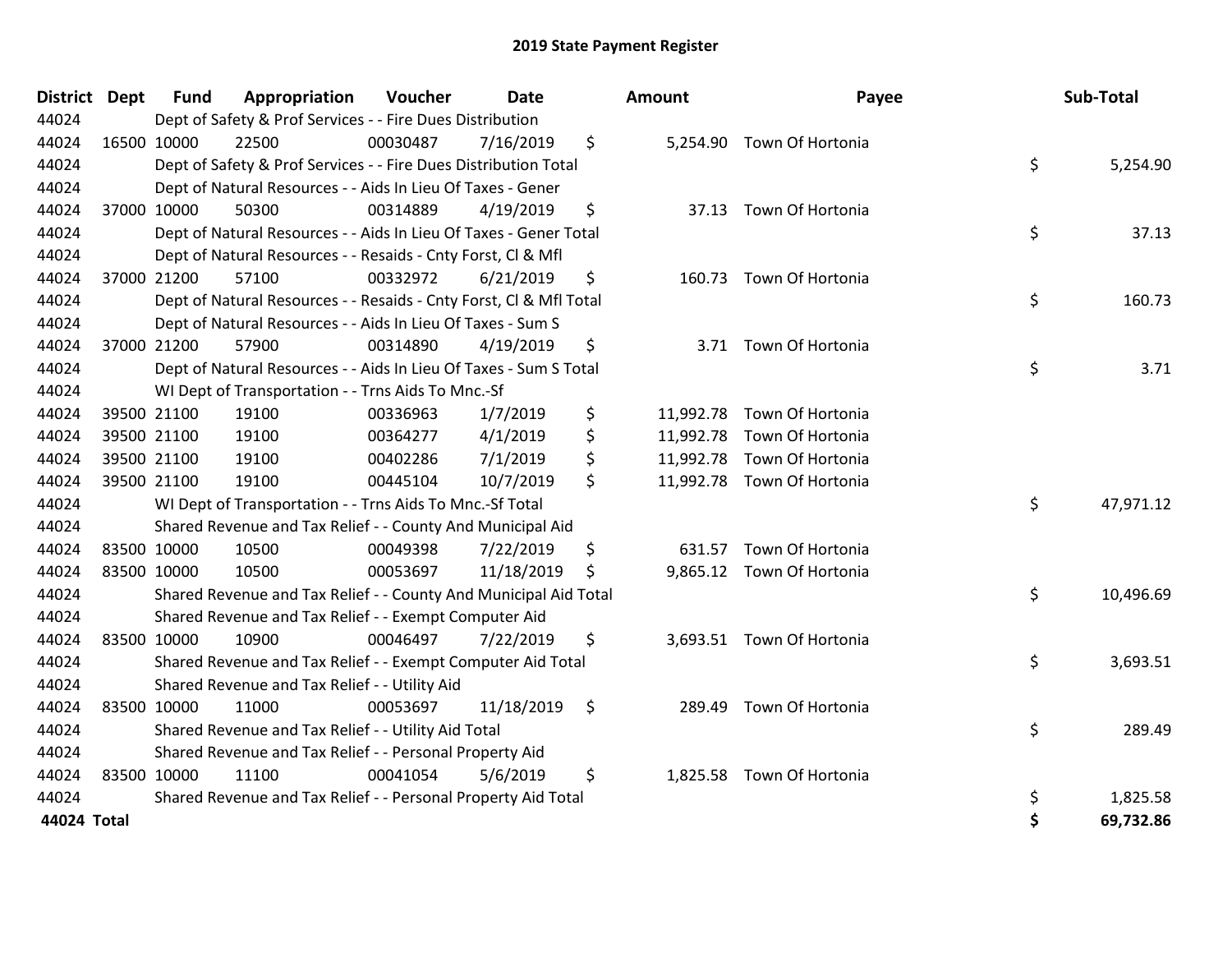| District    | <b>Dept</b> | <b>Fund</b> | Appropriation                                                        | Voucher  | <b>Date</b> | Amount       | Payee                      | Sub-Total        |
|-------------|-------------|-------------|----------------------------------------------------------------------|----------|-------------|--------------|----------------------------|------------------|
| 44026       |             |             | Dept of Safety & Prof Services - - Fire Dues Distribution            |          |             |              |                            |                  |
| 44026       | 16500 10000 |             | 22500                                                                | 00030375 | 7/15/2019   | \$           | 6,502.81 Town Of Kaukauna  |                  |
| 44026       |             |             | Dept of Safety & Prof Services - - Fire Dues Distribution Total      |          |             |              |                            | \$<br>6,502.81   |
| 44026       |             |             | Dept of Natural Resources - - Resaids - Cnty Forst, Cl & Mfl         |          |             |              |                            |                  |
| 44026       |             | 37000 21200 | 57100                                                                | 00332973 | 6/21/2019   | \$<br>6.80   | Town Of Kaukauna           |                  |
| 44026       |             |             | Dept of Natural Resources - - Resaids - Cnty Forst, Cl & Mfl Total   |          |             |              |                            | \$<br>6.80       |
| 44026       |             |             | WI Dept of Transportation - - Trns Aids To Mnc.-Sf                   |          |             |              |                            |                  |
| 44026       |             | 39500 21100 | 19100                                                                | 00336964 | 1/7/2019    | \$           | 21,506.97 Town Of Kaukauna |                  |
| 44026       |             | 39500 21100 | 19100                                                                | 00364278 | 4/1/2019    | \$           | 21,506.97 Town Of Kaukauna |                  |
| 44026       |             | 39500 21100 | 19100                                                                | 00402287 | 7/1/2019    | \$           | 21,506.97 Town Of Kaukauna |                  |
| 44026       |             | 39500 21100 | 19100                                                                | 00445105 | 10/7/2019   | \$           | 21,506.98 Town Of Kaukauna |                  |
| 44026       |             |             | WI Dept of Transportation - - Trns Aids To Mnc.-Sf Total             |          |             |              |                            | \$<br>86,027.89  |
| 44026       |             |             | Department of Administration - - Hv Trans Ln Annual Impact Fee       |          |             |              |                            |                  |
| 44026       |             | 50500 10000 | 17400                                                                | 00101103 | 5/1/2019    | \$           | 1,126.00 Town Of Kaukauna  |                  |
| 44026       |             |             | Department of Administration - - Hv Trans Ln Annual Impact Fee Total |          |             |              |                            | \$<br>1,126.00   |
| 44026       |             |             | Elections Commission - - 2018 Hava Election Security                 |          |             |              |                            |                  |
| 44026       |             | 51000 22000 | 18200                                                                | 00002539 | 11/14/2019  | \$<br>600.00 | Town Of Kaukauna           |                  |
| 44026       |             |             | Elections Commission - - 2018 Hava Election Security Total           |          |             |              |                            | \$<br>600.00     |
| 44026       |             |             | Shared Revenue and Tax Relief - - County And Municipal Aid           |          |             |              |                            |                  |
| 44026       | 83500 10000 |             | 10500                                                                | 00049399 | 7/22/2019   | \$           | 2,046.09 Town Of Kaukauna  |                  |
| 44026       | 83500 10000 |             | 10500                                                                | 00053698 | 11/18/2019  | \$           | 11,594.52 Town Of Kaukauna |                  |
| 44026       |             |             | Shared Revenue and Tax Relief - - County And Municipal Aid Total     |          |             |              |                            | \$<br>13,640.61  |
| 44026       |             |             | Shared Revenue and Tax Relief - - Exempt Computer Aid                |          |             |              |                            |                  |
| 44026       | 83500 10000 |             | 10900                                                                | 00046498 | 7/22/2019   | \$           | 31.18 Town Of Kaukauna     |                  |
| 44026       |             |             | Shared Revenue and Tax Relief - - Exempt Computer Aid Total          |          |             |              |                            | \$<br>31.18      |
| 44026       |             |             | Shared Revenue and Tax Relief - - Utility Aid                        |          |             |              |                            |                  |
| 44026       | 83500 10000 |             | 11000                                                                | 00049399 | 7/22/2019   | \$           | 2,389.22 Town Of Kaukauna  |                  |
| 44026       | 83500 10000 |             | 11000                                                                | 00053698 | 11/18/2019  | \$           | 13,410.93 Town Of Kaukauna |                  |
| 44026       |             |             | Shared Revenue and Tax Relief - - Utility Aid Total                  |          |             |              |                            | \$<br>15,800.15  |
| 44026       |             |             | Shared Revenue and Tax Relief - - Personal Property Aid              |          |             |              |                            |                  |
| 44026       | 83500 10000 |             | 11100                                                                | 00041055 | 5/6/2019    | \$           | 243.25 Town Of Kaukauna    |                  |
| 44026       |             |             | Shared Revenue and Tax Relief - - Personal Property Aid Total        |          |             |              |                            | \$<br>243.25     |
| 44026 Total |             |             |                                                                      |          |             |              |                            | \$<br>123,978.69 |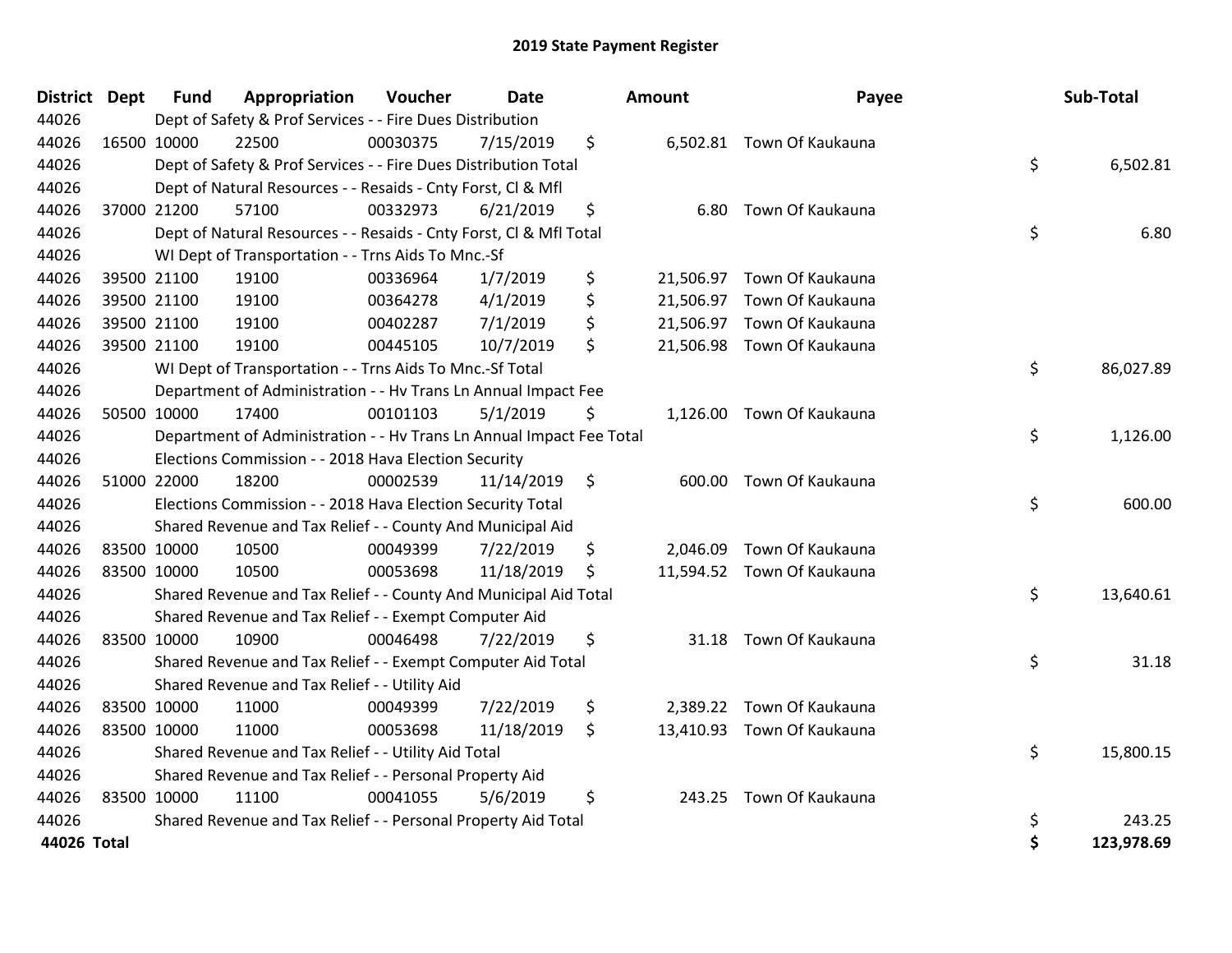| <b>District</b> | Dept        | <b>Fund</b> | Appropriation                                                      | Voucher  | <b>Date</b> | Amount          |                           | Payee | Sub-Total |
|-----------------|-------------|-------------|--------------------------------------------------------------------|----------|-------------|-----------------|---------------------------|-------|-----------|
| 44028           |             |             | Dept of Safety & Prof Services - - Fire Dues Distribution          |          |             |                 |                           |       |           |
| 44028           | 16500 10000 |             | 22500                                                              | 00030850 | 7/17/2019   | \$              | 2,878.78 Town Of Liberty  |       |           |
| 44028           |             |             | Dept of Safety & Prof Services - - Fire Dues Distribution Total    |          |             |                 |                           | \$    | 2,878.78  |
| 44028           |             |             | Dept of Natural Resources - - Aids In Lieu Of Taxes - Gener        |          |             |                 |                           |       |           |
| 44028           |             | 37000 10000 | 50300                                                              | 00297504 | 2/11/2019   | \$<br>7,465.77  | Town Of Liberty           |       |           |
| 44028           | 37000 10000 |             | 50300                                                              | 00297505 | 2/11/2019   | \$<br>7,422.67  | Town Of Liberty           |       |           |
| 44028           | 37000 10000 |             | 50300                                                              | 00297506 | 2/11/2019   | \$<br>2,217.68  | Town Of Liberty           |       |           |
| 44028           | 37000 10000 |             | 50300                                                              | 00313237 | 4/19/2019   | \$<br>453.74    | Town Of Liberty           |       |           |
| 44028           |             |             | Dept of Natural Resources - - Aids In Lieu Of Taxes - Gener Total  |          |             |                 |                           | \$    | 17,559.86 |
| 44028           |             |             | Dept of Natural Resources - - Resaids - Cnty Forst, CI & Mfl       |          |             |                 |                           |       |           |
| 44028           |             | 37000 21200 | 57100                                                              | 00332974 | 6/21/2019   | \$              | 561.02 Town Of Liberty    |       |           |
| 44028           |             |             | Dept of Natural Resources - - Resaids - Cnty Forst, Cl & Mfl Total |          |             |                 |                           | \$    | 561.02    |
| 44028           |             |             | WI Dept of Transportation - - Trns Aids To Mnc.-Sf                 |          |             |                 |                           |       |           |
| 44028           | 39500 21100 |             | 19100                                                              | 00336965 | 1/7/2019    | \$<br>13,898.00 | Town Of Liberty           |       |           |
| 44028           |             | 39500 21100 | 19100                                                              | 00364279 | 4/1/2019    | \$<br>13,898.00 | Town Of Liberty           |       |           |
| 44028           | 39500 21100 |             | 19100                                                              | 00402288 | 7/1/2019    | \$<br>13,898.00 | Town Of Liberty           |       |           |
| 44028           | 39500 21100 |             | 19100                                                              | 00445106 | 10/7/2019   | \$<br>13,898.03 | Town Of Liberty           |       |           |
| 44028           |             |             | WI Dept of Transportation - - Trns Aids To Mnc.-Sf Total           |          |             |                 |                           | \$    | 55,592.03 |
| 44028           |             |             | Shared Revenue and Tax Relief - - County And Municipal Aid         |          |             |                 |                           |       |           |
| 44028           | 83500 10000 |             | 10500                                                              | 00049400 | 7/22/2019   | \$<br>2,641.93  | Town Of Liberty           |       |           |
| 44028           | 83500 10000 |             | 10500                                                              | 00053699 | 11/18/2019  | \$              | 14,970.96 Town Of Liberty |       |           |
| 44028           |             |             | Shared Revenue and Tax Relief - - County And Municipal Aid Total   |          |             |                 |                           | \$    | 17,612.89 |
| 44028           |             |             | Shared Revenue and Tax Relief - - Exempt Computer Aid              |          |             |                 |                           |       |           |
| 44028           | 83500 10000 |             | 10900                                                              | 00046499 | 7/22/2019   | \$<br>2.08      | Town Of Liberty           |       |           |
| 44028           |             |             | Shared Revenue and Tax Relief - - Exempt Computer Aid Total        |          |             |                 |                           | \$    | 2.08      |
| 44028           |             |             | Shared Revenue and Tax Relief - - Personal Property Aid            |          |             |                 |                           |       |           |
| 44028           | 83500 10000 |             | 11100                                                              | 00041056 | 5/6/2019    | \$<br>106.80    | Town Of Liberty           |       |           |
| 44028           |             |             | Shared Revenue and Tax Relief - - Personal Property Aid Total      |          |             |                 |                           | \$    | 106.80    |
| 44028 Total     |             |             |                                                                    |          |             |                 |                           |       | 94,313.46 |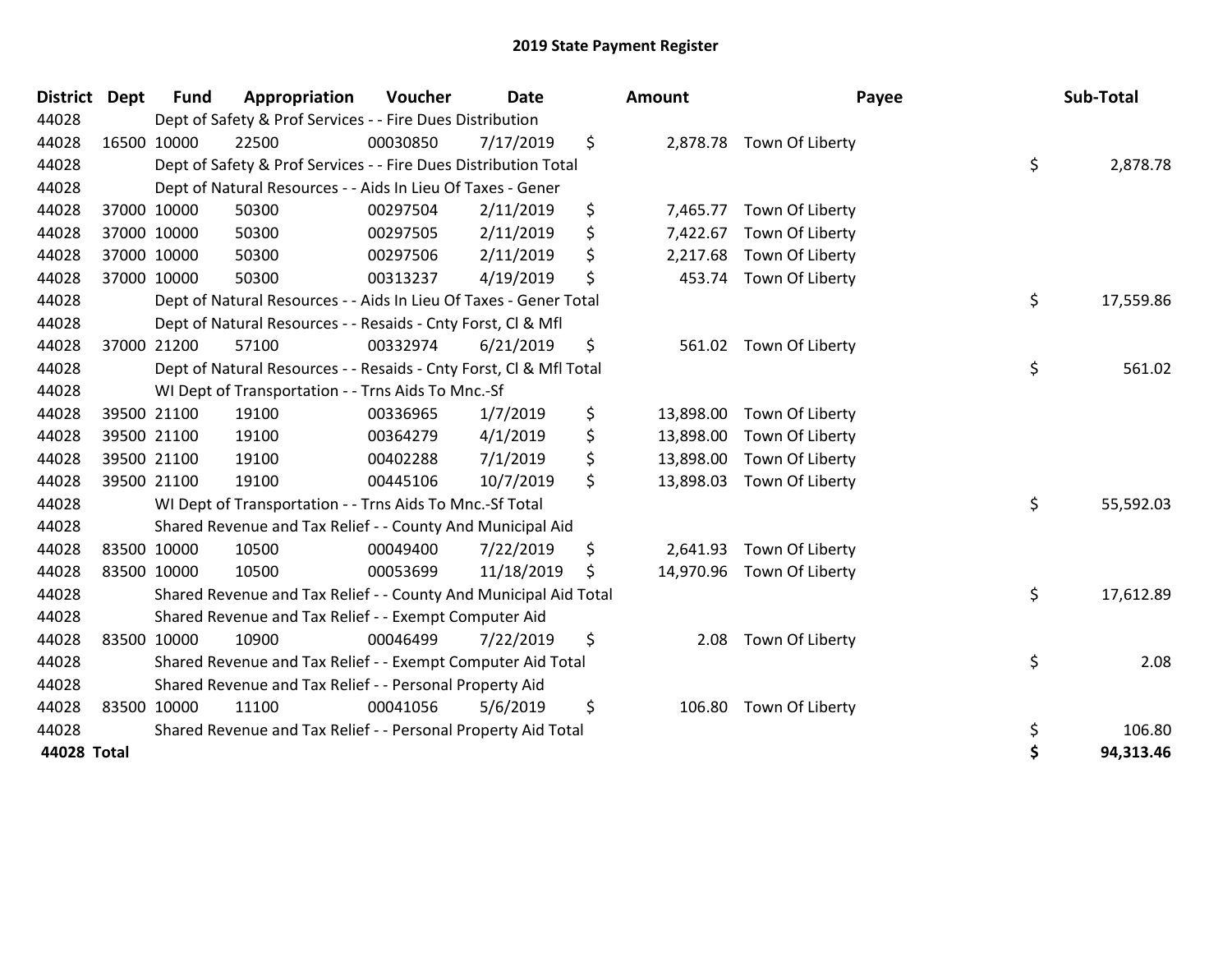| District Dept | <b>Fund</b> | Appropriation                                                      | Voucher  | Date       | <b>Amount</b>   | Payee                   | Sub-Total       |
|---------------|-------------|--------------------------------------------------------------------|----------|------------|-----------------|-------------------------|-----------------|
| 44030         |             | Dept of Safety & Prof Services - - Fire Dues Distribution          |          |            |                 |                         |                 |
| 44030         | 16500 10000 | 22500                                                              | 00030857 | 7/17/2019  | \$              | 2,870.62 Town Of Maine  |                 |
| 44030         |             | Dept of Safety & Prof Services - - Fire Dues Distribution Total    |          |            |                 |                         | \$<br>2,870.62  |
| 44030         |             | Dept of Natural Resources - - Aids In Lieu Of Taxes - Gener        |          |            |                 |                         |                 |
| 44030         | 37000 10000 | 50300                                                              | 00297539 | 2/11/2019  | \$              | 42,097.51 Town Of Maine |                 |
| 44030         | 37000 10000 | 50300                                                              | 00313809 | 4/19/2019  | \$              | 1,732.60 Town Of Maine  |                 |
| 44030         |             | Dept of Natural Resources - - Aids In Lieu Of Taxes - Gener Total  |          |            |                 |                         | \$<br>43,830.11 |
| 44030         |             | Dept of Natural Resources - - Taxes & Assessmts-Conserv Fund       |          |            |                 |                         |                 |
| 44030         | 37000 21200 | 16900                                                              | 00294114 | 1/30/2019  | \$<br>13.00     | <b>Town Of Maine</b>    |                 |
| 44030         | 37000 21200 | 16900                                                              | 00294115 | 1/30/2019  | \$              | 13.00 Town Of Maine     |                 |
| 44030         |             | Dept of Natural Resources - - Taxes & Assessmts-Conserv Fund Total |          |            |                 |                         | \$<br>26.00     |
| 44030         |             | Dept of Natural Resources - - Resaids - Cnty Forst, Cl & Mfl       |          |            |                 |                         |                 |
| 44030         | 37000 21200 | 57100                                                              | 00332975 | 6/21/2019  | \$              | 737.60 Town Of Maine    |                 |
| 44030         |             | Dept of Natural Resources - - Resaids - Cnty Forst, CI & Mfl Total |          |            |                 |                         | \$<br>737.60    |
| 44030         |             | Dept of Natural Resources - - Aids In Lieu Of Taxes - Sum S        |          |            |                 |                         |                 |
| 44030         | 37000 21200 | 57900                                                              | 00313810 | 4/19/2019  | \$<br>1,009.25  | Town Of Maine           |                 |
| 44030         |             | Dept of Natural Resources - - Aids In Lieu Of Taxes - Sum S Total  |          |            |                 |                         | \$<br>1,009.25  |
| 44030         |             | WI Dept of Transportation - - Trns Aids To Mnc.-Sf                 |          |            |                 |                         |                 |
| 44030         | 39500 21100 | 19100                                                              | 00336966 | 1/7/2019   | \$              | 18,174.31 Town Of Maine |                 |
| 44030         | 39500 21100 | 19100                                                              | 00364280 | 4/1/2019   | \$              | 18,174.31 Town Of Maine |                 |
| 44030         | 39500 21100 | 19100                                                              | 00402289 | 7/1/2019   | \$              | 18,174.31 Town Of Maine |                 |
| 44030         | 39500 21100 | 19100                                                              | 00445107 | 10/7/2019  | \$              | 18,174.34 Town Of Maine |                 |
| 44030         |             | WI Dept of Transportation - - Trns Aids To Mnc.-Sf Total           |          |            |                 |                         | \$<br>72,697.27 |
| 44030         |             | WI Dept of Transportation - - Loc Rd Imp Prg St Fd                 |          |            |                 |                         |                 |
| 44030         | 39500 21100 | 27800                                                              | 00378297 | 5/2/2019   | \$              | 41,383.94 Town Of Maine |                 |
| 44030         |             | WI Dept of Transportation - - Loc Rd Imp Prg St Fd Total           |          |            |                 |                         | \$<br>41,383.94 |
| 44030         |             | Elections Commission - - 2018 Hava Election Security               |          |            |                 |                         |                 |
| 44030         | 51000 22000 | 18200                                                              | 00002463 | 11/14/2019 | \$              | 500.00 Town Of Maine    |                 |
| 44030         |             | Elections Commission - - 2018 Hava Election Security Total         |          |            |                 |                         | \$<br>500.00    |
| 44030         |             | Shared Revenue and Tax Relief - - County And Municipal Aid         |          |            |                 |                         |                 |
| 44030         | 83500 10000 | 10500                                                              | 00049401 | 7/22/2019  | \$<br>5,503.85  | Town Of Maine           |                 |
| 44030         | 83500 10000 | 10500                                                              | 00053700 | 11/18/2019 | \$<br>31,188.46 | <b>Town Of Maine</b>    |                 |
| 44030         |             | Shared Revenue and Tax Relief - - County And Municipal Aid Total   |          |            |                 |                         | \$<br>36,692.31 |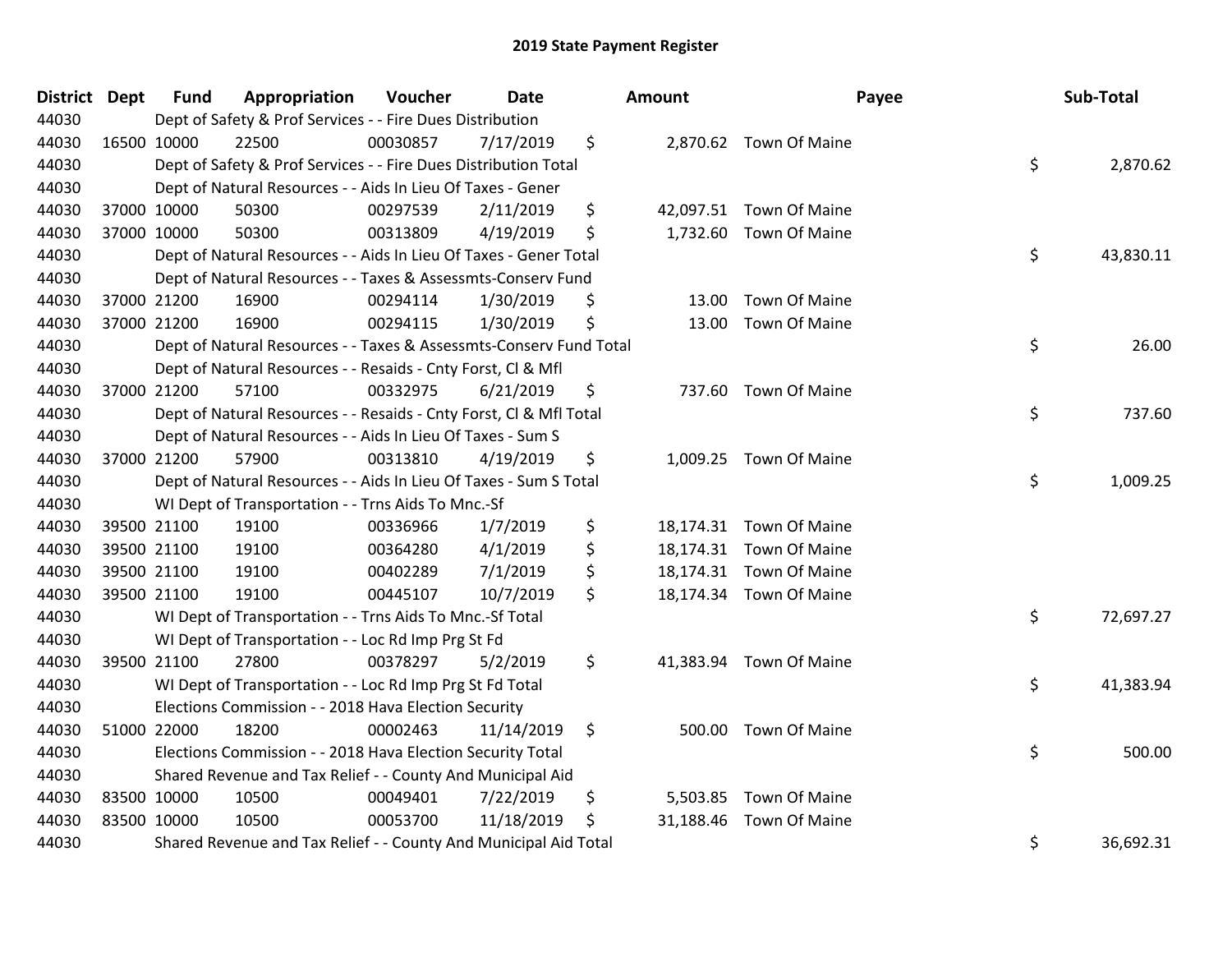| <b>District</b> | Dept | Fund        | Appropriation                                                       | <b>Voucher</b> | Date      |   | Amount | Payee                | Sub-Total  |
|-----------------|------|-------------|---------------------------------------------------------------------|----------------|-----------|---|--------|----------------------|------------|
| 44030           |      |             | Shared Revenue and Tax Relief - - Exempt Computer Aid               |                |           |   |        |                      |            |
| 44030           |      | 83500 10000 | 10900                                                               | 00046500       | 7/22/2019 | Ŝ | 3.11   | <b>Town Of Maine</b> |            |
| 44030           |      |             | Shared Revenue and Tax Relief - - Exempt Computer Aid Total         |                |           |   |        |                      | 3.11       |
| 44030           |      |             | Shared Revenue and Tax Relief - - Personal Property Aid             |                |           |   |        |                      |            |
| 44030           |      | 83500 10000 | 11100                                                               | 00041057       | 5/6/2019  | Ś | 227.05 | <b>Town Of Maine</b> |            |
| 44030           |      |             | Shared Revenue and Tax Relief - - Personal Property Aid Total       |                |           |   |        |                      | 227.05     |
| 44030           |      |             | Shared Revenue and Tax Relief - - Payments For Municipal Svcs       |                |           |   |        |                      |            |
| 44030           |      | 83500 10000 | 50100                                                               | 00037766       | 1/31/2019 | S | 131.22 | Town Of Maine        |            |
| 44030           |      |             | Shared Revenue and Tax Relief - - Payments For Municipal Svcs Total |                |           |   |        |                      | 131.22     |
| 44030 Total     |      |             |                                                                     |                |           |   |        |                      | 200,108.48 |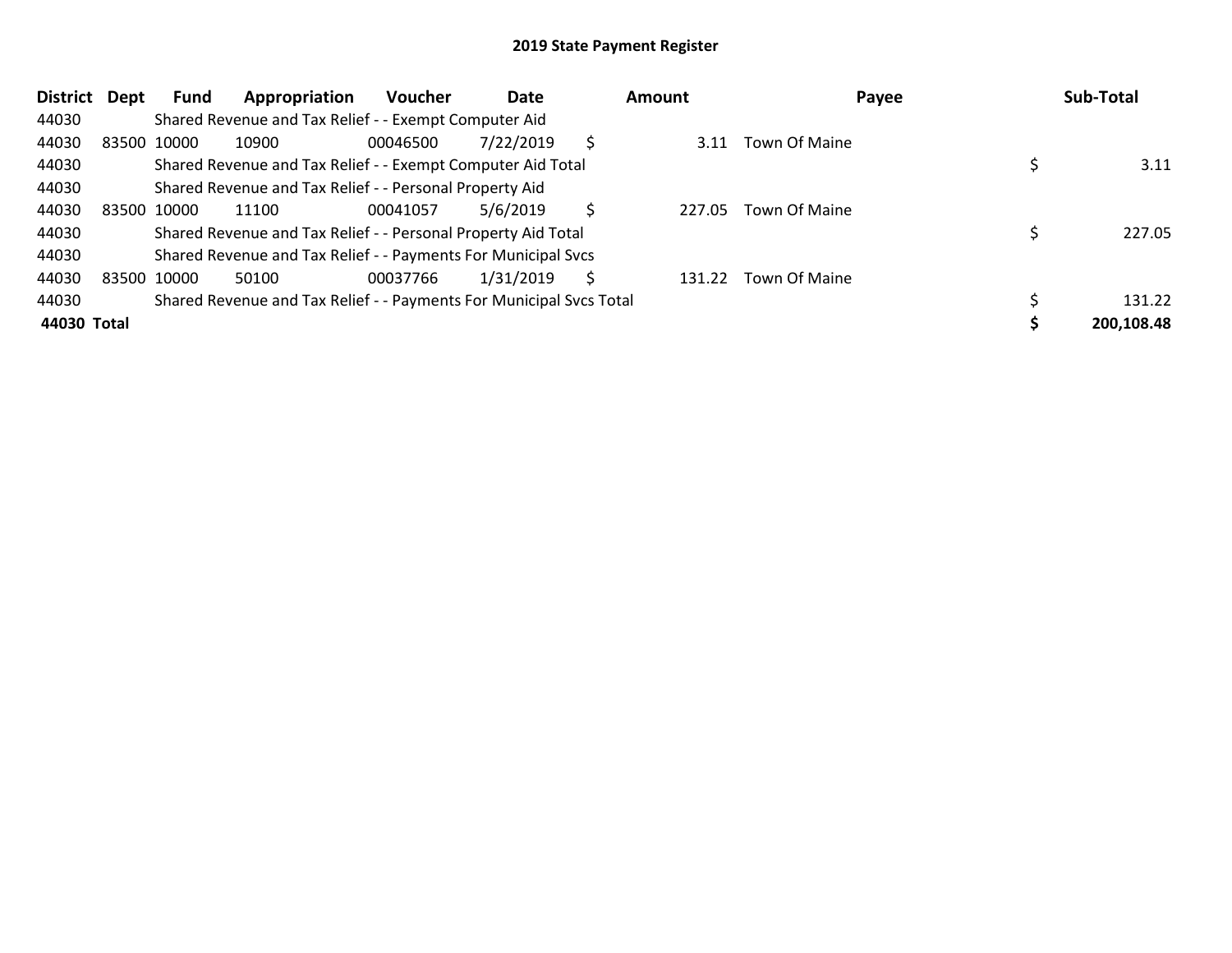| <b>District</b> | <b>Dept</b> | <b>Fund</b> | Appropriation                                                        | Voucher  | <b>Date</b> | <b>Amount</b> | Payee                         | Sub-Total        |
|-----------------|-------------|-------------|----------------------------------------------------------------------|----------|-------------|---------------|-------------------------------|------------------|
| 44032           |             |             | Dept of Safety & Prof Services - - Fire Dues Distribution            |          |             |               |                               |                  |
| 44032           |             | 16500 10000 | 22500                                                                | 00031101 | 7/17/2019   | \$            | 2,078.83 Town of Maple Creek  |                  |
| 44032           |             |             | Dept of Safety & Prof Services - - Fire Dues Distribution Total      |          |             |               |                               | \$<br>2,078.83   |
| 44032           |             |             | Dept of Natural Resources - - Aids In Lieu Of Taxes - Gener          |          |             |               |                               |                  |
| 44032           |             | 37000 10000 | 50300                                                                | 00297603 | 2/11/2019   | \$            | 13.61 Town of Maple Creek     |                  |
| 44032           |             |             | Dept of Natural Resources - - Aids In Lieu Of Taxes - Gener Total    |          |             |               |                               | \$<br>13.61      |
| 44032           |             |             | Dept of Natural Resources - - Resaids - Cnty Forst, Cl & Mfl         |          |             |               |                               |                  |
| 44032           |             | 37000 21200 | 57100                                                                | 00332976 | 6/21/2019   | \$            | 159.36 Town of Maple Creek    |                  |
| 44032           |             |             | Dept of Natural Resources - - Resaids - Cnty Forst, Cl & Mfl Total   |          |             |               |                               | \$<br>159.36     |
| 44032           |             |             | WI Dept of Transportation - - Trns Aids To Mnc.-Sf                   |          |             |               |                               |                  |
| 44032           |             | 39500 21100 | 19100                                                                | 00336967 | 1/7/2019    | \$            | 13,115.61 Town of Maple Creek |                  |
| 44032           |             | 39500 21100 | 19100                                                                | 00364281 | 4/1/2019    | \$            | 13,115.61 Town of Maple Creek |                  |
| 44032           |             | 39500 21100 | 19100                                                                | 00402290 | 7/1/2019    | \$            | 13,115.61 Town of Maple Creek |                  |
| 44032           |             | 39500 21100 | 19100                                                                | 00445108 | 10/7/2019   | \$            | 13,115.61 Town of Maple Creek |                  |
| 44032           |             |             | WI Dept of Transportation - - Trns Aids To Mnc.-Sf Total             |          |             |               |                               | \$<br>52,462.44  |
| 44032           |             |             | Department of Administration - - Hv Trans Ln Annual Impact Fee       |          |             |               |                               |                  |
| 44032           |             | 50500 10000 | 17400                                                                | 00101215 | 5/1/2019    | \$            | 34,987.00 Town of Maple Creek |                  |
| 44032           |             |             | Department of Administration - - Hv Trans Ln Annual Impact Fee Total |          |             |               |                               | \$<br>34,987.00  |
| 44032           |             |             | Shared Revenue and Tax Relief - - County And Municipal Aid           |          |             |               |                               |                  |
| 44032           |             | 83500 10000 | 10500                                                                | 00049402 | 7/22/2019   | \$            | 7,675.18 Town of Maple Creek  |                  |
| 44032           |             | 83500 10000 | 10500                                                                | 00053701 | 11/18/2019  | \$            | 43,492.67 Town of Maple Creek |                  |
| 44032           |             |             | Shared Revenue and Tax Relief - - County And Municipal Aid Total     |          |             |               |                               | \$<br>51,167.85  |
| 44032           |             |             | Shared Revenue and Tax Relief - - Exempt Computer Aid                |          |             |               |                               |                  |
| 44032           |             | 83500 10000 | 10900                                                                | 00046501 | 7/22/2019   | \$<br>5.19    | Town of Maple Creek           |                  |
| 44032           |             |             | Shared Revenue and Tax Relief - - Exempt Computer Aid Total          |          |             |               |                               | \$<br>5.19       |
| 44032           |             |             | Shared Revenue and Tax Relief - - Utility Aid                        |          |             |               |                               |                  |
| 44032           |             | 83500 10000 | 11000                                                                | 00049402 | 7/22/2019   | \$<br>765.79  | Town of Maple Creek           |                  |
| 44032           |             | 83500 10000 | 11000                                                                | 00053701 | 11/18/2019  | \$            | 5,261.81 Town of Maple Creek  |                  |
| 44032           |             |             | Shared Revenue and Tax Relief - - Utility Aid Total                  |          |             |               |                               | \$<br>6,027.60   |
| 44032           |             |             | Shared Revenue and Tax Relief - - Personal Property Aid              |          |             |               |                               |                  |
| 44032           |             | 83500 10000 | 11100                                                                | 00041058 | 5/6/2019    | \$<br>152.35  | Town of Maple Creek           |                  |
| 44032           |             |             | Shared Revenue and Tax Relief - - Personal Property Aid Total        |          |             |               |                               | \$<br>152.35     |
| 44032 Total     |             |             |                                                                      |          |             |               |                               | \$<br>147,054.23 |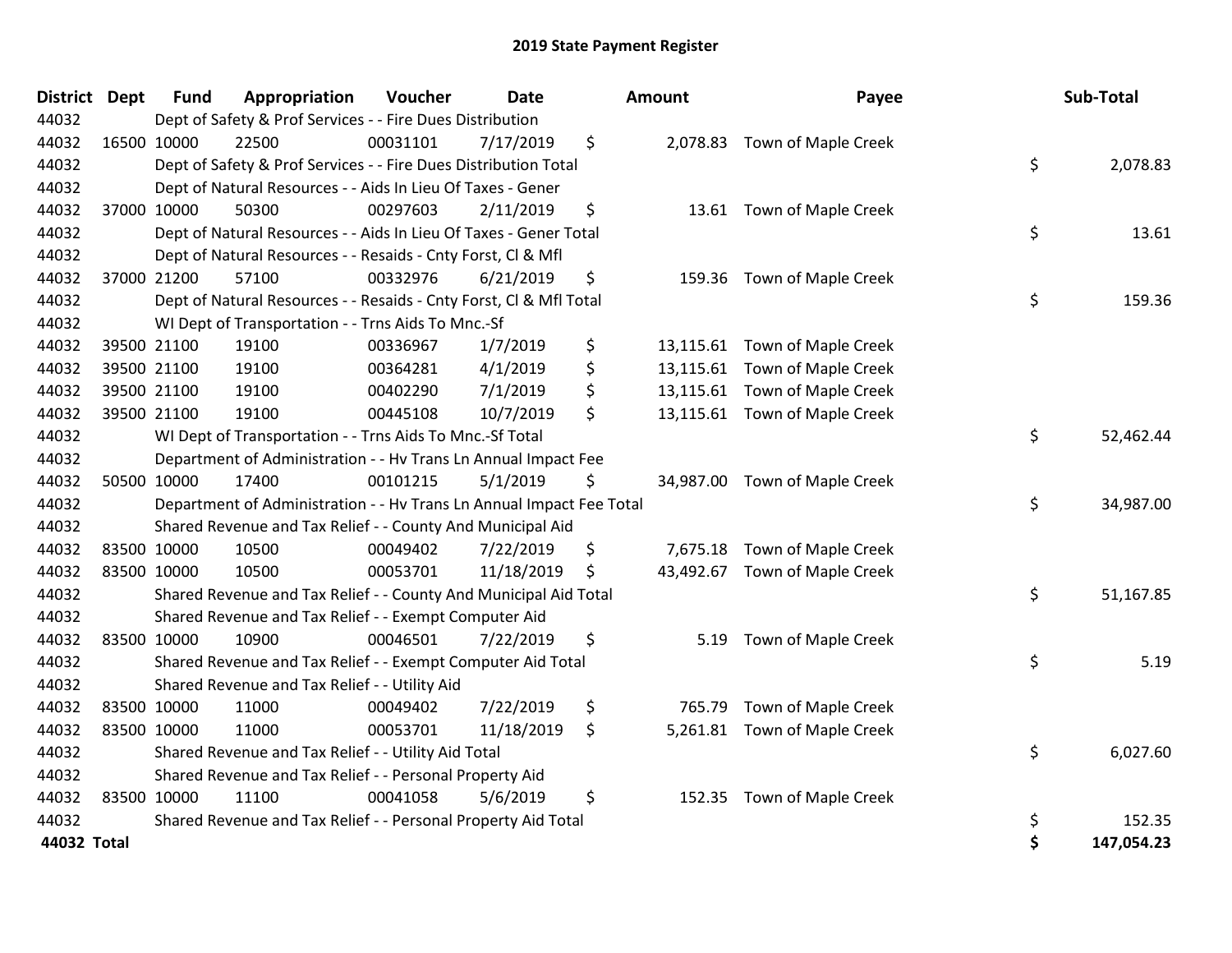| <b>District</b> | Dept | <b>Fund</b> | Appropriation                                                      | Voucher  | <b>Date</b> | <b>Amount</b> | Payee                    | Sub-Total        |
|-----------------|------|-------------|--------------------------------------------------------------------|----------|-------------|---------------|--------------------------|------------------|
| 44034           |      |             | Dept of Safety & Prof Services - - Fire Dues Distribution          |          |             |               |                          |                  |
| 44034           |      | 16500 10000 | 22500                                                              | 00030237 | 7/16/2019   | \$            | 8,979.66 Town Of Oneida  |                  |
| 44034           |      |             | Dept of Safety & Prof Services - - Fire Dues Distribution Total    |          |             |               |                          | \$<br>8,979.66   |
| 44034           |      |             | Dept of Natural Resources - - Resaids - Cnty Forst, CI & Mfl       |          |             |               |                          |                  |
| 44034           |      | 37000 21200 | 57100                                                              | 00332977 | 6/21/2019   | \$            | 129.05 Town Of Oneida    |                  |
| 44034           |      |             | Dept of Natural Resources - - Resaids - Cnty Forst, Cl & Mfl Total |          |             |               |                          | \$<br>129.05     |
| 44034           |      |             | WI Dept of Transportation - - Trns Aids To Mnc.-Sf                 |          |             |               |                          |                  |
| 44034           |      | 39500 21100 | 19100                                                              | 00336968 | 1/7/2019    | \$            | 47,666.52 Town Of Oneida |                  |
| 44034           |      | 39500 21100 | 19100                                                              | 00364282 | 4/1/2019    | \$            | 47,666.52 Town Of Oneida |                  |
| 44034           |      | 39500 21100 | 19100                                                              | 00402291 | 7/1/2019    | \$            | 47,666.52 Town Of Oneida |                  |
| 44034           |      | 39500 21100 | 19100                                                              | 00445109 | 10/7/2019   | \$            | 47,666.53 Town Of Oneida |                  |
| 44034           |      |             | WI Dept of Transportation - - Trns Aids To Mnc.-Sf Total           |          |             |               |                          | \$<br>190,666.09 |
| 44034           |      |             | Department of Corrections - - Services For Community Correct       |          |             |               |                          |                  |
| 44034           |      | 41000 10000 | 10200                                                              | 00263094 | 1/28/2019   | \$<br>667.96  | Town Of Oneida           |                  |
| 44034           |      | 41000 10000 | 10200                                                              | 00268095 | 2/22/2019   | \$<br>667.96  | Town Of Oneida           |                  |
| 44034           |      | 41000 10000 | 10200                                                              | 00273858 | 3/21/2019   | \$<br>667.96  | Town Of Oneida           |                  |
| 44034           |      | 41000 10000 | 10200                                                              | 00281447 | 4/25/2019   | \$<br>667.96  | Town Of Oneida           |                  |
| 44034           |      | 41000 10000 | 10200                                                              | 00287606 | 5/28/2019   | \$<br>667.96  | Town Of Oneida           |                  |
| 44034           |      | 41000 10000 | 10200                                                              | 00296991 | 7/11/2019   | \$<br>667.96  | Town Of Oneida           |                  |
| 44034           |      | 41000 10000 | 10200                                                              | 00300956 | 7/30/2019   | \$<br>667.96  | Town Of Oneida           |                  |
| 44034           |      | 41000 10000 | 10200                                                              | 00305516 | 8/26/2019   | \$<br>674.64  | Town Of Oneida           |                  |
| 44034           |      | 41000 10000 | 10200                                                              | 00309951 | 9/26/2019   | \$<br>674.64  | Town Of Oneida           |                  |
| 44034           |      | 41000 10000 | 10200                                                              | 00317373 | 10/25/2019  | \$<br>674.64  | Town Of Oneida           |                  |
| 44034           |      | 41000 10000 | 10200                                                              | 00324820 | 11/26/2019  | \$<br>674.64  | Town Of Oneida           |                  |
| 44034           |      | 41000 10000 | 10200                                                              | 00330616 | 12/23/2019  | \$<br>674.64  | Town Of Oneida           |                  |
| 44034           |      |             | Department of Corrections - - Services For Community Correct Total |          |             |               |                          | \$<br>8,048.92   |
| 44034           |      |             | Department of Corrections - - Correctional Farms                   |          |             |               |                          |                  |
| 44034           |      | 41000 15300 | 13100                                                              | 00254891 | 2/19/2019   | \$            | 13.00 Town Of Oneida     |                  |
| 44034           |      |             | Department of Corrections - - Correctional Farms Total             |          |             |               |                          | \$<br>13.00      |
| 44034           |      |             | Department of Justice - - Law Enforcement Train, Local             |          |             |               |                          |                  |
| 44034           |      | 45500 10000 | 23100                                                              | 00073946 | 10/31/2019  | \$            | 3,040.00 Town Of Oneida  |                  |
| 44034           |      |             | Department of Justice - - Law Enforcement Train, Local Total       |          |             |               |                          | \$<br>3,040.00   |
| 44034           |      |             | Shared Revenue and Tax Relief - - County And Municipal Aid         |          |             |               |                          |                  |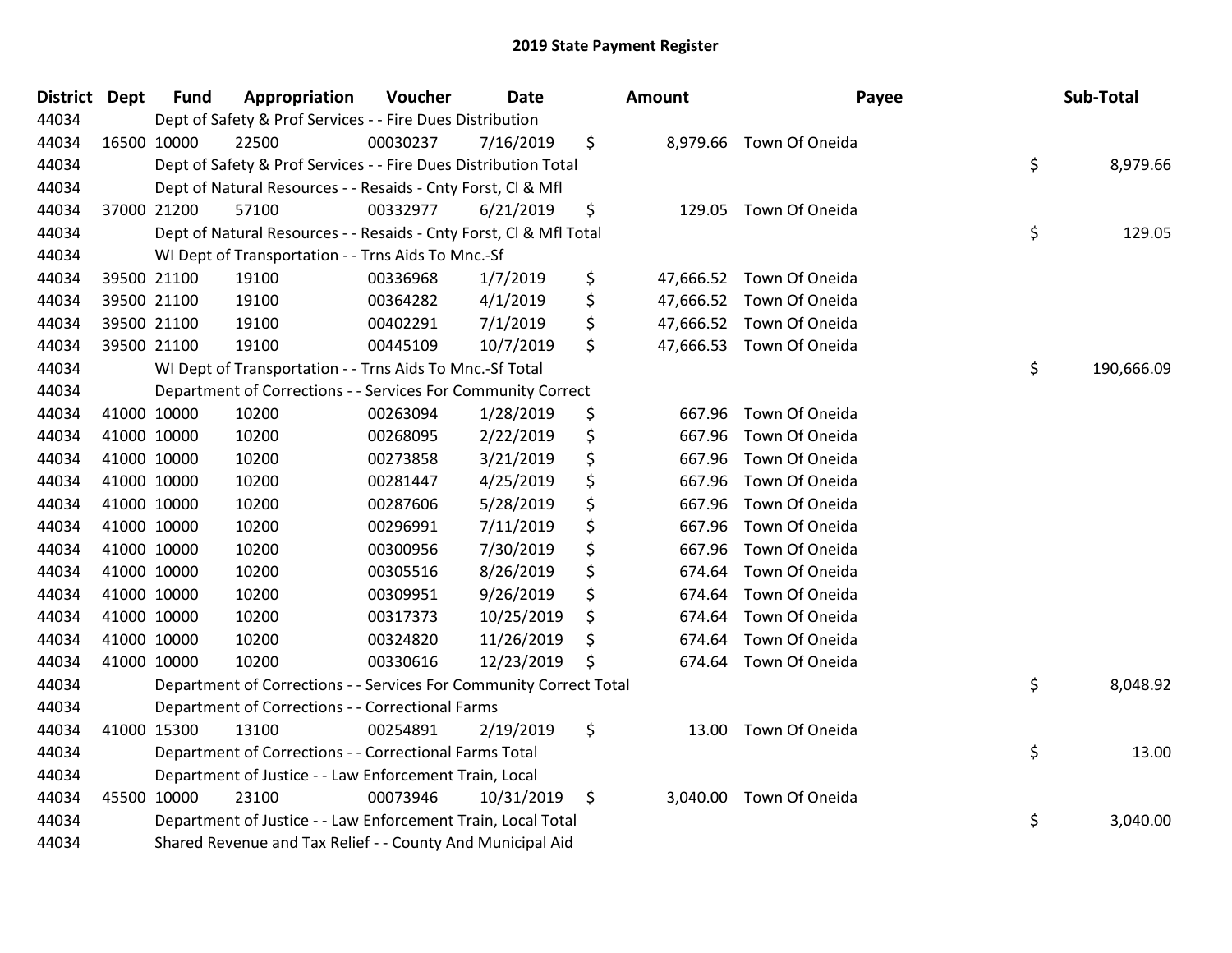| <b>District</b> | Dept        | Fund        | Appropriation                                                       | Voucher  | Date       |    | Amount     | Payee          | Sub-Total        |
|-----------------|-------------|-------------|---------------------------------------------------------------------|----------|------------|----|------------|----------------|------------------|
| 44034           | 83500 10000 |             | 10500                                                               | 00049403 | 7/22/2019  | \$ | 38,288.25  | Town Of Oneida |                  |
| 44034           |             | 83500 10000 | 10500                                                               | 00053702 | 11/18/2019 | S  | 216,966.72 | Town Of Oneida |                  |
| 44034           |             |             | Shared Revenue and Tax Relief - - County And Municipal Aid Total    |          |            |    |            |                | \$<br>255,254.97 |
| 44034           |             |             | Shared Revenue and Tax Relief - - Exempt Computer Aid               |          |            |    |            |                |                  |
| 44034           |             | 83500 10000 | 10900                                                               | 00046502 | 7/22/2019  | \$ | 7.27       | Town Of Oneida |                  |
| 44034           |             |             | Shared Revenue and Tax Relief - - Exempt Computer Aid Total         |          |            |    |            |                | \$<br>7.27       |
| 44034           |             |             | Shared Revenue and Tax Relief - - Utility Aid                       |          |            |    |            |                |                  |
| 44034           | 83500 10000 |             | 11000                                                               | 00049403 | 7/22/2019  | \$ | 1,220.12   | Town Of Oneida |                  |
| 44034           |             | 83500 10000 | 11000                                                               | 00053702 | 11/18/2019 | \$ | 7,665.30   | Town Of Oneida |                  |
| 44034           |             |             | Shared Revenue and Tax Relief - - Utility Aid Total                 |          |            |    |            |                | \$<br>8,885.42   |
| 44034           |             |             | Shared Revenue and Tax Relief - - Personal Property Aid             |          |            |    |            |                |                  |
| 44034           |             | 83500 10000 | 11100                                                               | 00041059 | 5/6/2019   | \$ | 496.34     | Town Of Oneida |                  |
| 44034           |             |             | Shared Revenue and Tax Relief - - Personal Property Aid Total       |          |            |    |            |                | \$<br>496.34     |
| 44034           |             |             | Shared Revenue and Tax Relief - - Payments For Municipal Svcs       |          |            |    |            |                |                  |
| 44034           | 83500 10000 |             | 50100                                                               | 00037917 | 1/31/2019  | S  | 227.58     | Town Of Oneida |                  |
| 44034           |             |             | Shared Revenue and Tax Relief - - Payments For Municipal Svcs Total |          |            |    |            |                | 227.58           |
| 44034 Total     |             |             |                                                                     |          |            |    |            |                | 475,748.30       |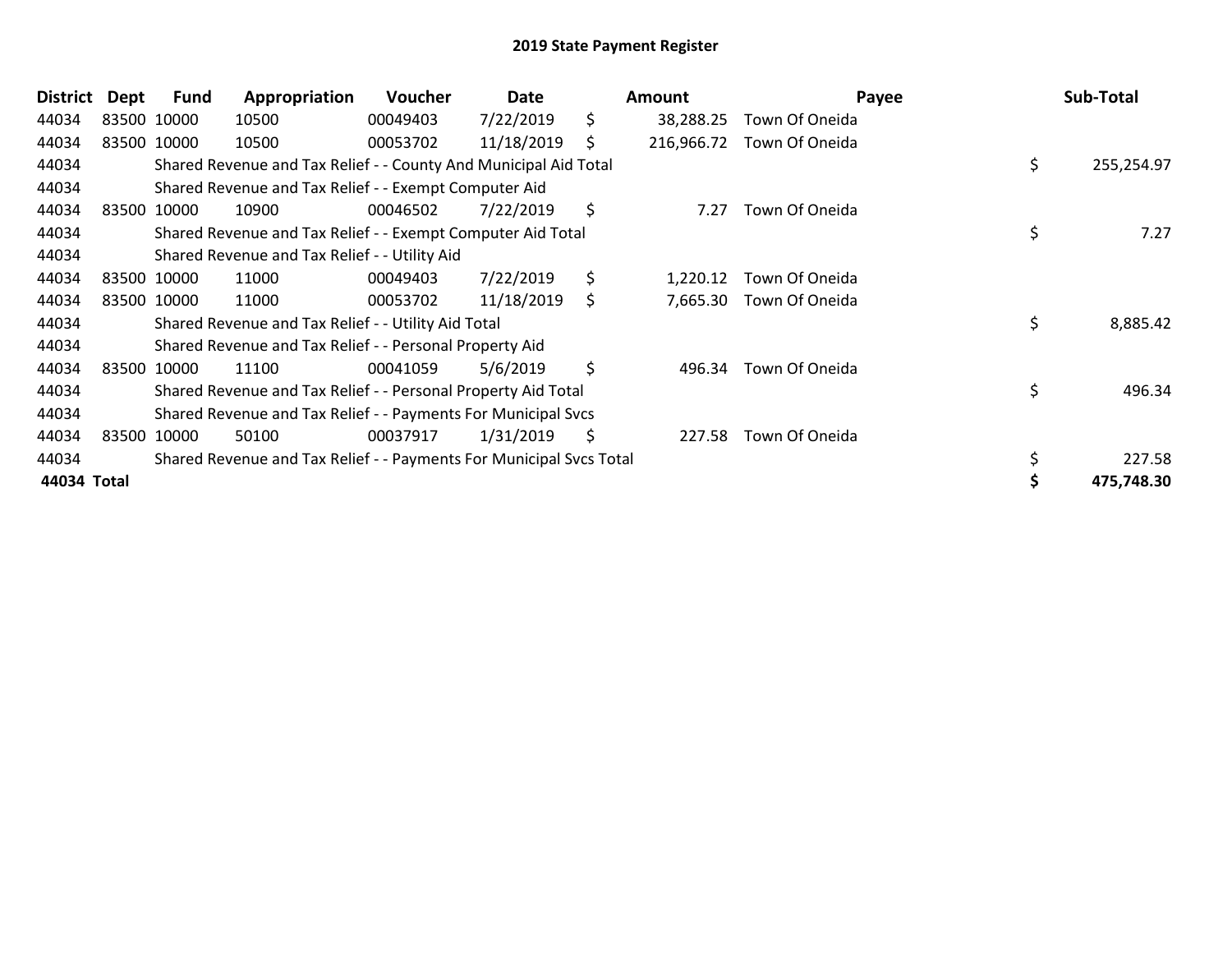| <b>District</b> | Dept        | <b>Fund</b> | Appropriation                                                        | <b>Voucher</b> | <b>Date</b> |     | <b>Amount</b> | Payee                    | Sub-Total        |
|-----------------|-------------|-------------|----------------------------------------------------------------------|----------------|-------------|-----|---------------|--------------------------|------------------|
| 44036           |             |             | Dept of Safety & Prof Services - - Fire Dues Distribution            |                |             |     |               |                          |                  |
| 44036           | 16500 10000 |             | 22500                                                                | 00030576       | 7/16/2019   | \$  |               | 4,489.94 Town Of Osborn  |                  |
| 44036           |             |             | Dept of Safety & Prof Services - - Fire Dues Distribution Total      |                |             |     |               |                          | \$<br>4,489.94   |
| 44036           |             |             | Dept of Natural Resources - - Resaids - Cnty Forst, CI & Mfl         |                |             |     |               |                          |                  |
| 44036           |             | 37000 21200 | 57100                                                                | 00332978       | 6/21/2019   | \$  |               | 107.20 Town Of Osborn    |                  |
| 44036           |             |             | Dept of Natural Resources - - Resaids - Cnty Forst, CI & Mfl Total   |                |             |     |               |                          | \$<br>107.20     |
| 44036           |             |             | WI Dept of Transportation - - Trns Aids To Mnc.-Sf                   |                |             |     |               |                          |                  |
| 44036           |             | 39500 21100 | 19100                                                                | 00336969       | 1/7/2019    | \$  | 16,597.57     | Town Of Osborn           |                  |
| 44036           |             | 39500 21100 | 19100                                                                | 00364283       | 4/1/2019    | \$  |               | 16,597.57 Town Of Osborn |                  |
| 44036           |             | 39500 21100 | 19100                                                                | 00402292       | 7/1/2019    | \$  |               | 16,597.57 Town Of Osborn |                  |
| 44036           |             | 39500 21100 | 19100                                                                | 00445110       | 10/7/2019   | \$  |               | 16,597.60 Town Of Osborn |                  |
| 44036           |             |             | WI Dept of Transportation - - Trns Aids To Mnc.-Sf Total             |                |             |     |               |                          | \$<br>66,390.31  |
| 44036           |             |             | Department of Administration - - Hv Trans Ln Annual Impact Fee       |                |             |     |               |                          |                  |
| 44036           |             | 50500 10000 | 17400                                                                | 00101094       | 5/1/2019    | \$  |               | 70,793.00 Town Of Osborn |                  |
| 44036           |             |             | Department of Administration - - Hv Trans Ln Annual Impact Fee Total |                |             |     |               |                          | \$<br>70,793.00  |
| 44036           |             |             | Shared Revenue and Tax Relief - - County And Municipal Aid           |                |             |     |               |                          |                  |
| 44036           | 83500 10000 |             | 10500                                                                | 00049404       | 7/22/2019   | \$  | 2,795.96      | Town Of Osborn           |                  |
| 44036           |             | 83500 10000 | 10500                                                                | 00053703       | 11/18/2019  | \$. |               | 15,843.80 Town Of Osborn |                  |
| 44036           |             |             | Shared Revenue and Tax Relief - - County And Municipal Aid Total     |                |             |     |               |                          | \$<br>18,639.76  |
| 44036           |             |             | Shared Revenue and Tax Relief - - Exempt Computer Aid                |                |             |     |               |                          |                  |
| 44036           | 83500 10000 |             | 10900                                                                | 00046503       | 7/22/2019   | \$  |               | 24.94 Town Of Osborn     |                  |
| 44036           |             |             | Shared Revenue and Tax Relief - - Exempt Computer Aid Total          |                |             |     |               |                          | \$<br>24.94      |
| 44036           |             |             | Shared Revenue and Tax Relief - - Utility Aid                        |                |             |     |               |                          |                  |
| 44036           | 83500 10000 |             | 11000                                                                | 00049404       | 7/22/2019   | \$  | 16.22         | Town Of Osborn           |                  |
| 44036           | 83500 10000 |             | 11000                                                                | 00053703       | 11/18/2019  | \$  | 94.38         | Town Of Osborn           |                  |
| 44036           |             |             | Shared Revenue and Tax Relief - - Utility Aid Total                  |                |             |     |               |                          | \$<br>110.60     |
| 44036           |             |             | Shared Revenue and Tax Relief - - Personal Property Aid              |                |             |     |               |                          |                  |
| 44036           |             | 83500 10000 | 11100                                                                | 00041060       | 5/6/2019    | \$  | 329.18        | Town Of Osborn           |                  |
| 44036           |             |             | Shared Revenue and Tax Relief - - Personal Property Aid Total        |                |             |     |               |                          | \$<br>329.18     |
| 44036 Total     |             |             |                                                                      |                |             |     |               |                          | \$<br>160,884.93 |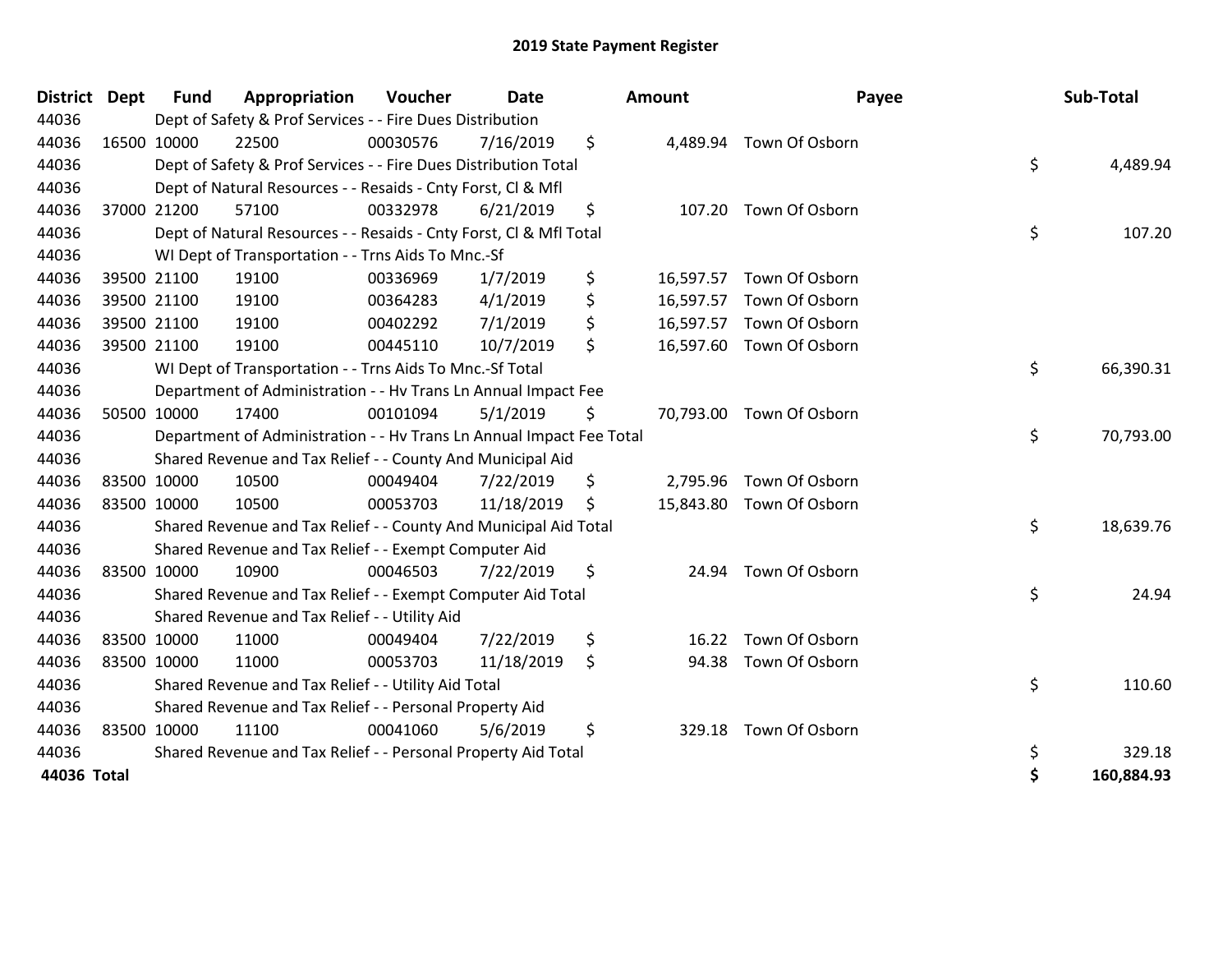| District Dept | <b>Fund</b> | Appropriation                                                        | Voucher  | <b>Date</b> | <b>Amount</b>  | Payee                     | Sub-Total        |
|---------------|-------------|----------------------------------------------------------------------|----------|-------------|----------------|---------------------------|------------------|
| 44038         |             | Dept of Safety & Prof Services - - Fire Dues Distribution            |          |             |                |                           |                  |
| 44038         | 16500 10000 | 22500                                                                | 00030562 | 7/16/2019   | \$             | 4,560.89 Town Of Seymour  |                  |
| 44038         |             | Dept of Safety & Prof Services - - Fire Dues Distribution Total      |          |             |                |                           | \$<br>4,560.89   |
| 44038         |             | Dept of Natural Resources - - Aids In Lieu Of Taxes - Gener          |          |             |                |                           |                  |
| 44038         | 37000 10000 | 50300                                                                | 00297507 | 2/11/2019   | \$             | 788.14 Town Of Seymour    |                  |
| 44038         |             | Dept of Natural Resources - - Aids In Lieu Of Taxes - Gener Total    |          |             |                |                           | \$<br>788.14     |
| 44038         |             | Dept of Natural Resources - - Resaids - Cnty Forst, Cl & Mfl         |          |             |                |                           |                  |
| 44038         | 37000 21200 | 57100                                                                | 00332979 | 6/21/2019   | \$             | 26.80 Town Of Seymour     |                  |
| 44038         |             | Dept of Natural Resources - - Resaids - Cnty Forst, CI & Mfl Total   |          |             |                |                           | \$<br>26.80      |
| 44038         |             | WI Dept of Transportation - - Trns Aids To Mnc.-Sf                   |          |             |                |                           |                  |
| 44038         | 39500 21100 | 19100                                                                | 00336970 | 1/7/2019    | \$             | 22,970.23 Town Of Seymour |                  |
| 44038         | 39500 21100 | 19100                                                                | 00364284 | 4/1/2019    | \$             | 22,970.23 Town Of Seymour |                  |
| 44038         | 39500 21100 | 19100                                                                | 00402293 | 7/1/2019    | \$             | 22,970.23 Town Of Seymour |                  |
| 44038         | 39500 21100 | 19100                                                                | 00445111 | 10/7/2019   | \$             | 22,970.25 Town Of Seymour |                  |
| 44038         |             | WI Dept of Transportation - - Trns Aids To Mnc.-Sf Total             |          |             |                |                           | \$<br>91,880.94  |
| 44038         |             | Department of Administration - - Hv Trans Ln Annual Impact Fee       |          |             |                |                           |                  |
| 44038         | 50500 10000 | 17400                                                                | 00101069 | 5/1/2019    | \$             | 26,350.00 Town Of Seymour |                  |
| 44038         |             | Department of Administration - - Hv Trans Ln Annual Impact Fee Total |          |             |                |                           | \$<br>26,350.00  |
| 44038         |             | Shared Revenue and Tax Relief - - County And Municipal Aid           |          |             |                |                           |                  |
| 44038         | 83500 10000 | 10500                                                                | 00049405 | 7/22/2019   | \$<br>7,831.98 | Town Of Seymour           |                  |
| 44038         | 83500 10000 | 10500                                                                | 00053704 | 11/18/2019  | \$             | 44,381.24 Town Of Seymour |                  |
| 44038         |             | Shared Revenue and Tax Relief - - County And Municipal Aid Total     |          |             |                |                           | \$<br>52,213.22  |
| 44038         |             | Shared Revenue and Tax Relief - - Exempt Computer Aid                |          |             |                |                           |                  |
| 44038         | 83500 10000 | 10900                                                                | 00046504 | 7/22/2019   | \$             | 124.71 Town Of Seymour    |                  |
| 44038         |             | Shared Revenue and Tax Relief - - Exempt Computer Aid Total          |          |             |                |                           | \$<br>124.71     |
| 44038         |             | Shared Revenue and Tax Relief - - Utility Aid                        |          |             |                |                           |                  |
| 44038         | 83500 10000 | 11000                                                                | 00049405 | 7/22/2019   | \$<br>1,759.09 | Town Of Seymour           |                  |
| 44038         | 83500 10000 | 11000                                                                | 00053704 | 11/18/2019  | \$             | 10,599.20 Town Of Seymour |                  |
| 44038         |             | Shared Revenue and Tax Relief - - Utility Aid Total                  |          |             |                |                           | \$<br>12,358.29  |
| 44038         |             | Shared Revenue and Tax Relief - - Personal Property Aid              |          |             |                |                           |                  |
| 44038         | 83500 10000 | 11100                                                                | 00041061 | 5/6/2019    | \$             | 4,411.07 Town Of Seymour  |                  |
| 44038         |             | Shared Revenue and Tax Relief - - Personal Property Aid Total        |          |             |                |                           | \$<br>4,411.07   |
| 44038 Total   |             |                                                                      |          |             |                |                           | \$<br>192,714.06 |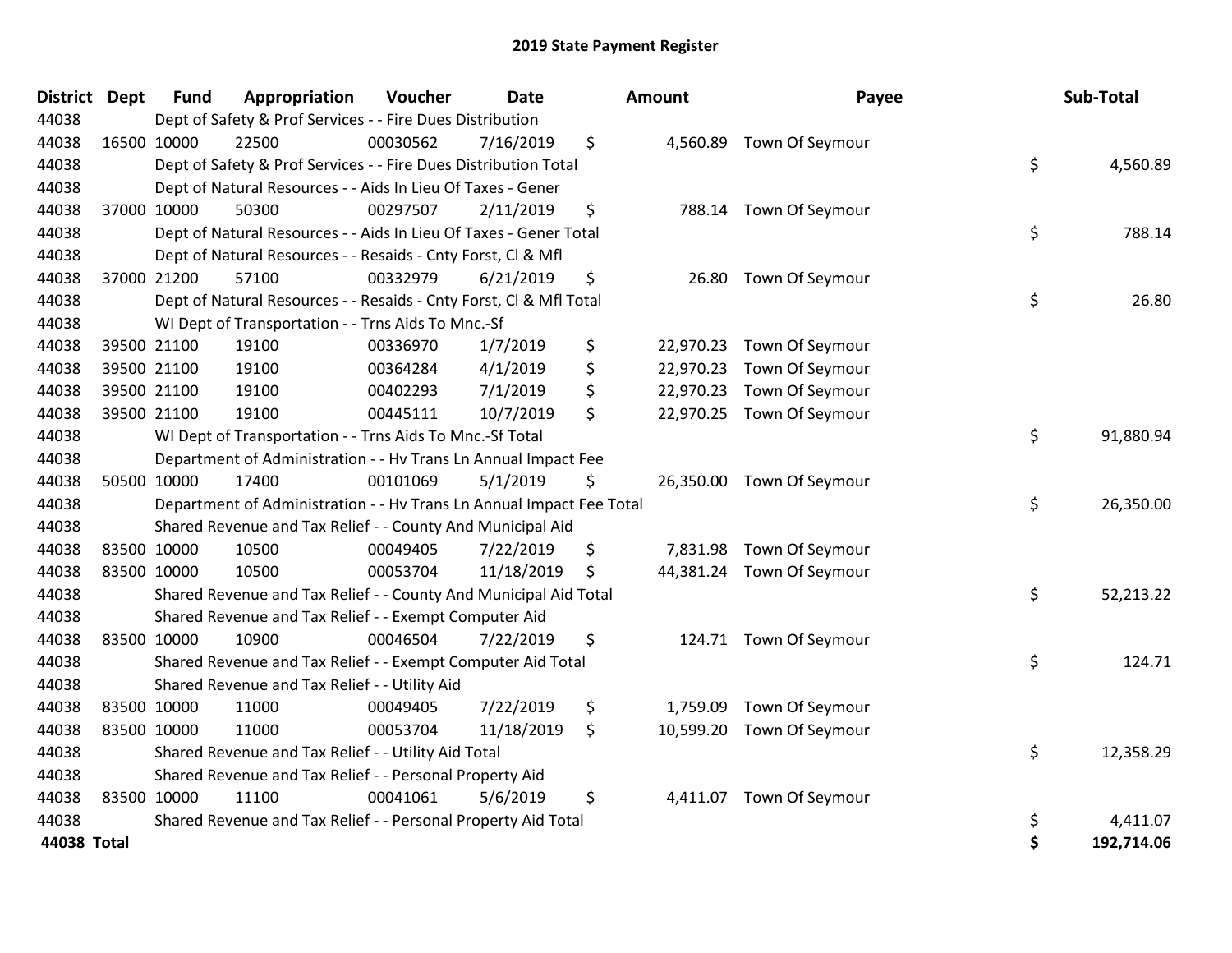| <b>District</b> | <b>Dept</b> | Fund        | Appropriation                                                      | Voucher  | <b>Date</b> | <b>Amount</b>   | Payee                      | Sub-Total       |
|-----------------|-------------|-------------|--------------------------------------------------------------------|----------|-------------|-----------------|----------------------------|-----------------|
| 44040           |             |             | Dept of Safety & Prof Services - - Fire Dues Distribution          |          |             |                 |                            |                 |
| 44040           |             | 16500 10000 | 22500                                                              | 00030303 | 7/16/2019   | \$<br>7,690.42  | Town Of Vandenbroek        |                 |
| 44040           |             |             | Dept of Safety & Prof Services - - Fire Dues Distribution Total    |          |             |                 |                            | \$<br>7,690.42  |
| 44040           |             |             | Dept of Natural Resources - - Resaids - Cnty Forst, CI & Mfl       |          |             |                 |                            |                 |
| 44040           |             | 37000 21200 | 57100                                                              | 00332980 | 6/21/2019   | \$<br>3.20      | Town Of Vandenbroek        |                 |
| 44040           |             |             | Dept of Natural Resources - - Resaids - Cnty Forst, Cl & Mfl Total |          |             |                 |                            | \$<br>3.20      |
| 44040           |             |             | WI Dept of Transportation - - Trns Aids To Mnc.-Sf                 |          |             |                 |                            |                 |
| 44040           |             | 39500 21100 | 19100                                                              | 00336971 | 1/7/2019    | \$<br>12,488.49 | Town Of Vandenbroek        |                 |
| 44040           |             | 39500 21100 | 19100                                                              | 00364285 | 4/1/2019    | \$<br>12,488.49 | Town Of Vandenbroek        |                 |
| 44040           |             | 39500 21100 | 19100                                                              | 00402294 | 7/1/2019    | \$<br>12,488.49 | Town Of Vandenbroek        |                 |
| 44040           |             | 39500 21100 | 19100                                                              | 00445112 | 10/7/2019   | \$<br>12,488.52 | Town Of Vandenbroek        |                 |
| 44040           |             |             | WI Dept of Transportation - - Trns Aids To Mnc.-Sf Total           |          |             |                 |                            | \$<br>49,953.99 |
| 44040           |             |             | Elections Commission - - 2018 Hava Election Security               |          |             |                 |                            |                 |
| 44040           | 51000       | 22000       | 18200                                                              | 00002098 | 10/16/2019  | \$<br>700.00    | Town Of Vandenbroek        |                 |
| 44040           |             |             | Elections Commission - - 2018 Hava Election Security Total         |          |             |                 |                            | \$<br>700.00    |
| 44040           |             |             | Shared Revenue and Tax Relief - - County And Municipal Aid         |          |             |                 |                            |                 |
| 44040           |             | 83500 10000 | 10500                                                              | 00049406 | 7/22/2019   | \$<br>2,800.24  | Town Of Vandenbroek        |                 |
| 44040           |             | 83500 10000 | 10500                                                              | 00053705 | 11/18/2019  | \$<br>16,070.63 | Town Of Vandenbroek        |                 |
| 44040           |             |             | Shared Revenue and Tax Relief - - County And Municipal Aid Total   |          |             |                 |                            | \$<br>18,870.87 |
| 44040           |             |             | Shared Revenue and Tax Relief - - Exempt Computer Aid              |          |             |                 |                            |                 |
| 44040           |             | 83500 10000 | 10900                                                              | 00046505 | 7/22/2019   | \$<br>138.23    | <b>Town Of Vandenbroek</b> |                 |
| 44040           |             |             | Shared Revenue and Tax Relief - - Exempt Computer Aid Total        |          |             |                 |                            | \$<br>138.23    |
| 44040           |             |             | Shared Revenue and Tax Relief - - Personal Property Aid            |          |             |                 |                            |                 |
| 44040           |             | 83500 10000 | 11100                                                              | 00041062 | 5/6/2019    | \$<br>390.17    | Town Of Vandenbroek        |                 |
| 44040           |             |             | Shared Revenue and Tax Relief - - Personal Property Aid Total      |          |             |                 |                            | \$<br>390.17    |
| 44040 Total     |             |             |                                                                    |          |             |                 |                            | 77,746.88       |

| District    | Dept | Fund        | Appropriation                                                      | Voucher  | <b>Date</b> | <b>Amount</b>   | Payee                         | Sub-Total       |
|-------------|------|-------------|--------------------------------------------------------------------|----------|-------------|-----------------|-------------------------------|-----------------|
| 44040       |      |             | Dept of Safety & Prof Services - - Fire Dues Distribution          |          |             |                 |                               |                 |
| 44040       |      | 16500 10000 | 22500                                                              | 00030303 | 7/16/2019   | \$              | 7,690.42 Town Of Vandenbroek  |                 |
| 44040       |      |             | Dept of Safety & Prof Services - - Fire Dues Distribution Total    |          |             |                 |                               | \$<br>7,690.42  |
| 44040       |      |             | Dept of Natural Resources - - Resaids - Cnty Forst, CI & Mfl       |          |             |                 |                               |                 |
| 44040       |      | 37000 21200 | 57100                                                              | 00332980 | 6/21/2019   | \$<br>3.20      | Town Of Vandenbroek           |                 |
| 44040       |      |             | Dept of Natural Resources - - Resaids - Cnty Forst, Cl & Mfl Total |          |             |                 |                               | \$<br>3.20      |
| 44040       |      |             | WI Dept of Transportation - - Trns Aids To Mnc.-Sf                 |          |             |                 |                               |                 |
| 44040       |      | 39500 21100 | 19100                                                              | 00336971 | 1/7/2019    | \$<br>12,488.49 | Town Of Vandenbroek           |                 |
| 44040       |      | 39500 21100 | 19100                                                              | 00364285 | 4/1/2019    | \$<br>12,488.49 | Town Of Vandenbroek           |                 |
| 44040       |      | 39500 21100 | 19100                                                              | 00402294 | 7/1/2019    | \$<br>12,488.49 | Town Of Vandenbroek           |                 |
| 44040       |      | 39500 21100 | 19100                                                              | 00445112 | 10/7/2019   | \$              | 12,488.52 Town Of Vandenbroek |                 |
| 44040       |      |             | WI Dept of Transportation - - Trns Aids To Mnc.-Sf Total           |          |             |                 |                               | \$<br>49,953.99 |
| 44040       |      |             | Elections Commission - - 2018 Hava Election Security               |          |             |                 |                               |                 |
| 44040       |      | 51000 22000 | 18200                                                              | 00002098 | 10/16/2019  | \$<br>700.00    | Town Of Vandenbroek           |                 |
| 44040       |      |             | Elections Commission - - 2018 Hava Election Security Total         |          |             |                 |                               | \$<br>700.00    |
| 44040       |      |             | Shared Revenue and Tax Relief - - County And Municipal Aid         |          |             |                 |                               |                 |
| 44040       |      | 83500 10000 | 10500                                                              | 00049406 | 7/22/2019   | \$<br>2,800.24  | Town Of Vandenbroek           |                 |
| 44040       |      | 83500 10000 | 10500                                                              | 00053705 | 11/18/2019  | \$              | 16,070.63 Town Of Vandenbroek |                 |
| 44040       |      |             | Shared Revenue and Tax Relief - - County And Municipal Aid Total   |          |             |                 |                               | \$<br>18,870.87 |
| 44040       |      |             | Shared Revenue and Tax Relief - - Exempt Computer Aid              |          |             |                 |                               |                 |
| 44040       |      | 83500 10000 | 10900                                                              | 00046505 | 7/22/2019   | \$<br>138.23    | Town Of Vandenbroek           |                 |
| 44040       |      |             | Shared Revenue and Tax Relief - - Exempt Computer Aid Total        |          |             |                 |                               | \$<br>138.23    |
| 44040       |      |             | Shared Revenue and Tax Relief - - Personal Property Aid            |          |             |                 |                               |                 |
| 44040       |      | 83500 10000 | 11100                                                              | 00041062 | 5/6/2019    | \$<br>390.17    | Town Of Vandenbroek           |                 |
| 44040       |      |             | Shared Revenue and Tax Relief - - Personal Property Aid Total      |          |             |                 |                               | \$<br>390.17    |
| 44040 Total |      |             |                                                                    |          |             |                 |                               | \$<br>77,746.88 |
|             |      |             |                                                                    |          |             |                 |                               |                 |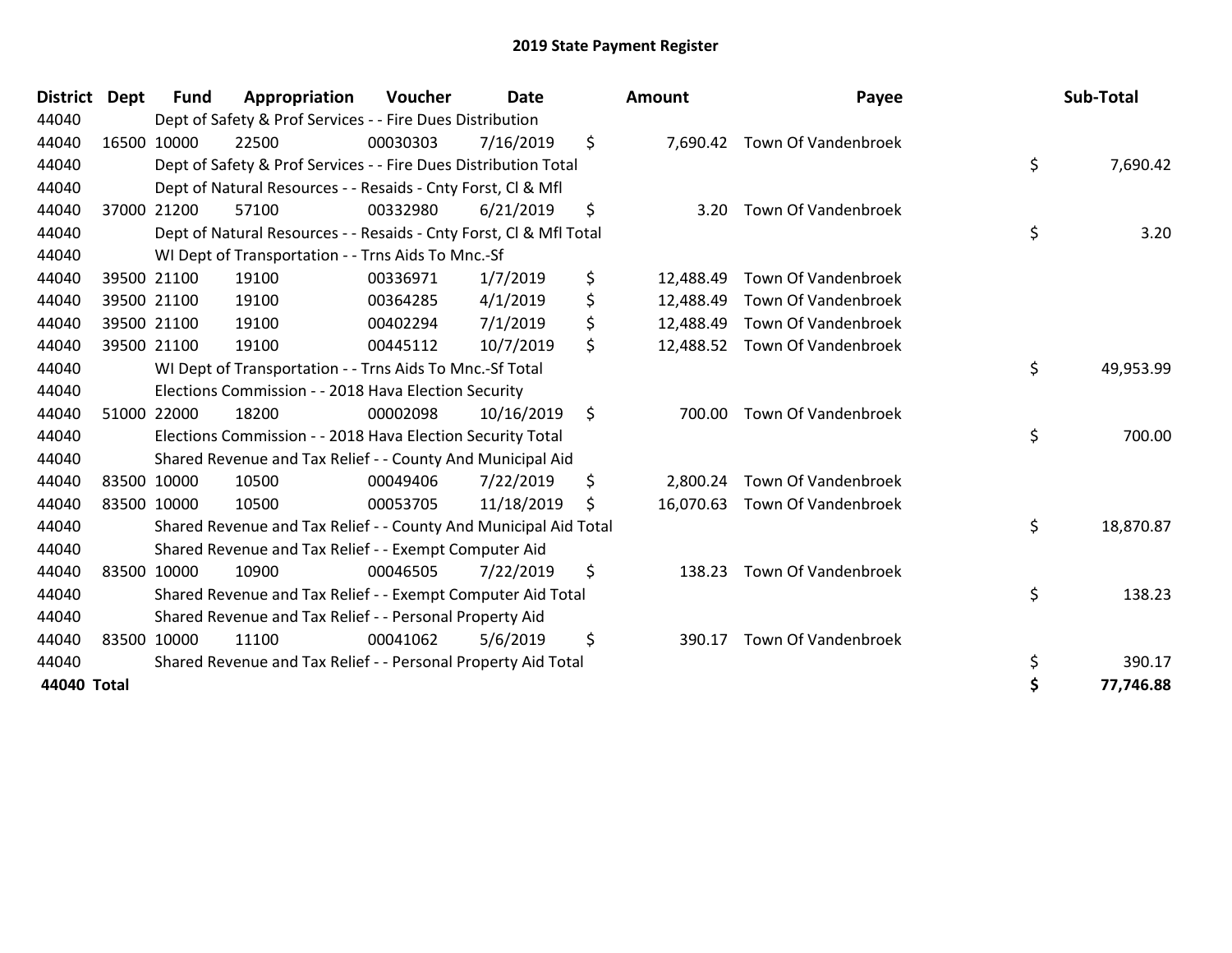| <b>District</b> | <b>Dept</b> | <b>Fund</b> | Appropriation                                                    | Voucher  | <b>Date</b> | <b>Amount</b>   | Payee                            | Sub-Total        |
|-----------------|-------------|-------------|------------------------------------------------------------------|----------|-------------|-----------------|----------------------------------|------------------|
| 44106           |             |             | Dept of Safety & Prof Services - - Fire Dues Distribution        |          |             |                 |                                  |                  |
| 44106           |             | 16500 10000 | 22500                                                            | 00031495 | 7/18/2019   | \$              | 825.02 Village Of Bear Creek     |                  |
| 44106           |             |             | Dept of Safety & Prof Services - - Fire Dues Distribution Total  |          |             |                 |                                  | \$<br>825.02     |
| 44106           |             |             | WI Dept of Transportation - - Trns Aids To Mnc.-Sf               |          |             |                 |                                  |                  |
| 44106           |             | 39500 21100 | 19100                                                            | 00336972 | 1/7/2019    | \$<br>3,150.89  | Village Of Bear Creek            |                  |
| 44106           |             | 39500 21100 | 19100                                                            | 00364286 | 4/1/2019    | \$<br>3,150.89  | Village Of Bear Creek            |                  |
| 44106           |             | 39500 21100 | 19100                                                            | 00402295 | 7/1/2019    | \$<br>3,150.89  | Village Of Bear Creek            |                  |
| 44106           |             | 39500 21100 | 19100                                                            | 00445113 | 10/7/2019   | \$<br>3,150.92  | Village Of Bear Creek            |                  |
| 44106           |             |             | WI Dept of Transportation - - Trns Aids To Mnc.-Sf Total         |          |             |                 |                                  | \$<br>12,603.59  |
| 44106           |             |             | Shared Revenue and Tax Relief - - County And Municipal Aid       |          |             |                 |                                  |                  |
| 44106           |             | 83500 10000 | 10500                                                            | 00049407 | 7/22/2019   | \$<br>29,963.96 | Village Of Bear Creek            |                  |
| 44106           |             | 83500 10000 | 10500                                                            | 00053706 | 11/18/2019  | \$              | 174,963.77 Village Of Bear Creek |                  |
| 44106           |             |             | Shared Revenue and Tax Relief - - County And Municipal Aid Total |          |             |                 |                                  | \$<br>204,927.73 |
| 44106           |             |             | Shared Revenue and Tax Relief - - Exempt Computer Aid            |          |             |                 |                                  |                  |
| 44106           |             | 83500 10000 | 10900                                                            | 00046506 | 7/22/2019   | \$              | 13.51 Village Of Bear Creek      |                  |
| 44106           |             |             | Shared Revenue and Tax Relief - - Exempt Computer Aid Total      |          |             |                 |                                  | \$<br>13.51      |
| 44106           |             |             | Shared Revenue and Tax Relief - - Utility Aid                    |          |             |                 |                                  |                  |
| 44106           |             | 83500 10000 | 11000                                                            | 00049407 | 7/22/2019   | \$<br>903.05    | Village Of Bear Creek            |                  |
| 44106           |             | 83500 10000 | 11000                                                            | 00053706 | 11/18/2019  | \$<br>5,236.88  | Village Of Bear Creek            |                  |
| 44106           |             |             | Shared Revenue and Tax Relief - - Utility Aid Total              |          |             |                 |                                  | \$<br>6,139.93   |
| 44106           |             |             | Shared Revenue and Tax Relief - - Personal Property Aid          |          |             |                 |                                  |                  |
| 44106           |             | 83500 10000 | 11100                                                            | 00041063 | 5/6/2019    | \$<br>19.58     | Village Of Bear Creek            |                  |
| 44106           |             |             | Shared Revenue and Tax Relief - - Personal Property Aid Total    |          |             |                 |                                  | \$<br>19.58      |
| 44106 Total     |             |             |                                                                  |          |             |                 |                                  | 224,529.36       |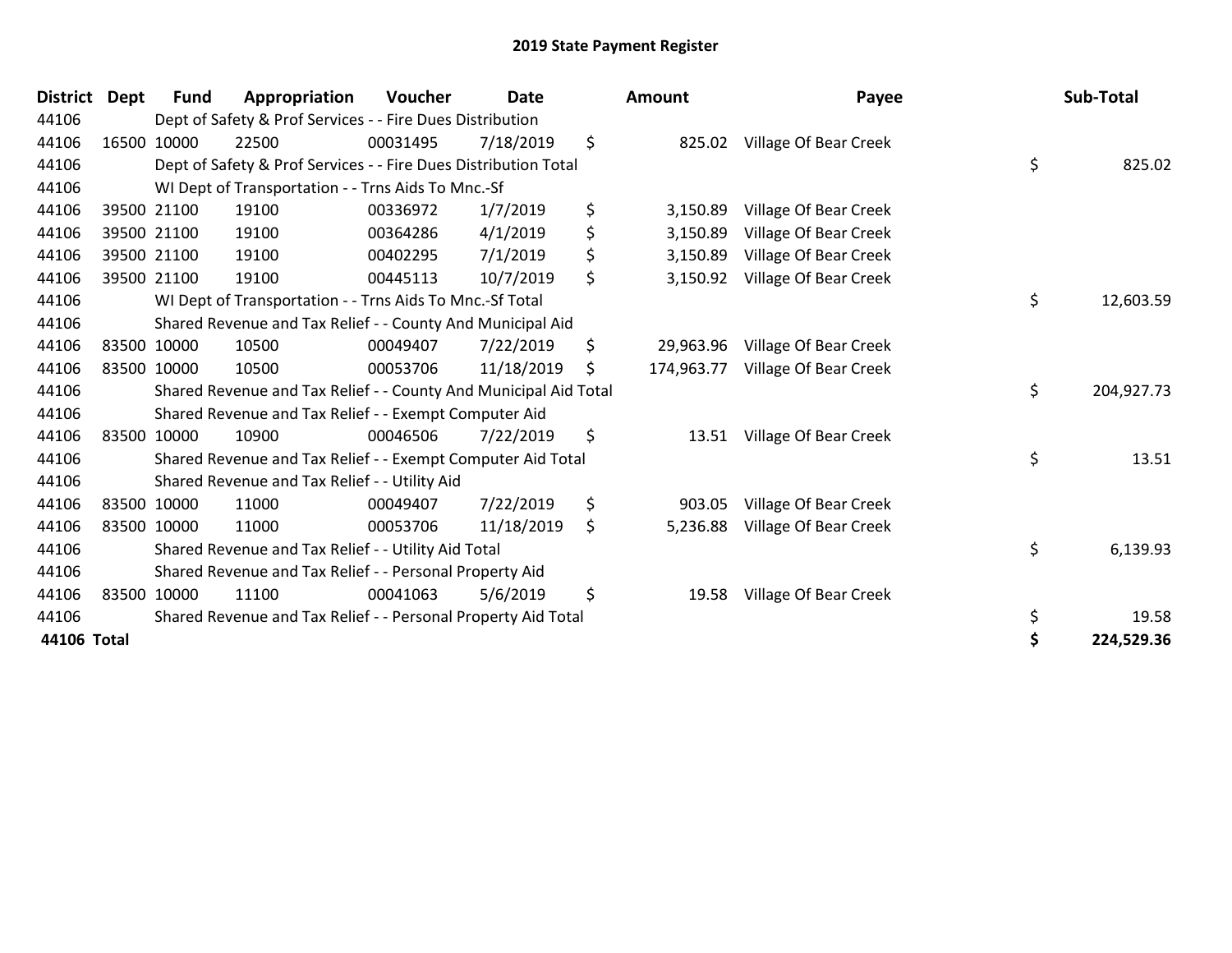| District Dept | <b>Fund</b> | Appropriation                                                     | Voucher  | <b>Date</b> | Amount           | Payee                            | Sub-Total        |
|---------------|-------------|-------------------------------------------------------------------|----------|-------------|------------------|----------------------------------|------------------|
| 44107         |             | Dept of Safety & Prof Services - - Fire Dues Distribution         |          |             |                  |                                  |                  |
| 44107         | 16500 10000 | 22500                                                             | 00030796 | 7/17/2019   | \$               | 3,104.43 Village Of Black Creek  |                  |
| 44107         |             | Dept of Safety & Prof Services - - Fire Dues Distribution Total   |          |             |                  |                                  | \$<br>3,104.43   |
| 44107         |             | Dept of Natural Resources - - Aids In Lieu Of Taxes - Gener       |          |             |                  |                                  |                  |
| 44107         | 37000 10000 | 50300                                                             | 00297591 | 2/11/2019   | \$<br>719.20     | Village Of Black Creek           |                  |
| 44107         |             | Dept of Natural Resources - - Aids In Lieu Of Taxes - Gener Total |          |             |                  |                                  | \$<br>719.20     |
| 44107         |             | WI Dept of Transportation - - Hwy Sfty Loc Aid Ffd                |          |             |                  |                                  |                  |
| 44107         | 39500 21100 | 18500                                                             | 00429231 | 9/3/2019    | \$<br>2,500.00   | Village Of Black Creek           |                  |
| 44107         |             | WI Dept of Transportation - - Hwy Sfty Loc Aid Ffd Total          |          |             |                  |                                  | \$<br>2,500.00   |
| 44107         |             | WI Dept of Transportation - - Trns Aids To Mnc.-Sf                |          |             |                  |                                  |                  |
| 44107         | 39500 21100 | 19100                                                             | 00336973 | 1/7/2019    | \$<br>15,575.52  | Village Of Black Creek           |                  |
| 44107         | 39500 21100 | 19100                                                             | 00364287 | 4/1/2019    | \$<br>15,575.52  | Village Of Black Creek           |                  |
| 44107         | 39500 21100 | 19100                                                             | 00402296 | 7/1/2019    | \$<br>15,575.52  | Village Of Black Creek           |                  |
| 44107         | 39500 21100 | 19100                                                             | 00445114 | 10/7/2019   | \$               | 15,575.55 Village Of Black Creek |                  |
| 44107         |             | WI Dept of Transportation - - Trns Aids To Mnc.-Sf Total          |          |             |                  |                                  | \$<br>62,302.11  |
| 44107         |             | Department of Justice - - Law Enforcement Train, Local            |          |             |                  |                                  |                  |
| 44107         | 45500 10000 | 23100                                                             | 00072367 | 10/9/2019   | \$<br>800.00     | Village Of Black Creek           |                  |
| 44107         |             | Department of Justice - - Law Enforcement Train, Local Total      |          |             |                  |                                  | \$<br>800.00     |
| 44107         |             | Shared Revenue and Tax Relief - - County And Municipal Aid        |          |             |                  |                                  |                  |
| 44107         | 83500 10000 | 10500                                                             | 00049408 | 7/22/2019   | \$<br>48,840.52  | Village Of Black Creek           |                  |
| 44107         | 83500 10000 | 10500                                                             | 00053707 | 11/18/2019  | \$<br>276,762.93 | Village Of Black Creek           |                  |
| 44107         |             | Shared Revenue and Tax Relief - - County And Municipal Aid Total  |          |             |                  |                                  | \$<br>325,603.45 |
| 44107         |             | Shared Revenue and Tax Relief - - Exempt Computer Aid             |          |             |                  |                                  |                  |
| 44107         | 83500 10000 | 10900                                                             | 00046507 | 7/22/2019   | \$<br>812.70     | Village Of Black Creek           |                  |
| 44107         | 83500 10000 | 10900                                                             | 00047934 | 7/22/2019   | \$<br>1,141.59   | Village Of Black Creek           |                  |
| 44107         |             | Shared Revenue and Tax Relief - - Exempt Computer Aid Total       |          |             |                  |                                  | \$<br>1,954.29   |
| 44107         |             | Shared Revenue and Tax Relief - - Utility Aid                     |          |             |                  |                                  |                  |
| 44107         | 83500 10000 | 11000                                                             | 00049408 | 7/22/2019   | \$<br>647.57     | Village Of Black Creek           |                  |
| 44107         | 83500 10000 | 11000                                                             | 00053707 | 11/18/2019  | \$<br>3,760.06   | Village Of Black Creek           |                  |
| 44107         |             | Shared Revenue and Tax Relief - - Utility Aid Total               |          |             |                  |                                  | \$<br>4,407.63   |
| 44107         |             | Shared Revenue and Tax Relief - - Personal Property Aid           |          |             |                  |                                  |                  |
| 44107         | 83500 10000 | 11100                                                             | 00041064 | 5/6/2019    | \$<br>4,387.95   | Village Of Black Creek           |                  |
| 44107         | 83500 10000 | 11100                                                             | 00042682 | 5/6/2019    | \$<br>3,237.65   | Village Of Black Creek           |                  |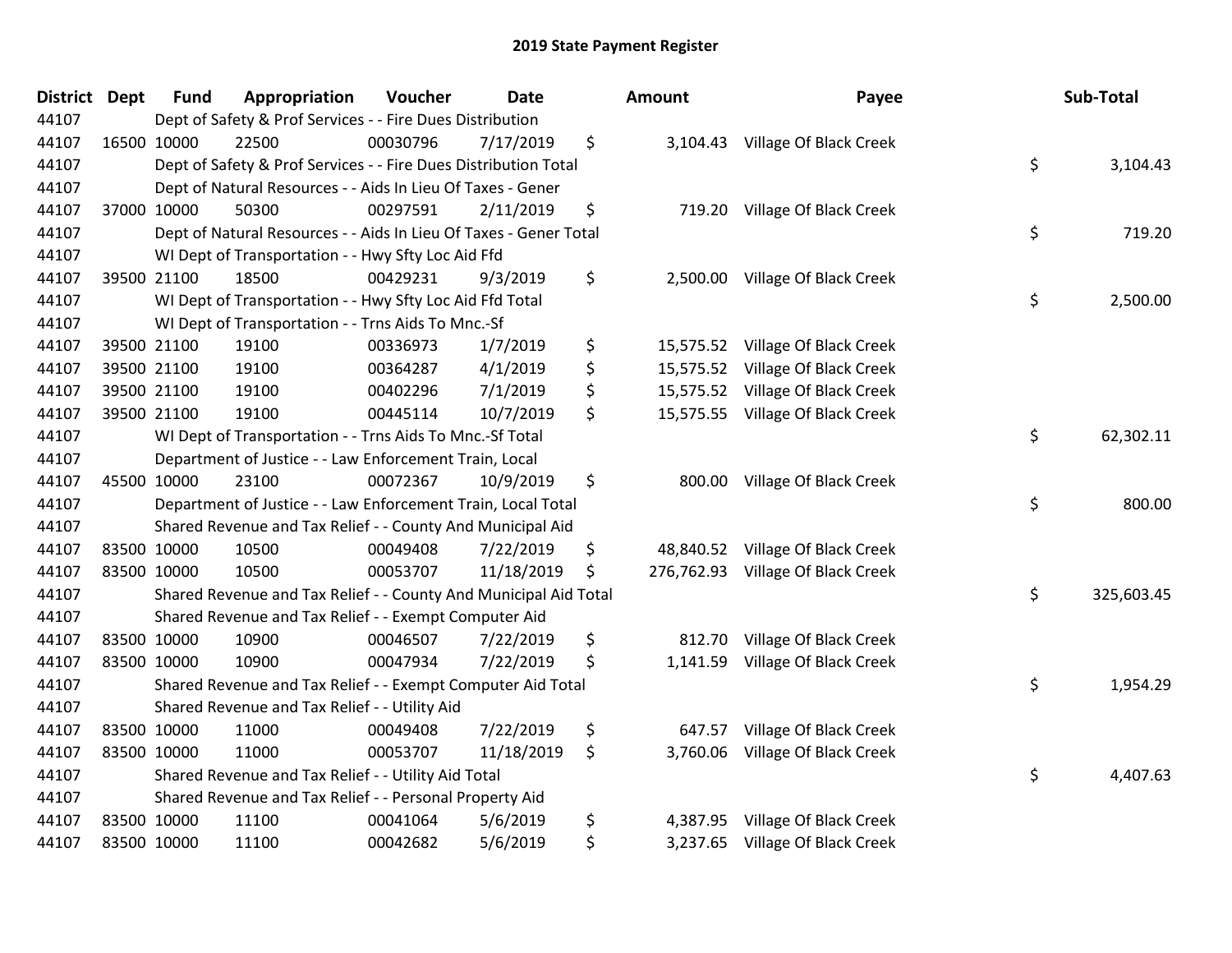| District Dept | <b>Fund</b> | Appropriation                                                   | Voucher  | Date      | Amount | Payee                         | Sub-Total  |
|---------------|-------------|-----------------------------------------------------------------|----------|-----------|--------|-------------------------------|------------|
| 44107         |             | Shared Revenue and Tax Relief - - Personal Property Aid Total   |          |           |        |                               | 7,625.60   |
| 44107         |             | Shared Revenue and Tax Relief - - Lottery & Gaming Credit       |          |           |        |                               |            |
| 44107         | 83500 52100 | 36300                                                           | 00038416 | 3/25/2019 |        | 722.48 Village Of Black Creek |            |
| 44107         |             | Shared Revenue and Tax Relief - - Lottery & Gaming Credit Total |          |           |        |                               | 722.48     |
| 44107 Total   |             |                                                                 |          |           |        |                               | 409,739.19 |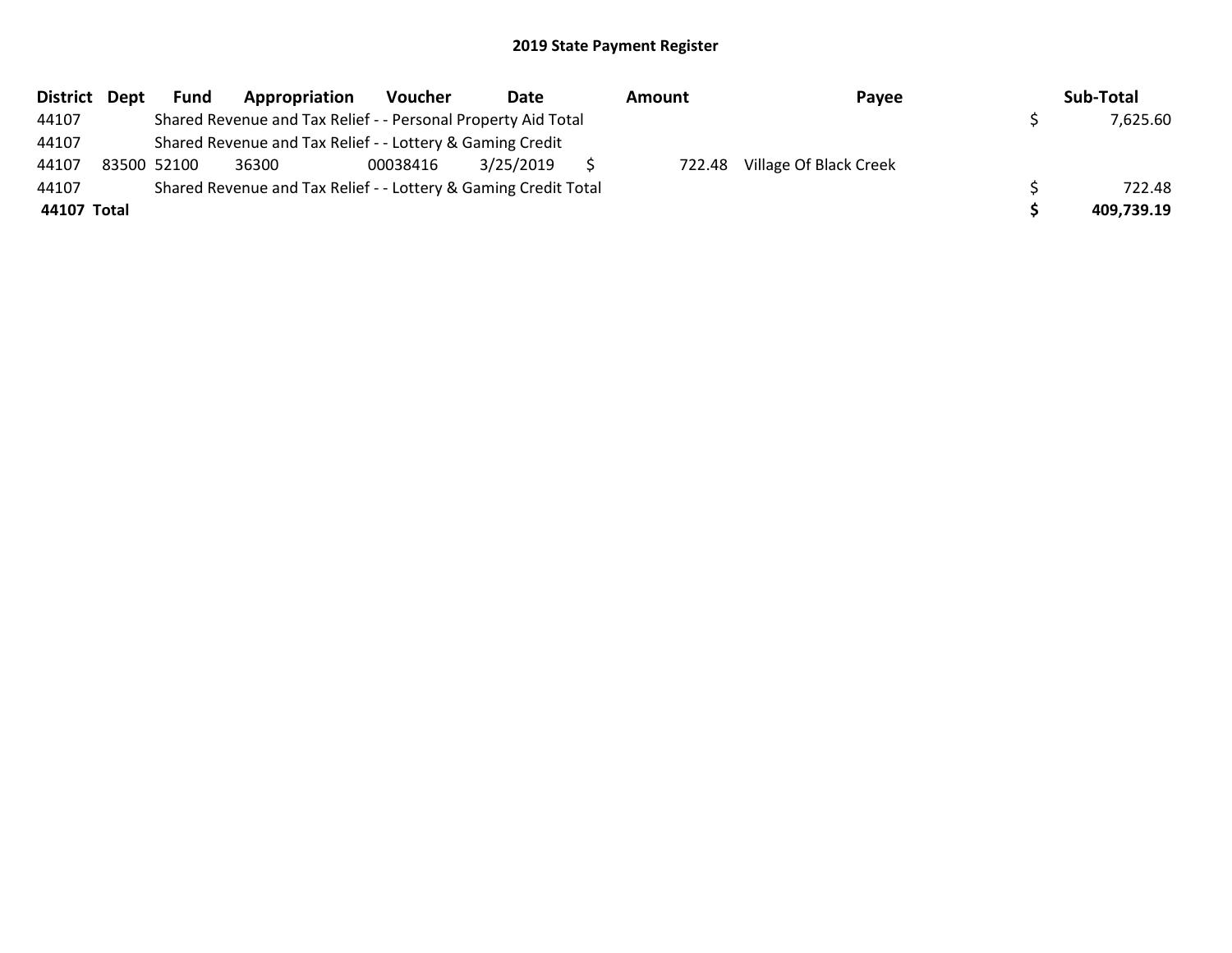| <b>District</b> | Dept | Fund        | Appropriation                                                    | <b>Voucher</b> | Date       | <b>Amount</b>    | Payee                            | Sub-Total        |
|-----------------|------|-------------|------------------------------------------------------------------|----------------|------------|------------------|----------------------------------|------------------|
| 44111           |      |             | Dept of Safety & Prof Services - - Fire Dues Distribution        |                |            |                  |                                  |                  |
| 44111           |      | 16500 10000 | 22500                                                            | 00030104       | 7/15/2019  | \$<br>13,146.68  | Village Of Combined Locks        |                  |
| 44111           |      |             | Dept of Safety & Prof Services - - Fire Dues Distribution Total  |                |            |                  |                                  | \$<br>13,146.68  |
| 44111           |      |             | WI Dept of Transportation - - Trns Aids To Mnc.-Sf               |                |            |                  |                                  |                  |
| 44111           |      | 39500 21100 | 19100                                                            | 00336974       | 1/7/2019   | \$<br>40,037.45  | Village Of Combined Locks        |                  |
| 44111           |      | 39500 21100 | 19100                                                            | 00364288       | 4/1/2019   | \$<br>40,037.45  | Village Of Combined Locks        |                  |
| 44111           |      | 39500 21100 | 19100                                                            | 00402297       | 7/1/2019   | \$<br>40,037.45  | Village Of Combined Locks        |                  |
| 44111           |      | 39500 21100 | 19100                                                            | 00445115       | 10/7/2019  | \$<br>40,037.45  | Village Of Combined Locks        |                  |
| 44111           |      |             | WI Dept of Transportation - - Trns Aids To Mnc.-Sf Total         |                |            |                  |                                  | \$<br>160,149.80 |
| 44111           |      |             | Shared Revenue and Tax Relief - - County And Municipal Aid       |                |            |                  |                                  |                  |
| 44111           |      | 83500 10000 | 10500                                                            | 00049409       | 7/22/2019  | \$<br>41,077.36  | Village Of Combined Locks        |                  |
| 44111           |      | 83500 10000 | 10500                                                            | 00053708       | 11/18/2019 | \$<br>232,771.72 | Village Of Combined Locks        |                  |
| 44111           |      |             | Shared Revenue and Tax Relief - - County And Municipal Aid Total |                |            |                  |                                  | \$<br>273,849.08 |
| 44111           |      |             | Shared Revenue and Tax Relief - - Exempt Computer Aid            |                |            |                  |                                  |                  |
| 44111           |      | 83500 10000 | 10900                                                            | 00046508       | 7/22/2019  | \$<br>4.16       | Village Of Combined Locks        |                  |
| 44111           |      | 83500 10000 | 10900                                                            | 00047935       | 7/22/2019  | \$<br>15,376.86  | Village Of Combined Locks        |                  |
| 44111           |      |             | Shared Revenue and Tax Relief - - Exempt Computer Aid Total      |                |            |                  |                                  | \$<br>15,381.02  |
| 44111           |      |             | Shared Revenue and Tax Relief - - Utility Aid                    |                |            |                  |                                  |                  |
| 44111           |      | 83500 10000 | 11000                                                            | 00049409       | 7/22/2019  | \$<br>18,651.15  | Village Of Combined Locks        |                  |
| 44111           |      | 83500 10000 | 11000                                                            | 00053708       | 11/18/2019 | \$<br>104,851.48 | <b>Village Of Combined Locks</b> |                  |
| 44111           |      |             | Shared Revenue and Tax Relief - - Utility Aid Total              |                |            |                  |                                  | \$<br>123,502.63 |
| 44111           |      |             | Shared Revenue and Tax Relief - - Personal Property Aid          |                |            |                  |                                  |                  |
| 44111           |      | 83500 10000 | 11100                                                            | 00041065       | 5/6/2019   | \$<br>802.72     | Village Of Combined Locks        |                  |
| 44111           |      | 83500 10000 | 11100                                                            | 00042683       | 5/6/2019   | \$<br>22.15      | Village Of Combined Locks        |                  |
| 44111           |      |             | Shared Revenue and Tax Relief - - Personal Property Aid Total    |                |            |                  |                                  | \$<br>824.87     |
| 44111 Total     |      |             |                                                                  |                |            |                  |                                  | \$<br>586,854.08 |

| District           | <b>Dept</b> | <b>Fund</b> | Appropriation                                                    | Voucher  | Date       | <b>Amount</b>    | Payee                            | Sub-Total        |
|--------------------|-------------|-------------|------------------------------------------------------------------|----------|------------|------------------|----------------------------------|------------------|
| 44111              |             |             | Dept of Safety & Prof Services - - Fire Dues Distribution        |          |            |                  |                                  |                  |
| 44111              |             | 16500 10000 | 22500                                                            | 00030104 | 7/15/2019  | \$<br>13,146.68  | Village Of Combined Locks        |                  |
| 44111              |             |             | Dept of Safety & Prof Services - - Fire Dues Distribution Total  |          |            |                  |                                  | \$<br>13,146.68  |
| 44111              |             |             | WI Dept of Transportation - - Trns Aids To Mnc.-Sf               |          |            |                  |                                  |                  |
| 44111              |             | 39500 21100 | 19100                                                            | 00336974 | 1/7/2019   | \$<br>40,037.45  | Village Of Combined Locks        |                  |
| 44111              |             | 39500 21100 | 19100                                                            | 00364288 | 4/1/2019   | \$<br>40,037.45  | Village Of Combined Locks        |                  |
| 44111              |             | 39500 21100 | 19100                                                            | 00402297 | 7/1/2019   | \$<br>40,037.45  | Village Of Combined Locks        |                  |
| 44111              |             | 39500 21100 | 19100                                                            | 00445115 | 10/7/2019  | \$<br>40,037.45  | <b>Village Of Combined Locks</b> |                  |
| 44111              |             |             | WI Dept of Transportation - - Trns Aids To Mnc.-Sf Total         |          |            |                  |                                  | \$<br>160,149.80 |
| 44111              |             |             | Shared Revenue and Tax Relief - - County And Municipal Aid       |          |            |                  |                                  |                  |
| 44111              |             | 83500 10000 | 10500                                                            | 00049409 | 7/22/2019  | \$<br>41,077.36  | <b>Village Of Combined Locks</b> |                  |
| 44111              |             | 83500 10000 | 10500                                                            | 00053708 | 11/18/2019 | \$<br>232,771.72 | Village Of Combined Locks        |                  |
| 44111              |             |             | Shared Revenue and Tax Relief - - County And Municipal Aid Total |          |            |                  |                                  | \$<br>273,849.08 |
| 44111              |             |             | Shared Revenue and Tax Relief - - Exempt Computer Aid            |          |            |                  |                                  |                  |
| 44111              |             | 83500 10000 | 10900                                                            | 00046508 | 7/22/2019  | \$<br>4.16       | Village Of Combined Locks        |                  |
| 44111              |             | 83500 10000 | 10900                                                            | 00047935 | 7/22/2019  | \$<br>15,376.86  | <b>Village Of Combined Locks</b> |                  |
| 44111              |             |             | Shared Revenue and Tax Relief - - Exempt Computer Aid Total      |          |            |                  |                                  | \$<br>15,381.02  |
| 44111              |             |             | Shared Revenue and Tax Relief - - Utility Aid                    |          |            |                  |                                  |                  |
| 44111              |             | 83500 10000 | 11000                                                            | 00049409 | 7/22/2019  | \$<br>18,651.15  | Village Of Combined Locks        |                  |
| 44111              |             | 83500 10000 | 11000                                                            | 00053708 | 11/18/2019 | \$<br>104,851.48 | <b>Village Of Combined Locks</b> |                  |
| 44111              |             |             | Shared Revenue and Tax Relief - - Utility Aid Total              |          |            |                  |                                  | \$<br>123,502.63 |
| 44111              |             |             | Shared Revenue and Tax Relief - - Personal Property Aid          |          |            |                  |                                  |                  |
| 44111              |             | 83500 10000 | 11100                                                            | 00041065 | 5/6/2019   | \$<br>802.72     | Village Of Combined Locks        |                  |
| 44111              |             | 83500 10000 | 11100                                                            | 00042683 | 5/6/2019   | \$<br>22.15      | Village Of Combined Locks        |                  |
| 44111              |             |             | Shared Revenue and Tax Relief - - Personal Property Aid Total    |          |            |                  |                                  | \$<br>824.87     |
| <b>44111 Total</b> |             |             |                                                                  |          |            |                  |                                  | \$<br>586,854.08 |
|                    |             |             |                                                                  |          |            |                  |                                  |                  |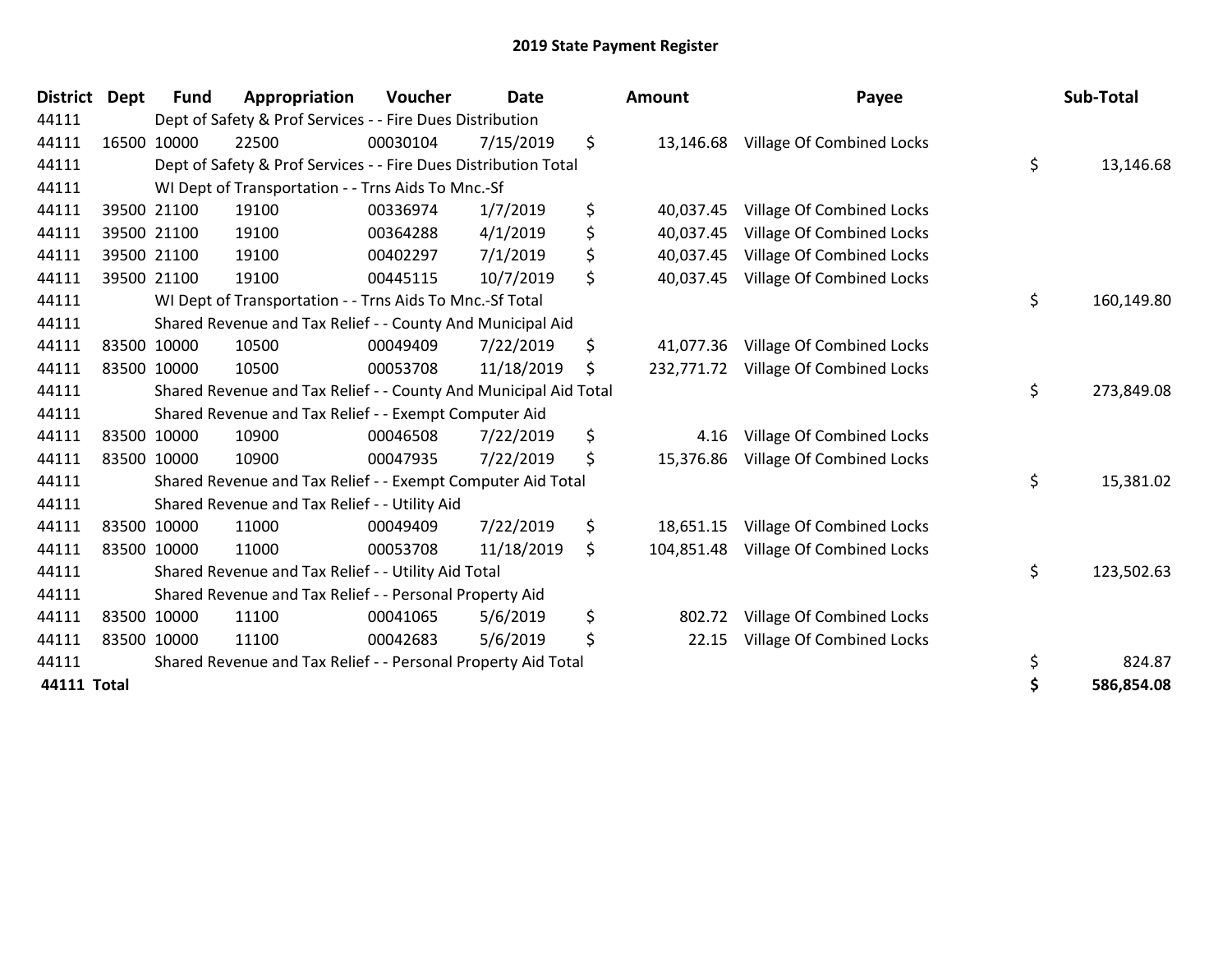| <b>District</b> | <b>Dept</b> | <b>Fund</b> | Appropriation                                                         | Voucher  | <b>Date</b> | Amount           | Payee                            | Sub-Total        |
|-----------------|-------------|-------------|-----------------------------------------------------------------------|----------|-------------|------------------|----------------------------------|------------------|
| 44136           |             |             | Dept of Safety & Prof Services - - Fire Dues Distribution             |          |             |                  |                                  |                  |
| 44136           |             | 16500 10000 | 22500                                                                 | 00030219 | 7/16/2019   | \$               | 9,273.20 Hortonville, Village of |                  |
| 44136           |             |             | Dept of Safety & Prof Services - - Fire Dues Distribution Total       |          |             |                  |                                  | \$<br>9,273.20   |
| 44136           |             |             | Dept of Natural Resources - - Resaids - Cnty Forst, Cl & Mfl          |          |             |                  |                                  |                  |
| 44136           |             | 37000 21200 | 57100                                                                 | 00332981 | 6/21/2019   | \$<br>8.47       | Hortonville, Village of          |                  |
| 44136           |             |             | Dept of Natural Resources - - Resaids - Cnty Forst, Cl & Mfl Total    |          |             |                  |                                  | \$<br>8.47       |
| 44136           |             |             | WI Dept of Transportation - - Trns Aids To Mnc.-Sf                    |          |             |                  |                                  |                  |
| 44136           |             | 39500 21100 | 19100                                                                 | 00336975 | 1/7/2019    | \$<br>31,587.92  | Hortonville, Village of          |                  |
| 44136           |             | 39500 21100 | 19100                                                                 | 00364289 | 4/1/2019    | \$<br>31,587.92  | Hortonville, Village of          |                  |
| 44136           |             | 39500 21100 | 19100                                                                 | 00402298 | 7/1/2019    | \$<br>31,587.92  | Hortonville, Village of          |                  |
| 44136           |             | 39500 21100 | 19100                                                                 | 00445116 | 10/7/2019   | \$<br>31,587.92  | Hortonville, Village of          |                  |
| 44136           |             |             | WI Dept of Transportation - - Trns Aids To Mnc.-Sf Total              |          |             |                  |                                  | \$<br>126,351.68 |
| 44136           |             |             | Department of Justice - - Law Enforcement Train, Local                |          |             |                  |                                  |                  |
| 44136           |             | 45500 10000 | 23100                                                                 | 00073218 | 10/21/2019  | \$<br>1,760.00   | Hortonville, Village of          |                  |
| 44136           |             |             | Department of Justice - - Law Enforcement Train, Local Total          |          |             |                  |                                  | \$<br>1,760.00   |
| 44136           |             |             | Shared Revenue and Tax Relief - - Expenditure Restraint Program       |          |             |                  |                                  |                  |
| 44136           |             | 83500 10000 | 10100                                                                 | 00049410 | 7/22/2019   | \$<br>47,654.51  | Hortonville, Village of          |                  |
| 44136           |             |             | Shared Revenue and Tax Relief - - Expenditure Restraint Program Total |          |             |                  |                                  | \$<br>47,654.51  |
| 44136           |             |             | Shared Revenue and Tax Relief - - County And Municipal Aid            |          |             |                  |                                  |                  |
| 44136           |             | 83500 10000 | 10500                                                                 | 00049410 | 7/22/2019   | \$<br>69,614.10  | Hortonville, Village of          |                  |
| 44136           |             | 83500 10000 | 10500                                                                 | 00053709 | 11/18/2019  | \$<br>394,479.93 | Hortonville, Village of          |                  |
| 44136           |             |             | Shared Revenue and Tax Relief - - County And Municipal Aid Total      |          |             |                  |                                  | \$<br>464,094.03 |
| 44136           |             |             | Shared Revenue and Tax Relief - - Exempt Computer Aid                 |          |             |                  |                                  |                  |
| 44136           |             | 83500 10000 | 10900                                                                 | 00046509 | 7/22/2019   | \$               | 3,873.31 Hortonville, Village of |                  |
| 44136           |             | 83500 10000 | 10900                                                                 | 00047936 | 7/22/2019   | \$<br>2,194.58   | Hortonville, Village of          |                  |
| 44136           |             |             | Shared Revenue and Tax Relief - - Exempt Computer Aid Total           |          |             |                  |                                  | \$<br>6,067.89   |
| 44136           |             |             | Shared Revenue and Tax Relief - - Utility Aid                         |          |             |                  |                                  |                  |
| 44136           |             | 83500 10000 | 11000                                                                 | 00049410 | 7/22/2019   | \$<br>461.50     | Hortonville, Village of          |                  |
| 44136           |             | 83500 10000 | 11000                                                                 | 00053709 | 11/18/2019  | \$<br>2,705.26   | Hortonville, Village of          |                  |
| 44136           |             |             | Shared Revenue and Tax Relief - - Utility Aid Total                   |          |             |                  |                                  | \$<br>3,166.76   |
| 44136           |             |             | Shared Revenue and Tax Relief - - Personal Property Aid               |          |             |                  |                                  |                  |
| 44136           |             | 83500 10000 | 11100                                                                 | 00041066 | 5/6/2019    | \$<br>7,868.50   | Hortonville, Village of          |                  |
| 44136           |             | 83500 10000 | 11100                                                                 | 00042684 | 5/6/2019    | \$               | 1,953.82 Hortonville, Village of |                  |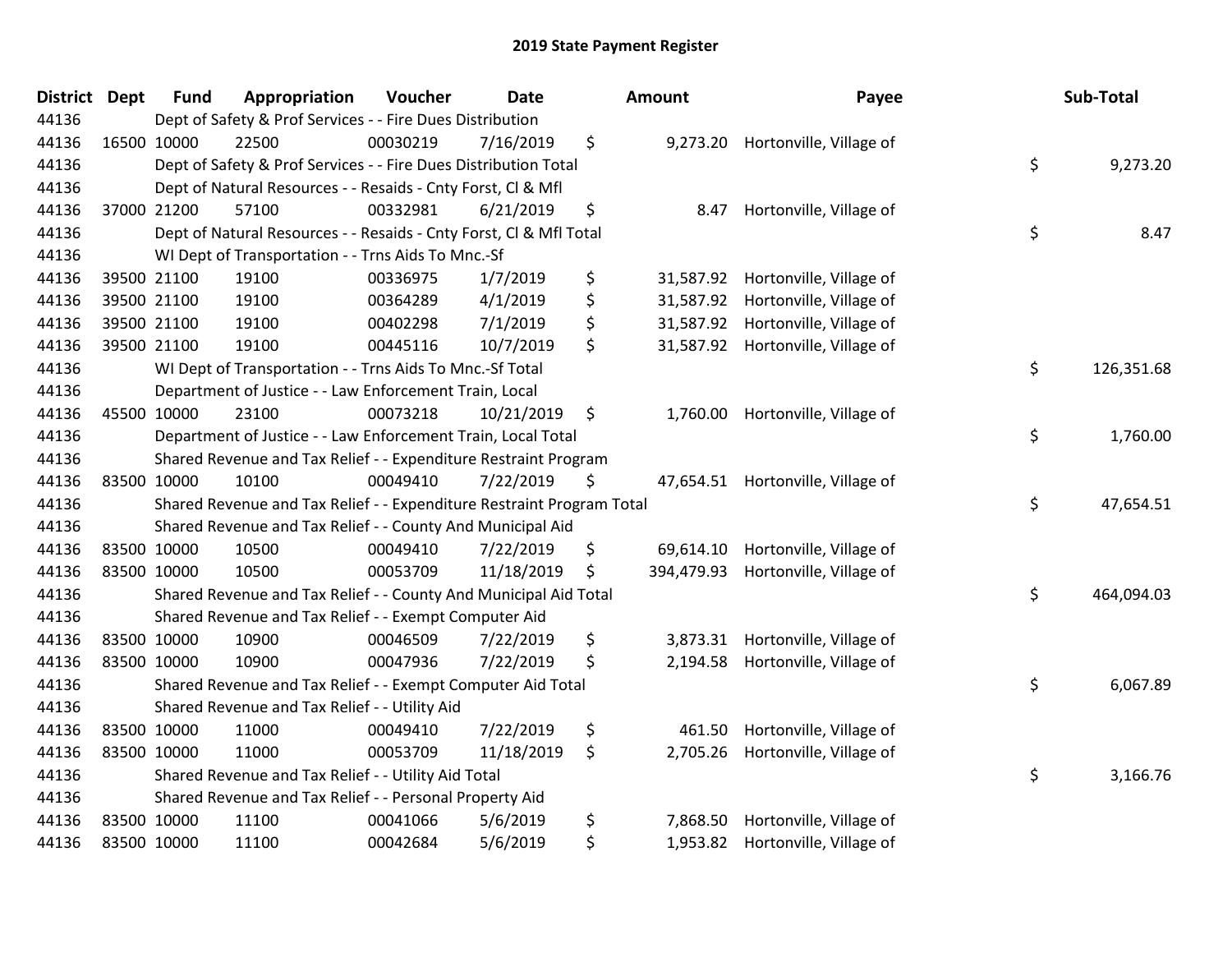|             | District Dept Fund | <b>Appropriation</b>                                          | Voucher | Date | Amount | Payee | Sub-Total  |
|-------------|--------------------|---------------------------------------------------------------|---------|------|--------|-------|------------|
| 44136       |                    | Shared Revenue and Tax Relief - - Personal Property Aid Total |         |      |        |       | 9,822.32   |
| 44136 Total |                    |                                                               |         |      |        |       | 668,198.86 |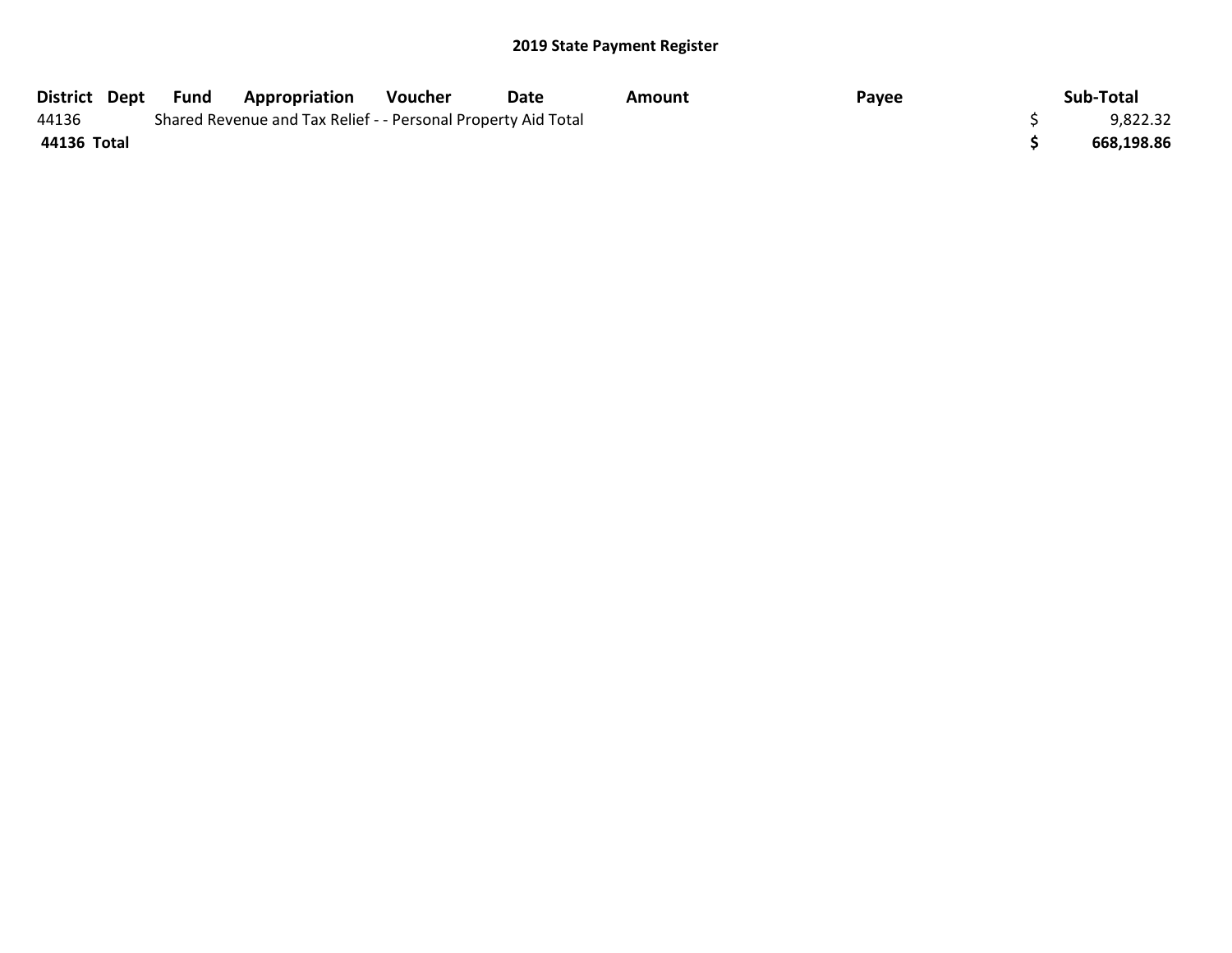|             | District Dept Fund | Appropriation                                                         | Voucher  | Date         | Amount | Pavee             | Sub-Total |
|-------------|--------------------|-----------------------------------------------------------------------|----------|--------------|--------|-------------------|-----------|
| 44137       |                    | Shared Revenue and Tax Relief - - School Lvy Tx/First Dollar Cr       |          |              |        |                   |           |
| 44137       | 83500 10000        | 30200                                                                 | 00045301 | 7/22/2019 \$ | 40.33  | Village Of Howard |           |
| 44137       |                    | Shared Revenue and Tax Relief - - School Lvy Tx/First Dollar Cr Total |          |              |        |                   | 40.33     |
| 44137 Total |                    |                                                                       |          |              |        |                   | 40.33     |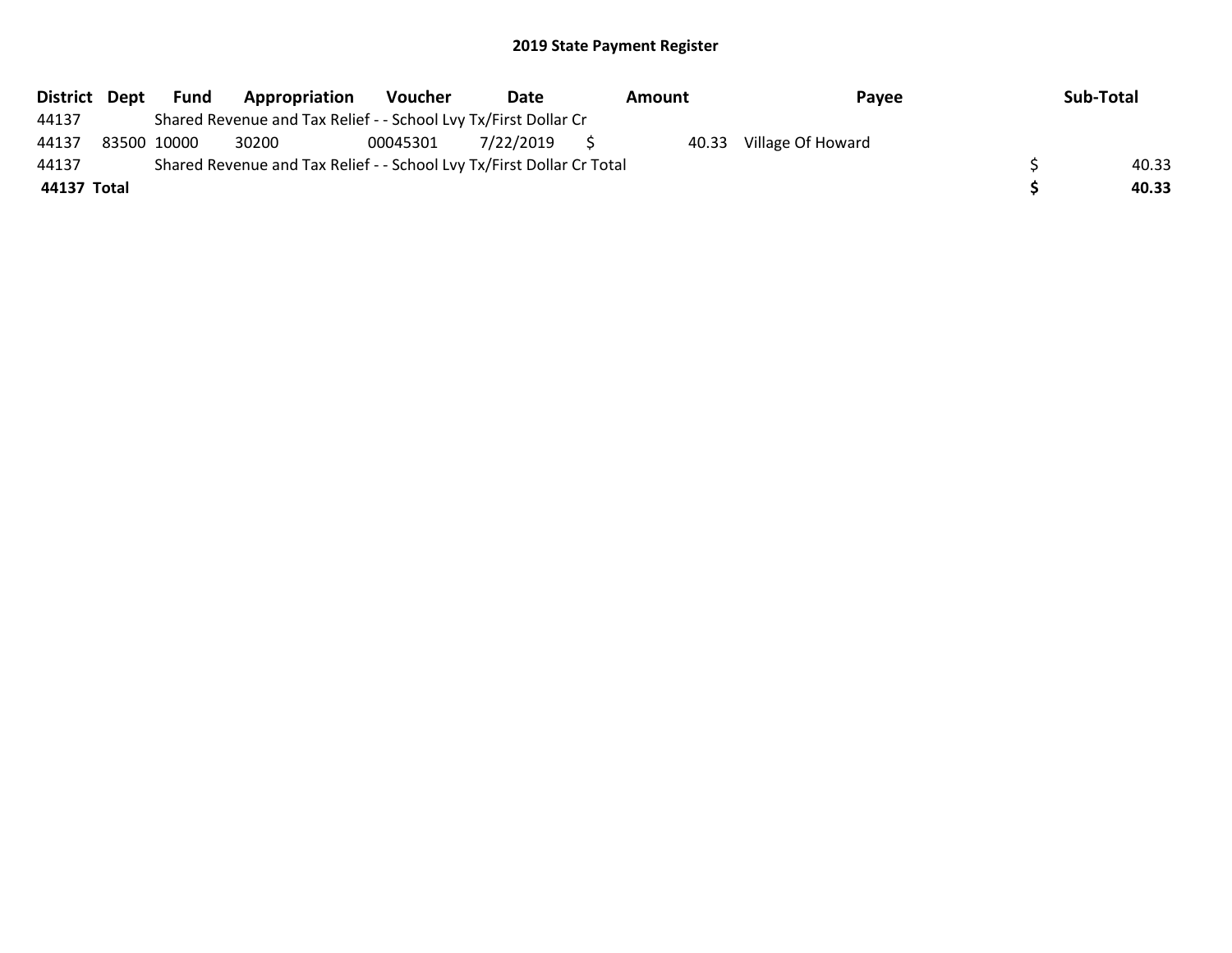| <b>District</b> | <b>Dept</b> | <b>Fund</b> | Appropriation                                                         | Voucher  | <b>Date</b> | Amount           | Payee               | Sub-Total        |
|-----------------|-------------|-------------|-----------------------------------------------------------------------|----------|-------------|------------------|---------------------|------------------|
| 44141           |             |             | Dept of Safety & Prof Services - - Fire Dues Distribution             |          |             |                  |                     |                  |
| 44141           |             | 16500 10000 | 22500                                                                 | 00029983 | 7/15/2019   | \$<br>23,385.46  | Village Of Kimberly |                  |
| 44141           |             |             | Dept of Safety & Prof Services - - Fire Dues Distribution Total       |          |             |                  |                     | \$<br>23,385.46  |
| 44141           |             |             | WI Dept of Transportation - - Trns Aids To Mnc.-Sf                    |          |             |                  |                     |                  |
| 44141           |             | 39500 21100 | 19100                                                                 | 00336976 | 1/7/2019    | \$<br>98,266.55  | Village Of Kimberly |                  |
| 44141           |             | 39500 21100 | 19100                                                                 | 00364290 | 4/1/2019    | \$<br>98,266.55  | Village Of Kimberly |                  |
| 44141           |             | 39500 21100 | 19100                                                                 | 00402299 | 7/1/2019    | \$<br>98,266.55  | Village Of Kimberly |                  |
| 44141           |             | 39500 21100 | 19100                                                                 | 00445117 | 10/7/2019   | \$<br>98,266.55  | Village Of Kimberly |                  |
| 44141           |             |             | WI Dept of Transportation - - Trns Aids To Mnc.-Sf Total              |          |             |                  |                     | \$<br>393,066.20 |
| 44141           |             |             | Shared Revenue and Tax Relief - - Expenditure Restraint Program       |          |             |                  |                     |                  |
| 44141           |             | 83500 10000 | 10100                                                                 | 00049411 | 7/22/2019   | \$<br>61,564.31  | Village Of Kimberly |                  |
| 44141           |             |             | Shared Revenue and Tax Relief - - Expenditure Restraint Program Total |          |             |                  |                     | \$<br>61,564.31  |
| 44141           |             |             | Shared Revenue and Tax Relief - - County And Municipal Aid            |          |             |                  |                     |                  |
| 44141           |             | 83500 10000 | 10500                                                                 | 00049411 | 7/22/2019   | \$<br>57,271.91  | Village Of Kimberly |                  |
| 44141           |             | 83500 10000 | 10500                                                                 | 00053710 | 11/18/2019  | \$<br>324,540.85 | Village Of Kimberly |                  |
| 44141           |             |             | Shared Revenue and Tax Relief - - County And Municipal Aid Total      |          |             |                  |                     | \$<br>381,812.76 |
| 44141           |             |             | Shared Revenue and Tax Relief - - Exempt Computer Aid                 |          |             |                  |                     |                  |
| 44141           |             | 83500 10000 | 10900                                                                 | 00046510 | 7/22/2019   | \$<br>9,676.51   | Village Of Kimberly |                  |
| 44141           |             | 83500 10000 | 10900                                                                 | 00047937 | 7/22/2019   | \$<br>41,258.62  | Village Of Kimberly |                  |
| 44141           |             |             | Shared Revenue and Tax Relief - - Exempt Computer Aid Total           |          |             |                  |                     | \$<br>50,935.13  |
| 44141           |             |             | Shared Revenue and Tax Relief - - Utility Aid                         |          |             |                  |                     |                  |
| 44141           |             | 83500 10000 | 11000                                                                 | 00049411 | 7/22/2019   | \$<br>8,394.84   | Village Of Kimberly |                  |
| 44141           |             | 83500 10000 | 11000                                                                 | 00053710 | 11/18/2019  | \$<br>48,801.96  | Village Of Kimberly |                  |
| 44141           |             |             | Shared Revenue and Tax Relief - - Utility Aid Total                   |          |             |                  |                     | \$<br>57,196.80  |
| 44141           |             |             | Shared Revenue and Tax Relief - - Personal Property Aid               |          |             |                  |                     |                  |
| 44141           |             | 83500 10000 | 11100                                                                 | 00041067 | 5/6/2019    | \$<br>6,034.96   | Village Of Kimberly |                  |
| 44141           |             | 83500 10000 | 11100                                                                 | 00042685 | 5/6/2019    | \$<br>2,107.40   | Village Of Kimberly |                  |
| 44141           |             |             | Shared Revenue and Tax Relief - - Personal Property Aid Total         |          |             |                  |                     | \$<br>8,142.36   |
| 44141 Total     |             |             |                                                                       |          |             |                  |                     | \$<br>976,103.02 |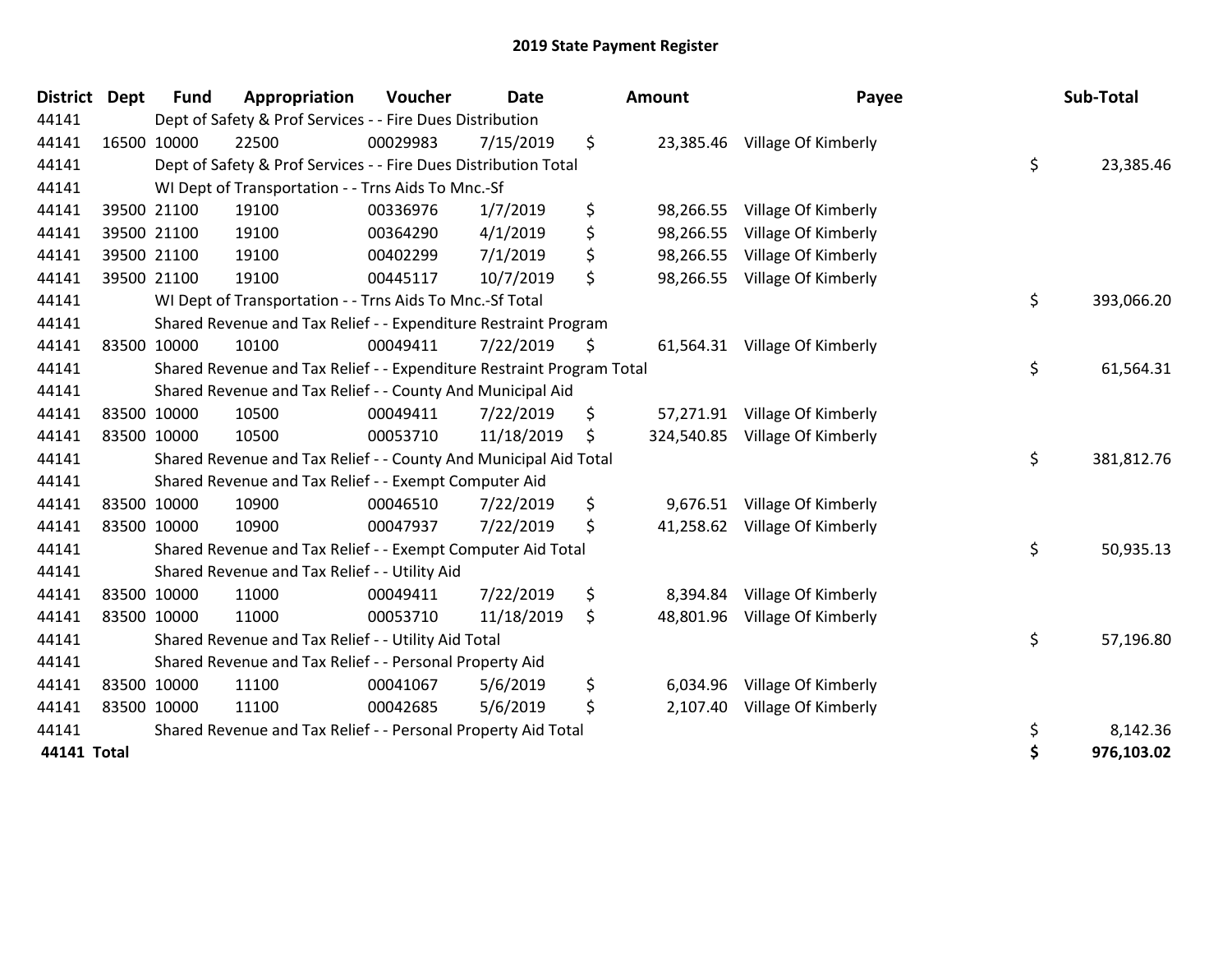| <b>District</b> | <b>Dept</b> | <b>Fund</b> | Appropriation                                                   | Voucher  | <b>Date</b> | Amount           | Payee                              | Sub-Total        |
|-----------------|-------------|-------------|-----------------------------------------------------------------|----------|-------------|------------------|------------------------------------|------------------|
| 44146           |             |             | Dept of Safety & Prof Services - - Fire Dues Distribution       |          |             |                  |                                    |                  |
| 44146           |             | 16500 10000 | 22500                                                           | 00029919 | 7/11/2019   | \$<br>38,454.49  | Village Of Little Chute            |                  |
| 44146           |             |             | Dept of Safety & Prof Services - - Fire Dues Distribution Total |          |             |                  |                                    | \$<br>38,454.49  |
| 44146           |             |             | Dept of Natural Resources - - Land Acquisition                  |          |             |                  |                                    |                  |
| 44146           |             | 37000 36300 | <b>TA100</b>                                                    | 00349844 | 8/12/2019   | \$<br>77,863.00  | Village Of Little Chute            |                  |
| 44146           |             | 37000 36300 | <b>TA100</b>                                                    | 00349845 | 8/12/2019   | \$<br>241,637.00 | Village Of Little Chute            |                  |
| 44146           |             |             | Dept of Natural Resources - - Land Acquisition Total            |          |             |                  |                                    | \$<br>319,500.00 |
| 44146           |             |             | WI Dept of Transportation - - Conn Hwy Aids St Fds              |          |             |                  |                                    |                  |
| 44146           |             | 39500 21100 | 16200                                                           | 00337766 | 1/7/2019    | \$<br>8,036.19   | Village Of Little Chute            |                  |
| 44146           |             | 39500 21100 | 16200                                                           | 00365080 | 4/1/2019    | \$<br>8,036.19   | Village Of Little Chute            |                  |
| 44146           |             | 39500 21100 | 16200                                                           | 00403089 | 7/1/2019    | \$<br>8,036.19   | Village Of Little Chute            |                  |
| 44146           |             | 39500 21100 | 16200                                                           | 00445907 | 10/7/2019   | \$<br>8,036.22   | Village Of Little Chute            |                  |
| 44146           |             |             | WI Dept of Transportation - - Conn Hwy Aids St Fds Total        |          |             |                  |                                    | \$<br>32,144.79  |
| 44146           |             |             | WI Dept of Transportation - - Hwy Sfty Loc Aid Ffd              |          |             |                  |                                    |                  |
| 44146           |             | 39500 21100 | 18500                                                           | 00435007 | 9/17/2019   | \$<br>4,000.00   | Village Of Little Chute            |                  |
| 44146           |             |             | WI Dept of Transportation - - Hwy Sfty Loc Aid Ffd Total        |          |             |                  |                                    | \$<br>4,000.00   |
| 44146           |             |             | WI Dept of Transportation - - Trns Aids To Mnc.-Sf              |          |             |                  |                                    |                  |
| 44146           |             | 39500 21100 | 19100                                                           | 00336977 | 1/7/2019    | \$<br>148,509.32 | Village Of Little Chute            |                  |
| 44146           |             | 39500 21100 | 19100                                                           | 00364291 | 4/1/2019    | \$               | 148,509.32 Village Of Little Chute |                  |
| 44146           |             | 39500 21100 | 19100                                                           | 00402300 | 7/1/2019    | \$<br>148,509.32 | Village Of Little Chute            |                  |
| 44146           |             | 39500 21100 | 19100                                                           | 00445118 | 10/7/2019   | \$<br>148,509.35 | Village Of Little Chute            |                  |
| 44146           |             |             | WI Dept of Transportation - - Trns Aids To Mnc.-Sf Total        |          |             |                  |                                    | \$<br>594,037.31 |
| 44146           |             |             | WI Dept of Transportation - - Loc Rd Imp Prg St Fd              |          |             |                  |                                    |                  |
| 44146           |             | 39500 21100 | 27800                                                           | 00411108 | 7/12/2019   | \$               | 54,786.93 Village Of Little Chute  |                  |
| 44146           |             |             | WI Dept of Transportation - - Loc Rd Imp Prg St Fd Total        |          |             |                  |                                    | \$<br>54,786.93  |
| 44146           |             |             | Department of Justice - - Crime Laboratories, Dna               |          |             |                  |                                    |                  |
| 44146           |             | 45500 10000 | 22100                                                           | 00068561 | 7/19/2019   | \$<br>10.00      | Village Of Little Chute            |                  |
| 44146           |             |             | Department of Justice - - Crime Laboratories, Dna Total         |          |             |                  |                                    | \$<br>10.00      |
| 44146           |             |             | Department of Justice - - Law Enforcement Train, Local          |          |             |                  |                                    |                  |
| 44146           | 45500 10000 |             | 23100                                                           | 00073176 | 10/18/2019  | \$<br>3,360.00   | Village Of Little Chute            |                  |
| 44146           |             |             | Department of Justice - - Law Enforcement Train, Local Total    |          |             |                  |                                    | \$<br>3,360.00   |
| 44146           |             |             | Department of Justice - - Federal Aid, State Operations         |          |             |                  |                                    |                  |
| 44146           | 45500 10000 |             | 24100                                                           | 00061011 | 3/6/2019    | \$<br>4,315.00   | Village Of Little Chute            |                  |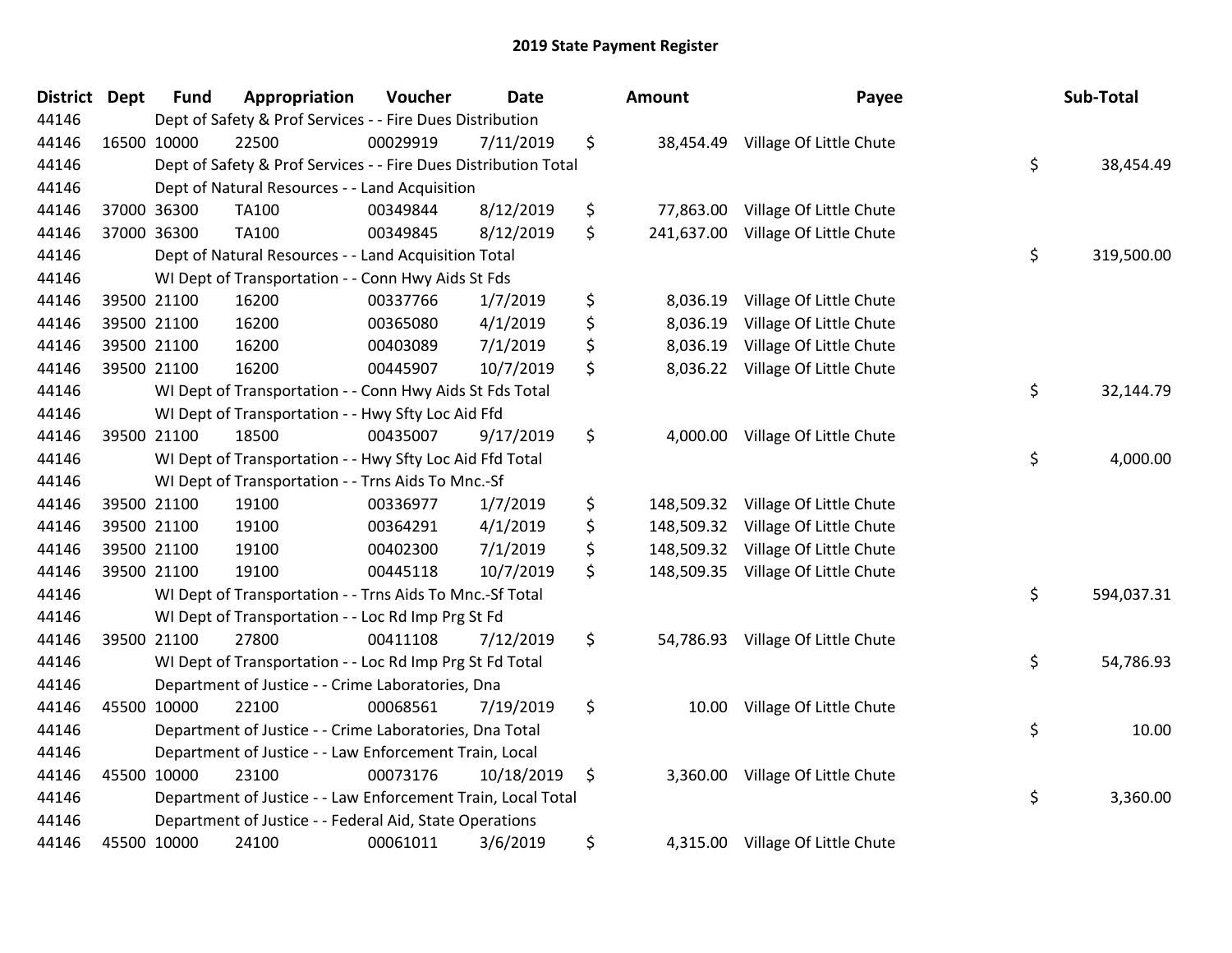| <b>District</b> | <b>Dept</b> | <b>Fund</b> | Appropriation                                                    | Voucher  | <b>Date</b> | <b>Amount</b> |              | Payee                             | Sub-Total          |  |
|-----------------|-------------|-------------|------------------------------------------------------------------|----------|-------------|---------------|--------------|-----------------------------------|--------------------|--|
| 44146           |             |             | Department of Justice - - Federal Aid, State Operations Total    |          |             |               |              |                                   | \$<br>4,315.00     |  |
| 44146           |             |             | Department of Justice - - Internet Crimes Against Childr         |          |             |               |              |                                   |                    |  |
| 44146           |             | 45500 10000 | 28400                                                            | 00060727 | 3/1/2019    | \$            | 141.90       | Village Of Little Chute           |                    |  |
| 44146           |             | 45500 10000 | 28400                                                            | 00062828 | 4/10/2019   | \$            | 637.41       | Village Of Little Chute           |                    |  |
| 44146           |             |             | Department of Justice - - Internet Crimes Against Childr Total   |          |             |               |              |                                   | \$<br>779.31       |  |
| 44146           |             |             | Shared Revenue and Tax Relief - - County And Municipal Aid       |          |             |               |              |                                   |                    |  |
| 44146           |             | 83500 10000 | 10500                                                            | 00049412 | 7/22/2019   | \$            | 225,156.53   | Village Of Little Chute           |                    |  |
| 44146           |             | 83500 10000 | 10500                                                            | 00053711 | 11/18/2019  | \$            | 1,275,887.00 | Village Of Little Chute           |                    |  |
| 44146           |             |             | Shared Revenue and Tax Relief - - County And Municipal Aid Total |          |             |               |              |                                   | \$<br>1,501,043.53 |  |
| 44146           |             |             | Shared Revenue and Tax Relief - - Exempt Computer Aid            |          |             |               |              |                                   |                    |  |
| 44146           |             | 83500 10000 | 10900                                                            | 00046511 | 7/22/2019   | \$            | 29,069.13    | Village Of Little Chute           |                    |  |
| 44146           |             | 83500 10000 | 10900                                                            | 00047938 | 7/22/2019   | \$            | 48,161.43    | Village Of Little Chute           |                    |  |
| 44146           |             |             | Shared Revenue and Tax Relief - - Exempt Computer Aid Total      |          |             |               |              |                                   | \$<br>77,230.56    |  |
| 44146           |             |             | Shared Revenue and Tax Relief - - Utility Aid                    |          |             |               |              |                                   |                    |  |
| 44146           |             | 83500 10000 | 11000                                                            | 00049412 | 7/22/2019   | \$            | 1,931.39     | Village Of Little Chute           |                    |  |
| 44146           |             | 83500 10000 | 11000                                                            | 00053711 | 11/18/2019  | \$            | 11,298.71    | Village Of Little Chute           |                    |  |
| 44146           |             |             | Shared Revenue and Tax Relief - - Utility Aid Total              |          |             |               |              |                                   | \$<br>13,230.10    |  |
| 44146           |             |             | Shared Revenue and Tax Relief - - Personal Property Aid          |          |             |               |              |                                   |                    |  |
| 44146           |             | 83500 10000 | 11100                                                            | 00041068 | 5/6/2019    | \$            | 39,639.35    | Village Of Little Chute           |                    |  |
| 44146           | 83500 10000 |             | 11100                                                            | 00042686 | 5/6/2019    | \$            | 9,918.23     | Village Of Little Chute           |                    |  |
| 44146           |             |             | Shared Revenue and Tax Relief - - Personal Property Aid Total    |          |             |               |              |                                   | \$<br>49,557.58    |  |
| 44146           |             |             | Shared Revenue and Tax Relief - - Lottery & Gaming Credit        |          |             |               |              |                                   |                    |  |
| 44146           |             | 83500 52100 | 36300                                                            | 00038417 | 3/25/2019   | \$            |              | 12,759.72 Village Of Little Chute |                    |  |
| 44146           |             |             | Shared Revenue and Tax Relief - - Lottery & Gaming Credit Total  |          |             |               |              |                                   | \$<br>12,759.72    |  |
| 44146 Total     |             |             |                                                                  |          |             |               |              |                                   | \$<br>2,705,209.32 |  |

| Sup-Total    | \$<br>rayee                        | ιοunτ       |
|--------------|------------------------------------|-------------|
| 4,315.00     |                                    |             |
|              | 141.90 Village Of Little Chute     |             |
|              | Village Of Little Chute            | 637.41      |
| 779.31       | \$                                 |             |
|              | 225,156.53 Village Of Little Chute |             |
|              | Village Of Little Chute            | ,275,887.00 |
| 1,501,043.53 | \$                                 |             |
|              | 29,069.13 Village Of Little Chute  |             |
|              | 48,161.43 Village Of Little Chute  |             |
| 77,230.56    | \$                                 |             |
|              | 1,931.39 Village Of Little Chute   |             |
|              | 11,298.71 Village Of Little Chute  |             |
| 13,230.10    | \$                                 |             |
|              | 39,639.35 Village Of Little Chute  |             |
|              | 9,918.23 Village Of Little Chute   |             |
| 49,557.58    | \$                                 |             |
|              | 12,759.72 Village Of Little Chute  |             |
| 12,759.72    | \$                                 |             |
| 2,705,209.32 | \$                                 |             |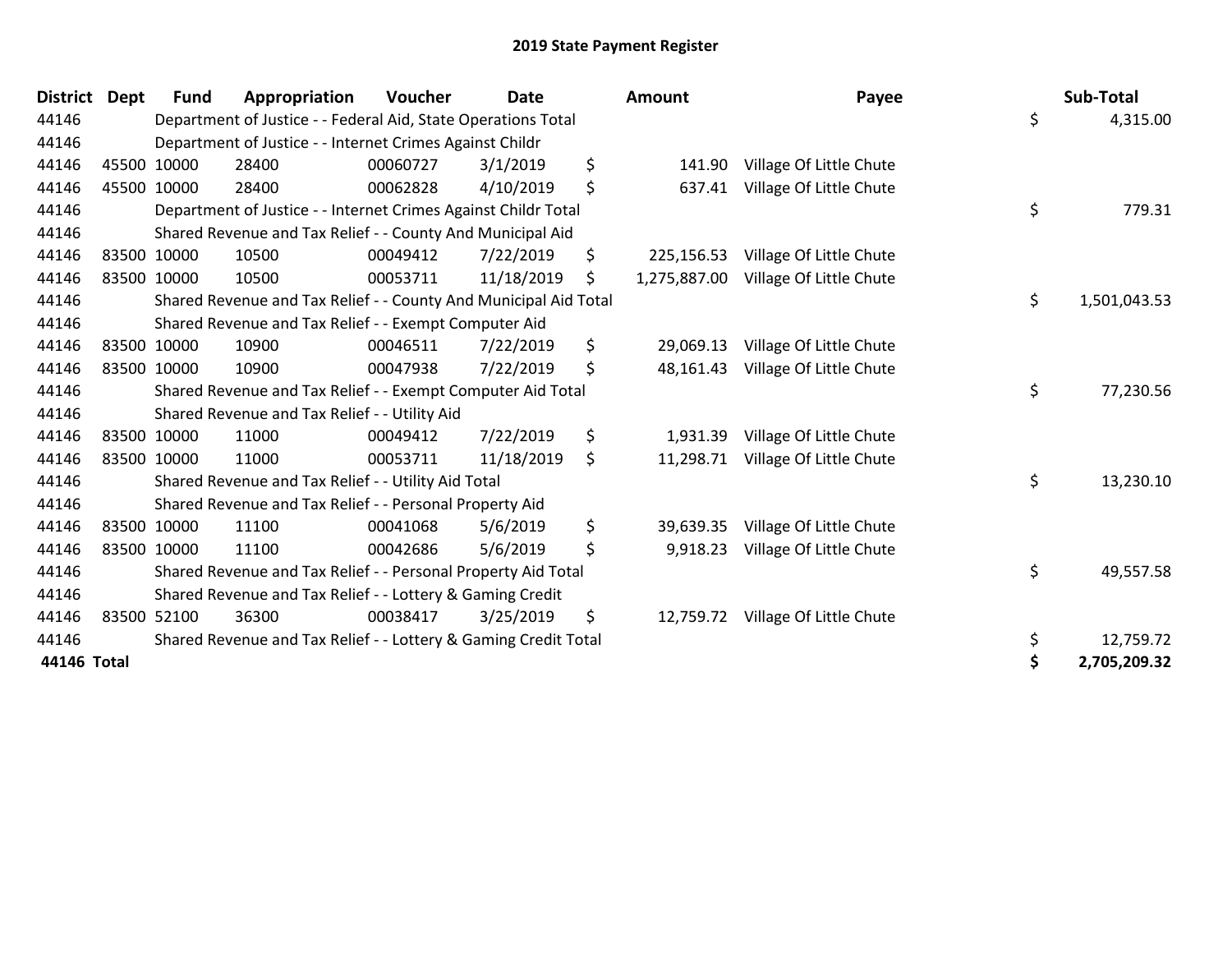| District Dept | <b>Fund</b> | Appropriation                                                         | Voucher  | <b>Date</b> | Amount         | Payee                        | Sub-Total        |
|---------------|-------------|-----------------------------------------------------------------------|----------|-------------|----------------|------------------------------|------------------|
| 44155         |             | Dept of Safety & Prof Services - - Fire Dues Distribution             |          |             |                |                              |                  |
| 44155         | 16500 10000 | 22500                                                                 | 00031609 | 7/18/2019   | \$             | 402.25 Village Of Nichols    |                  |
| 44155         |             | Dept of Safety & Prof Services - - Fire Dues Distribution Total       |          |             |                |                              | \$<br>402.25     |
| 44155         |             | WI Dept of Transportation - - Trns Aids To Mnc.-Sf                    |          |             |                |                              |                  |
| 44155         | 39500 21100 | 19100                                                                 | 00336978 | 1/7/2019    | \$<br>2,969.65 | Village Of Nichols           |                  |
| 44155         | 39500 21100 | 19100                                                                 | 00364292 | 4/1/2019    | \$<br>2,969.65 | Village Of Nichols           |                  |
| 44155         | 39500 21100 | 19100                                                                 | 00402301 | 7/1/2019    | \$<br>2,969.65 | Village Of Nichols           |                  |
| 44155         | 39500 21100 | 19100                                                                 | 00445119 | 10/7/2019   | \$<br>2,969.68 | Village Of Nichols           |                  |
| 44155         |             | WI Dept of Transportation - - Trns Aids To Mnc.-Sf Total              |          |             |                |                              | \$<br>11,878.63  |
| 44155         |             | Elections Commission - - 2018 Hava Election Security                  |          |             |                |                              |                  |
| 44155         | 51000 22000 | 18200                                                                 | 00002724 | 11/20/2019  | \$             | 500.00 Village Of Nichols    |                  |
| 44155         |             | Elections Commission - - 2018 Hava Election Security Total            |          |             |                |                              | \$<br>500.00     |
| 44155         |             | Shared Revenue and Tax Relief - - Expenditure Restraint Program       |          |             |                |                              |                  |
| 44155         | 83500 10000 | 10100                                                                 | 00049413 | 7/22/2019   | \$             | 284.52 Village Of Nichols    |                  |
| 44155         |             | Shared Revenue and Tax Relief - - Expenditure Restraint Program Total |          |             |                |                              | \$<br>284.52     |
| 44155         |             | Shared Revenue and Tax Relief - - County And Municipal Aid            |          |             |                |                              |                  |
| 44155         | 83500 10000 | 10500                                                                 | 00049413 | 7/22/2019   | \$             | 14,757.51 Village Of Nichols |                  |
| 44155         | 83500 10000 | 10500                                                                 | 00053712 | 11/18/2019  | \$             | 83,625.91 Village Of Nichols |                  |
| 44155         |             | Shared Revenue and Tax Relief - - County And Municipal Aid Total      |          |             |                |                              | \$<br>98,383.42  |
| 44155         |             | Shared Revenue and Tax Relief - - Exempt Computer Aid                 |          |             |                |                              |                  |
| 44155         | 83500 10000 | 10900                                                                 | 00046512 | 7/22/2019   | \$             | 206.82 Village Of Nichols    |                  |
| 44155         |             | Shared Revenue and Tax Relief - - Exempt Computer Aid Total           |          |             |                |                              | \$<br>206.82     |
| 44155         |             | Shared Revenue and Tax Relief - - Utility Aid                         |          |             |                |                              |                  |
| 44155         | 83500 10000 | 11000                                                                 | 00049413 | 7/22/2019   | \$<br>178.92   | Village Of Nichols           |                  |
| 44155         | 83500 10000 | 11000                                                                 | 00053712 | 11/18/2019  | \$             | 1,040.12 Village Of Nichols  |                  |
| 44155         |             | Shared Revenue and Tax Relief - - Utility Aid Total                   |          |             |                |                              | \$<br>1,219.04   |
| 44155         |             | Shared Revenue and Tax Relief - - Personal Property Aid               |          |             |                |                              |                  |
| 44155         | 83500 10000 | 11100                                                                 | 00041069 | 5/6/2019    | \$             | 4.44 Village Of Nichols      |                  |
| 44155         |             | Shared Revenue and Tax Relief - - Personal Property Aid Total         |          |             |                |                              | \$<br>4.44       |
| 44155         |             | Shared Revenue and Tax Relief - - Lottery & Gaming Credit             |          |             |                |                              |                  |
| 44155         | 83500 52100 | 36300                                                                 | 00038418 | 3/25/2019   | \$             | 2,331.39 Village Of Nichols  |                  |
| 44155         |             | Shared Revenue and Tax Relief - - Lottery & Gaming Credit Total       |          |             |                |                              | \$<br>2,331.39   |
| 44155 Total   |             |                                                                       |          |             |                |                              | \$<br>115,210.51 |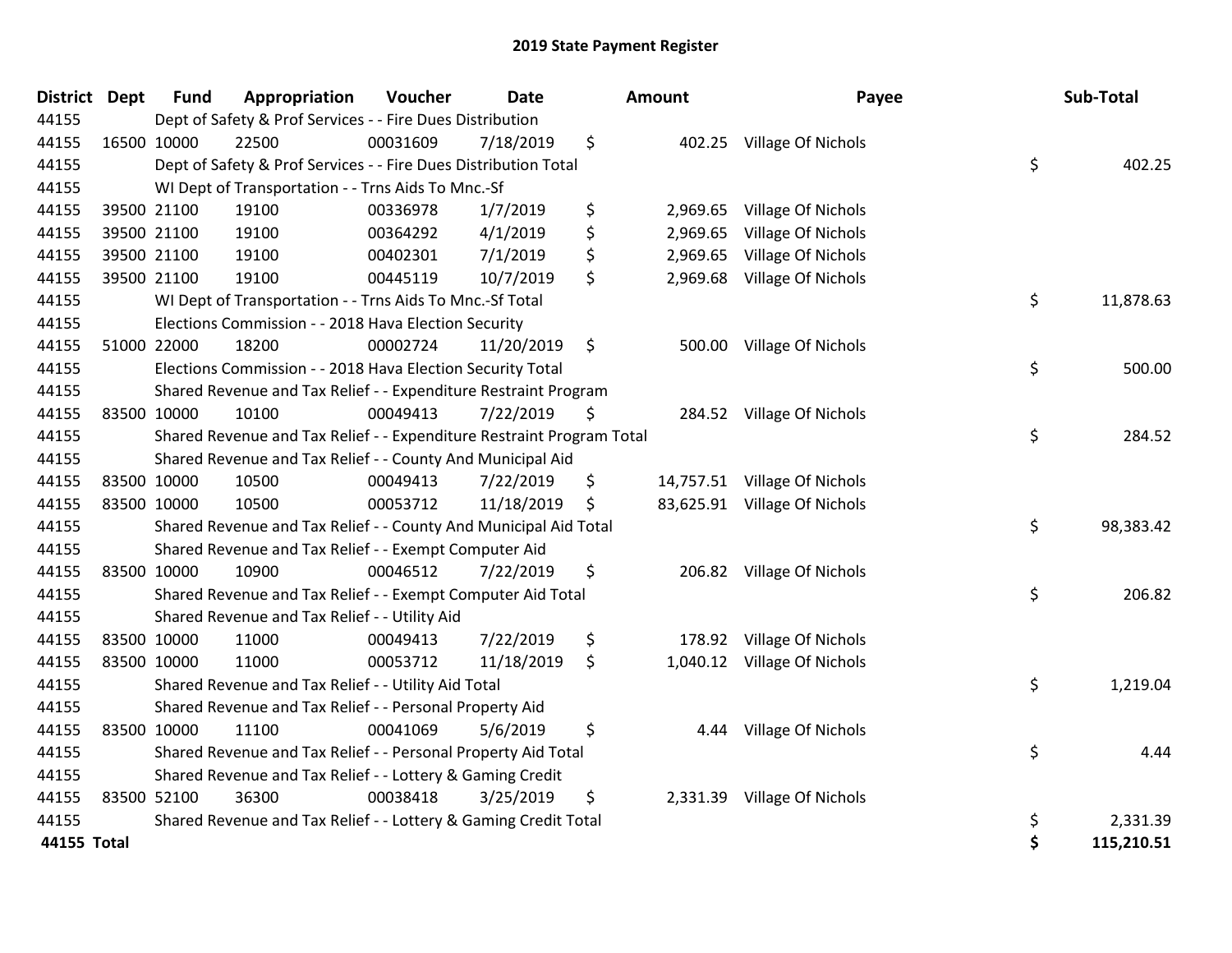| District Dept | <b>Fund</b> | Appropriation                                                                   | Voucher              | Date       |    | Amount    | Payee                          | Sub-Total        |
|---------------|-------------|---------------------------------------------------------------------------------|----------------------|------------|----|-----------|--------------------------------|------------------|
| 44181         |             | Dept of Safety & Prof Services - - Fire Dues Distribution                       |                      |            |    |           |                                |                  |
| 44181         | 16500 10000 | 22500                                                                           | 00031134             | 7/17/2019  | \$ |           | 1,939.97 Village Of Shiocton   |                  |
| 44181         |             | Dept of Safety & Prof Services - - Fire Dues Distribution Total                 |                      |            |    |           |                                | \$<br>1,939.97   |
| 44181         |             | Dept of Natural Resources - - Aids In Lieu Of Taxes - Gener                     |                      |            |    |           |                                |                  |
| 44181         | 37000 10000 | 50300                                                                           | 00297592             | 2/11/2019  | \$ | 18.52     | Village Of Shiocton            |                  |
| 44181         | 37000 10000 | 50300                                                                           | 00297593             | 2/11/2019  | \$ | 894.91    | Village Of Shiocton            |                  |
| 44181         | 37000 10000 | 50300                                                                           | 00297594             | 2/11/2019  | \$ | 679.62    | Village Of Shiocton            |                  |
| 44181         |             | Dept of Natural Resources - - Aids In Lieu Of Taxes - Gener Total               |                      |            |    |           |                                | \$<br>1,593.05   |
| 44181         |             | Dept of Natural Resources - - Resaids - Cnty Forst, Cl & Mfl                    |                      |            |    |           |                                |                  |
| 44181         | 37000 21200 | 57100                                                                           | 00332982             | 6/21/2019  | \$ | 8.66      | Village Of Shiocton            |                  |
| 44181         |             | Dept of Natural Resources - - Resaids - Cnty Forst, CI & Mfl Total              |                      |            |    |           |                                | \$<br>8.66       |
| 44181         |             | WI Dept of Transportation - - Hwy Sfty Loc Aid Ffd                              |                      |            |    |           |                                |                  |
| 44181         | 39500 21100 | 18500                                                                           | 00424472             | 8/16/2019  | \$ |           | 3,961.52 Village Of Shiocton   |                  |
| 44181         |             | WI Dept of Transportation - - Hwy Sfty Loc Aid Ffd Total                        |                      |            |    |           |                                | \$<br>3,961.52   |
| 44181         |             | WI Dept of Transportation - - Trns Aids To Mnc.-Sf                              |                      |            |    |           |                                |                  |
| 44181         | 39500 21100 | 19100                                                                           | 00336979             | 1/7/2019   | \$ | 11,635.75 | Village Of Shiocton            |                  |
| 44181         | 39500 21100 | 19100                                                                           | 00364293             | 4/1/2019   | \$ | 11,635.75 | Village Of Shiocton            |                  |
| 44181         | 39500 21100 | 19100                                                                           | 00402302             | 7/1/2019   | \$ | 11,635.75 | Village Of Shiocton            |                  |
| 44181         | 39500 21100 | 19100                                                                           | 00445120             | 10/7/2019  | \$ |           | 11,635.76 Village Of Shiocton  |                  |
| 44181         |             | WI Dept of Transportation - - Trns Aids To Mnc.-Sf Total                        |                      |            |    |           |                                | \$<br>46,543.01  |
| 44181         |             | Department of Health Services - - Prepaid Medical Transport Reimbursement       |                      |            |    |           |                                |                  |
| 44181         | 43500 10000 | 16300                                                                           | AMBULANCE 11/18/2019 |            | \$ | 2,000.00  | Village Of Shiocton            |                  |
| 44181         |             | Department of Health Services - - Prepaid Medical Transport Reimbursement Total |                      |            |    |           |                                | \$<br>2,000.00   |
| 44181         |             | Department of Justice - - Law Enforcement Train, Local                          |                      |            |    |           |                                |                  |
| 44181         | 45500 10000 | 23100                                                                           | 00074570             | 11/12/2019 | \$ | 1,120.00  | Village Of Shiocton            |                  |
| 44181         |             | Department of Justice - - Law Enforcement Train, Local Total                    |                      |            |    |           |                                | \$<br>1,120.00   |
| 44181         |             | Shared Revenue and Tax Relief - - County And Municipal Aid                      |                      |            |    |           |                                |                  |
| 44181         | 83500 10000 | 10500                                                                           | 00049414             | 7/22/2019  | \$ |           | 51,627.42 Village Of Shiocton  |                  |
| 44181         | 83500 10000 | 10500                                                                           | 00053713             | 11/18/2019 | S. |           | 290,555.38 Village Of Shiocton |                  |
| 44181         |             | Shared Revenue and Tax Relief - - County And Municipal Aid Total                |                      |            |    |           |                                | \$<br>342,182.80 |
| 44181         |             | Shared Revenue and Tax Relief - - Exempt Computer Aid                           |                      |            |    |           |                                |                  |
| 44181         | 83500 10000 | 10900                                                                           | 00046513             | 7/22/2019  | \$ | 106.00    | Village Of Shiocton            |                  |
| 44181         |             | Shared Revenue and Tax Relief - - Exempt Computer Aid Total                     |                      |            |    |           |                                | \$<br>106.00     |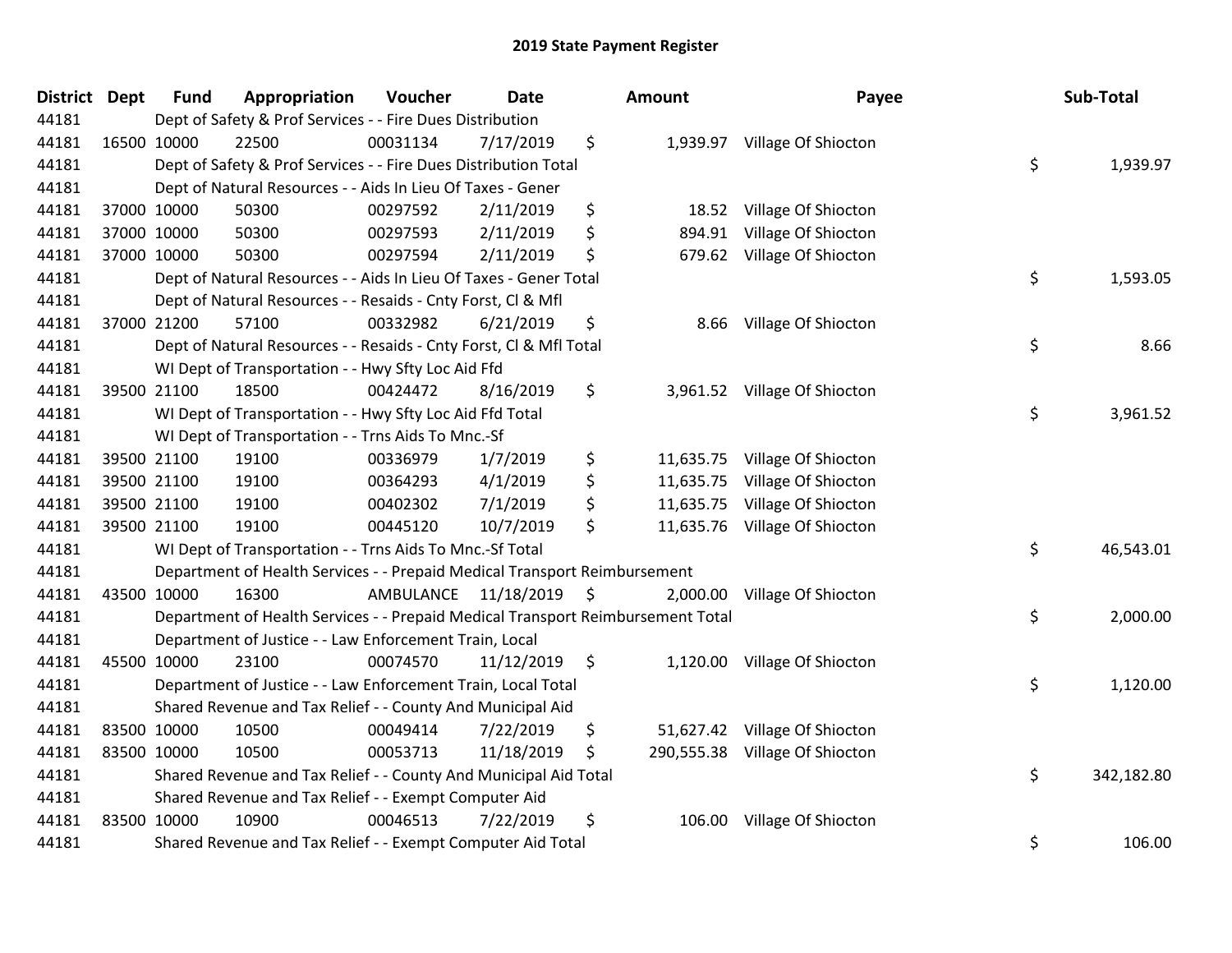| District Dept | <b>Fund</b> | Appropriation                                                   | <b>Voucher</b> | Date       |    | Amount   | Payee               | Sub-Total  |
|---------------|-------------|-----------------------------------------------------------------|----------------|------------|----|----------|---------------------|------------|
| 44181         |             | Shared Revenue and Tax Relief - - Utility Aid                   |                |            |    |          |                     |            |
| 44181         | 83500 10000 | 11000                                                           | 00049414       | 7/22/2019  | \$ | 235.32   | Village Of Shiocton |            |
| 44181         | 83500 10000 | 11000                                                           | 00053713       | 11/18/2019 | S  | 1,294.21 | Village Of Shiocton |            |
| 44181         |             | Shared Revenue and Tax Relief - - Utility Aid Total             |                |            |    |          |                     | 1,529.53   |
| 44181         |             | Shared Revenue and Tax Relief - - Personal Property Aid         |                |            |    |          |                     |            |
| 44181         | 83500 10000 | 11100                                                           | 00041070       | 5/6/2019   | S  | 1.825.83 | Village Of Shiocton |            |
| 44181         |             | Shared Revenue and Tax Relief - - Personal Property Aid Total   |                |            |    |          |                     | 1,825.83   |
| 44181         |             | Shared Revenue and Tax Relief - - Lottery & Gaming Credit       |                |            |    |          |                     |            |
| 44181         | 83500 52100 | 36300                                                           | 00038419       | 3/25/2019  | S  | 4,905.00 | Village Of Shiocton |            |
| 44181         |             | Shared Revenue and Tax Relief - - Lottery & Gaming Credit Total |                |            |    |          |                     | 4,905.00   |
| 44181 Total   |             |                                                                 |                |            |    |          |                     | 407,715.37 |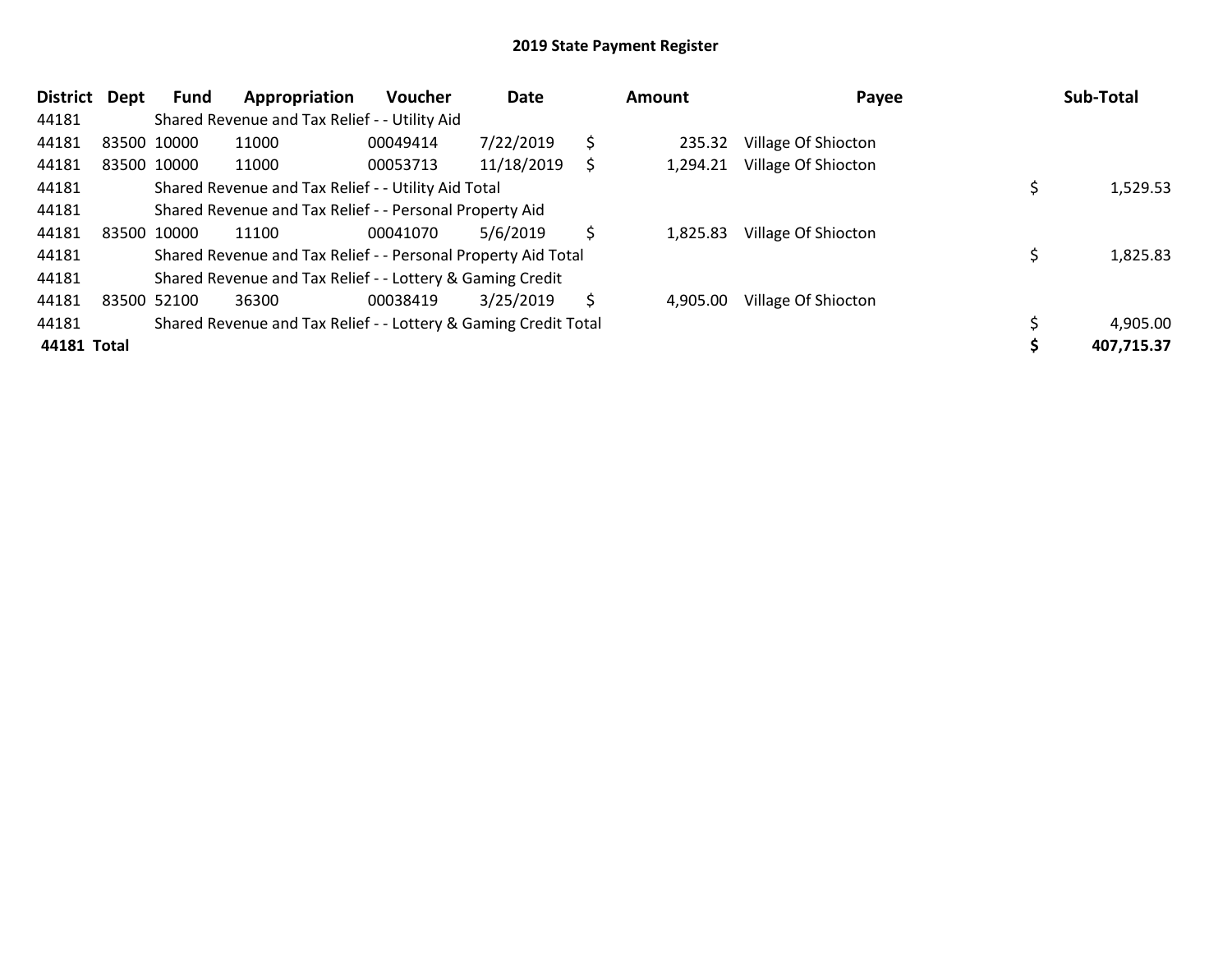|             | District Dept | Fund        | Appropriation                                                 | <b>Voucher</b> | Date      | Amount |        | Pavee                  | Sub-Total |
|-------------|---------------|-------------|---------------------------------------------------------------|----------------|-----------|--------|--------|------------------------|-----------|
| 44191       |               |             | Shared Revenue and Tax Relief - - Personal Property Aid       |                |           |        |        |                        |           |
| 44191       | 83500 10000   |             | 11100                                                         | 00043382       | 5/15/2019 |        | 117.34 | Village Of Wrightstown |           |
| 44191       |               | 83500 10000 | 11100                                                         | 00043383       | 5/15/2019 |        | 152.89 | Village Of Wrightstown |           |
| 44191       |               |             | Shared Revenue and Tax Relief - - Personal Property Aid Total |                |           |        |        |                        | 270.23    |
| 44191 Total |               |             |                                                               |                |           |        |        |                        | 270.23    |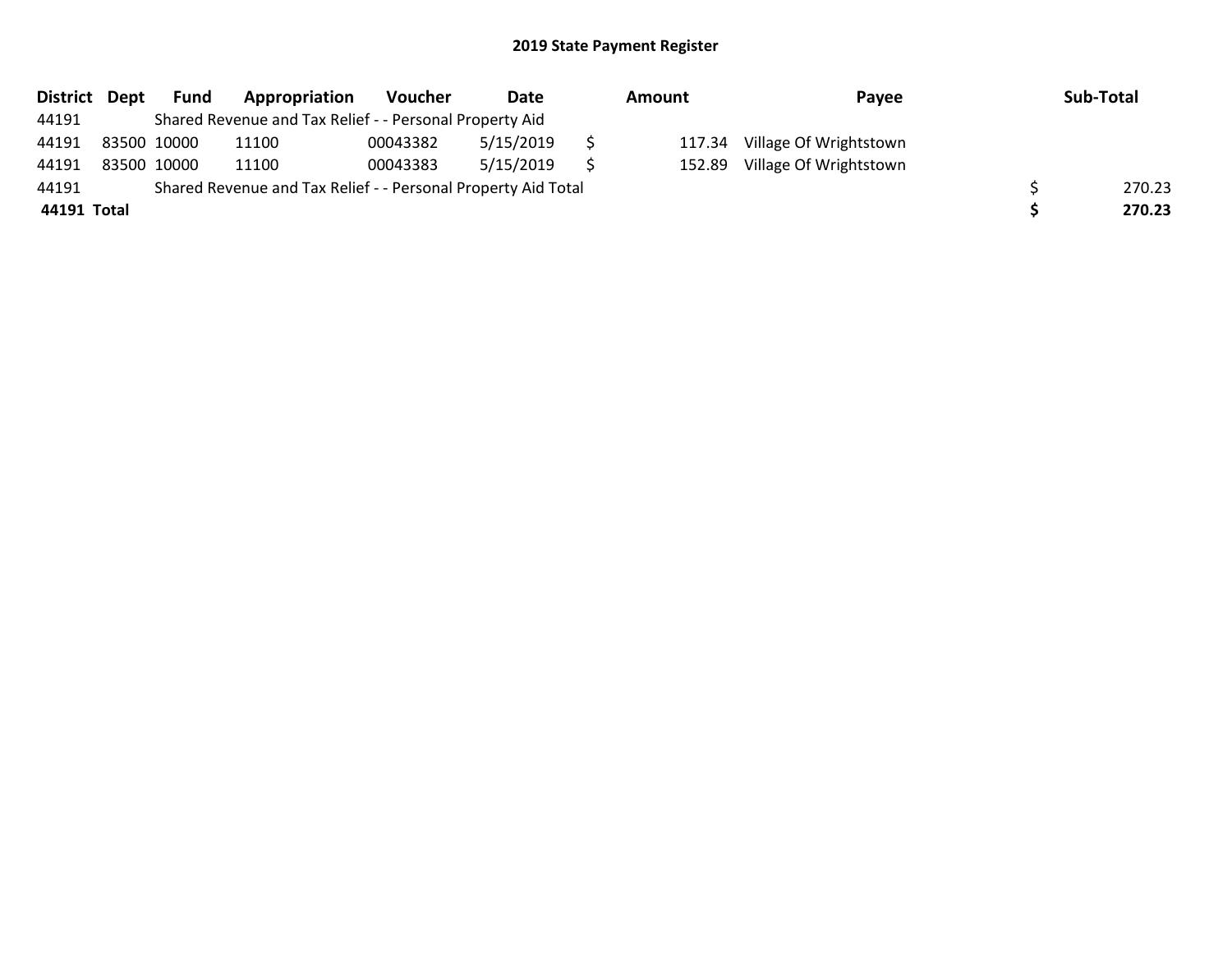| District Dept | <b>Fund</b> | Appropriation                                                   | Voucher  | Date       | <b>Amount</b>      | Payee            | Sub-Total          |
|---------------|-------------|-----------------------------------------------------------------|----------|------------|--------------------|------------------|--------------------|
| 44201         |             | Dept of Safety & Prof Services - - Fire Dues Distribution       |          |            |                    |                  |                    |
| 44201         | 16500 10000 | 22500                                                           | 00029756 | 7/3/2019   | \$<br>240,894.99   | City Of Appleton |                    |
| 44201         |             | Dept of Safety & Prof Services - - Fire Dues Distribution Total |          |            |                    |                  | \$<br>240,894.99   |
| 44201         |             | WI Dept of Transportation - - Conn Hwy Aids St Fds              |          |            |                    |                  |                    |
| 44201         | 39500 21100 | 16200                                                           | 00337767 | 1/7/2019   | \$<br>57,285.73    | City Of Appleton |                    |
| 44201         | 39500 21100 | 16200                                                           | 00365081 | 4/1/2019   | \$<br>57,285.73    | City Of Appleton |                    |
| 44201         | 39500 21100 | 16200                                                           | 00403090 | 7/1/2019   | \$<br>57,285.73    | City Of Appleton |                    |
| 44201         | 39500 21100 | 16200                                                           | 00445908 | 10/7/2019  | \$<br>57,285.75    | City Of Appleton |                    |
| 44201         |             | WI Dept of Transportation - - Conn Hwy Aids St Fds Total        |          |            |                    |                  | \$<br>229,142.94   |
| 44201         |             | WI Dept of Transportation - - Paratransit Aids, Sf              |          |            |                    |                  |                    |
| 44201         | 39500 21100 | 17500                                                           | 00371080 | 4/15/2019  | \$<br>112,455.00   | City Of Appleton |                    |
| 44201         |             | WI Dept of Transportation - - Paratransit Aids, Sf Total        |          |            |                    |                  | \$<br>112,455.00   |
| 44201         |             | WI Dept of Transportation - - Tb, Trns Oper Aid Sf              |          |            |                    |                  |                    |
| 44201         | 39500 21100 | 17600                                                           | 00390196 | 6/5/2019   | \$<br>675,869.00   | City Of Appleton |                    |
| 44201         | 39500 21100 | 17600                                                           | 00416964 | 7/30/2019  | \$<br>2,027,607.00 | City Of Appleton |                    |
| 44201         | 39500 21100 | 17600                                                           | 00440589 | 10/25/2019 | \$<br>252,822.00   | City Of Appleton |                    |
| 44201         |             | WI Dept of Transportation - - Tb, Trns Oper Aid Sf Total        |          |            |                    |                  | \$<br>2,956,298.00 |
| 44201         |             | WI Dept of Transportation - - Trns Aids To Mnc.-Sf              |          |            |                    |                  |                    |
| 44201         | 39500 21100 | 19100                                                           | 00336980 | 1/7/2019   | \$<br>660,543.11   | City Of Appleton |                    |
| 44201         | 39500 21100 | 19100                                                           | 00364294 | 4/1/2019   | \$<br>660,543.11   | City Of Appleton |                    |
| 44201         | 39500 21100 | 19100                                                           | 00402303 | 7/1/2019   | \$<br>660,543.11   | City Of Appleton |                    |
| 44201         | 39500 21100 | 19100                                                           | 00445121 | 10/7/2019  | \$<br>660,543.13   | City Of Appleton |                    |
| 44201         |             | WI Dept of Transportation - - Trns Aids To Mnc.-Sf Total        |          |            |                    |                  | \$<br>2,642,172.46 |
| 44201         |             | Department of Health Services - - State/Federal Aids            |          |            |                    |                  |                    |
| 44201         | 43500 10000 | 00000                                                           | 90907    | 2/1/2019   | \$<br>9,301.00     | City Of Appleton |                    |
| 44201         | 43500 10000 | 00000                                                           | 90909    | 3/1/2019   | \$<br>11,230.00    | City Of Appleton |                    |
| 44201         | 43500 10000 | 00000                                                           | 90911    | 5/1/2019   | \$<br>14,840.00    | City Of Appleton |                    |
| 44201         | 43500 10000 | 00000                                                           | 92000    | 7/1/2019   | \$<br>17,560.00    | City Of Appleton |                    |
| 44201         | 43500 10000 | 00000                                                           | 92002    | 9/3/2019   | \$<br>17,727.00    | City Of Appleton |                    |
| 44201         | 43500 10000 | 00000                                                           | 92004    | 11/1/2019  | \$<br>9,386.00     | City Of Appleton |                    |
| 44201         | 43500 10000 | 00000                                                           | 92005    | 12/2/2019  | \$<br>15,001.00    | City Of Appleton |                    |
| 44201         |             | Department of Health Services - - State/Federal Aids Total      |          |            |                    |                  | \$<br>95,045.00    |
| 44201         |             | Shared Revenue and Tax Relief - - Expenditure Restraint Program |          |            |                    |                  |                    |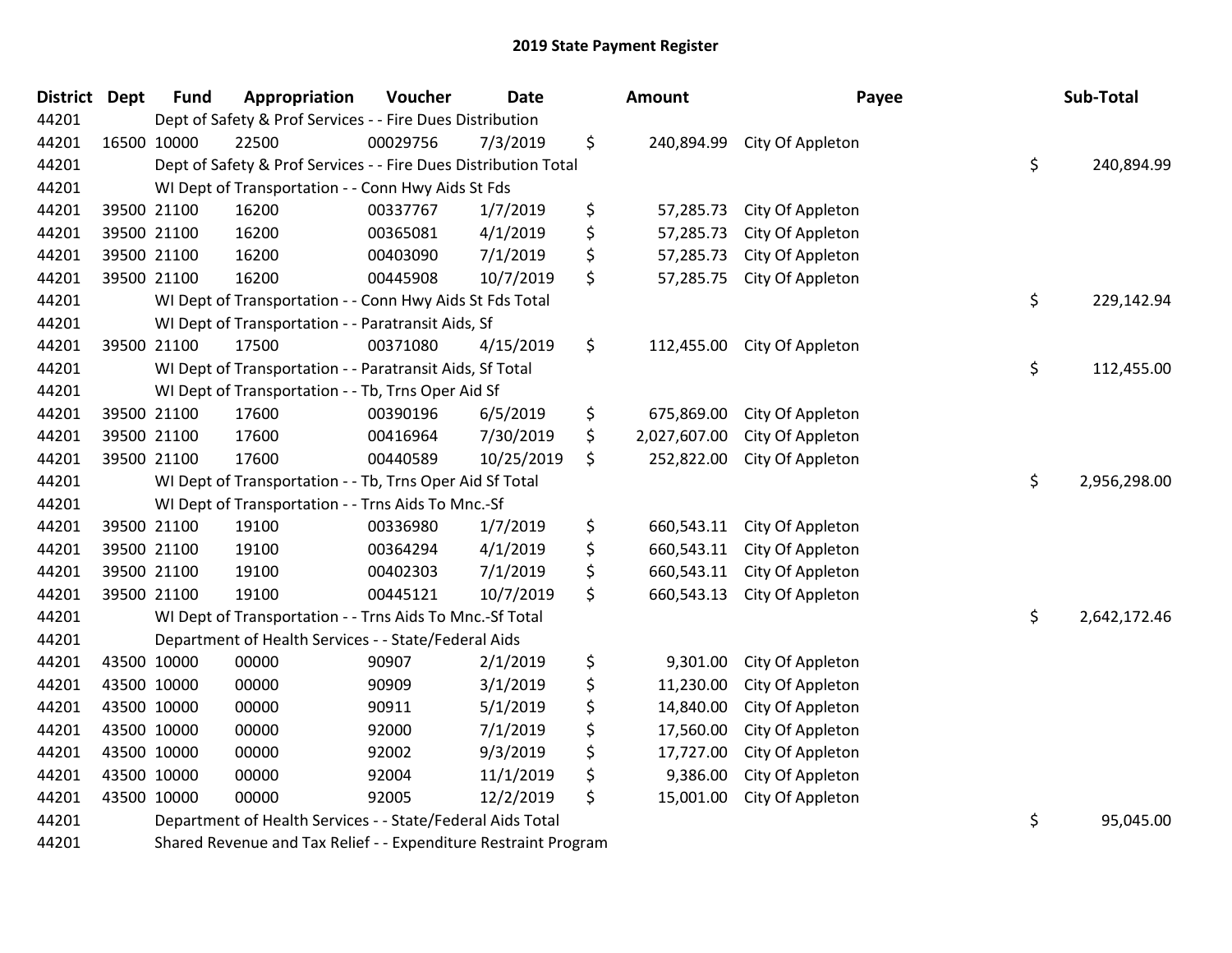| <b>District</b> | <b>Dept</b> | <b>Fund</b> | Appropriation                                                         | Voucher  | <b>Date</b> |    | <b>Amount</b> | Payee                         | Sub-Total           |
|-----------------|-------------|-------------|-----------------------------------------------------------------------|----------|-------------|----|---------------|-------------------------------|---------------------|
| 44201           | 83500 10000 |             | 10100                                                                 | 00049415 | 7/22/2019   | \$ |               | 1,162,762.48 City Of Appleton |                     |
| 44201           |             |             | Shared Revenue and Tax Relief - - Expenditure Restraint Program Total |          |             |    |               |                               | \$<br>1,162,762.48  |
| 44201           |             |             | Shared Revenue and Tax Relief - - County And Municipal Aid            |          |             |    |               |                               |                     |
| 44201           | 83500 10000 |             | 10500                                                                 | 00049415 | 7/22/2019   | \$ | 1,441,732.49  | City Of Appleton              |                     |
| 44201           | 83500 10000 |             | 10500                                                                 | 00053714 | 11/18/2019  | S  | 8,169,817.44  | City Of Appleton              |                     |
| 44201           |             |             | Shared Revenue and Tax Relief - - County And Municipal Aid Total      |          |             |    |               |                               | \$<br>9,611,549.93  |
| 44201           |             |             | Shared Revenue and Tax Relief - - Exempt Computer Aid                 |          |             |    |               |                               |                     |
| 44201           | 83500 10000 |             | 10900                                                                 | 00046514 | 7/22/2019   | \$ | 402,040.24    | City Of Appleton              |                     |
| 44201           | 83500 10000 |             | 10900                                                                 | 00047939 | 7/22/2019   | \$ | 87,220.73     | City Of Appleton              |                     |
| 44201           |             |             | Shared Revenue and Tax Relief - - Exempt Computer Aid Total           |          |             |    |               |                               | \$<br>489,260.97    |
| 44201           |             |             | Shared Revenue and Tax Relief - - Utility Aid                         |          |             |    |               |                               |                     |
| 44201           | 83500 10000 |             | 11000                                                                 | 00049415 | 7/22/2019   | \$ | 23,922.36     | City Of Appleton              |                     |
| 44201           | 83500 10000 |             | 11000                                                                 | 00053714 | 11/18/2019  | \$ | 158,404.60    | City Of Appleton              |                     |
| 44201           |             |             | Shared Revenue and Tax Relief - - Utility Aid Total                   |          |             |    |               |                               | \$<br>182,326.96    |
| 44201           |             |             | Shared Revenue and Tax Relief - - Personal Property Aid               |          |             |    |               |                               |                     |
| 44201           | 83500 10000 |             | 11100                                                                 | 00041072 | 5/6/2019    | \$ | 216,174.06    | City Of Appleton              |                     |
| 44201           | 83500 10000 |             | 11100                                                                 | 00042688 | 5/6/2019    | \$ | 9,727.45      | City Of Appleton              |                     |
| 44201           |             |             | Shared Revenue and Tax Relief - - Personal Property Aid Total         |          |             |    |               |                               | \$<br>225,901.51    |
| 44201           |             |             | Shared Revenue and Tax Relief - - School Lvy Tx/First Dollar Cr       |          |             |    |               |                               |                     |
| 44201           | 83500 10000 |             | 30200                                                                 | 00045302 | 7/22/2019   | \$ | 7,263,118.01  | City Of Appleton              |                     |
| 44201           | 83500 10000 |             | 30200                                                                 | 00048185 | 7/22/2019   | \$ | 1,284,595.82  | City Of Appleton              |                     |
| 44201           |             |             | Shared Revenue and Tax Relief - - School Lvy Tx/First Dollar Cr Total |          |             |    |               |                               | \$<br>8,547,713.83  |
| 44201           |             |             | Shared Revenue and Tax Relief - - Payments For Municipal Svcs         |          |             |    |               |                               |                     |
| 44201           | 83500 10000 |             | 50100                                                                 | 00038015 | 1/31/2019   | \$ | 7,097.49      | City Of Appleton              |                     |
| 44201           |             |             | Shared Revenue and Tax Relief - - Payments For Municipal Svcs Total   |          |             |    |               |                               | \$<br>7,097.49      |
| 44201           |             |             | Shared Revenue and Tax Relief - - Lottery & Gaming Credit             |          |             |    |               |                               |                     |
| 44201           | 83500 52100 |             | 36300                                                                 | 00038671 | 3/25/2019   | \$ | 2,433,875.38  | City Of Appleton              |                     |
| 44201           |             |             | Shared Revenue and Tax Relief - - Lottery & Gaming Credit Total       |          |             |    |               |                               | \$<br>2,433,875.38  |
| 44201 Total     |             |             |                                                                       |          |             |    |               |                               | \$<br>28,936,496.94 |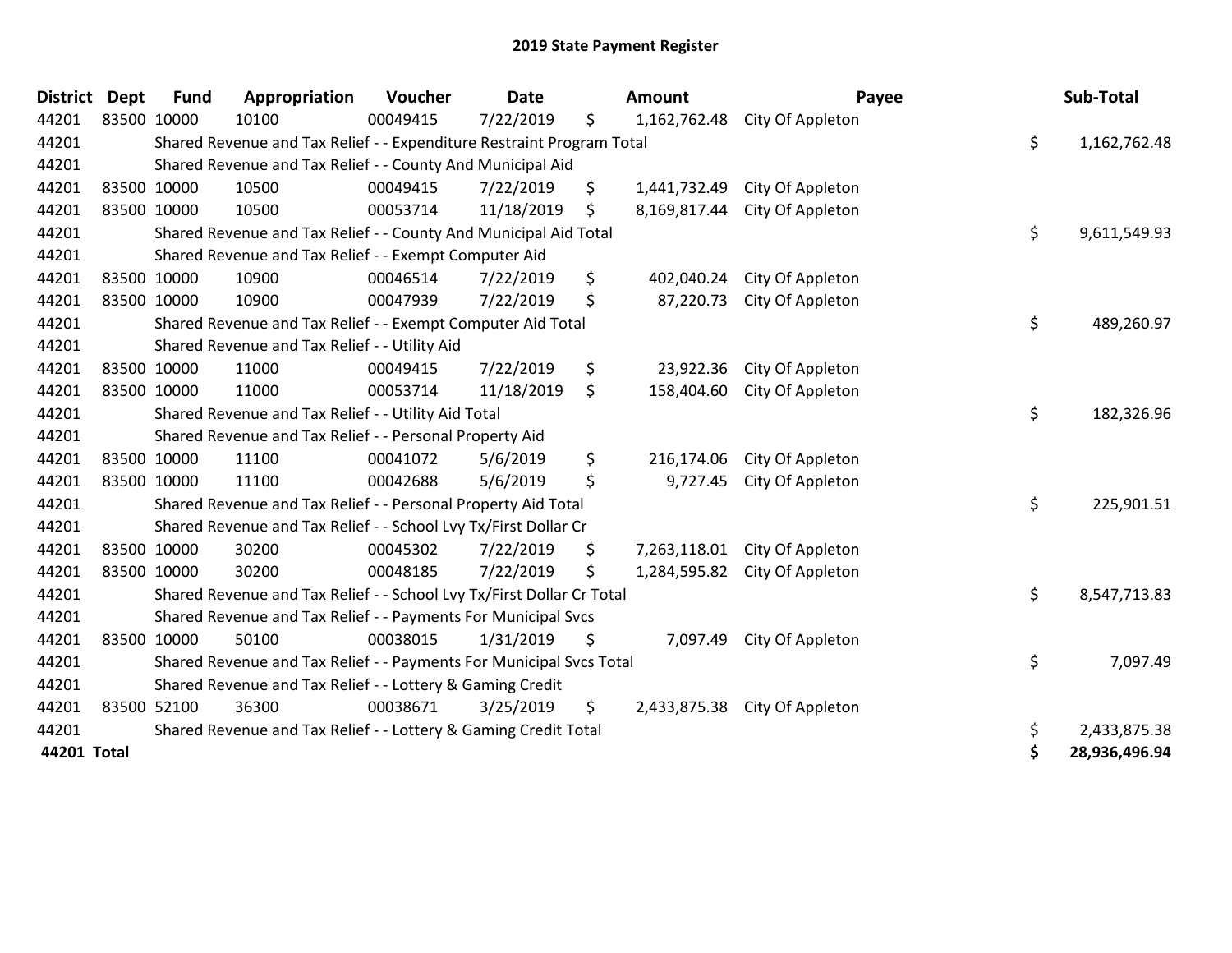| <b>District</b> | <b>Dept</b> | <b>Fund</b> | Appropriation                                                                   | Voucher   | <b>Date</b> | <b>Amount</b>      | Payee            | Sub-Total          |
|-----------------|-------------|-------------|---------------------------------------------------------------------------------|-----------|-------------|--------------------|------------------|--------------------|
| 44241           |             |             | Dept of Safety & Prof Services - - Fire Dues Distribution                       |           |             |                    |                  |                    |
| 44241           |             | 16500 10000 | 22500                                                                           | 00029895  | 7/11/2019   | \$<br>49,484.04    | City Of Kaukauna |                    |
| 44241           |             |             | Dept of Safety & Prof Services - - Fire Dues Distribution Total                 |           |             |                    |                  | \$<br>49,484.04    |
| 44241           |             |             | WI Dept of Transportation - - Conn Hwy Aids St Fds                              |           |             |                    |                  |                    |
| 44241           |             | 39500 21100 | 16200                                                                           | 00337768  | 1/7/2019    | \$<br>22,587.72    | City Of Kaukauna |                    |
| 44241           |             | 39500 21100 | 16200                                                                           | 00365082  | 4/1/2019    | \$<br>22,587.72    | City Of Kaukauna |                    |
| 44241           |             | 39500 21100 | 16200                                                                           | 00403091  | 7/1/2019    | \$<br>22,587.72    | City Of Kaukauna |                    |
| 44241           |             | 39500 21100 | 16200                                                                           | 00445909  | 10/7/2019   | \$<br>22,587.72    | City Of Kaukauna |                    |
| 44241           |             |             | WI Dept of Transportation - - Conn Hwy Aids St Fds Total                        |           |             |                    |                  | \$<br>90,350.88    |
| 44241           |             |             | WI Dept of Transportation - - Trns Aids To Mnc.-Sf                              |           |             |                    |                  |                    |
| 44241           |             | 39500 21100 | 19100                                                                           | 00336981  | 1/7/2019    | \$<br>220,704.47   | City Of Kaukauna |                    |
| 44241           |             | 39500 21100 | 19100                                                                           | 00364295  | 4/1/2019    | \$<br>220,704.47   | City Of Kaukauna |                    |
| 44241           |             | 39500 21100 | 19100                                                                           | 00402304  | 7/1/2019    | \$<br>220,704.47   | City Of Kaukauna |                    |
| 44241           |             | 39500 21100 | 19100                                                                           | 00445122  | 10/7/2019   | \$<br>220,704.48   | City Of Kaukauna |                    |
| 44241           |             |             | WI Dept of Transportation - - Trns Aids To Mnc.-Sf Total                        |           |             |                    |                  | \$<br>882,817.89   |
| 44241           |             |             | Department of Health Services - - Prepaid Medical Transport Reimbursement       |           |             |                    |                  |                    |
| 44241           |             | 43500 10000 | 16300                                                                           | AMBULANCE | 11/18/2019  | \$<br>14,704.21    | City Of Kaukauna |                    |
| 44241           |             |             | Department of Health Services - - Prepaid Medical Transport Reimbursement Total |           |             |                    |                  | \$<br>14,704.21    |
| 44241           |             |             | Shared Revenue and Tax Relief - - Expenditure Restraint Program                 |           |             |                    |                  |                    |
| 44241           |             | 83500 10000 | 10100                                                                           | 00049416  | 7/22/2019   | \$<br>260,129.29   | City Of Kaukauna |                    |
| 44241           |             |             | Shared Revenue and Tax Relief - - Expenditure Restraint Program Total           |           |             |                    |                  | \$<br>260,129.29   |
| 44241           |             |             | Shared Revenue and Tax Relief - - County And Municipal Aid                      |           |             |                    |                  |                    |
| 44241           |             | 83500 10000 | 10500                                                                           | 00049416  | 7/22/2019   | \$<br>310,811.99   | City Of Kaukauna |                    |
| 44241           |             | 83500 10000 | 10500                                                                           | 00053715  | 11/18/2019  | \$<br>1,746,563.72 | City Of Kaukauna |                    |
| 44241           |             |             | Shared Revenue and Tax Relief - - County And Municipal Aid Total                |           |             |                    |                  | \$<br>2,057,375.71 |
| 44241           |             |             | Shared Revenue and Tax Relief - - Exempt Computer Aid                           |           |             |                    |                  |                    |
| 44241           |             | 83500 10000 | 10900                                                                           | 00046515  | 7/22/2019   | \$<br>66,998.35    | City Of Kaukauna |                    |
| 44241           | 83500 10000 |             | 10900                                                                           | 00047940  | 7/22/2019   | \$<br>25,307.35    | City Of Kaukauna |                    |
| 44241           |             |             | Shared Revenue and Tax Relief - - Exempt Computer Aid Total                     |           |             |                    |                  | \$<br>92,305.70    |
| 44241           |             |             | Shared Revenue and Tax Relief - - Utility Aid                                   |           |             |                    |                  |                    |
| 44241           |             | 83500 10000 | 11000                                                                           | 00049416  | 7/22/2019   | \$<br>20,529.05    | City Of Kaukauna |                    |
| 44241           |             | 83500 10000 | 11000                                                                           | 00053715  | 11/18/2019  | \$<br>79,652.87    | City Of Kaukauna |                    |
| 44241           |             |             | Shared Revenue and Tax Relief - - Utility Aid Total                             |           |             |                    |                  | \$<br>100,181.92   |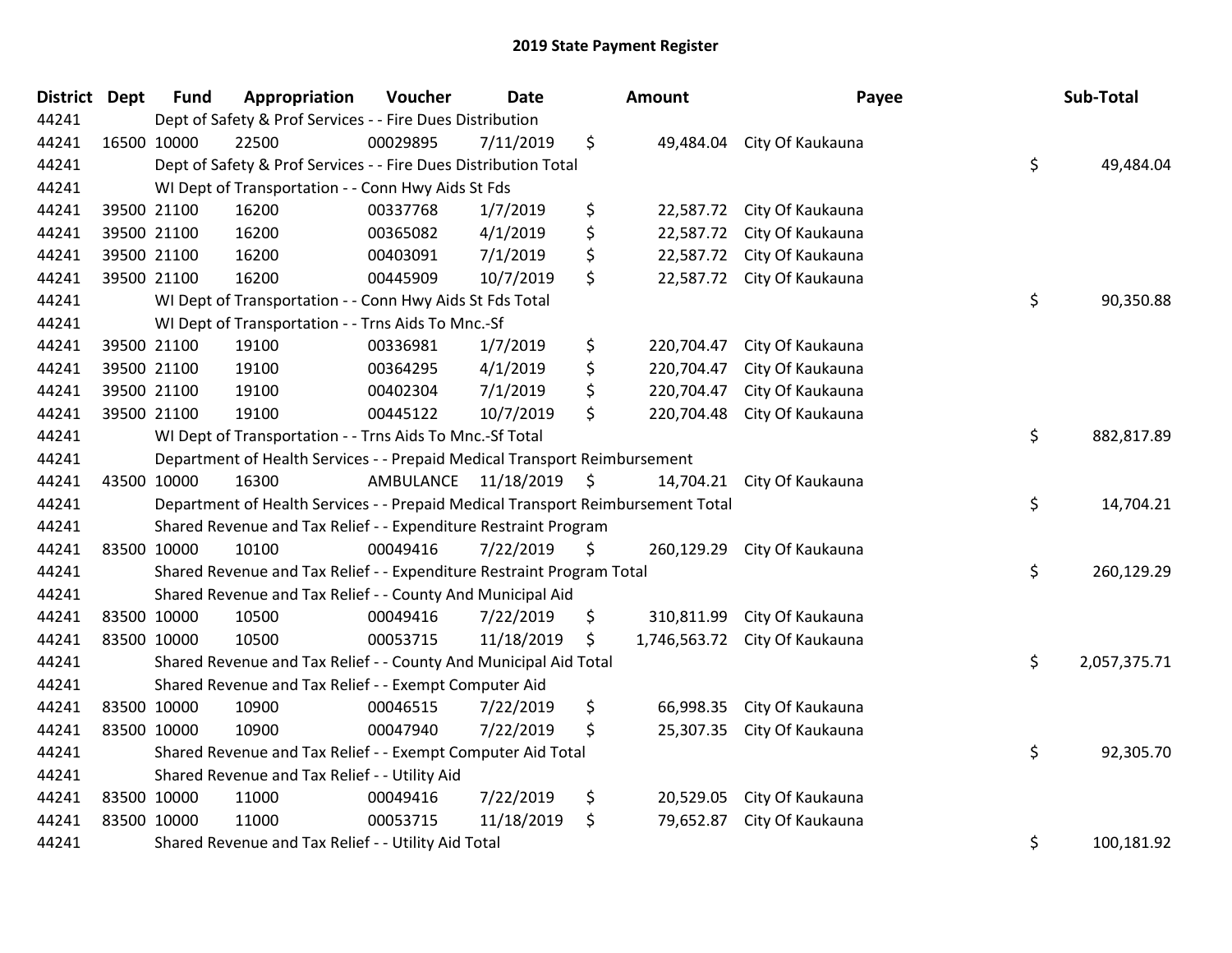| District Dept |             | Fund | Appropriation                                                 | Voucher  | Date     | Amount |  | Payee                      | Sub-Total    |
|---------------|-------------|------|---------------------------------------------------------------|----------|----------|--------|--|----------------------------|--------------|
| 44241         |             |      | Shared Revenue and Tax Relief - - Personal Property Aid       |          |          |        |  |                            |              |
| 44241         | 83500 10000 |      | 11100                                                         | 00041073 | 5/6/2019 |        |  | 93,525.69 City Of Kaukauna |              |
| 44241         | 83500 10000 |      | 11100                                                         | 00042689 | 5/6/2019 | -S     |  | 12,010.50 City Of Kaukauna |              |
| 44241         |             |      | Shared Revenue and Tax Relief - - Personal Property Aid Total |          |          |        |  |                            | 105,536.19   |
| 44241 Total   |             |      |                                                               |          |          |        |  |                            | 3,652,885.83 |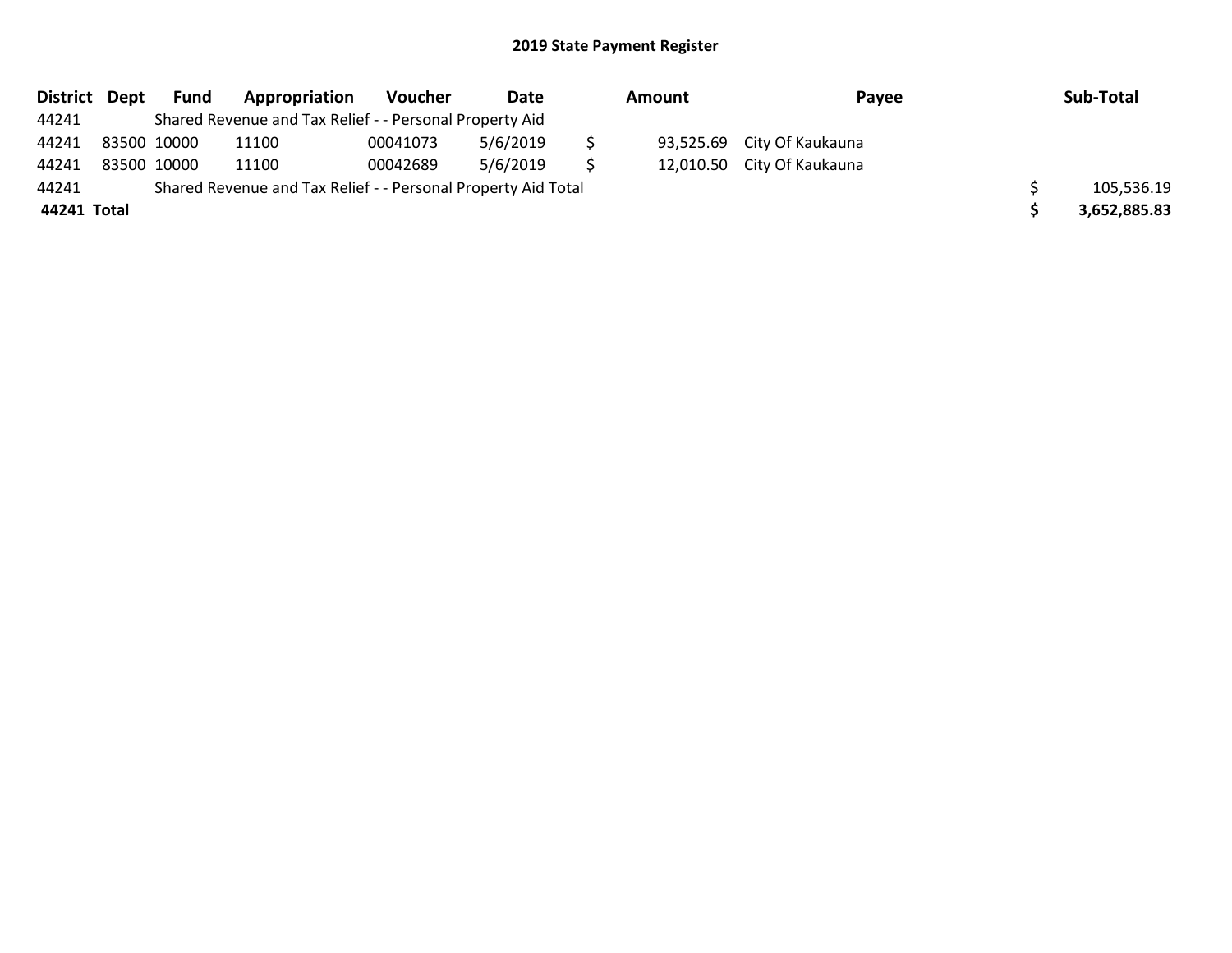| <b>District</b> | Dept        | Fund        | Appropriation                                                        | Voucher  | Date       |         | <b>Amount</b> | Payee           | Sub-Total       |
|-----------------|-------------|-------------|----------------------------------------------------------------------|----------|------------|---------|---------------|-----------------|-----------------|
| 44261           |             |             | Dept of Natural Resources - - Aids In Lieu Of Taxes - Gener          |          |            |         |               |                 |                 |
| 44261           |             | 37000 10000 | 50300                                                                | 00297574 | 2/8/2019   | \$      | 241.60        | City New London |                 |
| 44261           |             |             | Dept of Natural Resources - - Aids In Lieu Of Taxes - Gener Total    |          |            |         |               |                 | \$<br>241.60    |
| 44261           |             |             | WI Dept of Transportation - - Hwy Sfty Loc Aid Ffd                   |          |            |         |               |                 |                 |
| 44261           |             | 39500 21100 | 18500                                                                | 00474396 | 12/26/2019 | $\zeta$ | 3,773.00      | City New London |                 |
| 44261           |             |             | WI Dept of Transportation - - Hwy Sfty Loc Aid Ffd Total             |          |            |         |               |                 | \$<br>3,773.00  |
| 44261           |             |             | Department of Justice - - Law Enforcement Train, Local               |          |            |         |               |                 |                 |
| 44261           |             | 45500 10000 | 23100                                                                | 00073931 | 10/31/2019 | \$      | 3,040.00      | City New London |                 |
| 44261           |             |             | Department of Justice - - Law Enforcement Train, Local Total         |          |            |         |               |                 | \$<br>3,040.00  |
| 44261           |             |             | Department of Justice - - Federal Aid, State Operations              |          |            |         |               |                 |                 |
| 44261           |             | 45500 10000 | 24100                                                                | 00068794 | 7/23/2019  | \$      | 511.86        | City New London |                 |
| 44261           |             |             | Department of Justice - - Federal Aid, State Operations Total        |          |            |         |               |                 | \$<br>511.86    |
| 44261           |             |             | Department of Administration - - Hv Trans Ln Annual Impact Fee       |          |            |         |               |                 |                 |
| 44261           |             | 50500 10000 | 17400                                                                | 00101147 | 5/1/2019   | \$      | 2,643.00      | City New London |                 |
| 44261           |             |             | Department of Administration - - Hv Trans Ln Annual Impact Fee Total |          |            |         |               |                 | \$<br>2,643.00  |
| 44261           |             |             | Shared Revenue and Tax Relief - - Exempt Computer Aid                |          |            |         |               |                 |                 |
| 44261           |             | 83500 10000 | 10900                                                                | 00046516 | 7/22/2019  | \$      | 14,449.81     | City New London |                 |
| 44261           |             |             | Shared Revenue and Tax Relief - - Exempt Computer Aid Total          |          |            |         |               |                 | \$<br>14,449.81 |
| 44261           |             |             | Shared Revenue and Tax Relief - - Personal Property Aid              |          |            |         |               |                 |                 |
| 44261           |             | 83500 10000 | 11100                                                                | 00041074 | 5/6/2019   | \$      | 7,270.06      | City New London |                 |
| 44261           | 83500 10000 |             | 11100                                                                | 00042690 | 5/6/2019   | \$      | 2.76          | City New London |                 |
| 44261           |             |             | Shared Revenue and Tax Relief - - Personal Property Aid Total        |          |            |         |               |                 | \$<br>7,272.82  |
| 44261 Total     |             |             |                                                                      |          |            |         |               |                 | \$<br>31,932.09 |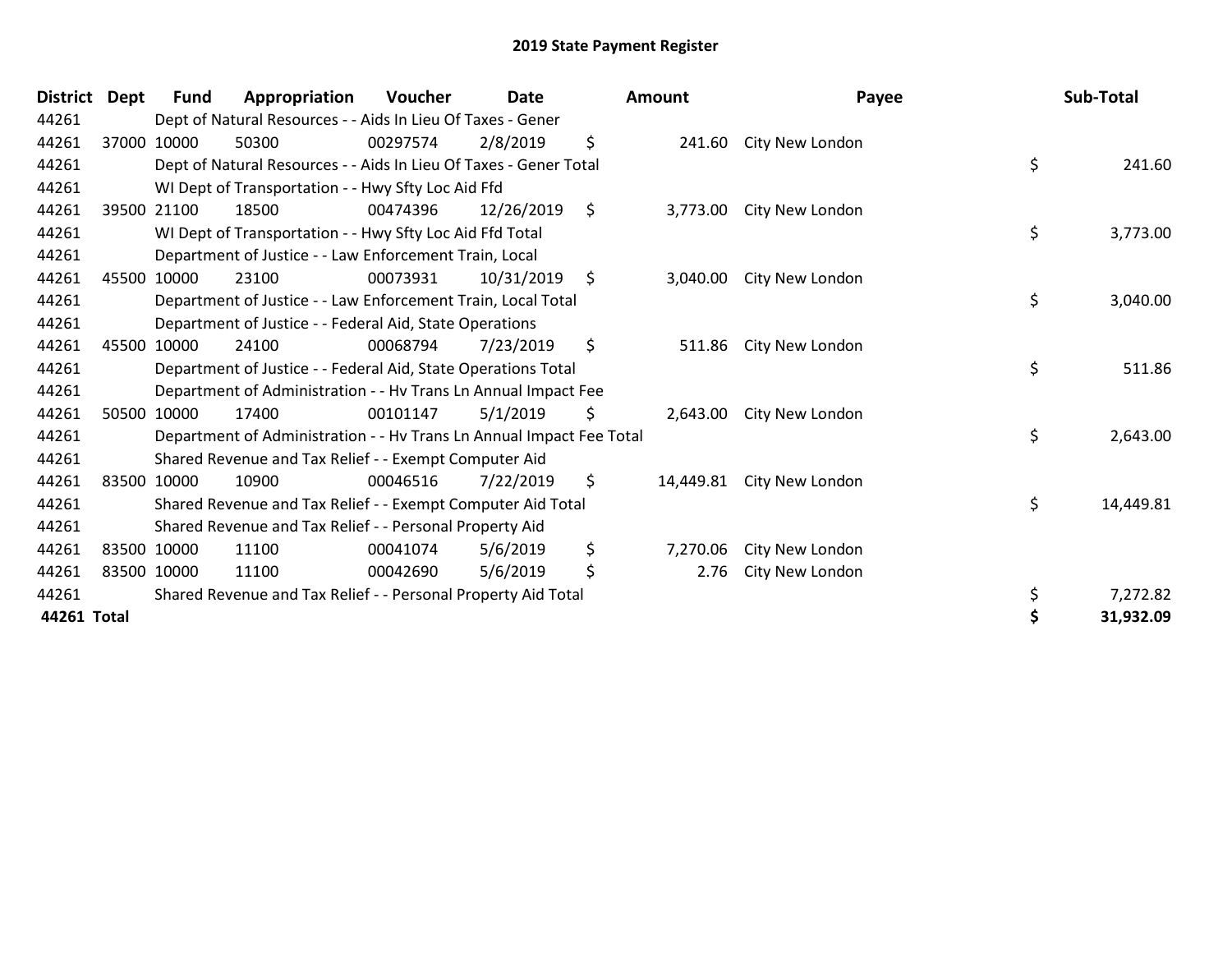| District Dept | <b>Fund</b> | Appropriation                                                                   | Voucher   | <b>Date</b>   |                     | <b>Amount</b> | Payee                      | Sub-Total        |
|---------------|-------------|---------------------------------------------------------------------------------|-----------|---------------|---------------------|---------------|----------------------------|------------------|
| 44281         |             | Dept of Safety & Prof Services - - Fire Dues Distribution                       |           |               |                     |               |                            |                  |
| 44281         | 16500 10000 | 22500                                                                           | 00030202  | 7/15/2019     | \$                  |               | 9,587.21 Seymour, City of  |                  |
| 44281         |             | Dept of Safety & Prof Services - - Fire Dues Distribution Total                 |           |               |                     |               |                            | \$<br>9,587.21   |
| 44281         |             | Dept of Natural Resources - - Aids In Lieu Of Taxes - Gener                     |           |               |                     |               |                            |                  |
| 44281         | 37000 10000 | 50300                                                                           | 00297577  | 2/8/2019      | \$                  | 857.65        | Seymour, City of           |                  |
| 44281         |             | Dept of Natural Resources - - Aids In Lieu Of Taxes - Gener Total               |           |               |                     |               |                            | \$<br>857.65     |
| 44281         |             | Dept of Natural Resources - - Resaids - Cnty Forst, Cl & Mfl                    |           |               |                     |               |                            |                  |
| 44281         | 37000 21200 | 57100                                                                           | 00332983  | 6/21/2019     | \$                  | 3.60          | Seymour, City of           |                  |
| 44281         |             | Dept of Natural Resources - - Resaids - Cnty Forst, CI & Mfl Total              |           |               |                     |               |                            | \$<br>3.60       |
| 44281         |             | WI Dept of Transportation - - Hwy Sfty Loc Aid Ffd                              |           |               |                     |               |                            |                  |
| 44281         | 39500 21100 | 18500                                                                           | 00434585  | 9/19/2019     | \$                  | 704.77        | Seymour, City of           |                  |
| 44281         | 39500 21100 | 18500                                                                           | 00434586  | 9/19/2019     | \$                  | 516.00        | Seymour, City of           |                  |
| 44281         |             | WI Dept of Transportation - - Hwy Sfty Loc Aid Ffd Total                        |           |               |                     |               |                            | \$<br>1,220.77   |
| 44281         |             | WI Dept of Transportation - - Trns Aids To Mnc.-Sf                              |           |               |                     |               |                            |                  |
| 44281         | 39500 21100 | 19100                                                                           | 00336982  | 1/7/2019      | \$                  | 42,262.37     | Seymour, City of           |                  |
| 44281         | 39500 21100 | 19100                                                                           | 00364296  | 4/1/2019      | \$                  | 42,262.37     | Seymour, City of           |                  |
| 44281         | 39500 21100 | 19100                                                                           | 00402305  | 7/1/2019      | \$                  |               | 42,262.37 Seymour, City of |                  |
| 44281         | 39500 21100 | 19100                                                                           | 00445123  | 10/7/2019     | \$                  |               | 42,262.40 Seymour, City of |                  |
| 44281         |             | WI Dept of Transportation - - Trns Aids To Mnc.-Sf Total                        |           |               |                     |               |                            | \$<br>169,049.51 |
| 44281         |             | Department of Health Services - - Emergency Medical Services, Ai                |           |               |                     |               |                            |                  |
| 44281         | 43500 10000 | 11900                                                                           | 00308005  | 9/5/2019      | \$                  |               | 5,497.36 Seymour, City of  |                  |
| 44281         |             | Department of Health Services - - Emergency Medical Services, Ai Total          |           |               |                     |               |                            | \$<br>5,497.36   |
| 44281         |             | Department of Health Services - - Prepaid Medical Transport Reimbursement       |           |               |                     |               |                            |                  |
| 44281         | 43500 10000 | 16300                                                                           | AMBULANCE | 11/18/2019 \$ |                     | 2,866.07      | Seymour, City of           |                  |
| 44281         |             | Department of Health Services - - Prepaid Medical Transport Reimbursement Total |           |               |                     |               |                            | \$<br>2,866.07   |
| 44281         |             | Department of Justice - - Law Enforcement Train, Local                          |           |               |                     |               |                            |                  |
| 44281         | 45500 10000 | 23100                                                                           | 00074561  | 11/12/2019    | $\ddot{\mathsf{S}}$ |               | 1,280.00 Seymour, City of  |                  |
| 44281         |             | Department of Justice - - Law Enforcement Train, Local Total                    |           |               |                     |               |                            | \$<br>1,280.00   |
| 44281         |             | Department of Justice - - Internet Crimes Against Childr                        |           |               |                     |               |                            |                  |
| 44281         | 45500 10000 | 28400                                                                           | 00060881  | 3/6/2019      | \$                  | 78.60         | Seymour, City of           |                  |
| 44281         | 45500 10000 | 28400                                                                           | 00062990  | 4/8/2019      | \$                  | 122.67        | Seymour, City of           |                  |
| 44281         |             | Department of Justice - - Internet Crimes Against Childr Total                  |           |               |                     |               |                            | \$<br>201.27     |
| 44281         |             | Shared Revenue and Tax Relief - - Expenditure Restraint Program                 |           |               |                     |               |                            |                  |